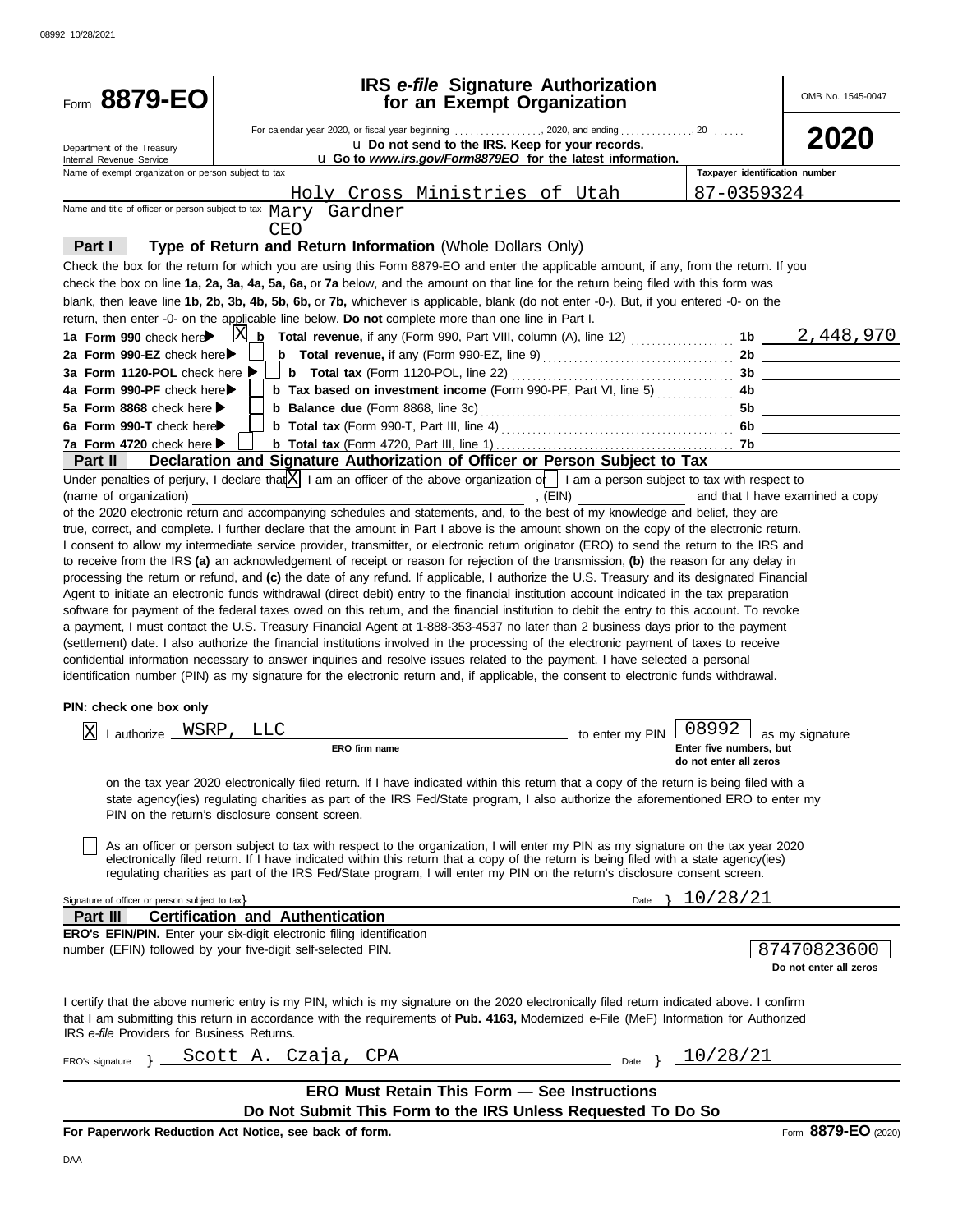| Form                         | Department of the Treasury<br>Internal Revenue Service |                                                                             | <b>Return of Organization Exempt From Income Tax</b><br>Under section 501(c), 527, or 4947(a)(1) of the Internal Revenue Code (except private foundations)<br>u Do not enter social security numbers on this form as it may be made public.                                                                              |     |                                               |                          | OMB No. 1545-0047<br>2020<br>Open to Public |
|------------------------------|--------------------------------------------------------|-----------------------------------------------------------------------------|--------------------------------------------------------------------------------------------------------------------------------------------------------------------------------------------------------------------------------------------------------------------------------------------------------------------------|-----|-----------------------------------------------|--------------------------|---------------------------------------------|
|                              |                                                        |                                                                             | <b>u</b> Go to www.irs.gov/Form990 for instructions and the latest information.                                                                                                                                                                                                                                          |     |                                               |                          | Inspection                                  |
| в                            | Check if applicable:                                   | For the 2020 calendar year, or tax year beginning<br>C Name of organization | , and ending                                                                                                                                                                                                                                                                                                             |     |                                               |                          | D Employer identification number            |
|                              | Address change                                         |                                                                             | Holy Cross Ministries of Utah                                                                                                                                                                                                                                                                                            |     |                                               |                          |                                             |
|                              |                                                        | Doing business as                                                           |                                                                                                                                                                                                                                                                                                                          |     |                                               |                          | 87-0359324                                  |
|                              | Name change                                            | Number and street (or P.O. box if mail is not delivered to street address)  |                                                                                                                                                                                                                                                                                                                          |     | Room/suite                                    | E Telephone number       |                                             |
|                              | Initial return                                         | 860 E 4500 S                                                                |                                                                                                                                                                                                                                                                                                                          |     |                                               |                          | 801-261-3440                                |
|                              | Final return/<br>terminated                            | City or town, state or province, country, and ZIP or foreign postal code    |                                                                                                                                                                                                                                                                                                                          |     |                                               |                          |                                             |
|                              | Amended return                                         | Salt Lake City                                                              | UT 84107-3014                                                                                                                                                                                                                                                                                                            |     |                                               | G Gross receipts\$       | 2,453,717                                   |
|                              |                                                        | Name and address of principal officer:                                      |                                                                                                                                                                                                                                                                                                                          |     | H(a) Is this a group return for subordinates' |                          | $ X $ No<br>Yes                             |
|                              | Application pending                                    | Mary Gardner                                                                |                                                                                                                                                                                                                                                                                                                          |     |                                               |                          |                                             |
|                              |                                                        | 860 East 4500 South Ste 204                                                 |                                                                                                                                                                                                                                                                                                                          |     | H(b) Are all subordinates included?           |                          | <b>Yes</b><br><b>No</b>                     |
|                              |                                                        | Salt Lake City                                                              | UT 84107                                                                                                                                                                                                                                                                                                                 |     |                                               |                          | If "No," attach a list. See instructions    |
|                              | Tax-exempt status:                                     | $\overline{X}$ 501(c)(3)<br>501(c)                                          | ) $t$ (insert no.)<br>4947(a)(1) or                                                                                                                                                                                                                                                                                      | 527 |                                               |                          |                                             |
|                              | Website: U                                             | www.holycrossministries.org                                                 |                                                                                                                                                                                                                                                                                                                          |     | H(c) Group exemption number <b>U</b>          |                          |                                             |
| κ                            | Form of organization:                                  | $\boxed{\mathbf{X}}$ Corporation<br>Trust                                   | Association<br>Other $\mathbf u$                                                                                                                                                                                                                                                                                         |     | <b>L</b> Year of formation: $1994$            |                          | <b>M</b> State of legal domicile: $UT$      |
|                              | Part I                                                 | <b>Summary</b>                                                              |                                                                                                                                                                                                                                                                                                                          |     |                                               |                          |                                             |
| Governance                   |                                                        | See Schedule O                                                              | 2 Check this box u   if the organization discontinued its operations or disposed of more than 25% of its net assets.                                                                                                                                                                                                     |     |                                               |                          |                                             |
| න්                           |                                                        |                                                                             |                                                                                                                                                                                                                                                                                                                          |     |                                               | 3                        | 12                                          |
| <b>Activities</b>            |                                                        |                                                                             | 4 Number of independent voting members of the governing body (Part VI, line 1b)                                                                                                                                                                                                                                          |     |                                               | $\overline{\mathbf{4}}$  | 11                                          |
|                              |                                                        |                                                                             | 5 Total number of individuals employed in calendar year 2020 (Part V, line 2a)                                                                                                                                                                                                                                           |     |                                               | 5                        | 33                                          |
|                              |                                                        | 6 Total number of volunteers (estimate if necessary)                        |                                                                                                                                                                                                                                                                                                                          |     |                                               | 6                        | 77                                          |
|                              |                                                        |                                                                             |                                                                                                                                                                                                                                                                                                                          |     |                                               | 7a                       | 0                                           |
|                              |                                                        |                                                                             |                                                                                                                                                                                                                                                                                                                          |     |                                               | 7b                       | $\left( \right)$                            |
|                              |                                                        |                                                                             |                                                                                                                                                                                                                                                                                                                          |     | Prior Year                                    | 820,168                  | Current Year<br>1,592,611                   |
| Revenue                      |                                                        |                                                                             |                                                                                                                                                                                                                                                                                                                          |     |                                               | 900                      | 76,839                                      |
|                              |                                                        |                                                                             |                                                                                                                                                                                                                                                                                                                          |     |                                               | 440,553                  | 763,642                                     |
|                              |                                                        |                                                                             |                                                                                                                                                                                                                                                                                                                          |     |                                               | 55,691                   | 15,878                                      |
|                              |                                                        |                                                                             | 12 Total revenue - add lines 8 through 11 (must equal Part VIII, column (A), line 12)                                                                                                                                                                                                                                    |     | 317                                           | .312                     | 2,448,970                                   |
|                              |                                                        | 13 Grants and similar amounts paid (Part IX, column (A), lines 1-3)         |                                                                                                                                                                                                                                                                                                                          |     |                                               |                          | $\left( \right)$                            |
|                              |                                                        |                                                                             | 14 Benefits paid to or for members (Part IX, column (A), line 4)                                                                                                                                                                                                                                                         |     |                                               |                          | 0                                           |
|                              |                                                        |                                                                             | 15 Salaries, other compensation, employee benefits (Part IX, column (A), lines 5-10)                                                                                                                                                                                                                                     |     | 1,610,545                                     |                          | 1,903,217                                   |
| Expenses                     |                                                        |                                                                             |                                                                                                                                                                                                                                                                                                                          |     |                                               |                          |                                             |
|                              |                                                        |                                                                             |                                                                                                                                                                                                                                                                                                                          |     |                                               |                          |                                             |
|                              |                                                        |                                                                             |                                                                                                                                                                                                                                                                                                                          |     |                                               | 470,493                  | 419,879                                     |
|                              |                                                        |                                                                             | 18 Total expenses. Add lines 13-17 (must equal Part IX, column (A), line 25)                                                                                                                                                                                                                                             |     | 2,081,038                                     |                          | 2,323,096                                   |
|                              |                                                        |                                                                             |                                                                                                                                                                                                                                                                                                                          |     |                                               | $\overline{-7}$ 63,726   | 125,874                                     |
|                              |                                                        |                                                                             |                                                                                                                                                                                                                                                                                                                          |     | Beginning of Current Year                     |                          | End of Year                                 |
| <b>Assets of</b><br>Balanced |                                                        |                                                                             |                                                                                                                                                                                                                                                                                                                          |     | 12,305,356                                    |                          | 14,516,643                                  |
|                              |                                                        |                                                                             |                                                                                                                                                                                                                                                                                                                          |     |                                               | 122,035                  | 634,806                                     |
|                              |                                                        |                                                                             |                                                                                                                                                                                                                                                                                                                          |     | 12,183,321                                    |                          | 13,881,837                                  |
|                              | Part II                                                | <b>Signature Block</b>                                                      |                                                                                                                                                                                                                                                                                                                          |     |                                               |                          |                                             |
| <b>Sign</b>                  |                                                        | Signature of officer                                                        | Under penalties of perjury, I declare that I have examined this return, including accompanying schedules and statements, and to the best of my knowledge and belief, it is<br>true, correct, and complete. Declaration of preparer (other than officer) is based on all information of which preparer has any knowledge. |     |                                               | Date                     |                                             |
| <b>Here</b>                  |                                                        | Mary Gardner                                                                |                                                                                                                                                                                                                                                                                                                          | CEO |                                               |                          |                                             |
|                              |                                                        | Type or print name and title                                                |                                                                                                                                                                                                                                                                                                                          |     |                                               |                          |                                             |
|                              |                                                        | Print/Type preparer's name                                                  | Preparer's signature                                                                                                                                                                                                                                                                                                     |     | Date                                          | Check                    | PTIN                                        |
| Paid                         |                                                        | Scott A. Czaja, CPA                                                         | Scott A. Czaja, CPA                                                                                                                                                                                                                                                                                                      |     |                                               | $10/28/21$ self-employed | P00440065                                   |
|                              | <b>Preparer</b><br>Firm's name                         | WSRP<br><b>LLC</b>                                                          |                                                                                                                                                                                                                                                                                                                          |     |                                               | Firm's $EIN$ }           | 87-0517754                                  |
|                              | <b>Use Only</b>                                        | 155 N 400 W Ste 400                                                         |                                                                                                                                                                                                                                                                                                                          |     |                                               |                          |                                             |
|                              |                                                        | Salt Lake City, UT<br>Firm's address $\}$                                   | 84103                                                                                                                                                                                                                                                                                                                    |     |                                               | Phone no.                | 801-328-2011                                |
|                              |                                                        |                                                                             |                                                                                                                                                                                                                                                                                                                          |     |                                               |                          | $ X $ Yes<br>No                             |

**For Paperwork Reduction Act Notice, see the separate instructions.**<br>DAA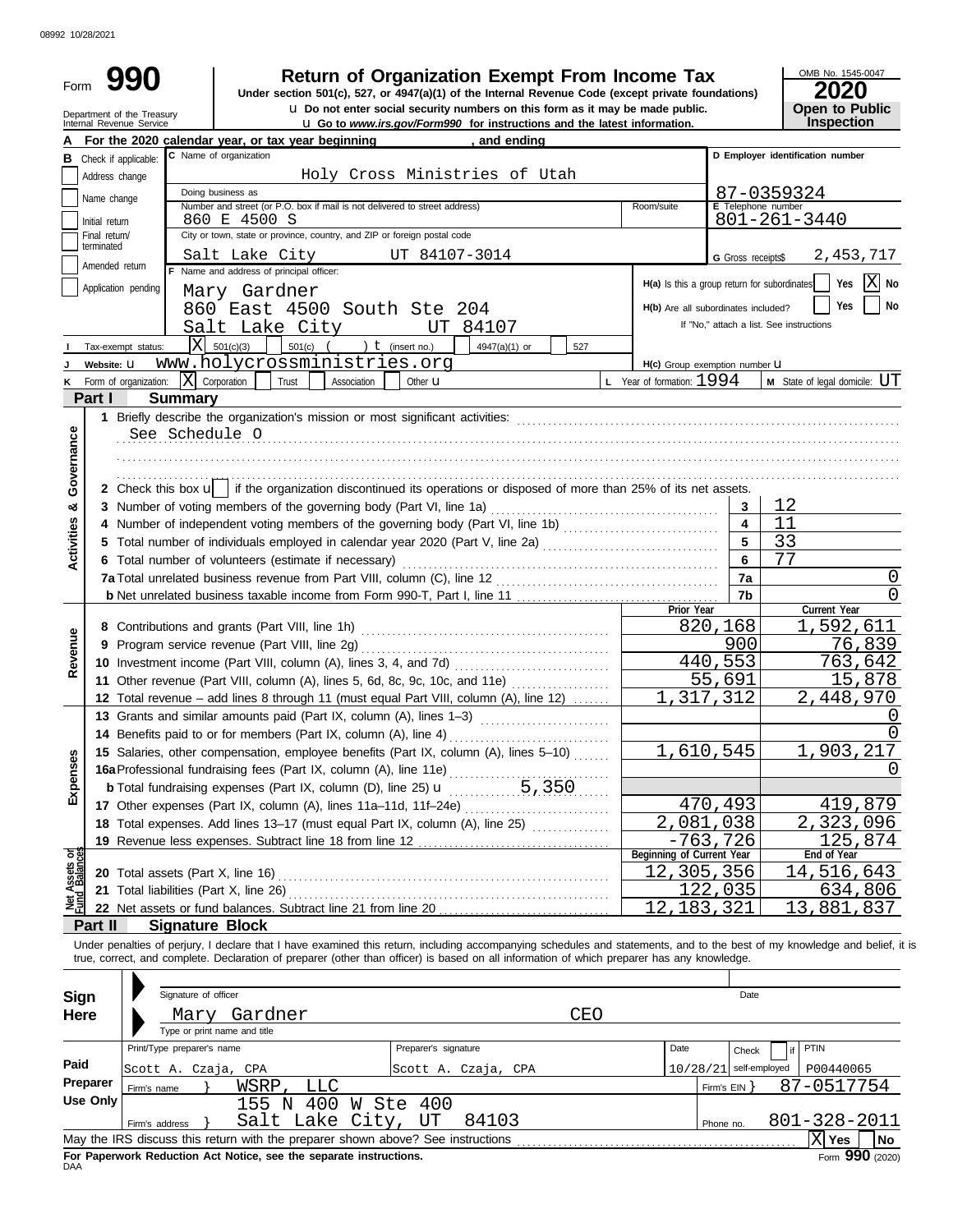| Form 990 (2020) Holy Cross Ministries of Utah                                                                                   | 87-0359324    | Page 2                                                  |
|---------------------------------------------------------------------------------------------------------------------------------|---------------|---------------------------------------------------------|
| <b>Statement of Program Service Accomplishments</b><br>Part III                                                                 |               | $\overline{\text{X}}$                                   |
| Briefly describe the organization's mission:<br>1.                                                                              |               |                                                         |
| See Schedule O                                                                                                                  |               |                                                         |
|                                                                                                                                 |               |                                                         |
|                                                                                                                                 |               |                                                         |
|                                                                                                                                 |               |                                                         |
| Did the organization undertake any significant program services during the year which were not listed on the<br>$\mathbf{2}$    |               |                                                         |
|                                                                                                                                 |               | Yes $ X $ No                                            |
| If "Yes," describe these new services on Schedule O.                                                                            |               |                                                         |
| Did the organization cease conducting, or make significant changes in how it conducts, any program<br>3                         |               |                                                         |
| services?                                                                                                                       |               | $\overline{\phantom{a}}$ Yes $\overline{\mathrm{X}}$ No |
| If "Yes," describe these changes on Schedule O.                                                                                 |               |                                                         |
| Describe the organization's program service accomplishments for each of its three largest program services, as measured by<br>4 |               |                                                         |
| expenses. Section 501(c)(3) and 501(c)(4) organizations are required to report the amount of grants and allocations to others,  |               |                                                         |
| the total expenses, and revenue, if any, for each program service reported.                                                     |               |                                                         |
|                                                                                                                                 |               |                                                         |
|                                                                                                                                 |               |                                                         |
| See Schedule O                                                                                                                  |               |                                                         |
|                                                                                                                                 |               |                                                         |
|                                                                                                                                 |               |                                                         |
|                                                                                                                                 |               |                                                         |
|                                                                                                                                 |               |                                                         |
|                                                                                                                                 |               |                                                         |
|                                                                                                                                 |               |                                                         |
|                                                                                                                                 |               |                                                         |
|                                                                                                                                 |               |                                                         |
|                                                                                                                                 |               |                                                         |
|                                                                                                                                 |               |                                                         |
|                                                                                                                                 |               |                                                         |
|                                                                                                                                 |               |                                                         |
|                                                                                                                                 |               |                                                         |
| See Schedule O                                                                                                                  |               |                                                         |
|                                                                                                                                 |               |                                                         |
|                                                                                                                                 |               |                                                         |
|                                                                                                                                 |               |                                                         |
|                                                                                                                                 |               |                                                         |
|                                                                                                                                 |               |                                                         |
|                                                                                                                                 |               |                                                         |
|                                                                                                                                 |               |                                                         |
|                                                                                                                                 |               |                                                         |
|                                                                                                                                 |               |                                                         |
|                                                                                                                                 |               |                                                         |
|                                                                                                                                 |               |                                                         |
| 551,439<br>$\sim$ (Expenses \$<br>4c (Code:                                                                                     | ) (Revenue \$ | 76,839                                                  |
| Justice:                                                                                                                        |               |                                                         |
| HCM's Legal Immigration Program has become a trusted source of affordable                                                       |               |                                                         |
| legal aid, serving multiple generations of immigrant families. HCM's Legal                                                      |               |                                                         |
| Immigration team operates Utah's first and largest U visa program for                                                           |               |                                                         |
| victims of crime. Since opening in 2000, the Legal Immigration Program has                                                      |               |                                                         |
| served over 15,000 clients, primarily women and children, who have                                                              |               |                                                         |
| experienced some form of victimization and need assistance obtaining legal                                                      |               |                                                         |
|                                                                                                                                 |               |                                                         |
| status.                                                                                                                         |               |                                                         |
|                                                                                                                                 |               |                                                         |
| In 2020, HCM received approvals on 897 submitted immigration forms.                                                             |               |                                                         |
|                                                                                                                                 |               |                                                         |
|                                                                                                                                 |               |                                                         |
| 4d Other program services (Describe on Schedule O.)                                                                             |               |                                                         |
| 1,258<br>(Expenses \$<br>including grants of\$                                                                                  | ) (Revenue \$ |                                                         |
| 1,750,264<br>4e Total program service expenses u                                                                                |               |                                                         |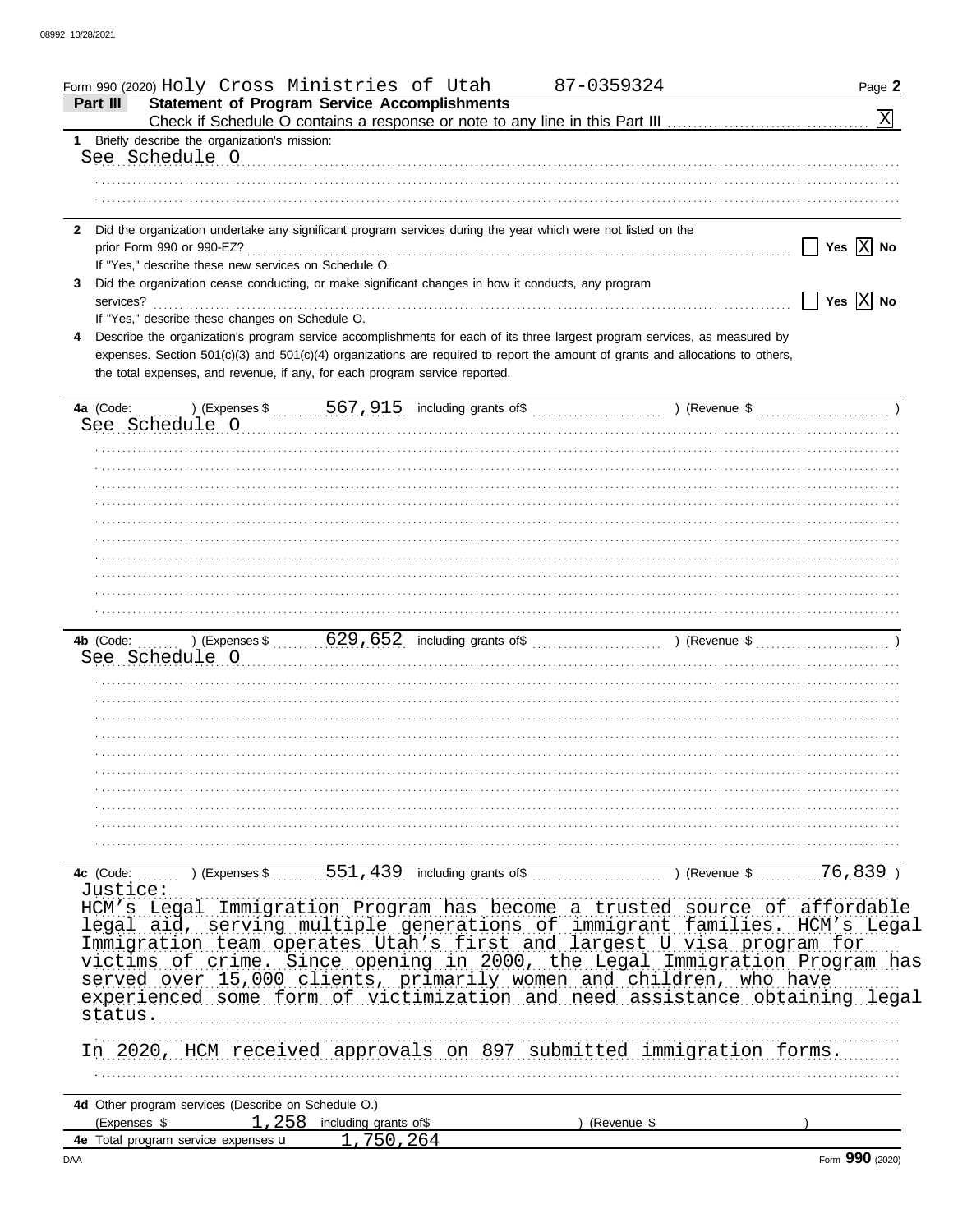|              | Form 990 (2020) Holy Cross Ministries of Utah<br>87-0359324                                                       |      | Page 3 |
|--------------|-------------------------------------------------------------------------------------------------------------------|------|--------|
|              | <b>Checklist of Required Schedules</b><br>Part IV                                                                 |      |        |
|              |                                                                                                                   | Yes∣ | No     |
|              | Is the organization described in section $501(c)(3)$ or $4947(a)(1)$ (other than a private foundation)? If "Yes," |      |        |
|              | complete Schedule A                                                                                               |      |        |
| $\mathbf{2}$ | Is the organization required to complete Schedule B, Schedule of Contributors (see instructions)?                 |      |        |
|              | Did the organization engage in direct or indirect political campaign activities on behalf of or in opposition to  |      |        |

| candidates for public office? If "Yes," complete Schedule C, Part I                                             |
|-----------------------------------------------------------------------------------------------------------------|
| 4 Section 501(c)(3) organizations. Did the organization engage in lobbying activities, or have a section 501(h) |
| election in effect during the tax year? If "Yes," complete Schedule C, Part II                                  |

**5** Is the organization a section 501(c)(4), 501(c)(5), or 501(c)(6) organization that receives membership dues, assessments, or similar amounts as defined in Revenue Procedure 98-19? If "Yes," complete Schedule C, Part III *..........*..

| 6 Did the organization maintain any donor advised funds or any similar funds or accounts for which donors   |
|-------------------------------------------------------------------------------------------------------------|
| have the right to provide advice on the distribution or investment of amounts in such funds or accounts? If |
| "Yes," complete Schedule D, Part I                                                                          |
|                                                                                                             |

res, complete scriedille D, rate reservation easement, including easements to preserve open space, the environment, historic land areas, or historic structures? *If "Yes," complete Schedule D, Part II* . . . . . . . . . . . . . . . . . . . . . . . . . . . . . .

| 8 Did the organization maintain collections of works of art, historical treasures, or other similar assets? If "Yes," |
|-----------------------------------------------------------------------------------------------------------------------|
| complete Schedule D, Part III                                                                                         |
| <b>Q</b> Did the organization report an amount in Part Y line 21 for escrow or custodial account liability sense as a |

**9** Did the organization report an amount in Part X, line 21, for escrow or custodial account liability, serve as a custodian for amounts not listed in Part X; or provide credit counseling, debt management, credit repair, or debt negotiation services? *If "Yes," complete Schedule D, Part IV* . . . . . . . . . . . . . . . . . . . . . . . . . . . . . . . . . . . . . . . . . . . . . . . . . . . . . . . . . . . . . . . .

**10** Did the organization, directly or through a related organization, hold assets in donor-restricted endowments or in quasi endowments? *If "Yes," complete Schedule D, Part V* . . . . . . . . . . . . . . . . . . . . . . . . . . . . . . . . . . . . . . . . . . . . . . . . . . . . . . . . . . . . . . . . . .

**11** If the organization's answer to any of the following questions is "Yes," then complete Schedule D, Parts VI,

| VII, VIII, IX, or X as applicable.                                                                       |
|----------------------------------------------------------------------------------------------------------|
| a Did the organization report an amount for land, buildings, and equipment in Part X, line 10? If "Yes," |
| complete Schedule D, Part VI                                                                             |

| <b>b</b> Did the organization report an amount for investments—other securities in Part X, line 12, that is 5% or more |
|------------------------------------------------------------------------------------------------------------------------|
| of its total assets reported in Part X, line 16? If "Yes," complete Schedule D, Part VII                               |
| c Did the organization report an amount for investments—program related in Part X, line 13, that is 5% or more         |

of its total assets reported in Part X, line 16? *If "Yes," complete Schedule D, Part VIII* . . . . . . . . . . . . . . . . . . . . . . . . . . . . . . . . . . . . . . . . . . . reported in Part X, line 16? *If "Yes," complete Schedule D, Part IX* . . . . . . . . . . . . . . . . . . . . . . . . . . . . . . . . . . . . . . . . . . . . . . . . . . . . . . . . . . . . . . . Did the organization report an amount for other assets in Part X, line 15, that is 5% or more of its total assets **d**

| e Did the organization report an amount for other liabilities in Part X, line 25? If "Yes," complete Schedule D, Part X |
|-------------------------------------------------------------------------------------------------------------------------|
| Did the organization's separate or consolidated financial statements for the tax year include a footnote that addresses |
| the organization's liability for uncertain tax positions under FIN 48 (ASC 740)? If "Yes," complete Schedule D, Part X  |
| 12a Did the organization obtain separate, independent audited financial statements for the tax year? If "Yes," complete |

*Schedule D, Parts XI and XII* . . . . . . . . . . . . . . . . . . . . . . . . . . . . . . . . . . . . . . . . . . . . . . . . . . . . . . . . . . . . . . . . . . . . . . . . . . . . . . . . . . . . . . . . . . . . . . . . . . . . . . . *"Yes," and if the organization answered "No" to line 12a, then completing Schedule D, Parts XI and XII is optional* . . . . . . . . . . . . . **b** Was the organization included in consolidated, independent audited financial statements for the tax year? If

| 13 Is the organization a school described in section $170(b)(1)(A)(ii)$ ? If "Yes," complete Schedule E   |
|-----------------------------------------------------------------------------------------------------------|
| 14a Did the organization maintain an office, employees, or agents outside of the United States?           |
| <b>b</b> Did the organization have aggregate revenues or expenses of more than \$10,000 from grantmaking, |
| fundraising, business, investment, and program service activities outside the United States, or aggregate |

|    | foreign investments valued at \$100,000 or more? If "Yes," complete Schedule F, Parts I and IV                    |
|----|-------------------------------------------------------------------------------------------------------------------|
| 15 | Did the organization report on Part IX, column (A), line 3, more than \$5,000 of grants or other assistance to or |
|    | for any foreign organization? If "Yes," complete Schedule F, Parts II and IV [[[[[[[[[[[[[[[[[[[[[[[[[[[[[[[[     |
|    | 16 Did the organization report on Part IX, column (A), line 3, more than \$5,000 of aggregate grants or other     |
|    | assistance to or for foreign individuals? If "Yes," complete Schedule F, Parts III and IV                         |
| 17 | Did the organization report a total of more than \$15,000 of expenses for professional fundraising services on    |
|    |                                                                                                                   |

|    | Did the organization report a total of more than \$15,000 of expenses for professional fundraising services on |    |                           |
|----|----------------------------------------------------------------------------------------------------------------|----|---------------------------|
|    | Part IX, column (A), lines 6 and 11e? If "Yes," complete Schedule G, Part I See instructions                   |    |                           |
| 18 | Did the organization report more than \$15,000 total of fundraising event gross income and contributions on    |    |                           |
|    | Part VIII, lines 1c and 8a? If "Yes," complete Schedule G, Part II                                             | 18 | $\boldsymbol{\mathrm{X}}$ |
| 19 | Did the organization report more than \$15,000 of gross income from gaming activities on Part VIII, line 9a?   |    |                           |

|    |                                                                                                                       | 19              |  |
|----|-----------------------------------------------------------------------------------------------------------------------|-----------------|--|
|    | 20a Did the organization operate one or more hospital facilities? If "Yes," complete Schedule H                       | 20a             |  |
|    | <b>b</b> If "Yes" to line 20a, did the organization attach a copy of its audited financial statements to this return? | 20 <sub>b</sub> |  |
| 21 | Did the organization report more than \$5,000 of grants or other assistance to any domestic organization or           |                 |  |
|    | domestic government on Part IX, column (A), line 1? If "Yes," complete Schedule I, Parts I and II                     |                 |  |

DAA Form **990** (2020)

**16**

**15**

**14b**

**14a 13**

**10**

**11a**

X

X

X

X

**11b**

**11c**

**11d 11e**

**11f**

**12a**

**12b**

. . . . . . . . . . . . . . . . . . . . . . . . . . . . . . . . . . . . . . . . . . . . . . . . . . . . . . . . . . . . . . . . . . . . . . . . . . . . . . . . . . . . . . . . . . . . . . . . . . . . . .

**9**

**8**

**7**

**6**

**5**

**4**

**3**

X

X

X

X

X

X

X

X

X

X

X

X X X

X

X

X

X

X X

X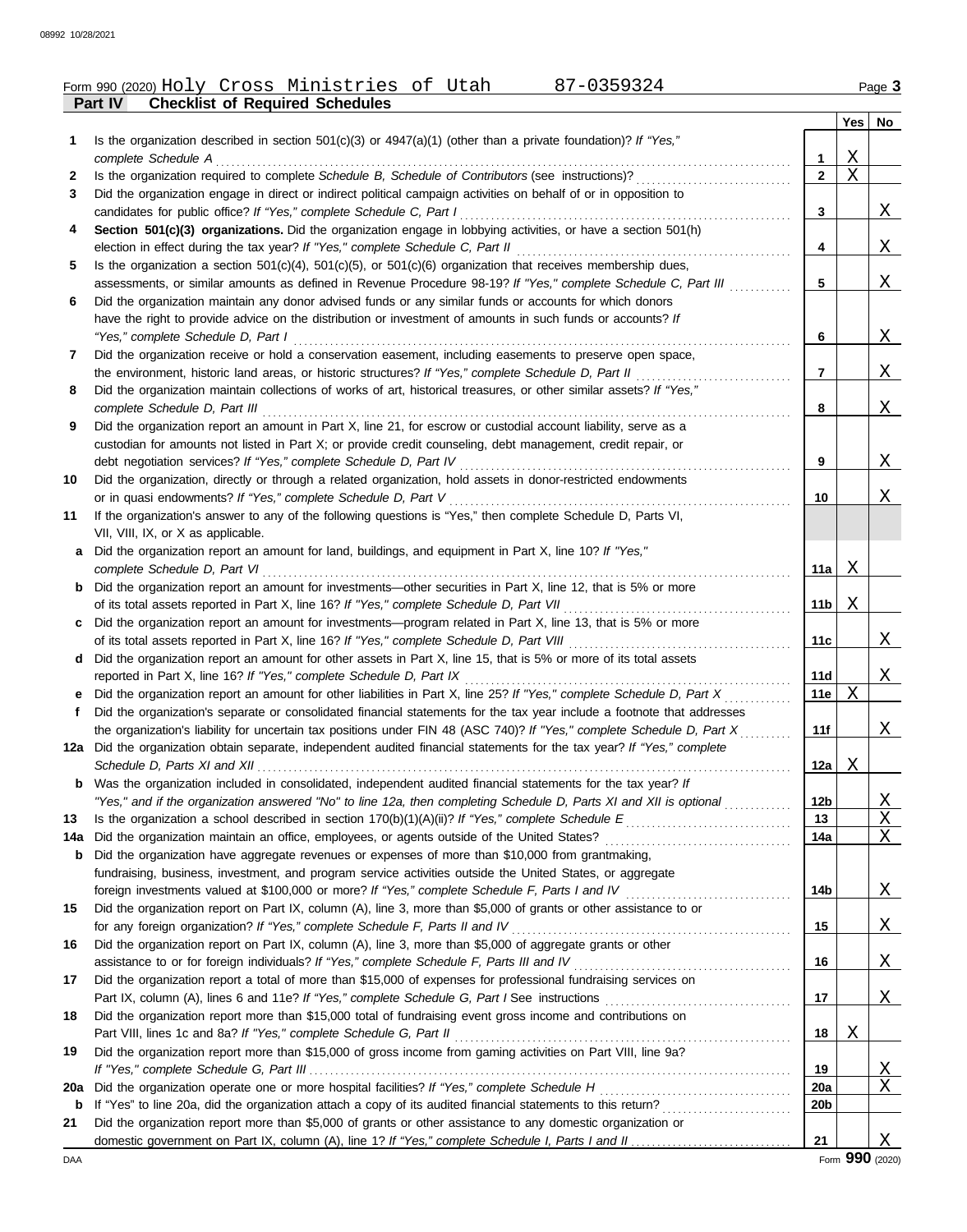|     | Form 990 (2020) Holy Cross Ministries of Utah<br>87-0359324                                                        |                |                |                 |            | Page 4                |
|-----|--------------------------------------------------------------------------------------------------------------------|----------------|----------------|-----------------|------------|-----------------------|
|     | <b>Checklist of Required Schedules (continued)</b><br>Part IV                                                      |                |                |                 |            |                       |
|     |                                                                                                                    |                |                |                 |            | Yes   No              |
| 22  | Did the organization report more than \$5,000 of grants or other assistance to or for domestic individuals on      |                |                |                 |            |                       |
|     | Part IX, column (A), line 2? If "Yes," complete Schedule I, Parts I and III                                        |                |                | 22              |            | Χ                     |
| 23  | Did the organization answer "Yes" to Part VII, Section A, line 3, 4, or 5 about compensation of the                |                |                |                 |            |                       |
|     | organization's current and former officers, directors, trustees, key employees, and highest compensated            |                |                |                 |            |                       |
|     | employees? If "Yes," complete Schedule J                                                                           |                |                | 23              | X          |                       |
|     | 24a Did the organization have a tax-exempt bond issue with an outstanding principal amount of more than            |                |                |                 |            |                       |
|     | \$100,000 as of the last day of the year, that was issued after December 31, 2002? If "Yes," answer lines 24b      |                |                |                 |            |                       |
|     | through 24d and complete Schedule K. If "No," go to line 25a                                                       |                |                | 24a             |            | <u>X</u>              |
| b   | Did the organization invest any proceeds of tax-exempt bonds beyond a temporary period exception?                  |                |                | 24b             |            |                       |
| c   | Did the organization maintain an escrow account other than a refunding escrow at any time during the year          |                |                |                 |            |                       |
|     | to defease any tax-exempt bonds?                                                                                   |                |                | 24c             |            |                       |
|     | d Did the organization act as an "on behalf of" issuer for bonds outstanding at any time during the year?          |                |                | 24d             |            |                       |
|     | 25a Section 501(c)(3), 501(c)(4), and 501(c)(29) organizations. Did the organization engage in an excess benefit   |                |                |                 |            |                       |
|     | transaction with a disqualified person during the year? If "Yes," complete Schedule L, Part I                      |                |                | 25a             |            | Χ                     |
| b   | Is the organization aware that it engaged in an excess benefit transaction with a disqualified person in a prior   |                |                |                 |            |                       |
|     | year, and that the transaction has not been reported on any of the organization's prior Forms 990 or 990-EZ?       |                |                |                 |            |                       |
|     | If "Yes," complete Schedule L, Part I                                                                              |                |                | 25b             |            | Χ                     |
| 26  | Did the organization report any amount on Part X, line 5 or 22, for receivables from or payables to any current    |                |                |                 |            |                       |
|     | or former officer, director, trustee, key employee, creator or founder, substantial contributor, or 35%            |                |                |                 |            |                       |
|     | controlled entity or family member of any of these persons? If "Yes," complete Schedule L, Part II                 |                |                | 26              |            | X                     |
| 27  | Did the organization provide a grant or other assistance to any current or former officer, director, trustee, key  |                |                |                 |            |                       |
|     | employee, creator or founder, substantial contributor or employee thereof, a grant selection committee             |                |                |                 |            |                       |
|     | member, or to a 35% controlled entity (including an employee thereof) or family member of any of these             |                |                |                 |            |                       |
|     | persons? If "Yes," complete Schedule L, Part III                                                                   |                |                | 27              |            | X                     |
| 28  | Was the organization a party to a business transaction with one of the following parties (see Schedule L, Part     |                |                |                 |            |                       |
|     | IV instructions, for applicable filing thresholds, conditions, and exceptions):                                    |                |                |                 |            |                       |
| a   | A current or former officer, director, trustee, key employee, creator or founder, or substantial contributor? If   |                |                |                 |            |                       |
|     | "Yes," complete Schedule L, Part IV                                                                                |                |                | 28a             |            | <u>X</u>              |
| b   | A family member of any individual described in line 28a? If "Yes," complete Schedule L, Part IV                    |                |                | 28b             |            | $\mathbf{X}$          |
| c   | A 35% controlled entity of one or more individuals and/or organizations described in lines 28a or 28b? If          |                |                |                 |            |                       |
|     | "Yes," complete Schedule L, Part IV                                                                                |                |                | 28c             |            | <u>X</u>              |
| 29  | Did the organization receive more than \$25,000 in non-cash contributions? If "Yes," complete Schedule M           |                |                | 29              |            | $\mathbf X$           |
| 30  | Did the organization receive contributions of art, historical treasures, or other similar assets, or qualified     |                |                |                 |            |                       |
|     | conservation contributions? If "Yes," complete Schedule M                                                          |                |                | 30              |            | Χ                     |
| 31  | Did the organization liquidate, terminate, or dissolve and cease operations? If "Yes," complete Schedule N, Part I |                |                | 31              |            | $\overline{\text{X}}$ |
| 32  | Did the organization sell, exchange, dispose of, or transfer more than 25% of its net assets? If "Yes,"            |                |                |                 |            |                       |
|     | complete Schedule N, Part II                                                                                       |                |                | 32              |            | <u>X</u>              |
| 33  | Did the organization own 100% of an entity disregarded as separate from the organization under Regulations         |                |                |                 |            |                       |
|     | sections 301.7701-2 and 301.7701-3? If "Yes," complete Schedule R, Part I                                          |                |                | 33              |            | Χ                     |
| 34  | Was the organization related to any tax-exempt or taxable entity? If "Yes," complete Schedule R, Part II, III,     |                |                |                 |            |                       |
|     | or IV, and Part V, line 1                                                                                          |                |                | 34              |            | <u>X</u>              |
| 35a |                                                                                                                    |                |                | 35a             |            | $\mathbf X$           |
| b   | If "Yes" to line 35a, did the organization receive any payment from or engage in any transaction with a            |                |                |                 |            |                       |
|     | controlled entity within the meaning of section 512(b)(13)? If "Yes," complete Schedule R, Part V, line 2          |                |                | 35 <sub>b</sub> |            |                       |
| 36  | Section 501(c)(3) organizations. Did the organization make any transfers to an exempt non-charitable               |                |                |                 |            |                       |
|     | related organization? If "Yes," complete Schedule R, Part V, line 2                                                |                |                | 36              |            | <u>X</u>              |
| 37  | Did the organization conduct more than 5% of its activities through an entity that is not a related organization   |                |                |                 |            |                       |
|     | and that is treated as a partnership for federal income tax purposes? If "Yes," complete Schedule R, Part VI       |                |                | 37              |            | Χ                     |
| 38  | Did the organization complete Schedule O and provide explanations in Schedule O for Part VI, lines 11b and         |                |                |                 |            |                       |
|     | 19? Note: All Form 990 filers are required to complete Schedule O.                                                 |                |                | 38              | X          |                       |
|     | Statements Regarding Other IRS Filings and Tax Compliance<br>Part V                                                |                |                |                 |            |                       |
|     | Check if Schedule O contains a response or note to any line in this Part V                                         |                |                |                 |            |                       |
|     |                                                                                                                    |                |                |                 | $Yes \mid$ | No                    |
| 1a  | Enter the number reported in Box 3 of Form 1096. Enter -0- if not applicable                                       | 1a             |                |                 |            |                       |
| b   | Enter the number of Forms W-2G included in line 1a. Enter -0- if not applicable                                    | 1 <sub>b</sub> | $\overline{0}$ |                 |            |                       |
| c   | Did the organization comply with backup withholding rules for reportable payments to vendors and                   |                |                |                 |            |                       |
|     |                                                                                                                    |                |                | 1c              |            |                       |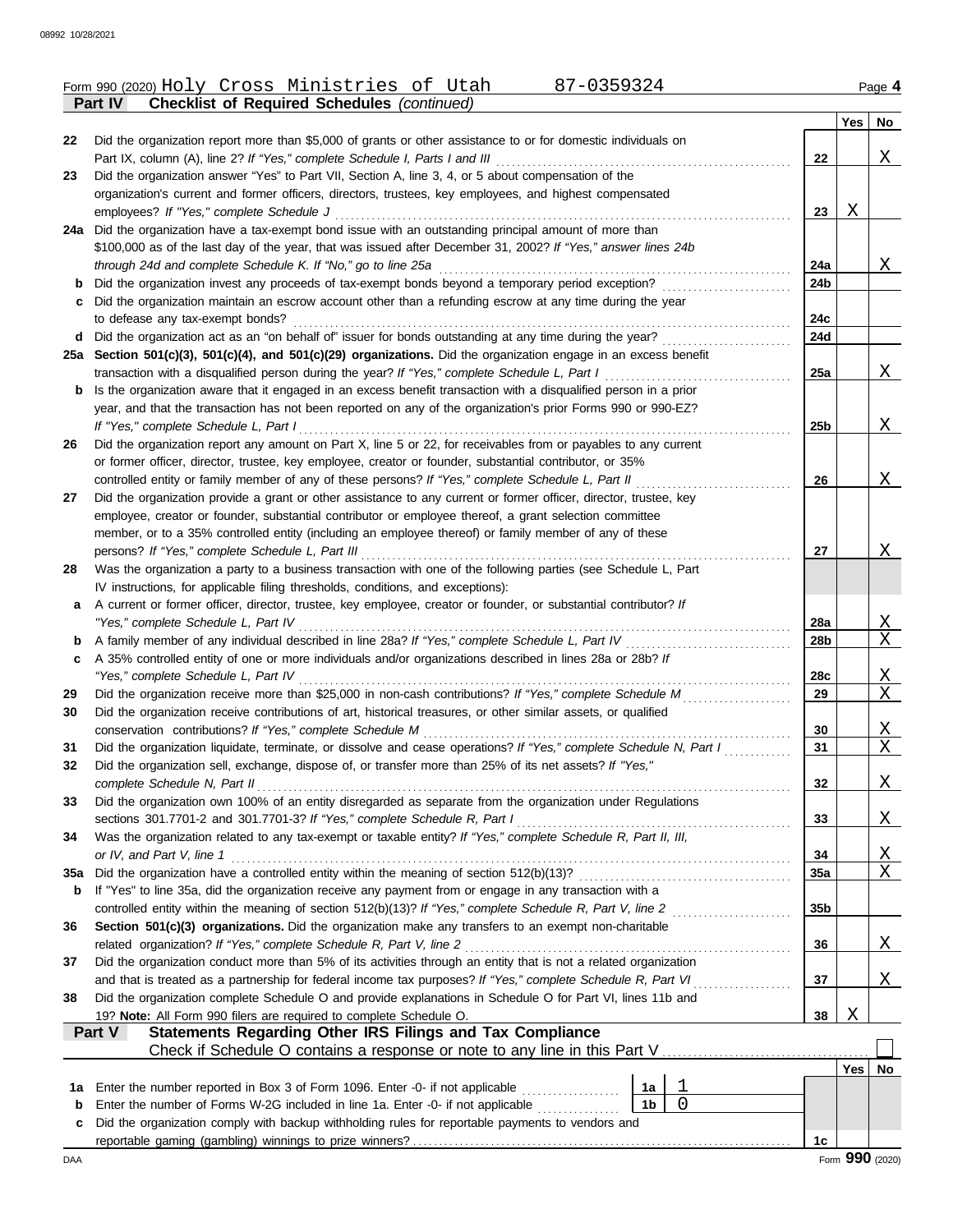|     | 87-0359324<br>Form 990 (2020) Holy Cross Ministries of Utah                                                                                     |                 |   | Page 5            |
|-----|-------------------------------------------------------------------------------------------------------------------------------------------------|-----------------|---|-------------------|
|     | Statements Regarding Other IRS Filings and Tax Compliance (continued)<br>Part V                                                                 |                 |   |                   |
|     |                                                                                                                                                 |                 |   | Yes No            |
|     | 2a Enter the number of employees reported on Form W-3, Transmittal of Wage and Tax                                                              |                 |   |                   |
|     | 33<br>2a<br>Statements, filed for the calendar year ending with or within the year covered by this return                                       |                 |   |                   |
| b   | If at least one is reported on line 2a, did the organization file all required federal employment tax returns?                                  | 2b              | Χ |                   |
|     | Note: If the sum of lines 1a and 2a is greater than 250, you may be required to e-file (see instructions)                                       |                 |   |                   |
| За  | Did the organization have unrelated business gross income of \$1,000 or more during the year?                                                   | 3a              |   | X                 |
| b   | If "Yes," has it filed a Form 990-T for this year? If "No" to line 3b, provide an explanation on Schedule O                                     | 3b              |   |                   |
| 4a  | At any time during the calendar year, did the organization have an interest in, or a signature or other authority over,                         |                 |   |                   |
|     | a financial account in a foreign country (such as a bank account, securities account, or other financial account)?                              | 4a              |   | <u>X</u>          |
| b   | If "Yes," enter the name of the foreign country <b>u</b>                                                                                        |                 |   |                   |
|     | See instructions for filing requirements for FinCEN Form 114, Report of Foreign Bank and Financial Accounts (FBAR).                             |                 |   |                   |
| ьa  | Was the organization a party to a prohibited tax shelter transaction at any time during the tax year?                                           | 5a              |   | Χ                 |
| b   | Did any taxable party notify the organization that it was or is a party to a prohibited tax shelter transaction?                                | 5 <sub>b</sub>  |   | X                 |
| с   | If "Yes" to line 5a or 5b, did the organization file Form 8886-T?                                                                               | 5c              |   |                   |
| 6a  | Does the organization have annual gross receipts that are normally greater than \$100,000, and did the                                          |                 |   |                   |
|     | organization solicit any contributions that were not tax deductible as charitable contributions?                                                | 6a              |   | Χ                 |
| b   | If "Yes," did the organization include with every solicitation an express statement that such contributions or                                  |                 |   |                   |
|     | gifts were not tax deductible?                                                                                                                  | 6b              |   |                   |
| 7   | Organizations that may receive deductible contributions under section 170(c).                                                                   |                 |   |                   |
| а   | Did the organization receive a payment in excess of \$75 made partly as a contribution and partly for goods                                     |                 |   |                   |
|     | and services provided to the payor?                                                                                                             | 7a              | Χ |                   |
| b   | If "Yes," did the organization notify the donor of the value of the goods or services provided?                                                 | 7b              | Χ |                   |
| с   | Did the organization sell, exchange, or otherwise dispose of tangible personal property for which it was                                        |                 |   |                   |
|     | required to file Form 8282?                                                                                                                     | 7c              |   | X                 |
| d   | 7d<br>If "Yes," indicate the number of Forms 8282 filed during the year                                                                         |                 |   |                   |
| е   | Did the organization receive any funds, directly or indirectly, to pay premiums on a personal benefit contract?                                 | 7e              |   | X                 |
| t   | Did the organization, during the year, pay premiums, directly or indirectly, on a personal benefit contract?                                    | 7f              |   | $\mathbf{X}$<br>Χ |
| g   | If the organization received a contribution of qualified intellectual property, did the organization file Form 8899 as required?                | 7g              |   | Χ                 |
| h   | If the organization received a contribution of cars, boats, airplanes, or other vehicles, did the organization file a Form 1098-C?              | 7h              |   |                   |
| 8   | Sponsoring organizations maintaining donor advised funds. Did a donor advised fund maintained by the                                            | 8               |   |                   |
| 9   | sponsoring organization have excess business holdings at any time during the year?<br>Sponsoring organizations maintaining donor advised funds. |                 |   |                   |
| а   | Did the sponsoring organization make any taxable distributions under section 4966?                                                              | 9a              |   |                   |
| b   | Did the sponsoring organization make a distribution to a donor, donor advisor, or related person?                                               | 9b              |   |                   |
| 10  | Section 501(c)(7) organizations. Enter:                                                                                                         |                 |   |                   |
|     | 10a<br>Initiation fees and capital contributions included on Part VIII, line 12                                                                 |                 |   |                   |
| b   | 10 <sub>b</sub><br>Gross receipts, included on Form 990, Part VIII, line 12, for public use of club facilities                                  |                 |   |                   |
| 11  | Section 501(c)(12) organizations. Enter:                                                                                                        |                 |   |                   |
| а   | 11a<br>Gross income from members or shareholders                                                                                                |                 |   |                   |
| b   | Gross income from other sources (Do not net amounts due or paid to other sources                                                                |                 |   |                   |
|     | 11 <sub>b</sub><br>against amounts due or received from them.)                                                                                  |                 |   |                   |
| 12a | Section 4947(a)(1) non-exempt charitable trusts. Is the organization filing Form 990 in lieu of Form 1041?                                      | 12a             |   |                   |
| b   | 12b<br>If "Yes," enter the amount of tax-exempt interest received or accrued during the year                                                    |                 |   |                   |
| 13  | Section 501(c)(29) qualified nonprofit health insurance issuers.                                                                                |                 |   |                   |
| a   | Is the organization licensed to issue qualified health plans in more than one state?                                                            | 13a             |   |                   |
|     | Note: See the instructions for additional information the organization must report on Schedule O.                                               |                 |   |                   |
| b   | Enter the amount of reserves the organization is required to maintain by the states in which                                                    |                 |   |                   |
|     | 13 <sub>b</sub>                                                                                                                                 |                 |   |                   |
| c   | 13 <sub>c</sub><br>Enter the amount of reserves on hand                                                                                         |                 |   |                   |
| 14a | Did the organization receive any payments for indoor tanning services during the tax year?                                                      | 14a             |   | Χ                 |
| b   |                                                                                                                                                 | 14 <sub>b</sub> |   |                   |
| 15  | Is the organization subject to the section 4960 tax on payment(s) of more than \$1,000,000 in remuneration or                                   |                 |   |                   |
|     | excess parachute payment(s) during the year?                                                                                                    | 15              |   | <u>X</u>          |
|     | If "Yes," see instructions and file Form 4720, Schedule N.                                                                                      |                 |   |                   |
| 16  | Is the organization an educational institution subject to the section 4968 excise tax on net investment income?                                 | 16              |   | Χ                 |
|     | If "Yes," complete Form 4720, Schedule O.                                                                                                       |                 |   |                   |
|     |                                                                                                                                                 |                 |   | Form 990 (2020)   |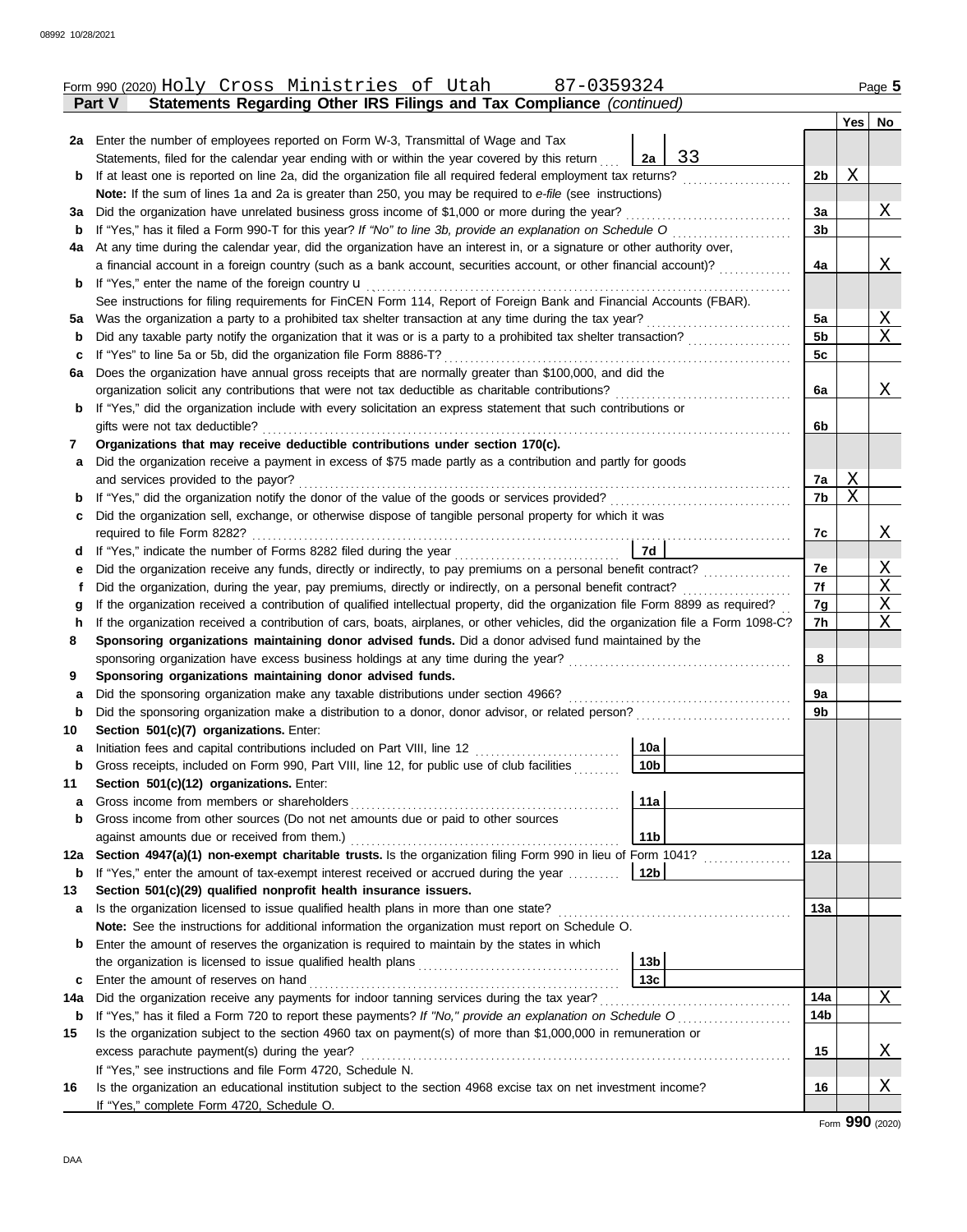|             | Form 990 (2020) Holy Cross Ministries of Utah<br>87-0359324                                                                         |                 |             | Page 6         |
|-------------|-------------------------------------------------------------------------------------------------------------------------------------|-----------------|-------------|----------------|
|             | Governance, Management, and Disclosure For each "Yes" response to lines 2 through 7b below, and for a "No"<br><b>Part VI</b>        |                 |             |                |
|             | response to line 8a, 8b, or 10b below, describe the circumstances, processes, or changes on Schedule O. See instructions.           |                 |             |                |
|             |                                                                                                                                     |                 |             | ΙXΙ            |
|             | Section A. Governing Body and Management                                                                                            |                 |             |                |
|             |                                                                                                                                     |                 | Yes l       | No             |
|             | 12<br>1a                                                                                                                            |                 |             |                |
|             | If there are material differences in voting rights among members of the governing body, or                                          |                 |             |                |
|             | if the governing body delegated broad authority to an executive committee or similar                                                |                 |             |                |
|             | committee, explain on Schedule O.                                                                                                   |                 |             |                |
| b           | 11<br>Enter the number of voting members included on line 1a, above, who are independent<br>1b                                      |                 |             |                |
|             | Did any officer, director, trustee, or key employee have a family relationship or a business relationship with                      |                 |             |                |
|             | any other officer, director, trustee, or key employee?                                                                              | $\mathbf{2}$    |             | Χ              |
|             | Did the organization delegate control over management duties customarily performed by or under the direct                           |                 |             |                |
|             | supervision of officers, directors, trustees, or key employees to a management company or other person?                             | 3               |             | $\mathbf{X}$   |
|             | Did the organization make any significant changes to its governing documents since the prior Form 990 was filed?                    | 4               |             | $\overline{X}$ |
|             |                                                                                                                                     | $\overline{5}$  |             | $\mathbf{X}$   |
|             | Did the organization have members or stockholders?                                                                                  | 6               | X           |                |
| 7a          | Did the organization have members, stockholders, or other persons who had the power to elect or appoint                             |                 |             |                |
|             | one or more members of the governing body?                                                                                          | 7a              | X           |                |
| b           | Are any governance decisions of the organization reserved to (or subject to approval by) members,                                   |                 |             |                |
|             | stockholders, or persons other than the governing body?                                                                             | 7b              | Χ           |                |
|             | Did the organization contemporaneously document the meetings held or written actions undertaken during the year by the following:   |                 |             |                |
| 8<br>а      | The governing body?                                                                                                                 | 8а              | Χ           |                |
| $\mathbf b$ |                                                                                                                                     | 8b              | $\mathbf X$ |                |
|             | Is there any officer, director, trustee, or key employee listed in Part VII, Section A, who cannot be reached at                    |                 |             |                |
|             | the organization's mailing address? If "Yes," provide the names and addresses on Schedule O                                         | 9               |             | X              |
|             | Section B. Policies (This Section B requests information about policies not required by the Internal Revenue Code.)                 |                 |             |                |
|             |                                                                                                                                     |                 | Yes         | <u>No</u>      |
|             | 10a Did the organization have local chapters, branches, or affiliates?                                                              | 10a             |             | Χ              |
| b           | If "Yes," did the organization have written policies and procedures governing the activities of such chapters,                      |                 |             |                |
|             | affiliates, and branches to ensure their operations are consistent with the organization's exempt purposes?                         | 10 <sub>b</sub> |             |                |
|             | 11a Has the organization provided a complete copy of this Form 990 to all members of its governing body before filing the form?     | 11a             | X           |                |
| b           | Describe in Schedule O the process, if any, used by the organization to review this Form 990.                                       |                 |             |                |
| 12a         | Did the organization have a written conflict of interest policy? If "No," go to line 13                                             | 12a             | X           |                |
| b           | Were officers, directors, or trustees, and key employees required to disclose annually interests that could give rise to conflicts? | 12 <sub>b</sub> | X           |                |
|             | Did the organization regularly and consistently monitor and enforce compliance with the policy? If "Yes,"                           |                 |             |                |
| c           | describe in Schedule O how this was done                                                                                            |                 |             |                |
| 13          |                                                                                                                                     | 12c             | X           |                |
|             | Did the organization have a written whistleblower policy?                                                                           | 13              | Χ           |                |
|             | Did the organization have a written document retention and destruction policy?                                                      | 14              | X           |                |
| 15          | Did the process for determining compensation of the following persons include a review and approval by                              |                 |             |                |
|             | independent persons, comparability data, and contemporaneous substantiation of the deliberation and decision?                       |                 |             |                |
| a           | The organization's CEO, Executive Director, or top management official                                                              | 15a             | Χ           |                |
| b           | Other officers or key employees of the organization                                                                                 | 15b             |             | Χ              |
|             | If "Yes" to line 15a or 15b, describe the process in Schedule O (see instructions).                                                 |                 |             |                |
| 16a         | Did the organization invest in, contribute assets to, or participate in a joint venture or similar arrangement                      |                 |             |                |
|             | with a taxable entity during the year?                                                                                              | 16a             |             | Χ              |
| b           | If "Yes," did the organization follow a written policy or procedure requiring the organization to evaluate its                      |                 |             |                |
|             | participation in joint venture arrangements under applicable federal tax law, and take steps to safeguard the                       |                 |             |                |
|             |                                                                                                                                     | 16b             |             |                |
|             | <b>Section C. Disclosure</b>                                                                                                        |                 |             |                |
|             | List the states with which a copy of this Form 990 is required to be filed $\mathbf u$ None                                         |                 |             |                |
|             | Section 6104 requires an organization to make its Forms 1023 (1024 or 1024-A, if applicable), 990, and 990-T (Section 501(c)        |                 |             |                |
|             | (3) s only) available for public inspection. Indicate how you made these available. Check all that apply.                           |                 |             |                |
|             | Another's website $ X $ Upon request<br>Other (explain on Schedule O)<br>Own website                                                |                 |             |                |
| 19          | Describe on Schedule O whether (and if so, how) the organization made its governing documents, conflict of interest policy, and     |                 |             |                |
|             | financial statements available to the public during the tax year.                                                                   |                 |             |                |
|             | State the name, address, and telephone number of the person who possesses the organization's books and records u                    |                 |             |                |
| 20          | Mary Gardner<br>860 East 4500 South Ste 204                                                                                         |                 |             |                |
|             |                                                                                                                                     |                 |             |                |

|     | Salt Lake City | TTT | $8410^-$ | 801-261-3440    |
|-----|----------------|-----|----------|-----------------|
| DAA |                |     |          | Form 990 (2020) |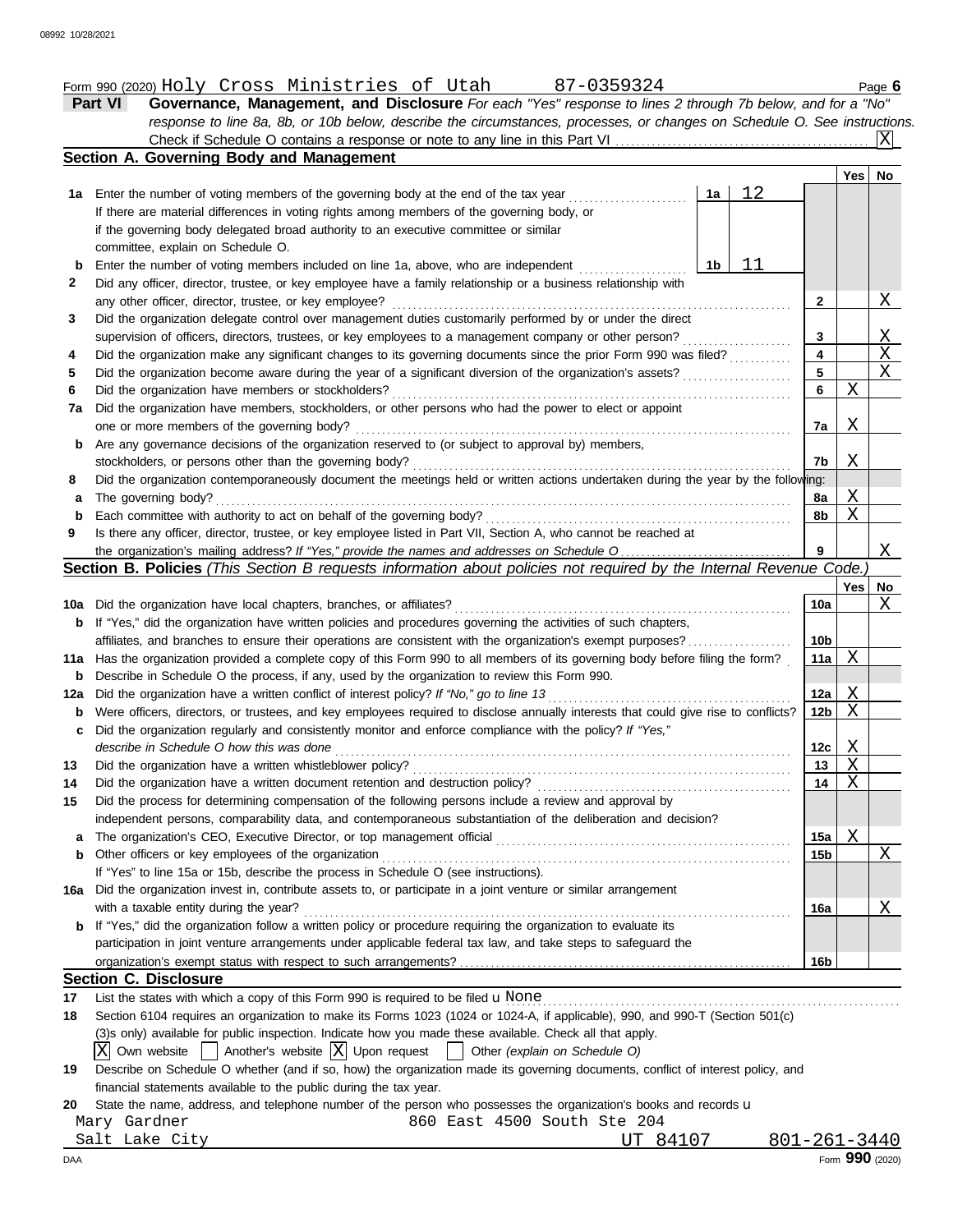### Form 990 (2020) Page **7** Holy Cross Ministries of Utah 87-0359324

### **Independent Contractors Part VII Compensation of Officers, Directors, Trustees, Key Employees, Highest Compensated Employees, and**

Check if Schedule O contains a response or note to any line in this Part VII

**Section A. Officers, Directors, Trustees, Key Employees, and Highest Compensated Employees**

**1a** Complete this table for all persons required to be listed. Report compensation for the calendar year ending with or within the organization's tax year.

■ List all of the organization's **current** officers, directors, trustees (whether individuals or organizations), regardless of amount of the organization Enter -0- in columns (D), (E), and (E) if no compensation was paid compensation. Enter -0- in columns (D), (E), and (F) if no compensation was paid.

● List all of the organization's **current** key employees, if any. See instructions for definition of "key employee."

who received reportable compensation (Box 5 of Form W-2 and/or Box 7 of Form 1099-MISC) of more than \$100,000 from the organization and any related organizations. ■ List the organization's five **current** highest compensated employees (other than an officer, director, trustee, or key employee)<br>
a received reportable compensation (Box 5 of Form W-2 and/or Box 7 of Form 1099-MISC) of

■ List all of the organization's **former** officers, key employees, and highest compensated employees who received more than<br>00,000 of reportable compensation from the organization and any related organizations \$100,000 of reportable compensation from the organization and any related organizations.

■ List all of the organization's **former directors or trustees** that received, in the capacity as a former director or trustee of the anization more than \$10,000 of reportable compensation from the organization and any re organization, more than \$10,000 of reportable compensation from the organization and any related organizations. See instructions for the order in which to list the persons above.

Check this box if neither the organization nor any related organization compensated any current officer, director, or trustee.

| (A)<br>Name and title              | (B)<br>Average<br>hours<br>per week<br>(list any               | (C)<br>Position<br>(do not check more than one<br>box, unless person is both an<br>officer and a director/trustee) |                          |             |                 |                                 |        | (D)<br>Reportable<br>compensation<br>from the<br>organization | (E)<br>Reportable<br>compensation<br>from related<br>organizations | (F)<br>Estimated amount<br>of other<br>compensation<br>from the |
|------------------------------------|----------------------------------------------------------------|--------------------------------------------------------------------------------------------------------------------|--------------------------|-------------|-----------------|---------------------------------|--------|---------------------------------------------------------------|--------------------------------------------------------------------|-----------------------------------------------------------------|
|                                    | hours for<br>related<br>organizations<br>below<br>dotted line) | Individual trustee<br>or director                                                                                  | Institutional<br>trustee | Officer     | Ķey<br>employee | Highest compensated<br>employee | Former | (W-2/1099-MISC)                                               | (W-2/1099-MISC)                                                    | organization and<br>related organizations                       |
| (1) Mary Gardner<br>CEO            | 40.00<br>0.00                                                  | X                                                                                                                  |                          | Χ           |                 |                                 |        | 131,221                                                       | 0                                                                  | 26,960                                                          |
| (2) Sister Catherine               | Kamphaus,<br>1.00                                              |                                                                                                                    |                          | <b>CSC</b>  |                 |                                 |        |                                                               |                                                                    |                                                                 |
| Secretary<br>(3) Susan DuBois      | 0.00                                                           | X                                                                                                                  |                          | $\mathbf X$ |                 |                                 |        | Ω                                                             | 0                                                                  | 0                                                               |
| Trustee                            | 1.50<br>0.00                                                   | X                                                                                                                  |                          |             |                 |                                 |        | 0                                                             | 0                                                                  | $\overline{0}$                                                  |
| $(4)$ Richard T. Ferrone           | 1.00                                                           |                                                                                                                    |                          |             |                 |                                 |        |                                                               |                                                                    |                                                                 |
| Trustee                            | 0.00                                                           | $\mathbf X$                                                                                                        |                          |             |                 |                                 |        | 0                                                             | 0                                                                  | $\overline{0}$                                                  |
| (5) Teresa Garrett                 | 2.00                                                           |                                                                                                                    |                          |             |                 |                                 |        |                                                               |                                                                    |                                                                 |
| Chair<br>(6) Sister Pushpa         | 0.00<br>Gomes                                                  | X                                                                                                                  |                          | X           |                 |                                 |        | 0                                                             | 0                                                                  | $\overline{0}$                                                  |
| Trustee                            | 1.00<br>0.00                                                   | X                                                                                                                  |                          |             |                 |                                 |        | N                                                             | 0                                                                  | 0                                                               |
| (7) Jeanne Jardine                 | 1.50                                                           |                                                                                                                    |                          |             |                 |                                 |        |                                                               |                                                                    |                                                                 |
| Chair-Elect<br>(8) Fr. John Norman | 0.00                                                           | $\mathbf X$                                                                                                        |                          |             |                 |                                 |        | 0                                                             | 0                                                                  | 0                                                               |
| Trustee                            | 1.00<br>0.00                                                   | X                                                                                                                  |                          |             |                 |                                 |        | 0                                                             | 0                                                                  | $\overline{0}$                                                  |
| (9) Debbie Rocha                   | 1.00                                                           |                                                                                                                    |                          |             |                 |                                 |        |                                                               |                                                                    | $\overline{0}$                                                  |
| Trustee<br>(10) Sister Genevra     | 0.00<br>Rolf                                                   | X                                                                                                                  |                          |             |                 |                                 |        | 0                                                             | 0                                                                  |                                                                 |
| Trustee                            | 1.00<br>0.00                                                   | X                                                                                                                  |                          |             |                 |                                 |        | 0                                                             | 0                                                                  | 0                                                               |
| (11) Bridget<br>Shears             |                                                                |                                                                                                                    |                          |             |                 |                                 |        |                                                               |                                                                    |                                                                 |
| Trustee                            | 1.00<br>0.00                                                   | X                                                                                                                  |                          |             |                 |                                 |        | 0                                                             | 0                                                                  | $\mathbf 0$                                                     |

Form **990** (2020)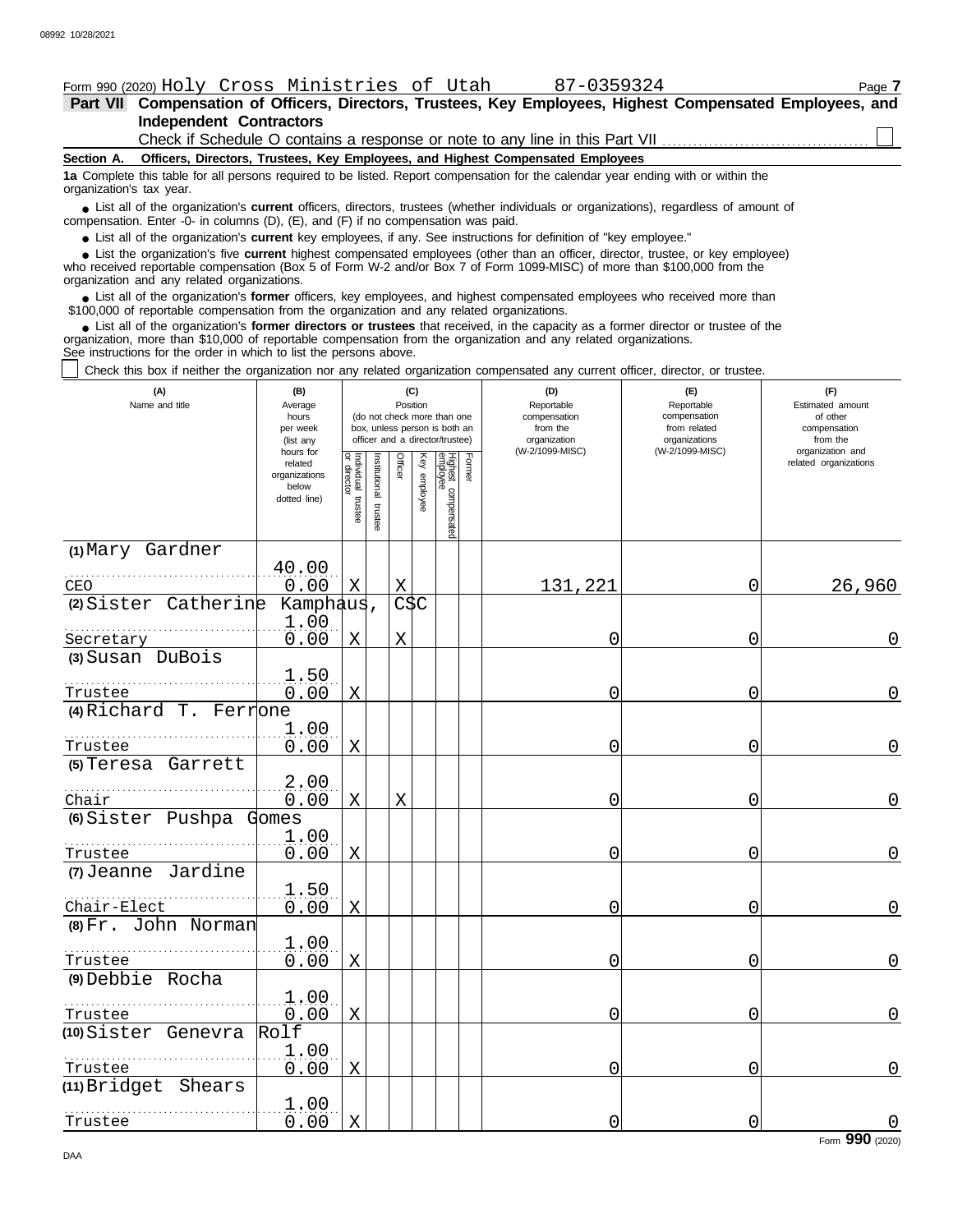|              | Form 990 (2020) Holy Cross Ministries of Utah                                                                                                                                                                                       |                                                               |                                   |                         |         |                 |                                                                                                 |        | 87-0359324                                                                       |                                                                                                        |   |                                                                                     | Page 8 |
|--------------|-------------------------------------------------------------------------------------------------------------------------------------------------------------------------------------------------------------------------------------|---------------------------------------------------------------|-----------------------------------|-------------------------|---------|-----------------|-------------------------------------------------------------------------------------------------|--------|----------------------------------------------------------------------------------|--------------------------------------------------------------------------------------------------------|---|-------------------------------------------------------------------------------------|--------|
|              | Part VII                                                                                                                                                                                                                            |                                                               |                                   |                         |         |                 |                                                                                                 |        |                                                                                  | Section A. Officers, Directors, Trustees, Key Employees, and Highest Compensated Employees (continued) |   |                                                                                     |        |
|              | (A)<br>Name and title                                                                                                                                                                                                               | (B)<br>Average<br>hours<br>per week<br>(list any<br>hours for |                                   |                         |         | (C)<br>Position | (do not check more than one<br>box, unless person is both an<br>officer and a director/trustee) |        | (D)<br>Reportable<br>compensation<br>from the<br>organization<br>(W-2/1099-MISC) | (E)<br>Reportable<br>compensation<br>from related<br>organizations<br>(W-2/1099-MISC)                  |   | (F)<br>Estimated amount<br>of other<br>compensation<br>from the<br>organization and |        |
|              |                                                                                                                                                                                                                                     | related<br>organizations<br>below<br>dotted line)             | Individual trustee<br>or director | nstitutional<br>trustee | Officer | Key employee    | Highest compensatec<br>employee                                                                 | Former |                                                                                  |                                                                                                        |   | related organizations                                                               |        |
| (12)         | Joan Marie Steadman<br>Sr.                                                                                                                                                                                                          |                                                               |                                   |                         |         |                 |                                                                                                 |        |                                                                                  |                                                                                                        |   |                                                                                     |        |
|              |                                                                                                                                                                                                                                     | 1.00                                                          |                                   |                         |         |                 |                                                                                                 |        |                                                                                  |                                                                                                        |   |                                                                                     |        |
|              | Trustee                                                                                                                                                                                                                             | 0.00                                                          | X                                 |                         |         |                 |                                                                                                 |        | 0                                                                                | 0                                                                                                      |   |                                                                                     | 0      |
|              |                                                                                                                                                                                                                                     |                                                               |                                   |                         |         |                 |                                                                                                 |        |                                                                                  |                                                                                                        |   |                                                                                     |        |
|              |                                                                                                                                                                                                                                     |                                                               |                                   |                         |         |                 |                                                                                                 |        |                                                                                  |                                                                                                        |   |                                                                                     |        |
|              |                                                                                                                                                                                                                                     |                                                               |                                   |                         |         |                 |                                                                                                 |        |                                                                                  |                                                                                                        |   |                                                                                     |        |
|              |                                                                                                                                                                                                                                     |                                                               |                                   |                         |         |                 |                                                                                                 |        |                                                                                  |                                                                                                        |   |                                                                                     |        |
|              |                                                                                                                                                                                                                                     |                                                               |                                   |                         |         |                 |                                                                                                 |        |                                                                                  |                                                                                                        |   |                                                                                     |        |
|              |                                                                                                                                                                                                                                     |                                                               |                                   |                         |         |                 |                                                                                                 |        |                                                                                  |                                                                                                        |   |                                                                                     |        |
|              |                                                                                                                                                                                                                                     |                                                               |                                   |                         |         |                 |                                                                                                 |        |                                                                                  |                                                                                                        |   |                                                                                     |        |
|              |                                                                                                                                                                                                                                     |                                                               |                                   |                         |         |                 |                                                                                                 |        |                                                                                  |                                                                                                        |   |                                                                                     |        |
|              |                                                                                                                                                                                                                                     |                                                               |                                   |                         |         |                 |                                                                                                 |        |                                                                                  |                                                                                                        |   |                                                                                     |        |
|              |                                                                                                                                                                                                                                     |                                                               |                                   |                         |         |                 |                                                                                                 |        |                                                                                  |                                                                                                        |   |                                                                                     |        |
|              |                                                                                                                                                                                                                                     |                                                               |                                   |                         |         |                 |                                                                                                 |        |                                                                                  |                                                                                                        |   |                                                                                     |        |
|              |                                                                                                                                                                                                                                     |                                                               |                                   |                         |         |                 |                                                                                                 |        |                                                                                  |                                                                                                        |   |                                                                                     |        |
|              |                                                                                                                                                                                                                                     |                                                               |                                   |                         |         |                 |                                                                                                 |        |                                                                                  |                                                                                                        |   |                                                                                     |        |
|              |                                                                                                                                                                                                                                     |                                                               |                                   |                         |         |                 |                                                                                                 |        |                                                                                  |                                                                                                        |   |                                                                                     |        |
|              |                                                                                                                                                                                                                                     |                                                               |                                   |                         |         |                 |                                                                                                 |        |                                                                                  |                                                                                                        |   |                                                                                     |        |
|              |                                                                                                                                                                                                                                     |                                                               |                                   |                         |         |                 |                                                                                                 | u      | 221<br>131                                                                       |                                                                                                        |   | 26,960                                                                              |        |
|              | c Total from continuation sheets to Part VII, Section A                                                                                                                                                                             |                                                               |                                   |                         |         |                 |                                                                                                 | u      |                                                                                  |                                                                                                        |   |                                                                                     |        |
| $\mathbf{2}$ | d Total (add lines 1b and 1c) $\ldots$ $\ldots$ $\ldots$ $\ldots$ $\ldots$ $\ldots$ $\ldots$ $\ldots$ $\ldots$<br>Total number of individuals (including but not limited to those listed above) who received more than \$100,000 of |                                                               |                                   |                         |         |                 |                                                                                                 |        | 131,221                                                                          |                                                                                                        |   | 26,960                                                                              |        |
|              | reportable compensation from the organization ul                                                                                                                                                                                    |                                                               |                                   |                         |         |                 |                                                                                                 |        |                                                                                  |                                                                                                        |   |                                                                                     |        |
|              |                                                                                                                                                                                                                                     |                                                               |                                   |                         |         |                 |                                                                                                 |        |                                                                                  |                                                                                                        |   | Yes                                                                                 | No     |
| 3            | Did the organization list any former officer, director, trustee, key employee, or highest compensated                                                                                                                               |                                                               |                                   |                         |         |                 |                                                                                                 |        |                                                                                  |                                                                                                        | 3 |                                                                                     | Χ      |
| 4            | For any individual listed on line 1a, is the sum of reportable compensation and other compensation from the                                                                                                                         |                                                               |                                   |                         |         |                 |                                                                                                 |        |                                                                                  |                                                                                                        |   |                                                                                     |        |
|              | organization and related organizations greater than \$150,000? If "Yes," complete Schedule J for such                                                                                                                               |                                                               |                                   |                         |         |                 |                                                                                                 |        |                                                                                  |                                                                                                        | 4 | Χ                                                                                   |        |
| 5            | Did any person listed on line 1a receive or accrue compensation from any unrelated organization or individual                                                                                                                       |                                                               |                                   |                         |         |                 |                                                                                                 |        |                                                                                  |                                                                                                        |   |                                                                                     |        |
|              | Section B. Independent Contractors                                                                                                                                                                                                  |                                                               |                                   |                         |         |                 |                                                                                                 |        |                                                                                  |                                                                                                        | 5 |                                                                                     | Χ      |
| 1            | Complete this table for your five highest compensated independent contractors that received more than \$100,000 of                                                                                                                  |                                                               |                                   |                         |         |                 |                                                                                                 |        |                                                                                  |                                                                                                        |   |                                                                                     |        |
|              | compensation from the organization. Report compensation for the calendar year ending with or within the organization's tax year.                                                                                                    |                                                               |                                   |                         |         |                 |                                                                                                 |        |                                                                                  |                                                                                                        |   |                                                                                     |        |
|              |                                                                                                                                                                                                                                     | (A)<br>Name and business address                              |                                   |                         |         |                 |                                                                                                 |        |                                                                                  | (B)<br>Description of services                                                                         |   | (C)<br>Compensation                                                                 |        |
|              |                                                                                                                                                                                                                                     |                                                               |                                   |                         |         |                 |                                                                                                 |        |                                                                                  |                                                                                                        |   |                                                                                     |        |
|              |                                                                                                                                                                                                                                     |                                                               |                                   |                         |         |                 |                                                                                                 |        |                                                                                  |                                                                                                        |   |                                                                                     |        |
|              |                                                                                                                                                                                                                                     |                                                               |                                   |                         |         |                 |                                                                                                 |        |                                                                                  |                                                                                                        |   |                                                                                     |        |
|              |                                                                                                                                                                                                                                     |                                                               |                                   |                         |         |                 |                                                                                                 |        |                                                                                  |                                                                                                        |   |                                                                                     |        |
|              |                                                                                                                                                                                                                                     |                                                               |                                   |                         |         |                 |                                                                                                 |        |                                                                                  |                                                                                                        |   |                                                                                     |        |
|              |                                                                                                                                                                                                                                     |                                                               |                                   |                         |         |                 |                                                                                                 |        |                                                                                  |                                                                                                        |   |                                                                                     |        |
|              |                                                                                                                                                                                                                                     |                                                               |                                   |                         |         |                 |                                                                                                 |        |                                                                                  |                                                                                                        |   |                                                                                     |        |
| $\mathbf{2}$ | Total number of independent contractors (including but not limited to those listed above) who                                                                                                                                       |                                                               |                                   |                         |         |                 |                                                                                                 |        |                                                                                  |                                                                                                        |   |                                                                                     |        |
|              |                                                                                                                                                                                                                                     |                                                               |                                   |                         |         |                 |                                                                                                 |        |                                                                                  |                                                                                                        |   |                                                                                     |        |

| DAA<br>Form | nnn.<br>.<br>.JJU |  |  | 2020) |  |
|-------------|-------------------|--|--|-------|--|
|-------------|-------------------|--|--|-------|--|

received more than \$100,000 of compensation from the organization  $\bf u$ 

0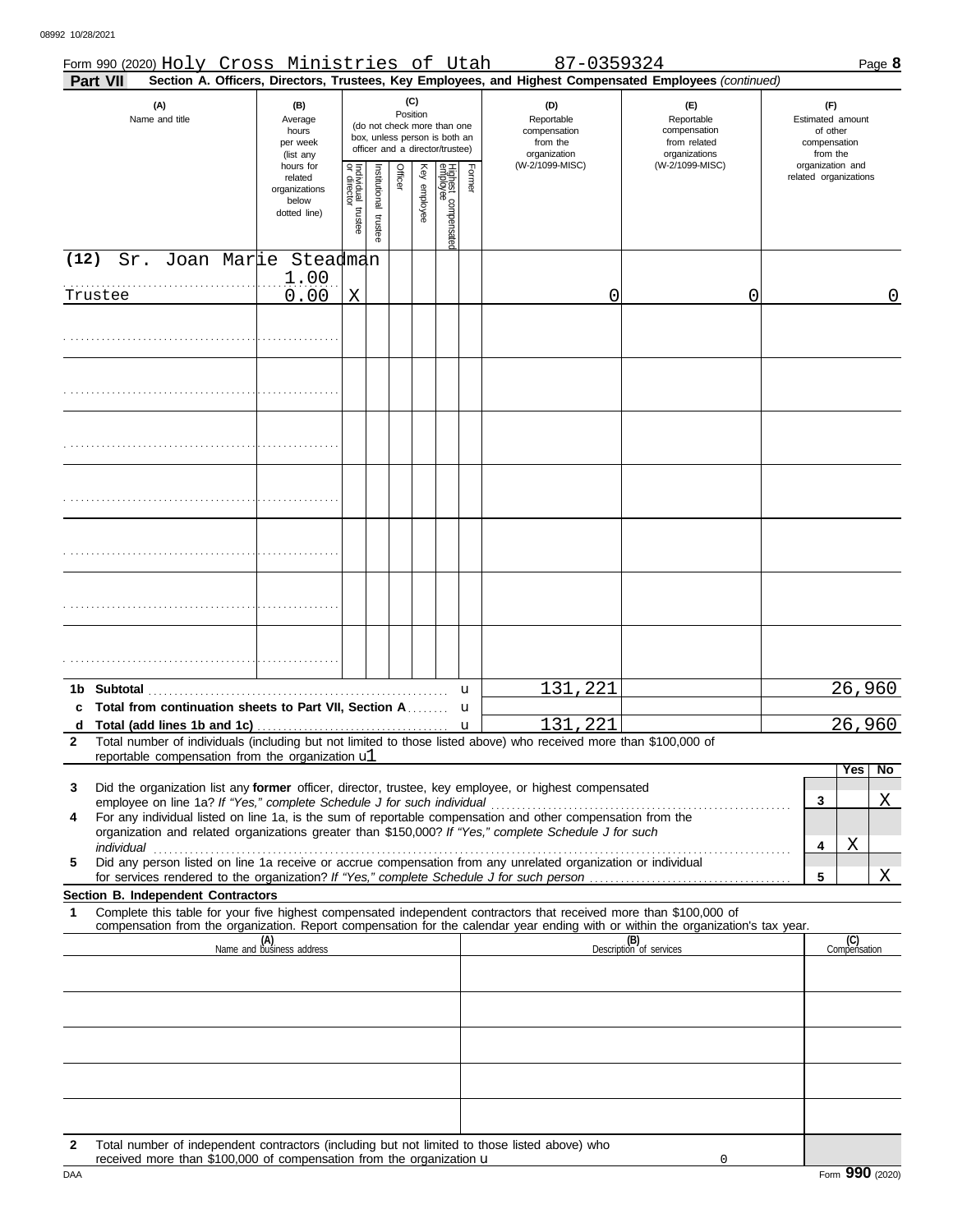### Form 990 (2020) Page **9** Holy Cross Ministries of Utah 87-0359324

**Part VIII Statement of Revenue**

|                                                                  |     |                                                       |    |                                |                  |  |                      | Check if Schedule O contains a response or note to any line in this Part VIII |                                              |                                      |                                                               |
|------------------------------------------------------------------|-----|-------------------------------------------------------|----|--------------------------------|------------------|--|----------------------|-------------------------------------------------------------------------------|----------------------------------------------|--------------------------------------|---------------------------------------------------------------|
|                                                                  |     |                                                       |    |                                |                  |  |                      | (A)<br>Total revenue                                                          | (B)<br>Related or exempt<br>function revenue | (C)<br>Unrelated<br>business revenue | (D)<br>Revenue excluded<br>from tax under<br>sections 512-514 |
|                                                                  |     |                                                       |    |                                |                  |  |                      |                                                                               |                                              |                                      |                                                               |
| <b>Contributions, Gifts, Grants</b><br>and Other Similar Amounts |     | 1a Federated campaigns                                |    |                                | 1a               |  |                      |                                                                               |                                              |                                      |                                                               |
|                                                                  |     | <b>b</b> Membership dues                              |    |                                | 1b               |  |                      |                                                                               |                                              |                                      |                                                               |
|                                                                  |     | c Fundraising events                                  |    |                                | 1c               |  | 31,913               |                                                                               |                                              |                                      |                                                               |
|                                                                  |     | d Related organizations                               |    |                                | 1d               |  |                      |                                                                               |                                              |                                      |                                                               |
|                                                                  |     | e Government grants (contributions)                   |    |                                | 1е               |  | 675,623              |                                                                               |                                              |                                      |                                                               |
|                                                                  |     | f All other contributions, gifts, grants,             |    |                                |                  |  |                      |                                                                               |                                              |                                      |                                                               |
|                                                                  |     | and similar amounts not included above                |    |                                | 1f               |  | 885,075              |                                                                               |                                              |                                      |                                                               |
|                                                                  |     | g Noncash contributions included in lines 1a-1f.      |    |                                | 1g $\frac{1}{3}$ |  |                      |                                                                               |                                              |                                      |                                                               |
|                                                                  |     |                                                       |    |                                |                  |  | $\mathbf{u}$         | 1,592,611                                                                     |                                              |                                      |                                                               |
|                                                                  |     |                                                       |    |                                |                  |  | <b>Business Code</b> |                                                                               |                                              |                                      |                                                               |
|                                                                  |     | 2a Program Service Revenue                            |    |                                |                  |  | 541100               | 76,839                                                                        | 76,839                                       |                                      |                                                               |
|                                                                  | b   |                                                       |    |                                |                  |  |                      |                                                                               |                                              |                                      |                                                               |
| Program Service<br>Revenue                                       |     |                                                       |    |                                |                  |  |                      |                                                                               |                                              |                                      |                                                               |
|                                                                  |     |                                                       |    |                                |                  |  |                      |                                                                               |                                              |                                      |                                                               |
|                                                                  |     |                                                       |    |                                |                  |  |                      |                                                                               |                                              |                                      |                                                               |
|                                                                  |     |                                                       |    |                                |                  |  |                      |                                                                               |                                              |                                      |                                                               |
|                                                                  |     | f All other program service revenue                   |    |                                |                  |  |                      |                                                                               |                                              |                                      |                                                               |
|                                                                  |     |                                                       |    |                                |                  |  | $\mathbf{u}$         | 76,839                                                                        |                                              |                                      |                                                               |
|                                                                  | 3   | Investment income (including dividends, interest, and |    |                                |                  |  |                      |                                                                               |                                              |                                      |                                                               |
|                                                                  |     | other similar amounts)                                |    |                                |                  |  |                      | 26,278                                                                        |                                              |                                      | 26,278                                                        |
|                                                                  | 4   | Income from investment of tax-exempt bond proceeds    |    |                                |                  |  | u                    |                                                                               |                                              |                                      |                                                               |
|                                                                  | 5   |                                                       |    |                                |                  |  | u                    |                                                                               |                                              |                                      |                                                               |
|                                                                  |     |                                                       |    | (i) Real                       |                  |  | (ii) Personal        |                                                                               |                                              |                                      |                                                               |
|                                                                  |     | 6a Gross rents                                        | 6a |                                | 625              |  |                      |                                                                               |                                              |                                      |                                                               |
|                                                                  |     | <b>b</b> Less: rental expenses                        | 6b |                                |                  |  |                      |                                                                               |                                              |                                      |                                                               |
|                                                                  |     | <b>c</b> Rental inc. or (loss)                        | 6с |                                | 625              |  |                      |                                                                               |                                              |                                      |                                                               |
|                                                                  |     | <b>d</b> Net rental income or (loss)                  |    |                                |                  |  | u                    | 625                                                                           | 625                                          |                                      |                                                               |
|                                                                  |     | <b>7a</b> Gross amount from                           |    | . <u>.</u> .<br>(i) Securities |                  |  | (ii) Other           |                                                                               |                                              |                                      |                                                               |
|                                                                  |     | sales of assets                                       |    |                                |                  |  |                      |                                                                               |                                              |                                      |                                                               |
|                                                                  |     | other than inventory                                  | 7a | 737,364                        |                  |  |                      |                                                                               |                                              |                                      |                                                               |
|                                                                  |     | <b>b</b> Less: cost or other                          |    |                                |                  |  |                      |                                                                               |                                              |                                      |                                                               |
| Revenue                                                          |     | basis and sales exps.                                 | 7b |                                |                  |  |                      |                                                                               |                                              |                                      |                                                               |
|                                                                  |     | c Gain or (loss)                                      | 7c | 737,364                        |                  |  |                      |                                                                               |                                              |                                      |                                                               |
| Other                                                            |     |                                                       |    |                                |                  |  | u                    | 737,364                                                                       | 737,364                                      |                                      |                                                               |
|                                                                  |     | 8a Gross income from fundraising events               |    |                                |                  |  |                      |                                                                               |                                              |                                      |                                                               |
|                                                                  |     | (not including $$31,913$                              |    |                                |                  |  |                      |                                                                               |                                              |                                      |                                                               |
|                                                                  |     | of contributions reported on line 1c).                |    |                                |                  |  |                      |                                                                               |                                              |                                      |                                                               |
|                                                                  |     | See Part IV, line 18                                  |    |                                | 8a               |  | 20,000               |                                                                               |                                              |                                      |                                                               |
|                                                                  |     | <b>b</b> Less: direct expenses                        |    |                                | 8b               |  | 4,747                |                                                                               |                                              |                                      |                                                               |
|                                                                  |     | c Net income or (loss) from fundraising events        |    |                                |                  |  | u                    | 15,253                                                                        |                                              |                                      |                                                               |
|                                                                  |     | 9a Gross income from gaming activities.               |    |                                |                  |  |                      |                                                                               |                                              |                                      |                                                               |
|                                                                  |     | See Part IV, line 19                                  |    |                                | 9a               |  |                      |                                                                               |                                              |                                      |                                                               |
|                                                                  |     |                                                       |    |                                | 9 <sub>b</sub>   |  |                      |                                                                               |                                              |                                      |                                                               |
|                                                                  |     | <b>b</b> Less: direct expenses                        |    |                                |                  |  |                      |                                                                               |                                              |                                      |                                                               |
|                                                                  |     |                                                       |    |                                |                  |  |                      |                                                                               |                                              |                                      |                                                               |
|                                                                  |     | 10a Gross sales of inventory, less                    |    |                                |                  |  |                      |                                                                               |                                              |                                      |                                                               |
|                                                                  |     | returns and allowances                                |    |                                | 10a              |  |                      |                                                                               |                                              |                                      |                                                               |
|                                                                  |     | <b>b</b> Less: cost of goods sold $\ldots$            |    |                                | 10b              |  |                      |                                                                               |                                              |                                      |                                                               |
|                                                                  |     | c Net income or (loss) from sales of inventory        |    |                                |                  |  | u                    |                                                                               |                                              |                                      |                                                               |
|                                                                  |     |                                                       |    |                                |                  |  | <b>Business Code</b> |                                                                               |                                              |                                      |                                                               |
|                                                                  | 11a |                                                       |    |                                |                  |  |                      |                                                                               |                                              |                                      |                                                               |
|                                                                  | b   |                                                       |    |                                |                  |  |                      |                                                                               |                                              |                                      |                                                               |
| Miscellaneous<br>Revenue                                         | c   |                                                       |    |                                |                  |  |                      |                                                                               |                                              |                                      |                                                               |
|                                                                  |     |                                                       |    |                                |                  |  |                      |                                                                               |                                              |                                      |                                                               |
|                                                                  |     |                                                       |    |                                |                  |  | $\mathbf u$          |                                                                               |                                              |                                      |                                                               |
|                                                                  |     |                                                       |    |                                |                  |  | $\mathbf{u}$         | 2,448,970                                                                     | 814,828                                      | 0                                    | 26,278                                                        |
|                                                                  |     |                                                       |    |                                |                  |  |                      |                                                                               |                                              |                                      |                                                               |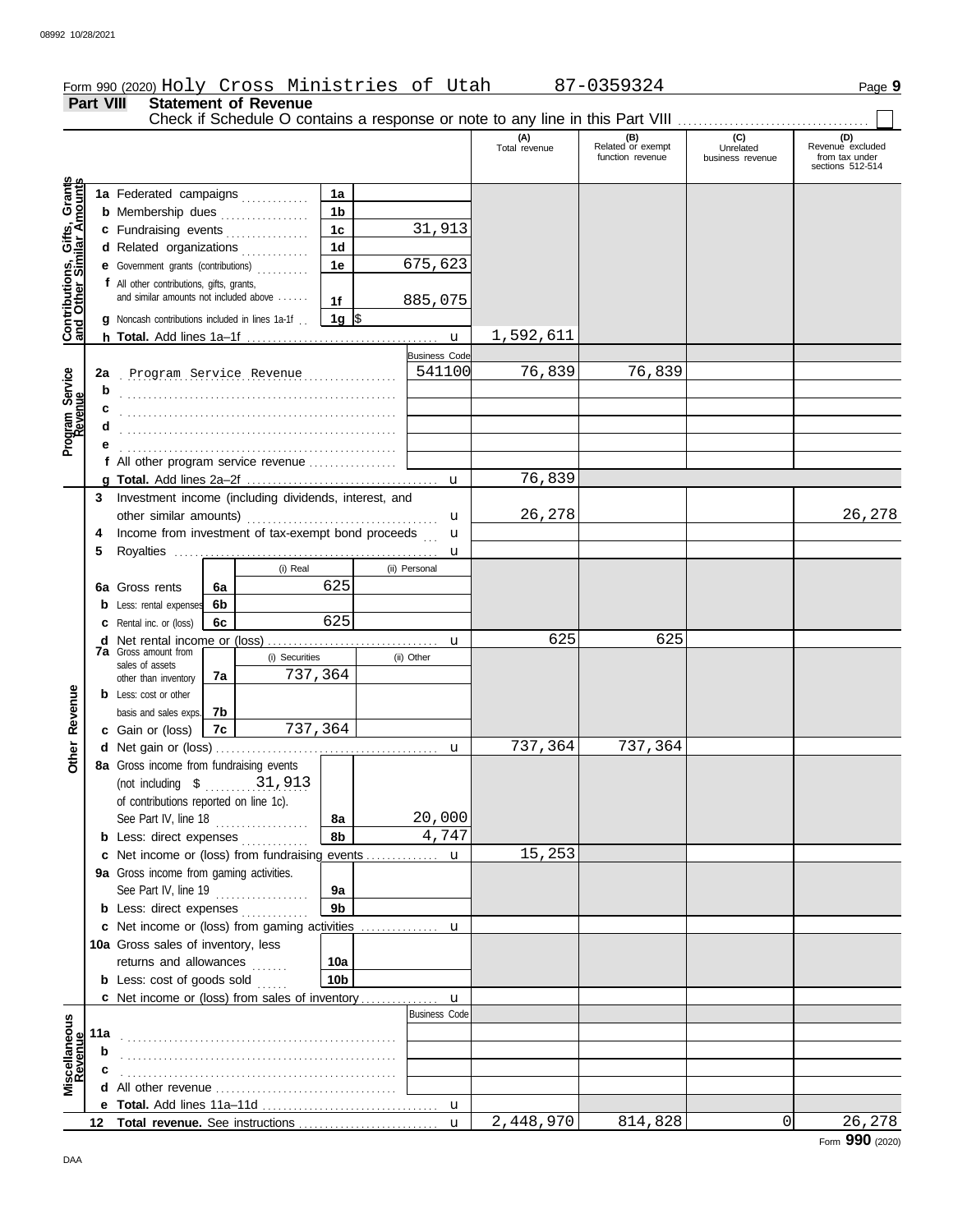## Form 990 (2020) Page **10** Holy Cross Ministries of Utah 87-0359324

|              | <b>Statement of Functional Expenses</b><br>Part IX                                                                                                                                                                            |                       |                                    |                                           |                                |
|--------------|-------------------------------------------------------------------------------------------------------------------------------------------------------------------------------------------------------------------------------|-----------------------|------------------------------------|-------------------------------------------|--------------------------------|
|              | Section 501(c)(3) and 501(c)(4) organizations must complete all columns. All other organizations must complete column (A).                                                                                                    |                       |                                    |                                           |                                |
|              | Check if Schedule O contains a response or note to any line in this Part IX                                                                                                                                                   |                       |                                    |                                           |                                |
|              | Do not include amounts reported on lines 6b,<br>7b, 8b, 9b, and 10b of Part VIII.                                                                                                                                             | (A)<br>Total expenses | (B)<br>Program service<br>expenses | (C)<br>Management and<br>general expenses | (D)<br>Fundraising<br>expenses |
| 1            | Grants and other assistance to domestic organizations                                                                                                                                                                         |                       |                                    |                                           |                                |
|              | and domestic governments. See Part IV, line 21                                                                                                                                                                                |                       |                                    |                                           |                                |
| $\mathbf{2}$ | Grants and other assistance to domestic                                                                                                                                                                                       |                       |                                    |                                           |                                |
|              | individuals. See Part IV, line 22                                                                                                                                                                                             |                       |                                    |                                           |                                |
| 3            | Grants and other assistance to foreign                                                                                                                                                                                        |                       |                                    |                                           |                                |
|              | organizations, foreign governments, and foreign                                                                                                                                                                               |                       |                                    |                                           |                                |
|              | individuals. See Part IV, lines 15 and 16                                                                                                                                                                                     |                       |                                    |                                           |                                |
| 4            | Benefits paid to or for members                                                                                                                                                                                               |                       |                                    |                                           |                                |
| 5            | Compensation of current officers, directors,                                                                                                                                                                                  |                       |                                    |                                           |                                |
|              | trustees, and key employees<br>Compensation not included above to disqualified                                                                                                                                                | <u>158,181</u>        | <u>115,922</u>                     | <u>42,259</u>                             |                                |
| 6            | persons (as defined under section 4958(f)(1)) and                                                                                                                                                                             |                       |                                    |                                           |                                |
|              | persons described in section 4958(c)(3)(B)                                                                                                                                                                                    |                       |                                    |                                           |                                |
| 7            | Other salaries and wages                                                                                                                                                                                                      | 1,236,580             | 891,132                            | 345,448                                   |                                |
| 8            | Pension plan accruals and contributions (include                                                                                                                                                                              |                       |                                    |                                           |                                |
|              | section 401(k) and 403(b) employer contributions)                                                                                                                                                                             | 50,835                | 40,273                             | <u> 10,562</u>                            |                                |
| 9            | Other employee benefits                                                                                                                                                                                                       | 362,965               | 287,551                            | 75,414                                    |                                |
| 10           |                                                                                                                                                                                                                               | 94,656                | 74,989                             | 19,667                                    |                                |
| 11           | Fees for services (nonemployees):                                                                                                                                                                                             |                       |                                    |                                           |                                |
| a            | Management                                                                                                                                                                                                                    |                       |                                    |                                           |                                |
| b            |                                                                                                                                                                                                                               |                       |                                    |                                           |                                |
| c            | Accounting                                                                                                                                                                                                                    | 72,434                | 53,823                             | 13,261                                    | 5,350                          |
| d            |                                                                                                                                                                                                                               |                       |                                    |                                           |                                |
| е            | Professional fundraising services. See Part IV, line                                                                                                                                                                          |                       |                                    |                                           |                                |
| Ť.           | Investment management fees                                                                                                                                                                                                    | 3,678                 | 1,639                              | 2,039                                     |                                |
| a            | Other. (If line 11g amount exceeds 10% of line 25, column                                                                                                                                                                     |                       |                                    |                                           |                                |
|              | (A) amount, list line 11g expenses on Schedule O.)                                                                                                                                                                            | 44,000                | 44,000                             |                                           |                                |
| 12           | Advertising and promotion [1] [1] [1] Advertising and promotion                                                                                                                                                               | 7,685                 | 4,962                              | 2,723                                     |                                |
| 13           |                                                                                                                                                                                                                               | 27,993                | 23,350                             | 4,643                                     |                                |
| 14           | Information technology                                                                                                                                                                                                        |                       |                                    |                                           |                                |
| 15           |                                                                                                                                                                                                                               |                       |                                    |                                           |                                |
| 16           |                                                                                                                                                                                                                               | 100,079               | 79,896                             | 20,183                                    |                                |
| 17           | Travel                                                                                                                                                                                                                        | <u>4,557</u>          | <u>3,085 </u>                      | 1,472                                     |                                |
| 18           | Payments of travel or entertainment expenses                                                                                                                                                                                  |                       |                                    |                                           |                                |
|              | for any federal, state, or local public officials<br>Conferences, conventions, and meetings                                                                                                                                   |                       |                                    |                                           |                                |
| 19<br>20     |                                                                                                                                                                                                                               |                       |                                    |                                           |                                |
| 21           | Payments to affiliates [11] contains a set of the set of the set of the set of the set of the set of the set of the set of the set of the set of the set of the set of the set of the set of the set of the set of the set of |                       |                                    |                                           |                                |
| 22           | Depreciation, depletion, and amortization                                                                                                                                                                                     | 11,001                | 8,250                              | 2,751                                     |                                |
| 23           |                                                                                                                                                                                                                               | 22,697                | 17,930                             | 4,767                                     |                                |
| 24           | Other expenses. Itemize expenses not covered                                                                                                                                                                                  |                       |                                    |                                           |                                |
|              | above (List miscellaneous expenses on line 24e. If                                                                                                                                                                            |                       |                                    |                                           |                                |
|              | line 24e amount exceeds 10% of line 25, column                                                                                                                                                                                |                       |                                    |                                           |                                |
|              | (A) amount, list line 24e expenses on Schedule O.)                                                                                                                                                                            |                       |                                    |                                           |                                |
| a            | Supplies                                                                                                                                                                                                                      | 106,302               | 89,777                             | 16,525                                    |                                |
| b            | Supplies<br>Dues and Memberships                                                                                                                                                                                              | 16,636                | 10,868                             | 5,768                                     |                                |
| c            | Misc                                                                                                                                                                                                                          | 2,817                 | 2,817                              |                                           |                                |
| d            |                                                                                                                                                                                                                               |                       |                                    |                                           |                                |
| е            | All other expenses                                                                                                                                                                                                            |                       |                                    |                                           |                                |
| 25           | Total functional expenses. Add lines 1 through 24e.                                                                                                                                                                           | 2,323,096             | 1,750,264                          | 567,482                                   | 5,350                          |
| 26           | Joint costs. Complete this line only if the<br>organization reported in column (B) joint costs                                                                                                                                |                       |                                    |                                           |                                |
|              | from a combined educational campaign and<br>fundraising solicitation. Check here $\vec{u}$   if                                                                                                                               |                       |                                    |                                           |                                |

following SOP 98-2 (ASC 958-720) .............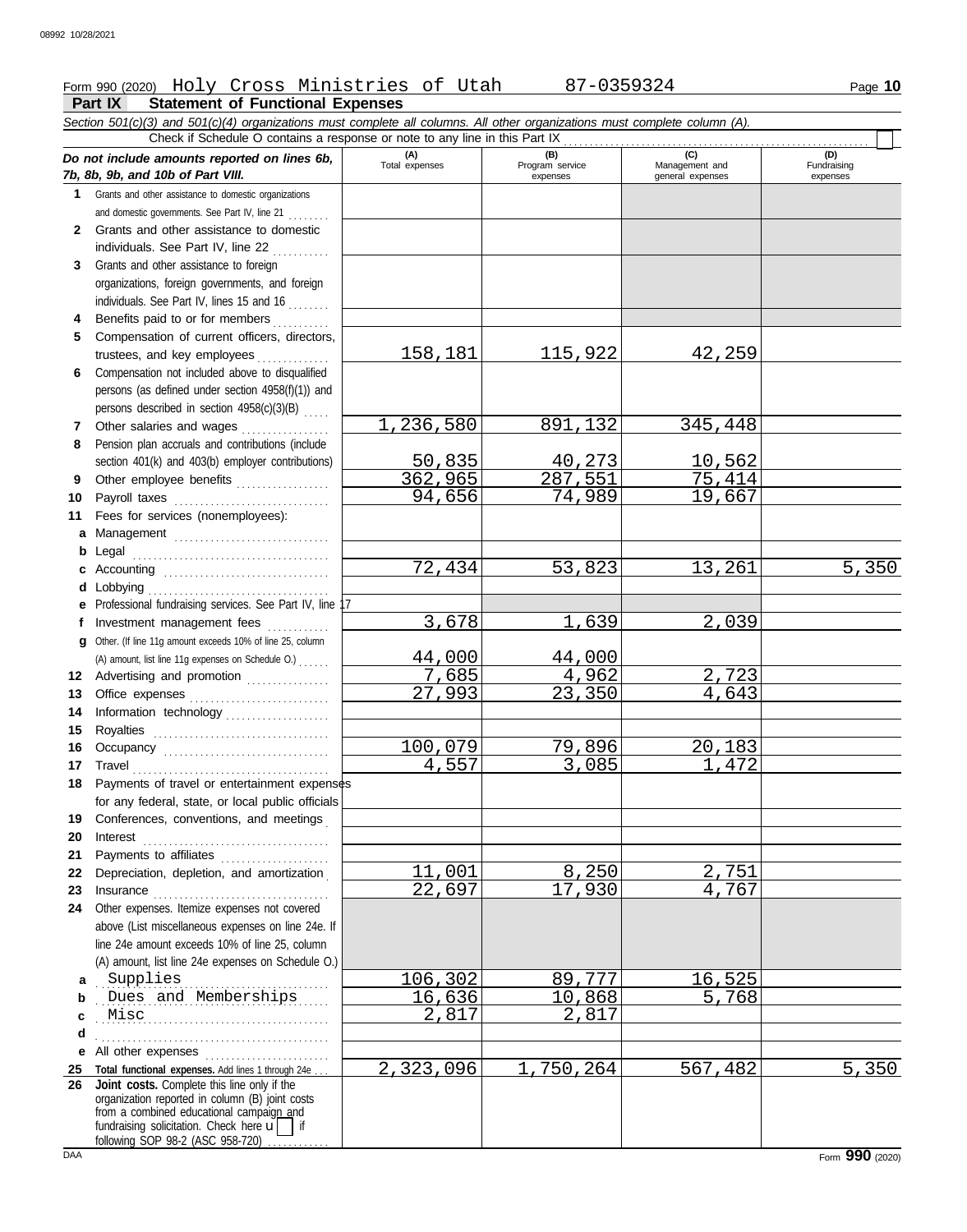|        | Form 990 (2020) Holy Cross Ministries of Utah                              | 87-0359324               |   | Page 11            |
|--------|----------------------------------------------------------------------------|--------------------------|---|--------------------|
| Part X | <b>Balance Sheet</b>                                                       |                          |   |                    |
|        | Check if Schedule O contains a response or note to any line in this Part X |                          |   |                    |
|        |                                                                            | (A)<br>Beginning of year |   | (B)<br>End of year |
|        | Cash-non-interest-bearing                                                  | 67,564                   |   | 459,532            |
|        |                                                                            | 1,072                    |   | 5,477              |
|        |                                                                            |                          |   |                    |
|        |                                                                            | 4,190                    |   | 24,517             |
| 5.     | Loans and other receivables from any current or former officer, director,  |                          |   |                    |
|        | trustee, key employee, creator or founder, substantial contributor, or 35% |                          |   |                    |
|        | controlled entity or family member of any of these persons                 |                          | 5 |                    |
| 6      | Loans and other receivables from other disqualified persons (as defined    |                          |   |                    |

|                 |    | controlled entity or family member of any of these persons                     |                         | 5              |                  |                 |                 |
|-----------------|----|--------------------------------------------------------------------------------|-------------------------|----------------|------------------|-----------------|-----------------|
|                 | 6  | Loans and other receivables from other disqualified persons (as defined        |                         |                |                  |                 |                 |
|                 |    | under section 4958(f)(1)), and persons described in section 4958(c)(3)(B)      |                         |                |                  | 6               |                 |
| Assets          | 7  |                                                                                |                         | $\overline{7}$ |                  |                 |                 |
|                 | 8  | Inventories for sale or use                                                    |                         |                |                  | 8               |                 |
|                 | 9  | Prepaid expenses and deferred charges                                          |                         |                |                  | 9               |                 |
|                 |    | 10a Land, buildings, and equipment: cost or other                              |                         |                |                  |                 |                 |
|                 |    |                                                                                |                         |                |                  |                 |                 |
|                 |    |                                                                                | $\frac{93,333}{74,170}$ |                | 30,489           | 10 <sub>c</sub> | <u>19,163</u>   |
|                 | 11 |                                                                                |                         |                |                  | 11              |                 |
|                 | 12 |                                                                                |                         |                | 12,202,041       | 12              | 14,007,954      |
|                 | 13 |                                                                                |                         |                |                  | 13              |                 |
|                 | 14 |                                                                                |                         |                |                  | 14              |                 |
|                 | 15 |                                                                                |                         |                |                  | 15              |                 |
|                 | 16 |                                                                                |                         |                | 12,305,356       | 16              | 14,516,643      |
|                 | 17 |                                                                                |                         |                | 122,035          | 17              | 451,306         |
|                 | 18 | Grants payable                                                                 |                         |                |                  | 18              |                 |
|                 | 19 |                                                                                |                         |                | 19               |                 |                 |
|                 | 20 |                                                                                |                         |                | 20               |                 |                 |
|                 | 21 | Escrow or custodial account liability. Complete Part IV of Schedule D          |                         |                | 21               |                 |                 |
|                 | 22 | Loans and other payables to any current or former officer, director,           |                         |                |                  |                 |                 |
| Liabilities     |    | trustee, key employee, creator or founder, substantial contributor, or 35%     |                         |                |                  |                 |                 |
|                 |    | controlled entity or family member of any of these persons                     |                         |                | 22               |                 |                 |
|                 | 23 | Secured mortgages and notes payable to unrelated third parties                 |                         |                |                  | 23              |                 |
|                 | 24 | Unsecured notes and loans payable to unrelated third parties                   |                         |                |                  | 24              |                 |
|                 | 25 | Other liabilities (including federal income tax, payables to related third     |                         |                |                  |                 |                 |
|                 |    | parties, and other liabilities not included on lines 17-24). Complete Part X   |                         |                |                  |                 |                 |
|                 |    |                                                                                |                         |                |                  | 25              | 183,500         |
|                 | 26 | Total liabilities. Add lines 17 through 25                                     |                         |                | 122,035          | 26              | 634,806         |
|                 |    | Organizations that follow FASB ASC 958, check here $ X $                       |                         |                |                  |                 |                 |
| <b>Balances</b> |    | and complete lines 27, 28, 32, and 33.                                         |                         |                |                  |                 |                 |
|                 | 27 |                                                                                |                         |                | 12, 181, 671     | 27              | 13,737,567      |
|                 | 28 |                                                                                | <u>.</u>                |                | 1,650            | 28              | 144,270         |
| <b>Fund</b>     |    | Organizations that do not follow FASB ASC 958, check here $\sqrt{\phantom{a}}$ |                         |                |                  |                 |                 |
| ŏ               |    | and complete lines 29 through 33.                                              |                         |                |                  |                 |                 |
|                 | 29 | Capital stock or trust principal, or current funds                             |                         |                |                  | 29              |                 |
| Assets          | 30 |                                                                                |                         | 30             |                  |                 |                 |
|                 | 31 | Retained earnings, endowment, accumulated income, or other funds               |                         |                |                  | 31              |                 |
| $\frac{1}{2}$   | 32 | Total net assets or fund balances                                              | 12, 183, 321            | 32             | 13,881,837       |                 |                 |
|                 | 33 |                                                                                |                         |                | 12<br>, 305, 356 | 33              | 14,516,643      |
|                 |    |                                                                                |                         |                |                  |                 | Form 990 (2020) |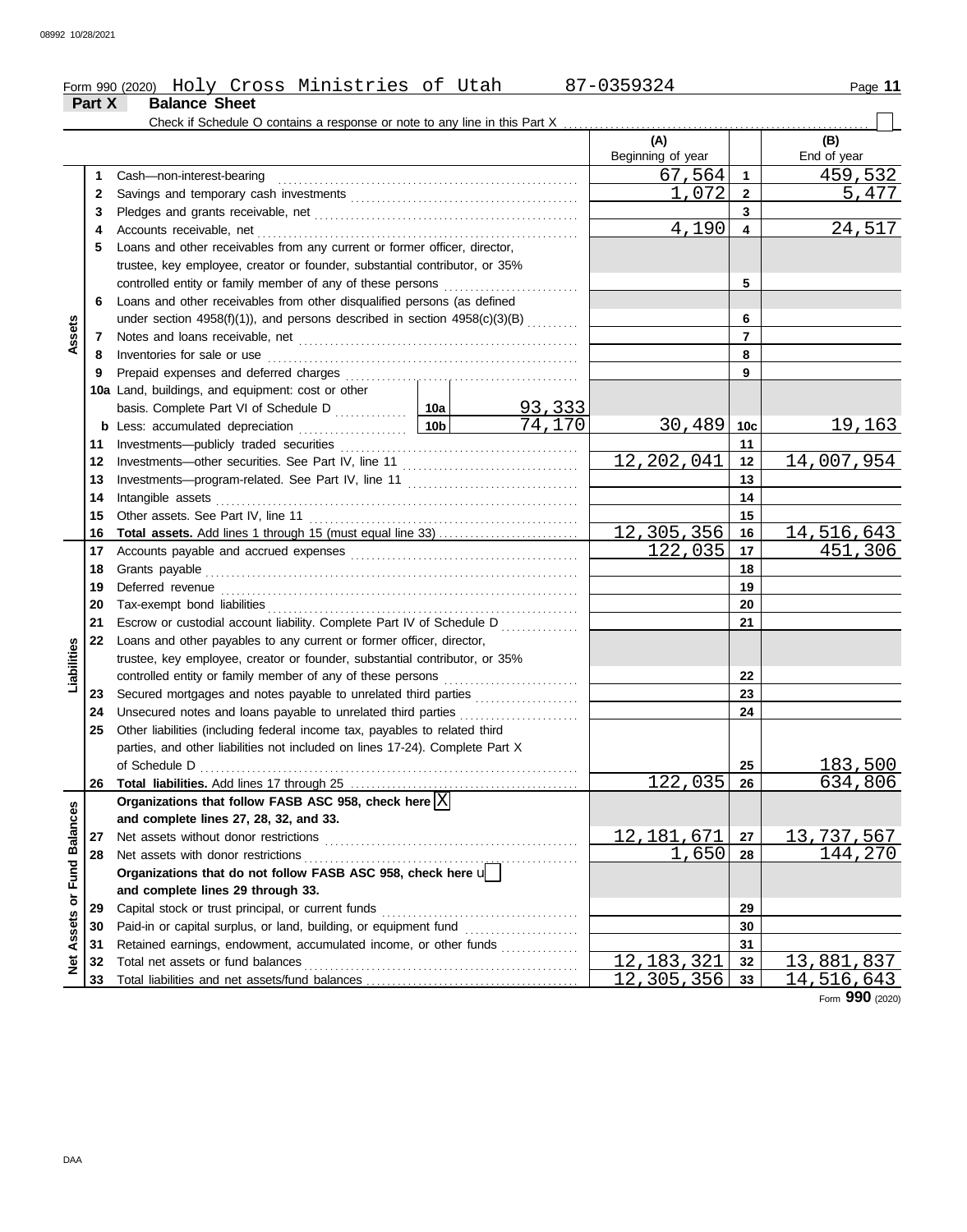|    | Form 990 (2020) Holy Cross Ministries of Utah<br>87-0359324                                                                                                                                                                    |                         |                |              | Page 12 |
|----|--------------------------------------------------------------------------------------------------------------------------------------------------------------------------------------------------------------------------------|-------------------------|----------------|--------------|---------|
|    | Part XI<br><b>Reconciliation of Net Assets</b>                                                                                                                                                                                 |                         |                |              |         |
|    |                                                                                                                                                                                                                                |                         |                |              |         |
| 1  |                                                                                                                                                                                                                                | $\mathbf{1}$            |                | 2,448,970    |         |
| 2  |                                                                                                                                                                                                                                | $\overline{2}$          |                | 2,323,096    |         |
| 3  | Revenue less expenses. Subtract line 2 from line 1                                                                                                                                                                             | $\mathbf{3}$            |                | 125,874      |         |
| 4  | Net assets or fund balances at beginning of year (must equal Part X, line 32, column (A))                                                                                                                                      | $\overline{\mathbf{4}}$ |                | 12, 183, 321 |         |
| 5  | Net unrealized gains (losses) on investments [11] matter contracts and the state of the state of the state of the state of the state of the state of the state of the state of the state of the state of the state of the stat | 5                       |                | 1,572,642    |         |
| 6  |                                                                                                                                                                                                                                | 6                       |                |              |         |
| 7  | Investment expenses                                                                                                                                                                                                            | $\overline{7}$          |                |              |         |
| 8  | Prior period adjustments [11, 12] and the contract of the contract of the contract of the contract of the contract of the contract of the contract of the contract of the contract of the contract of the contract of the cont | 8                       |                |              |         |
| 9  | Other changes in net assets or fund balances (explain on Schedule O)                                                                                                                                                           | $\overline{9}$          |                |              |         |
| 10 | Net assets or fund balances at end of year. Combine lines 3 through 9 (must equal Part X, line                                                                                                                                 |                         |                |              |         |
|    | 32, column (B))                                                                                                                                                                                                                | 10                      |                | 13,881,837   |         |
|    | <b>Financial Statements and Reporting</b><br>Part XII                                                                                                                                                                          |                         |                |              |         |
|    |                                                                                                                                                                                                                                |                         |                |              |         |
|    |                                                                                                                                                                                                                                |                         |                | Yes I        | No      |
| 1  | X Accrual<br>Accounting method used to prepare the Form 990:     Cash<br>Other                                                                                                                                                 |                         |                |              |         |
|    | If the organization changed its method of accounting from a prior year or checked "Other," explain in                                                                                                                          |                         |                |              |         |
|    | Schedule O.                                                                                                                                                                                                                    |                         |                |              |         |
|    | 2a Were the organization's financial statements compiled or reviewed by an independent accountant?                                                                                                                             |                         | 2a             |              | Χ       |
|    | If "Yes," check a box below to indicate whether the financial statements for the year were compiled or                                                                                                                         |                         |                |              |         |
|    | reviewed on a separate basis, consolidated basis, or both:                                                                                                                                                                     |                         |                |              |         |
|    | Separate basis     Consolidated basis<br>  Both consolidated and separate basis                                                                                                                                                |                         |                |              |         |
|    | <b>b</b> Were the organization's financial statements audited by an independent accountant?                                                                                                                                    |                         | 2b             | Χ            |         |
|    | If "Yes," check a box below to indicate whether the financial statements for the year were audited on a                                                                                                                        |                         |                |              |         |
|    | separate basis, consolidated basis, or both:                                                                                                                                                                                   |                         |                |              |         |
|    | $ X $ Separate basis $ $ Consolidated basis<br>  Both consolidated and separate basis                                                                                                                                          |                         |                |              |         |
|    | c If "Yes" to line 2a or 2b, does the organization have a committee that assumes responsibility for oversight of                                                                                                               |                         |                |              |         |
|    | the audit, review, or compilation of its financial statements and selection of an independent accountant?                                                                                                                      |                         | 2c             | Χ            |         |
|    | If the organization changed either its oversight process or selection process during the tax year, explain on                                                                                                                  |                         |                |              |         |
|    | Schedule O.                                                                                                                                                                                                                    |                         |                |              |         |
|    | 3a As a result of a federal award, was the organization required to undergo an audit or audits as set forth in the                                                                                                             |                         |                |              |         |
|    | Single Audit Act and OMB Circular A-133?                                                                                                                                                                                       |                         | 3a             |              | X       |
|    | b If "Yes," did the organization undergo the required audit or audits? If the organization did not undergo the                                                                                                                 |                         |                |              |         |
|    | required audit or audits, explain why on Schedule O and describe any steps taken to undergo such audits                                                                                                                        |                         | 3 <sub>b</sub> |              |         |

Form **990** (2020)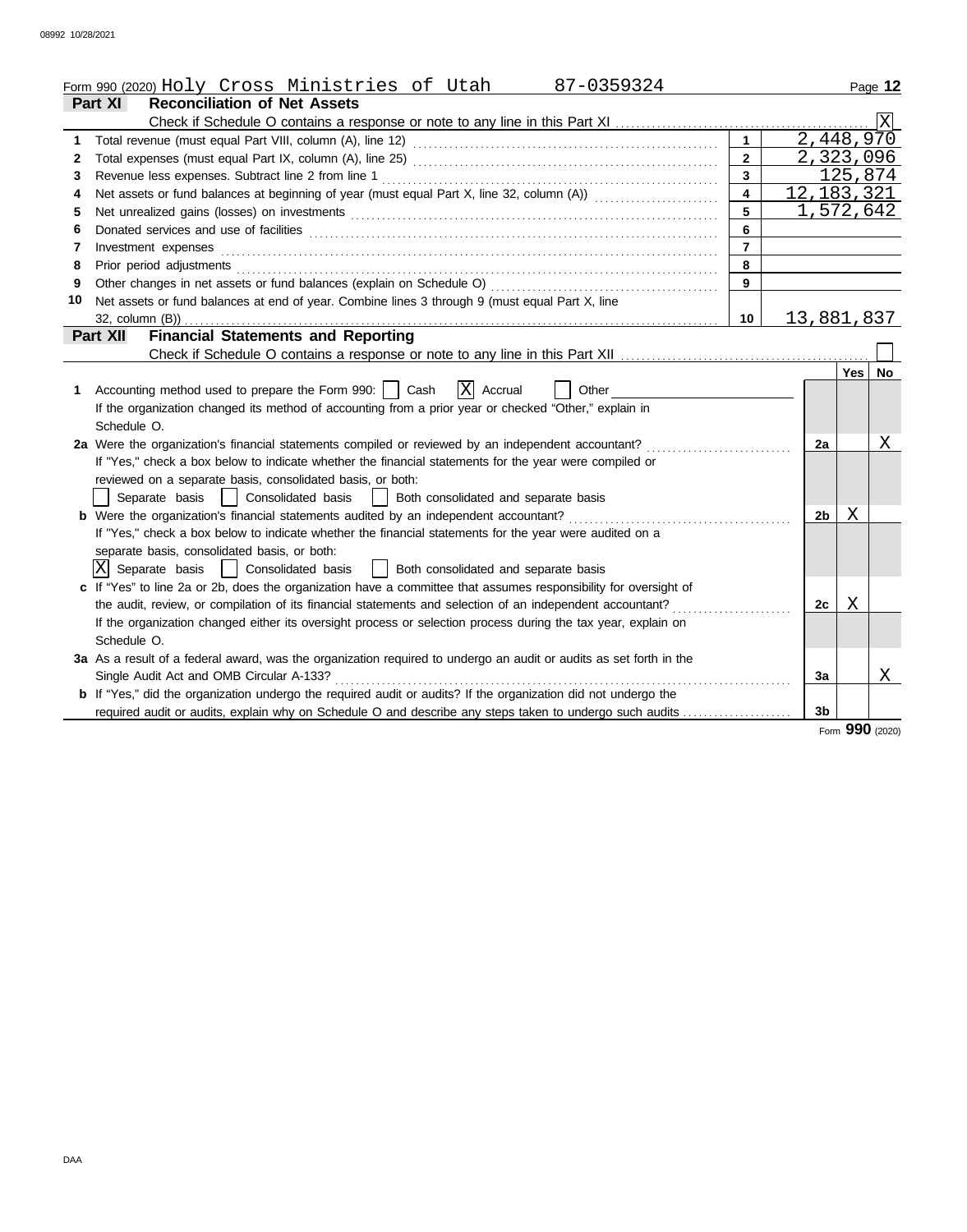08992 10/28/2021

| <b>SCHEDULE A</b>                     |                  | <b>Public Charity Status and Public Support</b>            | OMB No. 1545-0047                                                                                                                                                                                                                                               |     |                                                      |                                        |                                      |
|---------------------------------------|------------------|------------------------------------------------------------|-----------------------------------------------------------------------------------------------------------------------------------------------------------------------------------------------------------------------------------------------------------------|-----|------------------------------------------------------|----------------------------------------|--------------------------------------|
| (Form 990 or 990-EZ)                  |                  |                                                            | Complete if the organization is a section 501(c)(3) organization or a section $4947(a)(1)$ nonexempt charitable trust.                                                                                                                                          |     |                                                      |                                        |                                      |
| Department of the Treasury            |                  |                                                            | u Attach to Form 990 or Form 990-EZ.                                                                                                                                                                                                                            |     |                                                      |                                        |                                      |
| Internal Revenue Service              |                  |                                                            | <b>u</b> Go to <i>www.irs.gov/Form990</i> for instructions and the latest information.                                                                                                                                                                          |     |                                                      |                                        | Open to Public<br>Inspection         |
| Name of the organization              |                  |                                                            |                                                                                                                                                                                                                                                                 |     |                                                      |                                        | Employer identification number       |
|                                       |                  |                                                            | Holy Cross Ministries of Utah                                                                                                                                                                                                                                   |     |                                                      | 87-0359324                             |                                      |
| Part I                                |                  |                                                            | Reason for Public Charity Status. (All organizations must complete this part.) See instructions.                                                                                                                                                                |     |                                                      |                                        |                                      |
|                                       |                  |                                                            | The organization is not a private foundation because it is: (For lines 1 through 12, check only one box.)                                                                                                                                                       |     |                                                      |                                        |                                      |
| 1                                     |                  |                                                            | A church, convention of churches, or association of churches described in section 170(b)(1)(A)(i).                                                                                                                                                              |     |                                                      |                                        |                                      |
| 2                                     |                  |                                                            | A school described in section 170(b)(1)(A)(ii). (Attach Schedule E (Form 990 or 990-EZ).)                                                                                                                                                                       |     |                                                      |                                        |                                      |
| 3<br>4                                |                  |                                                            | A hospital or a cooperative hospital service organization described in section 170(b)(1)(A)(iii).<br>A medical research organization operated in conjunction with a hospital described in section 170(b)(1)(A)(iii). Enter the hospital's name,                 |     |                                                      |                                        |                                      |
|                                       | city, and state: |                                                            |                                                                                                                                                                                                                                                                 |     |                                                      |                                        |                                      |
| 5                                     |                  |                                                            | An organization operated for the benefit of a college or university owned or operated by a governmental unit described in                                                                                                                                       |     |                                                      |                                        |                                      |
|                                       |                  | section 170(b)(1)(A)(iv). (Complete Part II.)              |                                                                                                                                                                                                                                                                 |     |                                                      |                                        |                                      |
| 6                                     |                  |                                                            | A federal, state, or local government or governmental unit described in section 170(b)(1)(A)(v).                                                                                                                                                                |     |                                                      |                                        |                                      |
| X<br>7                                |                  | described in section 170(b)(1)(A)(vi). (Complete Part II.) | An organization that normally receives a substantial part of its support from a governmental unit or from the general public                                                                                                                                    |     |                                                      |                                        |                                      |
| 8                                     |                  |                                                            | A community trust described in section 170(b)(1)(A)(vi). (Complete Part II.)                                                                                                                                                                                    |     |                                                      |                                        |                                      |
| 9                                     |                  |                                                            | An agricultural research organization described in section 170(b)(1)(A)(ix) operated in conjunction with a land-grant college                                                                                                                                   |     |                                                      |                                        |                                      |
|                                       |                  |                                                            | or university or a non-land-grant college of agriculture (see instructions). Enter the name, city, and state of the college or                                                                                                                                  |     |                                                      |                                        |                                      |
| university:                           |                  |                                                            |                                                                                                                                                                                                                                                                 |     |                                                      |                                        |                                      |
| 10                                    |                  |                                                            | An organization that normally receives: (1) more than 33 1/3% of its support from contributions, membership fees, and gross<br>receipts from activities related to its exempt functions, subject to certain exceptions; and (2) no more than 331/3% of its      |     |                                                      |                                        |                                      |
|                                       |                  |                                                            | support from gross investment income and unrelated business taxable income (less section 511 tax) from businesses                                                                                                                                               |     |                                                      |                                        |                                      |
|                                       |                  |                                                            | acquired by the organization after June 30, 1975. See section 509(a)(2). (Complete Part III.)                                                                                                                                                                   |     |                                                      |                                        |                                      |
| 11<br>12                              |                  |                                                            | An organization organized and operated exclusively to test for public safety. See section 509(a)(4).                                                                                                                                                            |     |                                                      |                                        |                                      |
|                                       |                  |                                                            | An organization organized and operated exclusively for the benefit of, to perform the functions of, or to carry out the purposes<br>of one or more publicly supported organizations described in section 509(a)(1) or section 509(a)(2). See section 509(a)(3). |     |                                                      |                                        |                                      |
|                                       |                  |                                                            | Check the box in lines 12a through 12d that describes the type of supporting organization and complete lines 12e, 12f, and 12g.                                                                                                                                 |     |                                                      |                                        |                                      |
| a                                     |                  |                                                            | Type I. A supporting organization operated, supervised, or controlled by its supported organization(s), typically by giving                                                                                                                                     |     |                                                      |                                        |                                      |
|                                       |                  |                                                            | the supported organization(s) the power to regularly appoint or elect a majority of the directors or trustees of the<br>supporting organization. You must complete Part IV, Sections A and B.                                                                   |     |                                                      |                                        |                                      |
| b                                     |                  |                                                            | Type II. A supporting organization supervised or controlled in connection with its supported organization(s), by having                                                                                                                                         |     |                                                      |                                        |                                      |
|                                       |                  |                                                            | control or management of the supporting organization vested in the same persons that control or manage the supported                                                                                                                                            |     |                                                      |                                        |                                      |
|                                       |                  |                                                            | organization(s). You must complete Part IV, Sections A and C.                                                                                                                                                                                                   |     |                                                      |                                        |                                      |
| c                                     |                  |                                                            | Type III functionally integrated. A supporting organization operated in connection with, and functionally integrated with,<br>its supported organization(s) (see instructions). You must complete Part IV, Sections A, D, and E.                                |     |                                                      |                                        |                                      |
| d                                     |                  |                                                            | Type III non-functionally integrated. A supporting organization operated in connection with its supported organization(s)                                                                                                                                       |     |                                                      |                                        |                                      |
|                                       |                  |                                                            | that is not functionally integrated. The organization generally must satisfy a distribution requirement and an attentiveness                                                                                                                                    |     |                                                      |                                        |                                      |
|                                       |                  |                                                            | requirement (see instructions). You must complete Part IV, Sections A and D, and Part V.                                                                                                                                                                        |     |                                                      |                                        |                                      |
| e                                     |                  |                                                            | Check this box if the organization received a written determination from the IRS that it is a Type I, Type II, Type III<br>functionally integrated, or Type III non-functionally integrated supporting organization.                                            |     |                                                      |                                        |                                      |
| f                                     |                  | Enter the number of supported organizations                |                                                                                                                                                                                                                                                                 |     |                                                      |                                        |                                      |
| g                                     |                  |                                                            | Provide the following information about the supported organization(s).                                                                                                                                                                                          |     |                                                      |                                        |                                      |
| (i) Name of supported<br>organization |                  | (ii) EIN                                                   | (iii) Type of organization<br>(described on lines 1-10                                                                                                                                                                                                          |     | (iv) Is the organization<br>listed in your governing | (v) Amount of monetary<br>support (see | (vi) Amount of<br>other support (see |
|                                       |                  |                                                            | above (see instructions))                                                                                                                                                                                                                                       |     | document?                                            | instructions)                          | instructions)                        |
|                                       |                  |                                                            |                                                                                                                                                                                                                                                                 | Yes | No                                                   |                                        |                                      |
| (A)                                   |                  |                                                            |                                                                                                                                                                                                                                                                 |     |                                                      |                                        |                                      |
|                                       |                  |                                                            |                                                                                                                                                                                                                                                                 |     |                                                      |                                        |                                      |
| (B)                                   |                  |                                                            |                                                                                                                                                                                                                                                                 |     |                                                      |                                        |                                      |
| (C)                                   |                  |                                                            |                                                                                                                                                                                                                                                                 |     |                                                      |                                        |                                      |
|                                       |                  |                                                            |                                                                                                                                                                                                                                                                 |     |                                                      |                                        |                                      |
| (D)                                   |                  |                                                            |                                                                                                                                                                                                                                                                 |     |                                                      |                                        |                                      |
|                                       |                  |                                                            |                                                                                                                                                                                                                                                                 |     |                                                      |                                        |                                      |
| (E)                                   |                  |                                                            |                                                                                                                                                                                                                                                                 |     |                                                      |                                        |                                      |
| Total                                 |                  |                                                            |                                                                                                                                                                                                                                                                 |     |                                                      |                                        |                                      |
|                                       |                  |                                                            |                                                                                                                                                                                                                                                                 |     |                                                      |                                        |                                      |

**For Paperwork Reduction Act Notice, see the Instructions for Form 990 or 990-EZ.**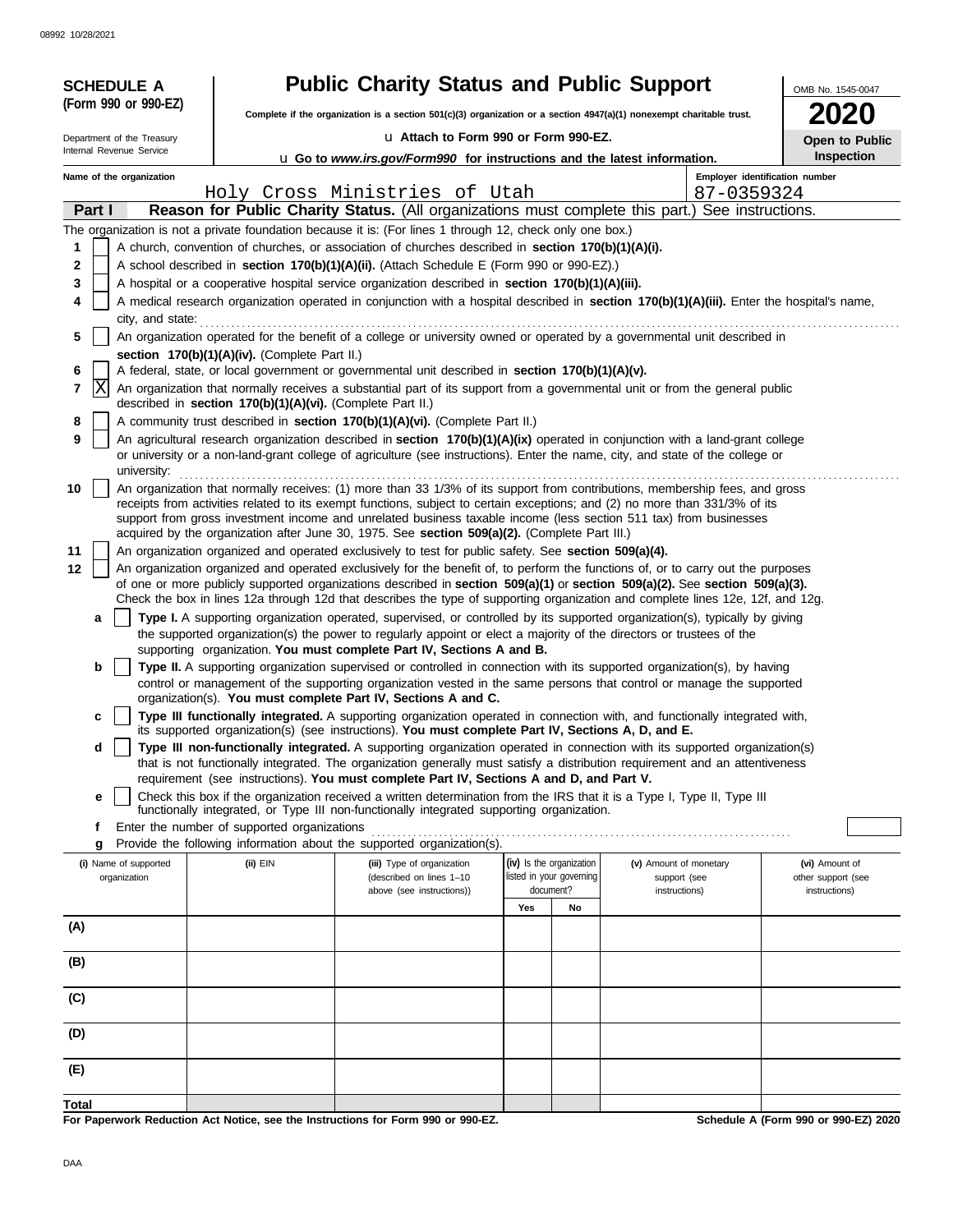Schedule A (Form 990 or 990-EZ) 2020 Holy Cross Ministries of Utah 87-0359324 Page **2 Part II** Support Schedule for Organizations Described in Sections 170(b)(1)(A)(iv) and 170(b)(1)(A)(vi) (Complete only if you checked the box on line 5, 7, or 8 of Part I or if the organization failed to qualify under Part III. If the organization fails to qualify under the tests listed below, please complete Part III.) **Section A. Public Support (a)** 2016 **(b)** 2017 **(c)** 2018 **(d)** 2019 **(e)** 2020 Calendar year (or fiscal year beginning in) **\u | (a)** 2016 **| (b)** 2017 **| (c)** 2018 **| (d)** 2019 **| (e)** 2020 **| (f)** Total Gifts, grants, contributions, and **1** membership fees received. (Do not include any "unusual grants.") . . . . . . . . 883,095 876,560 815,694 820,168 1,592,611 4,988,128 **2** Tax revenues levied for the organization's benefit and either paid to or expended on its behalf ......... **3** The value of services or facilities furnished by a governmental unit to the organization without charge **Total.** Add lines 1 through 3 .......... **4** 883,095 876,560 815,694 820,168 1,592,611 4,988,128 **5** The portion of total contributions by each person (other than a governmental unit or publicly supported organization) included on line 1 that exceeds 2% of the amount shown on line 11, column (f)  $\ldots$ 177,010 **Public support.** Subtract line 5 from line 4 . 4,811,118 **6 Section B. Total Support** Calendar year (or fiscal year beginning in)  $\bf{u}$  (a) 2016 (b) 2017 (c) 2018 (d) 2019 (e) 2020 (f) Total **(a)** 2016 u **(b)** 2017 **(c)** 2018 **(d)** 2019 **(e)** 2020 Amounts from line 4 . . . . . . . . . . . . . . . . . . 883,095 876,560 815,694 820,168 1,592,611 4,988,128 **7 8** Gross income from interest, dividends, payments received on securities loans, rents, royalties, and income from similar sources 89,409 61,738 52,978 70,716 26,278 301,119 **9** Net income from unrelated business activities, whether or not the business is regularly carried on ................. Other income. Do not include gain or **10** loss from the sale of capital assets (Explain in Part VI.) . . . . . . . . . . . . . . . . . . . **Total support.** Add lines 7 through 10 **11** 5,289,247 **12 12** 692,557 Gross receipts from related activities, etc. (see instructions) . . . . . . . . . . . . . . . . . . . . . . . . . . . . . . . . . . . . . . . . . . . . . . . . . . . . . . . . . . . . . . . First 5 years. If the Form 990 is for the organization's first, second, third, fourth, or fifth tax year as a section 501(c)(3) **13** organization, check this box and stop here  $\blacktriangleright$ **Section C. Computation of Public Support Percentage 14 14** Public support percentage for 2020 (line 6, column (f) divided by line 11, column (f)) . . . . . . . . . . . . . . . . . . . . . . . . . . . . . . . . . . . . . . % 90.96 Public support percentage from 2019 Schedule A, Part II, line 14 . . . . . . . . . . . . . . . . . . . . . . . . . . . . . . . . . . . . . . . . . . . . . . . . . . . . . . . . . . **15 15** % 86.60 **16a 33 1/3% support test—2020.** If the organization did not check the box on line 13, and line 14 is 33 1/3% or more, check this box and stop here. The organization qualifies as a publicly supported organization ...............  $\overline{\mathbf{x}}$  $\blacktriangleright$ **b 33 1/3% support test—2019.** If the organization did not check a box on line 13 or 16a, and line 15 is 33 1/3% or more, check this box and **stop here.** The organization qualifies as a publicly supported organization . . . . . . . . . . . . . . . . . . . . . . . . . . . . . . . . . . . . . . . . . . . . . . . . . . . . . . **17a 10%-facts-and-circumstances test—2020.** If the organization did not check a box on line 13, 16a, or 16b, and line 14 is 10% or more, and if the organization meets the "facts-and-circumstances" test, check this box and **stop here.** Explain in Part VI how the organization meets the "facts-and-circumstances" test. The organization qualifies as a publicly supported ▶ organization . . . . . . . . . . . . . . . . . . . . . . . . . . . . . . . . . . . . . . . . . . . . . . . . . . . . . . . . . . . . . . . . . . . . . . . . . . . . . . . . . . . . . . . . . . . . . . . . . . . . . . . . . . . . . . . . . . . . . . . . . . . . . . . . . . . . . . **b 10%-facts-and-circumstances test—2019.** If the organization did not check a box on line 13, 16a, 16b, or 17a, and line 15 is 10% or more, and if the organization meets the "facts-and-circumstances" test, check this box and **stop here.** Explain in Part VI how the organization meets the "facts-and-circumstances" test. The organization qualifies as a publicly supported organization and the contract of the contract of the contract of the contract of the contract of the contract of the contract of the contract of the contract of the contract of the contract of the contract of the contract **18 Private foundation.** If the organization did not check a box on line 13, 16a, 16b, 17a, or 17b, check this box and see instructions . . . . . . . . . . . . . . . . . . . . . . . . . . . . . . . . . . . . . . . . . . . . . . . . . . . . . . . . . . . . . . . . . . . . . . . . . . . . . . . . . . . . . . . . . . . . . . . . . . . . . . . . . . . . . . . . . . . . . . . . . . . . . . . . . . . . . . . ▶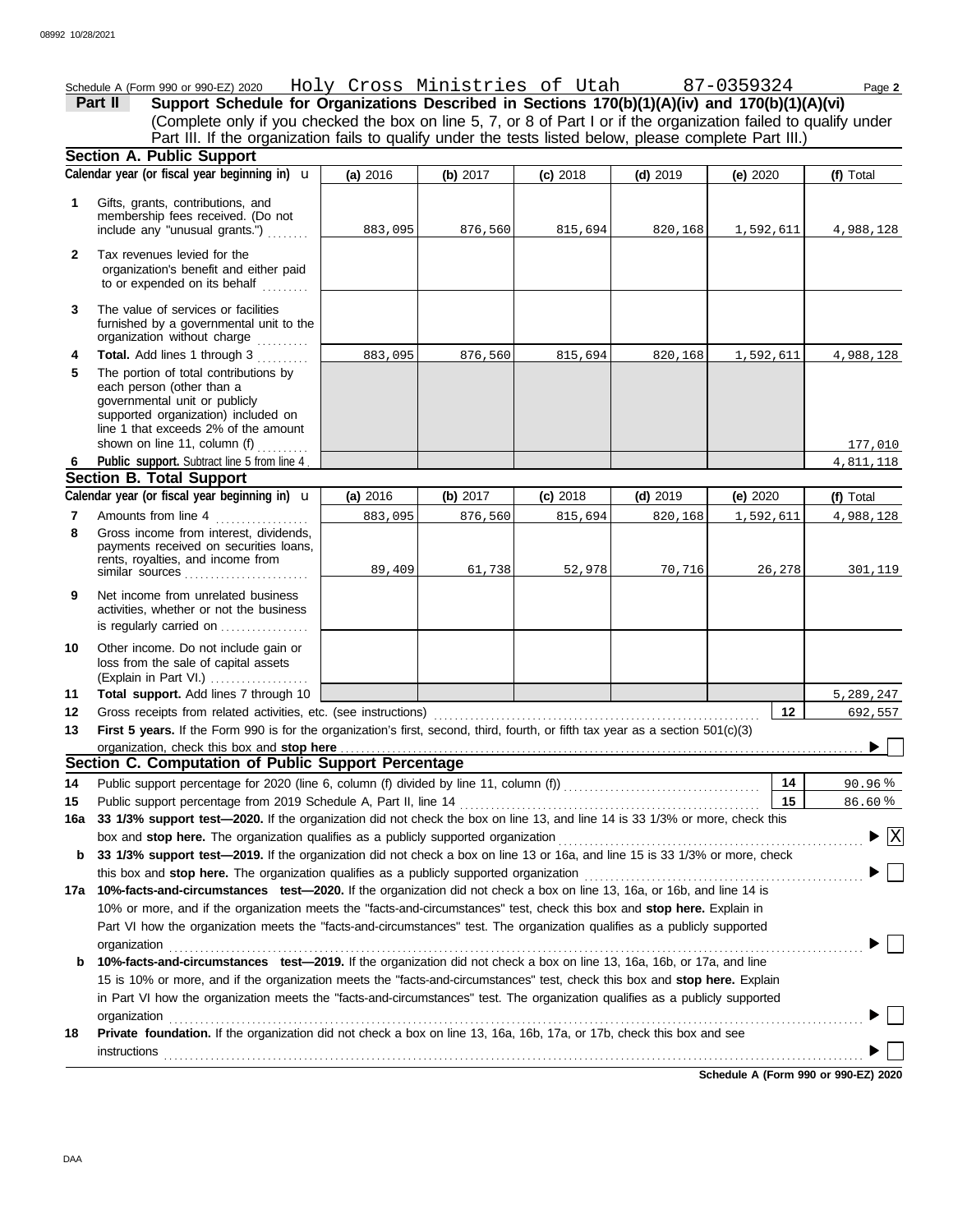|              | Schedule A (Form 990 or 990-EZ) 2020   Holy Cross Ministries of Utah                                                                                                              |          |          |            |            | 87-0359324 |    | Page 3    |
|--------------|-----------------------------------------------------------------------------------------------------------------------------------------------------------------------------------|----------|----------|------------|------------|------------|----|-----------|
|              | Support Schedule for Organizations Described in Section 509(a)(2)<br>Part III                                                                                                     |          |          |            |            |            |    |           |
|              | (Complete only if you checked the box on line 10 of Part I or if the organization failed to qualify under Part II.                                                                |          |          |            |            |            |    |           |
|              | If the organization fails to qualify under the tests listed below, please complete Part II.)                                                                                      |          |          |            |            |            |    |           |
|              | <b>Section A. Public Support</b>                                                                                                                                                  |          |          |            |            |            |    |           |
|              | Calendar year (or fiscal year beginning in) $\mathbf u$                                                                                                                           | (a) 2016 | (b) 2017 | $(c)$ 2018 | $(d)$ 2019 | (e) $2020$ |    | (f) Total |
| 1            | Gifts, grants, contributions, and membership fees<br>received. (Do not include any "unusual grants.")                                                                             |          |          |            |            |            |    |           |
| $\mathbf{2}$ | Gross receipts from admissions, merchandise<br>sold or services performed, or facilities<br>furnished in any activity that is related to the<br>organization's tax-exempt purpose |          |          |            |            |            |    |           |
| 3            | Gross receipts from activities that are not an<br>unrelated trade or business under section 513                                                                                   |          |          |            |            |            |    |           |
| 4            | Tax revenues levied for the<br>organization's benefit and either paid<br>to or expended on its behalf<br>.                                                                        |          |          |            |            |            |    |           |
| 5            | The value of services or facilities<br>furnished by a governmental unit to the<br>organization without charge                                                                     |          |          |            |            |            |    |           |
| 6            | Total. Add lines 1 through 5                                                                                                                                                      |          |          |            |            |            |    |           |
|              | 7a Amounts included on lines 1, 2, and 3<br>received from disqualified persons                                                                                                    |          |          |            |            |            |    |           |
| b            | Amounts included on lines 2 and 3<br>received from other than disqualified<br>persons that exceed the greater of \$5,000<br>or 1% of the amount on line 13 for the year           |          |          |            |            |            |    |           |
| c            | Add lines 7a and 7b                                                                                                                                                               |          |          |            |            |            |    |           |
| 8            | Public support. (Subtract line 7c from<br>line $6.$ )                                                                                                                             |          |          |            |            |            |    |           |
|              | <b>Section B. Total Support</b>                                                                                                                                                   |          |          |            |            |            |    |           |
|              | Calendar year (or fiscal year beginning in) $\mathbf u$                                                                                                                           | (a) 2016 | (b) 2017 | $(c)$ 2018 | $(d)$ 2019 | (e) $2020$ |    | (f) Total |
| 9            | Amounts from line 6                                                                                                                                                               |          |          |            |            |            |    |           |
| 10a          | Gross income from interest, dividends,<br>payments received on securities loans, rents,                                                                                           |          |          |            |            |            |    |           |
|              | royalties, and income from similar sources.                                                                                                                                       |          |          |            |            |            |    |           |
| b            | Unrelated business taxable income (less<br>section 511 taxes) from businesses<br>acquired after June 30, 1975                                                                     |          |          |            |            |            |    |           |
|              | c Add lines 10a and 10b                                                                                                                                                           |          |          |            |            |            |    |           |
| 11           | Net income from unrelated business<br>activities not included in line 10b, whether<br>or not the business is regularly carried on                                                 |          |          |            |            |            |    |           |
| 12           | Other income. Do not include gain or<br>loss from the sale of capital assets<br>(Explain in Part VI.)<br>.                                                                        |          |          |            |            |            |    |           |
| 13           | Total support. (Add lines 9, 10c, 11,                                                                                                                                             |          |          |            |            |            |    |           |
| 14           | First 5 years. If the Form 990 is for the organization's first, second, third, fourth, or fifth tax year as a section 501(c)(3)<br>organization, check this box and stop here     |          |          |            |            |            |    |           |
|              | Section C. Computation of Public Support Percentage                                                                                                                               |          |          |            |            |            |    |           |
| 15           |                                                                                                                                                                                   |          |          |            |            |            | 15 | %         |
| 16           |                                                                                                                                                                                   |          |          |            |            |            | 16 | %         |
|              | Section D. Computation of Investment Income Percentage                                                                                                                            |          |          |            |            |            |    |           |
| 17           |                                                                                                                                                                                   |          |          |            |            |            | 17 | %         |
|              | 18 Investment income percentage from 2019 Schedule A, Part III, line 17                                                                                                           |          |          |            |            |            | 18 | %         |
| 19а          | 33 1/3% support tests-2020. If the organization did not check the box on line 14, and line 15 is more than 33 1/3%, and line                                                      |          |          |            |            |            |    |           |
|              | 17 is not more than 33 1/3%, check this box and stop here. The organization qualifies as a publicly supported organization                                                        |          |          |            |            |            |    |           |
| b            | 33 1/3% support tests-2019. If the organization did not check a box on line 14 or line 19a, and line 16 is more than 33 1/3%, and                                                 |          |          |            |            |            |    |           |
| 20           | line 18 is not more than 33 1/3%, check this box and stop here. The organization qualifies as a publicly supported organization                                                   |          |          |            |            |            |    |           |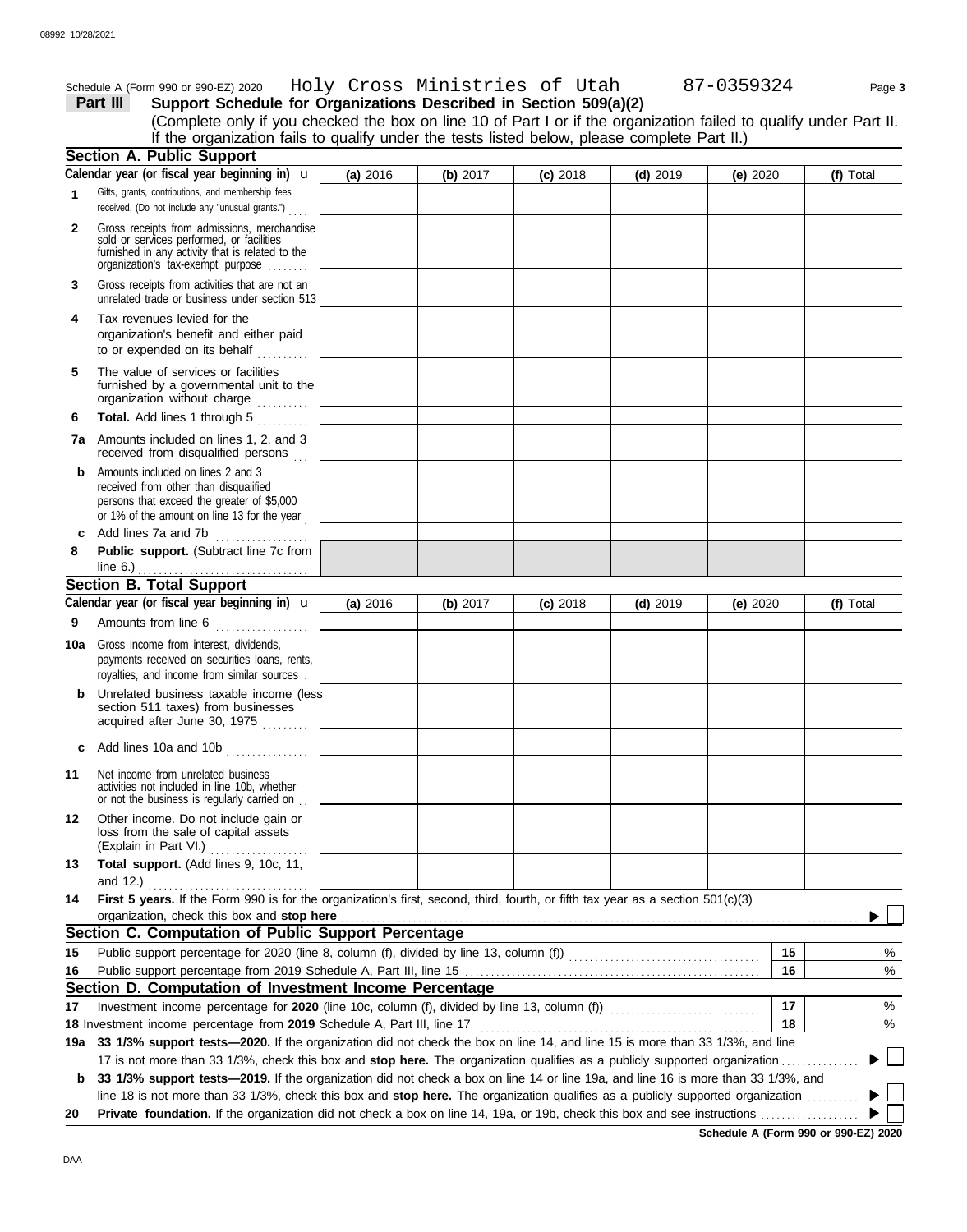|              | Holy Cross Ministries of Utah 87-0359324<br>Schedule A (Form 990 or 990-EZ) 2020                                                                                                                                      |                  | Page 4    |
|--------------|-----------------------------------------------------------------------------------------------------------------------------------------------------------------------------------------------------------------------|------------------|-----------|
|              | <b>Part IV</b><br><b>Supporting Organizations</b>                                                                                                                                                                     |                  |           |
|              | (Complete only if you checked a box in line 12 on Part I. If you checked box 12a, Part I, complete Sections A                                                                                                         |                  |           |
|              | and B. If you checked box 12b, Part I, complete Sections A and C. If you checked box 12c, Part I, complete                                                                                                            |                  |           |
|              | Sections A, D, and E. If you checked box 12d, Part I, complete Sections A and D, and complete Part V.)                                                                                                                |                  |           |
|              | Section A. All Supporting Organizations                                                                                                                                                                               |                  |           |
|              |                                                                                                                                                                                                                       |                  | Yes<br>No |
| 1            | Are all of the organization's supported organizations listed by name in the organization's governing                                                                                                                  |                  |           |
|              | documents? If "No," describe in Part VI how the supported organizations are designated. If designated by                                                                                                              |                  |           |
| $\mathbf{2}$ | class or purpose, describe the designation. If historic and continuing relationship, explain.<br>Did the organization have any supported organization that does not have an IRS determination of status               | 1                |           |
|              | under section 509(a)(1) or (2)? If "Yes," explain in Part VI how the organization determined that the supported                                                                                                       |                  |           |
|              | organization was described in section 509(a)(1) or (2).                                                                                                                                                               | $\boldsymbol{2}$ |           |
| 3a           | Did the organization have a supported organization described in section $501(c)(4)$ , (5), or (6)? If "Yes," answer                                                                                                   |                  |           |
|              | lines 3b and 3c below.                                                                                                                                                                                                | 3a               |           |
| b            | Did the organization confirm that each supported organization qualified under section $501(c)(4)$ , (5), or (6) and                                                                                                   |                  |           |
|              | satisfied the public support tests under section 509(a)(2)? If "Yes," describe in Part VI when and how the                                                                                                            |                  |           |
|              | organization made the determination.                                                                                                                                                                                  | 3b               |           |
| c            | Did the organization ensure that all support to such organizations was used exclusively for section $170(c)(2)(B)$                                                                                                    |                  |           |
|              | purposes? If "Yes," explain in Part VI what controls the organization put in place to ensure such use.                                                                                                                | 3c               |           |
| 4a           | Was any supported organization not organized in the United States ("foreign supported organization")? If                                                                                                              |                  |           |
|              | "Yes," and if you checked 12a or 12b in Part I, answer (b) and (c) below.                                                                                                                                             | 4a               |           |
| b            | Did the organization have ultimate control and discretion in deciding whether to make grants to the foreign                                                                                                           |                  |           |
|              | supported organization? If "Yes," describe in Part VI how the organization had such control and discretion                                                                                                            |                  |           |
|              | despite being controlled or supervised by or in connection with its supported organizations.                                                                                                                          | 4b               |           |
| c            | Did the organization support any foreign supported organization that does not have an IRS determination                                                                                                               |                  |           |
|              | under sections $501(c)(3)$ and $509(a)(1)$ or (2)? If "Yes," explain in Part VI what controls the organization used                                                                                                   |                  |           |
|              | to ensure that all support to the foreign supported organization was used exclusively for section $170(c)(2)(B)$                                                                                                      |                  |           |
|              | purposes.                                                                                                                                                                                                             | 4c               |           |
| 5a           | Did the organization add, substitute, or remove any supported organizations during the tax year? If "Yes,"                                                                                                            |                  |           |
|              | answer lines 5b and 5c below (if applicable). Also, provide detail in Part VI, including (i) the names and EIN                                                                                                        |                  |           |
|              | numbers of the supported organizations added, substituted, or removed; (ii) the reasons for each such action;                                                                                                         |                  |           |
|              | (iii) the authority under the organization's organizing document authorizing such action; and (iv) how the action<br>was accomplished (such as by amendment to the organizing document).                              | 5a               |           |
| b            | Type I or Type II only. Was any added or substituted supported organization part of a class already                                                                                                                   |                  |           |
|              | designated in the organization's organizing document?                                                                                                                                                                 | 5b               |           |
| c            | Substitutions only. Was the substitution the result of an event beyond the organization's control?                                                                                                                    | 5c               |           |
| 6            | Did the organization provide support (whether in the form of grants or the provision of services or facilities) to                                                                                                    |                  |           |
|              | anyone other than (i) its supported organizations, (ii) individuals that are part of the charitable class benefited                                                                                                   |                  |           |
|              | by one or more of its supported organizations, or (iii) other supporting organizations that also support or                                                                                                           |                  |           |
|              | benefit one or more of the filing organization's supported organizations? If "Yes," provide detail in Part VI.                                                                                                        | 6                |           |
| 7            | Did the organization provide a grant, loan, compensation, or other similar payment to a substantial contributor                                                                                                       |                  |           |
|              | (as defined in section 4958(c)(3)(C)), a family member of a substantial contributor, or a 35% controlled entity                                                                                                       |                  |           |
|              | with regard to a substantial contributor? If "Yes," complete Part I of Schedule L (Form 990 or 990-EZ).                                                                                                               | 7                |           |
| 8            | Did the organization make a loan to a disqualified person (as defined in section 4958) not described in line 7?                                                                                                       |                  |           |
|              | If "Yes," complete Part I of Schedule L (Form 990 or 990-EZ).                                                                                                                                                         | 8                |           |
| 9а           | Was the organization controlled directly or indirectly at any time during the tax year by one or more                                                                                                                 |                  |           |
|              | disqualified persons, as defined in section 4946 (other than foundation managers and organizations                                                                                                                    |                  |           |
|              | described in section 509(a)(1) or (2))? If "Yes," provide detail in Part VI.                                                                                                                                          | 9a               |           |
| b            | Did one or more disqualified persons (as defined in line 9a) hold a controlling interest in any entity in which                                                                                                       |                  |           |
|              | the supporting organization had an interest? If "Yes," provide detail in Part VI.                                                                                                                                     | 9b               |           |
| c            | Did a disqualified person (as defined in line 9a) have an ownership interest in, or derive any personal benefit                                                                                                       |                  |           |
| 10a          | from, assets in which the supporting organization also had an interest? If "Yes," provide detail in Part VI.<br>Was the organization subject to the excess business holdings rules of section 4943 because of section | 9c               |           |
|              | 4943(f) (regarding certain Type II supporting organizations, and all Type III non-functionally integrated                                                                                                             |                  |           |
|              | supporting organizations)? If "Yes," answer line 10b below.                                                                                                                                                           | 10a              |           |
| b            | Did the organization have any excess business holdings in the tax year? (Use Schedule C, Form 4720, to                                                                                                                |                  |           |
|              | determine whether the organization had excess business holdings.)                                                                                                                                                     | 10 <sub>b</sub>  |           |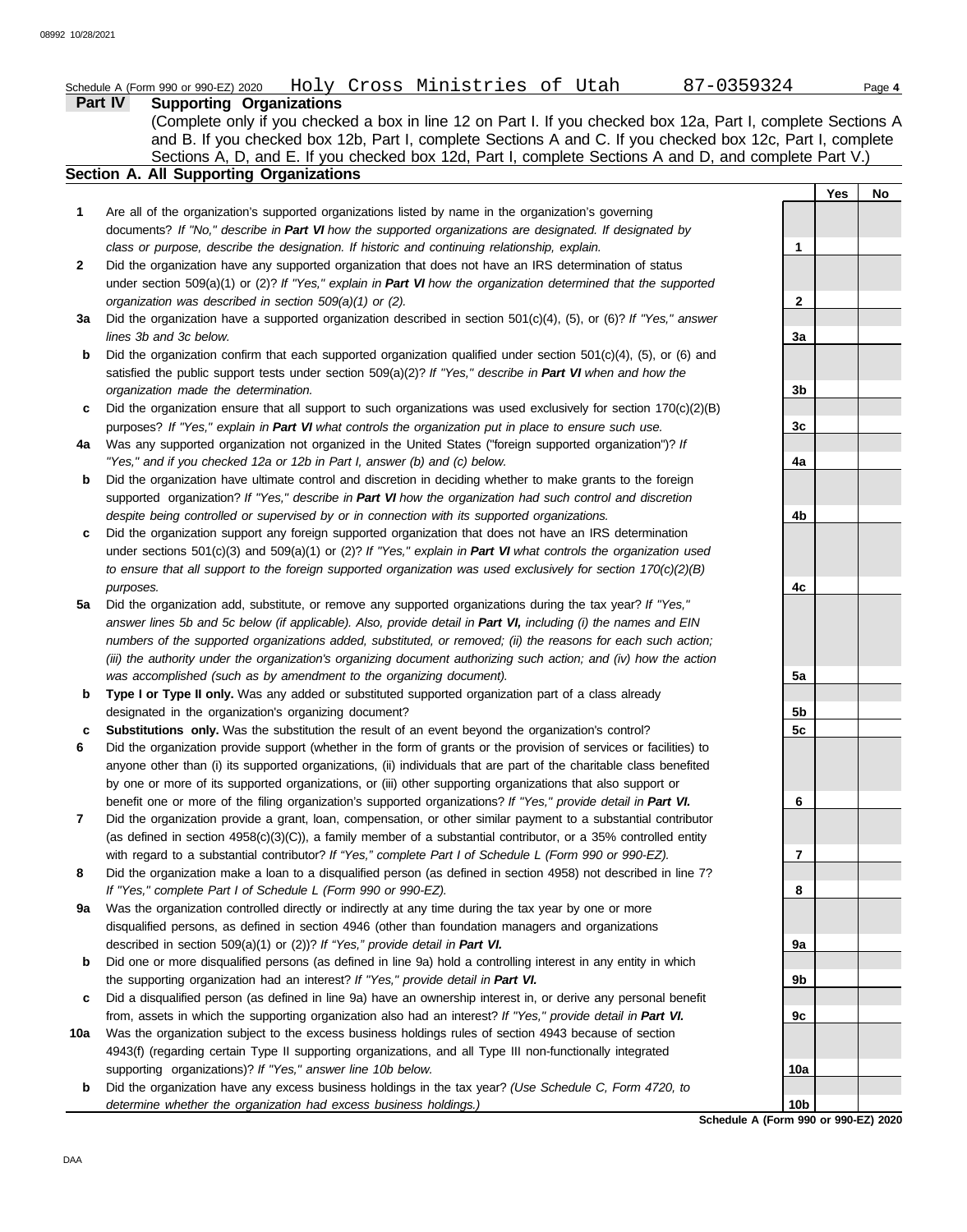### **Part IV Supporting Organizations** *(continued)* Schedule A (Form 990 or 990-EZ) 2020 Holy Cross Ministries of Utah 87-0359324 Page **5**

|    |                                                                                                                      |                 | Yes | No |
|----|----------------------------------------------------------------------------------------------------------------------|-----------------|-----|----|
| 11 | Has the organization accepted a gift or contribution from any of the following persons?                              |                 |     |    |
|    | a A person who directly or indirectly controls, either alone or together with persons described in lines 11b and     |                 |     |    |
|    | 11c below, the governing body of a supported organization?                                                           | 11a             |     |    |
|    | <b>b</b> A family member of a person described in line 11a above?                                                    | 11 <sub>b</sub> |     |    |
|    | c A 35% controlled entity of a person described in line 11a or 11b above? If "Yes" to line 11a, 11b, or 11c, provide |                 |     |    |
|    | detail in Part VI.                                                                                                   | 11c             |     |    |
|    | Section B. Type I Supporting Organizations                                                                           |                 |     |    |

|   |                                                                                                                                                                                                                                                                                                                                                                                                                                                                                                                                                                                                                                                      | Yes | No |
|---|------------------------------------------------------------------------------------------------------------------------------------------------------------------------------------------------------------------------------------------------------------------------------------------------------------------------------------------------------------------------------------------------------------------------------------------------------------------------------------------------------------------------------------------------------------------------------------------------------------------------------------------------------|-----|----|
|   | Did the governing body, members of the governing body, officers acting in their official capacity, or membership of one or<br>more supported organizations have the power to regularly appoint or elect at least a majority of the organization's officers,<br>directors, or trustees at all times during the tax year? If "No," describe in Part VI how the supported organization(s)<br>effectively operated, supervised, or controlled the organization's activities. If the organization had more than one supported<br>organization, describe how the powers to appoint and/or remove officers, directors, or trustees were allocated among the |     |    |
|   | supported organizations and what conditions or restrictions, if any, applied to such powers during the tax year.                                                                                                                                                                                                                                                                                                                                                                                                                                                                                                                                     |     |    |
| 2 | Did the organization operate for the benefit of any supported organization other than the supported                                                                                                                                                                                                                                                                                                                                                                                                                                                                                                                                                  |     |    |
|   | organization(s) that operated, supervised, or controlled the supporting organization? If "Yes," explain in Part                                                                                                                                                                                                                                                                                                                                                                                                                                                                                                                                      |     |    |
|   | VI how providing such benefit carried out the purposes of the supported organization(s) that operated,                                                                                                                                                                                                                                                                                                                                                                                                                                                                                                                                               |     |    |
|   | supervised, or controlled the supporting organization.                                                                                                                                                                                                                                                                                                                                                                                                                                                                                                                                                                                               |     |    |
|   | Section C. Type II Supporting Organizations                                                                                                                                                                                                                                                                                                                                                                                                                                                                                                                                                                                                          |     |    |

| Were a majority of the organization's directors or trustees during the tax year also a majority of the directors |  |  |
|------------------------------------------------------------------------------------------------------------------|--|--|
| or trustees of each of the organization's supported organization(s)? If "No," describe in Part VI how control    |  |  |
| or management of the supporting organization was vested in the same persons that controlled or managed           |  |  |
| the supported organization(s).                                                                                   |  |  |

### **Section D. All Type III Supporting Organizations**

|                |                                                                                                                                                                                                                                                                                                                                                                   |   | Yes | Nο |
|----------------|-------------------------------------------------------------------------------------------------------------------------------------------------------------------------------------------------------------------------------------------------------------------------------------------------------------------------------------------------------------------|---|-----|----|
|                | Did the organization provide to each of its supported organizations, by the last day of the fifth month of the<br>organization's tax year, (i) a written notice describing the type and amount of support provided during the prior tax<br>year, (ii) a copy of the Form 990 that was most recently filed as of the date of notification, and (iii) copies of the |   |     |    |
|                | organization's governing documents in effect on the date of notification, to the extent not previously provided?                                                                                                                                                                                                                                                  |   |     |    |
| $\overline{2}$ | Were any of the organization's officers, directors, or trustees either (i) appointed or elected by the supported<br>organization(s) or (ii) serving on the governing body of a supported organization? If "No," explain in Part VI how                                                                                                                            |   |     |    |
|                | the organization maintained a close and continuous working relationship with the supported organization(s).                                                                                                                                                                                                                                                       | 2 |     |    |
| $\mathbf{3}$   | By reason of the relationship described in line 2, above, did the organization's supported organizations have<br>a significant voice in the organization's investment policies and in directing the use of the organization's<br>income or assets at all times during the tax year? If "Yes," describe in Part VI the role the organization's                     |   |     |    |
|                | supported organizations played in this regard.                                                                                                                                                                                                                                                                                                                    | 3 |     |    |

### **Section E. Type III Functionally-Integrated Supporting Organizations**

- **1** *Check the box next to the method that the organization used to satisfy the Integral Part Test during the year (see instructions).*
- The organization satisfied the Activities Test. *Complete line 2 below.* **a**
- The organization is the parent of each of its supported organizations. *Complete line 3 below.* **b**
- The organization supported a governmental entity. *Describe in Part VI how you supported a governmental entity (see instructions).* **c**
- **2** Activities Test. *Answer lines 2a and 2b below.*
- **a** Did substantially all of the organization's activities during the tax year directly further the exempt purposes of the supported organization(s) to which the organization was responsive? *If "Yes," then in Part VI identify those supported organizations and explain how these activities directly furthered their exempt purposes, how the organization was responsive to those supported organizations, and how the organization determined that these activities constituted substantially all of its activities.*
- **b** Did the activities described in line 2a, above, constitute activities that, but for the organization's involvement, one or more of the organization's supported organization(s) would have been engaged in? If "Yes," explain in *Part VI the reasons for the organization's position that its supported organization(s) would have engaged in these activities but for the organization's involvement.*
- **3** Parent of Supported Organizations. *Answer lines 3a and 3b below.*
- **a** Did the organization have the power to regularly appoint or elect a majority of the officers, directors, or trustees of each of the supported organizations? *If "Yes" or "No," provide details in Part VI.*
- **b** Did the organization exercise a substantial degree of direction over the policies, programs, and activities of each of its supported organizations? *If "Yes," describe in Part VI the role played by the organization in this regard.*

**Yes No 2a 2b 3a 3b**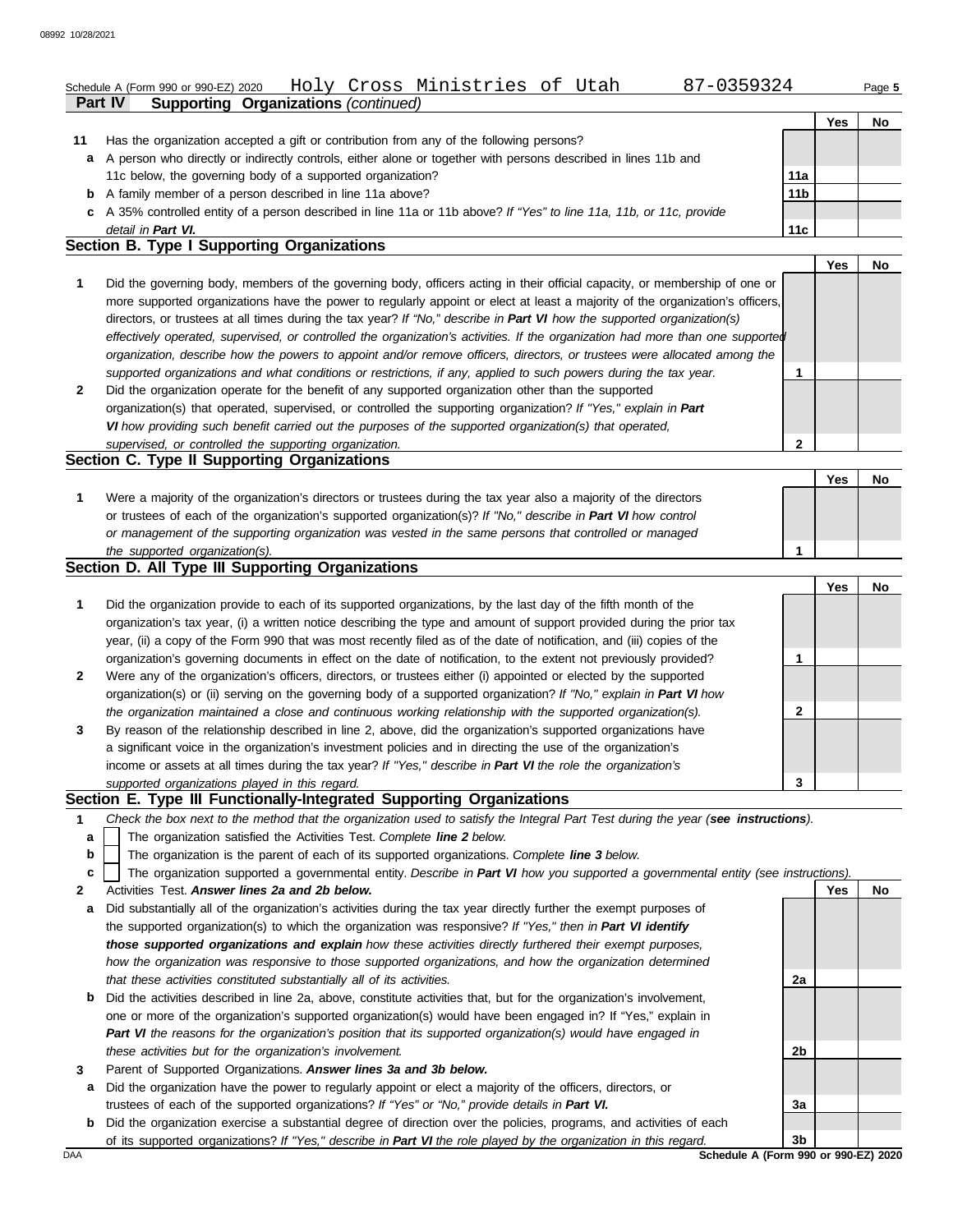### **Part V Type III Non-Functionally Integrated 509(a)(3) Supporting Organizations** Schedule A (Form 990 or 990-EZ) 2020 Holy Cross Ministries of Utah 87-0359324 Page 6 **1** Check here if the organization satisfied the Integral Part Test as a qualifying trust on Nov. 20, 1970 (*explain in Part VI*). **See instructions.** All other Type III non-functionally integrated supporting organizations must complete Sections A through E. **1 2 3 4 5 6** Portion of operating expenses paid or incurred for production or collection of **7 8 1** Aggregate fair market value of all non-exempt-use assets (see **Section A – Adjusted Net Income** Net short-term capital gain Recoveries of prior-year distributions Other gross income (see instructions) Add lines 1 through 3. Depreciation and depletion gross income or for management, conservation, or maintenance of property held for production of income (see instructions) Other expenses (see instructions) **Adjusted Net Income** (subtract lines 5, 6, and 7 from line 4) **Section B – Minimum Asset Amount** instructions for short tax year or assets held for part of year): **a** Average monthly value of securities **b** Average monthly cash balances **c** Fair market value of other non-exempt-use assets **d Total** (add lines 1a, 1b, and 1c) **e Discount** claimed for blockage or other factors *(explain in detail in Part VI)*: **8 Minimum Asset Amount** (add line 7 to line 6) **7 6 5 4** Cash deemed held for exempt use. Enter 0.015 of line 3 (for greater amount, **3** Subtract line 2 from line 1d. **2** Acquisition indebtedness applicable to non-exempt-use assets see instructions). Net value of non-exempt-use assets (subtract line 4 from line 3) Multiply line 5 by 0.035. Recoveries of prior-year distributions **Section C – Distributable Amount 3 2 1** Adjusted net income for prior year (from Section A, line 8, column A) Enter 0.85 of line 1. Minimum asset amount for prior year (from Section B, line 8, column A) **8 7 6 5 4 3 2 1** (A) Prior Year (B) Current Year (optional) (optional) (B) Current Year (A) Prior Year **1a 1b 1c 1d 2 3 4 5 6 7 8 3 2 1** Current Year

**7 6 Distributable Amount.** Subtract line 5 from line 4, unless subject to **5** Income tax imposed in prior year emergency temporary reduction (see instructions). **6**

**4** Enter greater of line 2 or line 3.

(see instructions) Check here if the current year is the organization's first as a non-functionally integrated Type III supporting organization

**5 4**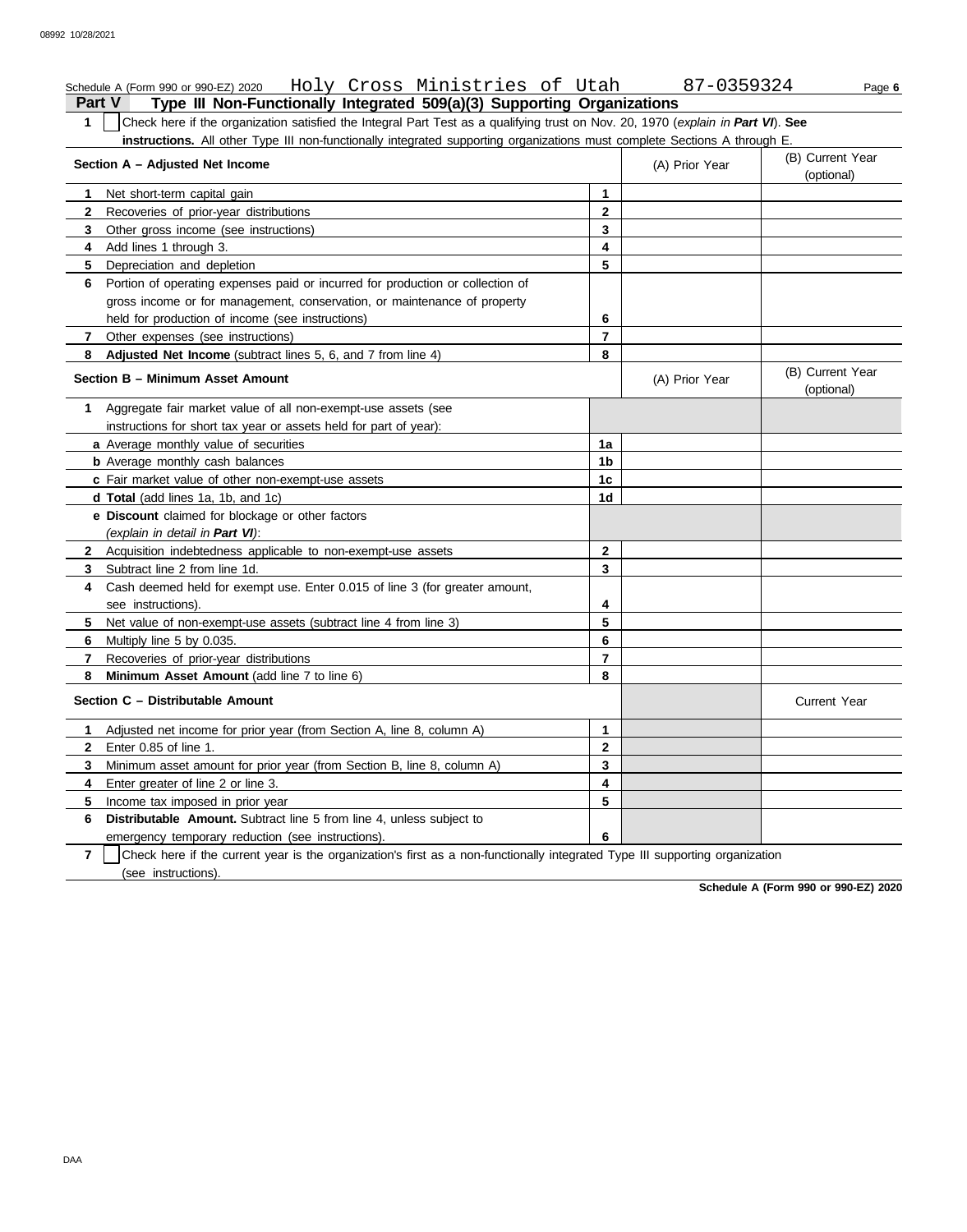| Part V       | Schedule A (Form 990 or 990-EZ) 2020 Holy Cross Ministries of Utah<br>Type III Non-Functionally Integrated 509(a)(3) Supporting Organizations (continued) |                             | 87-0359324                            | Page 7                                  |
|--------------|-----------------------------------------------------------------------------------------------------------------------------------------------------------|-----------------------------|---------------------------------------|-----------------------------------------|
|              | Section D - Distributions                                                                                                                                 |                             |                                       | <b>Current Year</b>                     |
| 1            | Amounts paid to supported organizations to accomplish exempt purposes                                                                                     |                             |                                       |                                         |
| $\mathbf{2}$ | Amounts paid to perform activity that directly furthers exempt purposes of supported                                                                      |                             |                                       |                                         |
|              | organizations, in excess of income from activity                                                                                                          |                             |                                       |                                         |
| 3            | Administrative expenses paid to accomplish exempt purposes of supported organizations                                                                     |                             |                                       |                                         |
| 4            | Amounts paid to acquire exempt-use assets                                                                                                                 |                             |                                       |                                         |
| 5            | Qualified set-aside amounts (prior IRS approval required-provide details in Part VI)                                                                      |                             |                                       |                                         |
| 6            | Other distributions (describe in Part VI). See instructions.                                                                                              |                             |                                       |                                         |
| 7            | Total annual distributions. Add lines 1 through 6.                                                                                                        |                             |                                       |                                         |
| 8            | Distributions to attentive supported organizations to which the organization is responsive                                                                |                             |                                       |                                         |
|              | (provide details in Part VI). See instructions.                                                                                                           |                             |                                       |                                         |
| 9            | Distributable amount for 2020 from Section C, line 6                                                                                                      |                             |                                       |                                         |
| 10           | Line 8 amount divided by line 9 amount                                                                                                                    |                             |                                       |                                         |
|              |                                                                                                                                                           | (i)                         | (ii)                                  | (iii)                                   |
|              | <b>Section E - Distribution Allocations (see instructions)</b>                                                                                            | <b>Excess Distributions</b> | <b>Underdistributions</b><br>Pre-2020 | <b>Distributable</b><br>Amount for 2020 |
| 1.           | Distributable amount for 2020 from Section C. line 6                                                                                                      |                             |                                       |                                         |
| $\mathbf{2}$ | Underdistributions, if any, for years prior to 2020                                                                                                       |                             |                                       |                                         |
|              | (reasonable cause required-explain in Part VI). See                                                                                                       |                             |                                       |                                         |
|              | instructions.                                                                                                                                             |                             |                                       |                                         |
| 3            | Excess distributions carryover, if any, to 2020                                                                                                           |                             |                                       |                                         |
|              |                                                                                                                                                           |                             |                                       |                                         |
|              |                                                                                                                                                           |                             |                                       |                                         |
|              | <b>c</b> From 2017                                                                                                                                        |                             |                                       |                                         |
|              |                                                                                                                                                           |                             |                                       |                                         |
|              | e From 2019                                                                                                                                               |                             |                                       |                                         |
|              | f Total of lines 3a through 3e                                                                                                                            |                             |                                       |                                         |
|              | g Applied to underdistributions of prior years                                                                                                            |                             |                                       |                                         |
|              | h Applied to 2020 distributable amount                                                                                                                    |                             |                                       |                                         |
|              | <i>i</i> Carryover from 2015 not applied (see instructions)                                                                                               |                             |                                       |                                         |
|              | Remainder. Subtract lines 3g, 3h, and 3i from line 3f.                                                                                                    |                             |                                       |                                         |
| 4            | Distributions for 2020 from                                                                                                                               |                             |                                       |                                         |
|              | \$<br>Section D. line 7:                                                                                                                                  |                             |                                       |                                         |
|              | a Applied to underdistributions of prior years                                                                                                            |                             |                                       |                                         |
|              | <b>b</b> Applied to 2020 distributable amount                                                                                                             |                             |                                       |                                         |
|              | <b>c</b> Remainder. Subtract lines 4a and 4b from line 4.                                                                                                 |                             |                                       |                                         |
| 5            | Remaining underdistributions for years prior to 2020, if                                                                                                  |                             |                                       |                                         |
|              | any. Subtract lines 3g and 4a from line 2. For result                                                                                                     |                             |                                       |                                         |
|              | greater than zero, explain in Part VI. See instructions.                                                                                                  |                             |                                       |                                         |
| 6            | Remaining underdistributions for 2020 Subtract lines 3h                                                                                                   |                             |                                       |                                         |
|              | and 4b from line 1. For result greater than zero, explain in                                                                                              |                             |                                       |                                         |
|              | Part VI. See instructions.                                                                                                                                |                             |                                       |                                         |
| 7            | Excess distributions carryover to 2021. Add lines 3j<br>and 4c.                                                                                           |                             |                                       |                                         |
| 8            | Breakdown of line 7:                                                                                                                                      |                             |                                       |                                         |
|              | a Excess from 2016                                                                                                                                        |                             |                                       |                                         |
|              | <b>b</b> Excess from 2017                                                                                                                                 |                             |                                       |                                         |
|              | c Excess from 2018                                                                                                                                        |                             |                                       |                                         |
|              | d Excess from 2019                                                                                                                                        |                             |                                       |                                         |
|              | e Excess from 2020                                                                                                                                        |                             |                                       |                                         |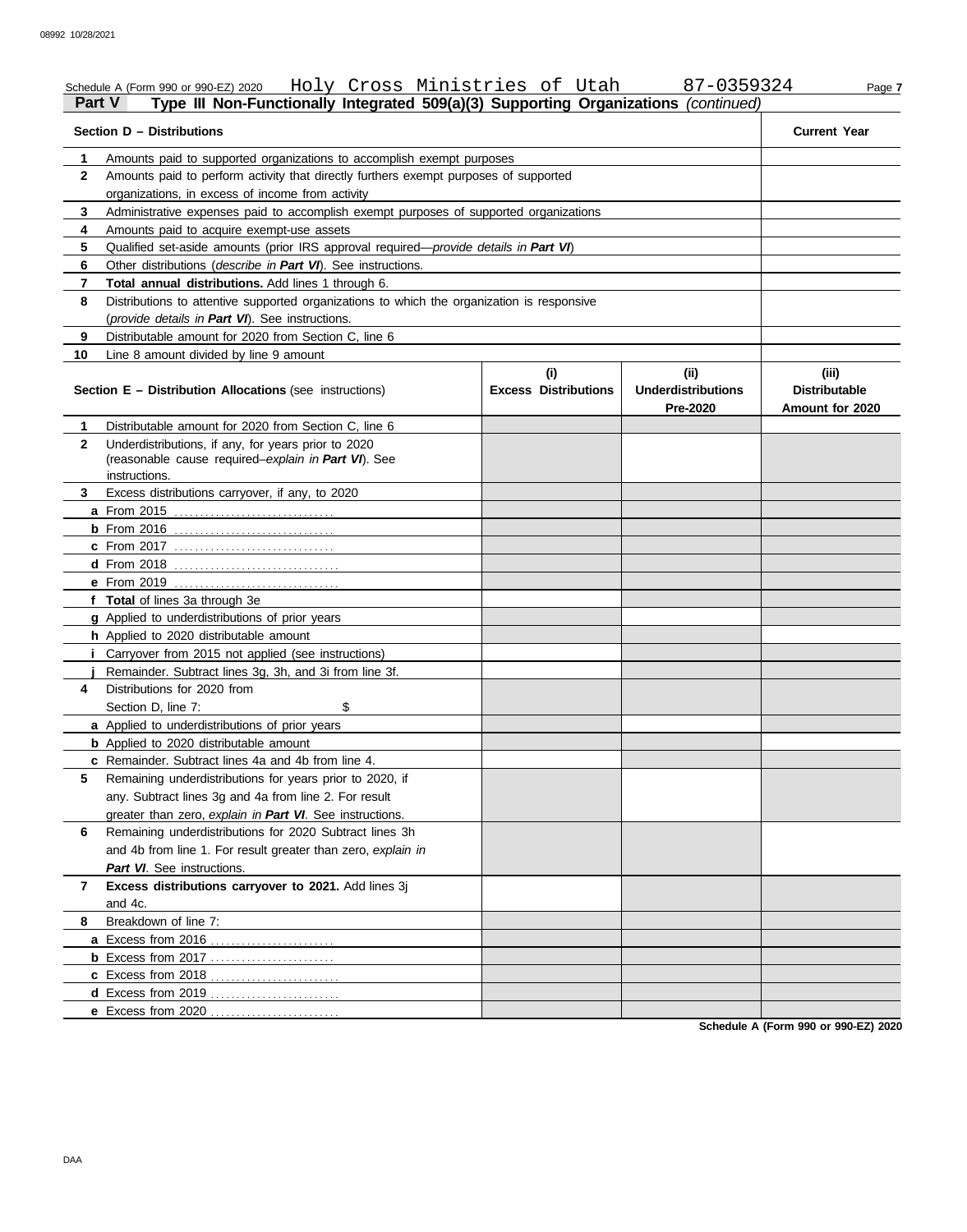|         | Schedule A (Form 990 or 990-EZ) 2020 Holy Cross Ministries of Utah 87-0359324                                        |  |  |  |  |  | Page 8                                                                                                                 |
|---------|----------------------------------------------------------------------------------------------------------------------|--|--|--|--|--|------------------------------------------------------------------------------------------------------------------------|
| Part VI | Supplemental Information. Provide the explanations required by Part II, line 10; Part II, line 17a or 17b; Part      |  |  |  |  |  |                                                                                                                        |
|         | III, line 12; Part IV, Section A, lines 1, 2, 3b, 3c, 4b, 4c, 5a, 6, 9a, 9b, 9c, 11a, 11b, and 11c; Part IV, Section |  |  |  |  |  | B, lines 1 and 2; Part IV, Section C, line 1; Part IV, Section D, lines 2 and 3; Part IV, Section E, lines 1c, 2a, 2b, |
|         | 3a, and 3b; Part V, line 1; Part V, Section B, line 1e; Part V, Section D, lines 5, 6, and 8; and Part V, Section E, |  |  |  |  |  |                                                                                                                        |
|         | lines 2, 5, and 6. Also complete this part for any additional information. (See instructions.)                       |  |  |  |  |  |                                                                                                                        |
|         |                                                                                                                      |  |  |  |  |  |                                                                                                                        |
|         |                                                                                                                      |  |  |  |  |  |                                                                                                                        |
|         |                                                                                                                      |  |  |  |  |  |                                                                                                                        |
|         |                                                                                                                      |  |  |  |  |  |                                                                                                                        |
|         |                                                                                                                      |  |  |  |  |  |                                                                                                                        |
|         |                                                                                                                      |  |  |  |  |  |                                                                                                                        |
|         |                                                                                                                      |  |  |  |  |  |                                                                                                                        |
|         |                                                                                                                      |  |  |  |  |  |                                                                                                                        |
|         |                                                                                                                      |  |  |  |  |  |                                                                                                                        |
|         |                                                                                                                      |  |  |  |  |  |                                                                                                                        |
|         |                                                                                                                      |  |  |  |  |  |                                                                                                                        |
|         |                                                                                                                      |  |  |  |  |  |                                                                                                                        |
|         |                                                                                                                      |  |  |  |  |  |                                                                                                                        |
|         |                                                                                                                      |  |  |  |  |  |                                                                                                                        |
|         |                                                                                                                      |  |  |  |  |  |                                                                                                                        |
|         |                                                                                                                      |  |  |  |  |  |                                                                                                                        |
|         |                                                                                                                      |  |  |  |  |  |                                                                                                                        |
|         |                                                                                                                      |  |  |  |  |  |                                                                                                                        |
|         |                                                                                                                      |  |  |  |  |  |                                                                                                                        |
|         |                                                                                                                      |  |  |  |  |  |                                                                                                                        |
|         |                                                                                                                      |  |  |  |  |  |                                                                                                                        |
|         |                                                                                                                      |  |  |  |  |  |                                                                                                                        |
|         |                                                                                                                      |  |  |  |  |  |                                                                                                                        |
|         |                                                                                                                      |  |  |  |  |  |                                                                                                                        |
|         |                                                                                                                      |  |  |  |  |  |                                                                                                                        |
|         |                                                                                                                      |  |  |  |  |  |                                                                                                                        |
|         |                                                                                                                      |  |  |  |  |  |                                                                                                                        |
|         |                                                                                                                      |  |  |  |  |  |                                                                                                                        |
|         |                                                                                                                      |  |  |  |  |  |                                                                                                                        |
|         |                                                                                                                      |  |  |  |  |  |                                                                                                                        |
|         |                                                                                                                      |  |  |  |  |  |                                                                                                                        |
|         |                                                                                                                      |  |  |  |  |  |                                                                                                                        |
|         |                                                                                                                      |  |  |  |  |  |                                                                                                                        |
|         |                                                                                                                      |  |  |  |  |  |                                                                                                                        |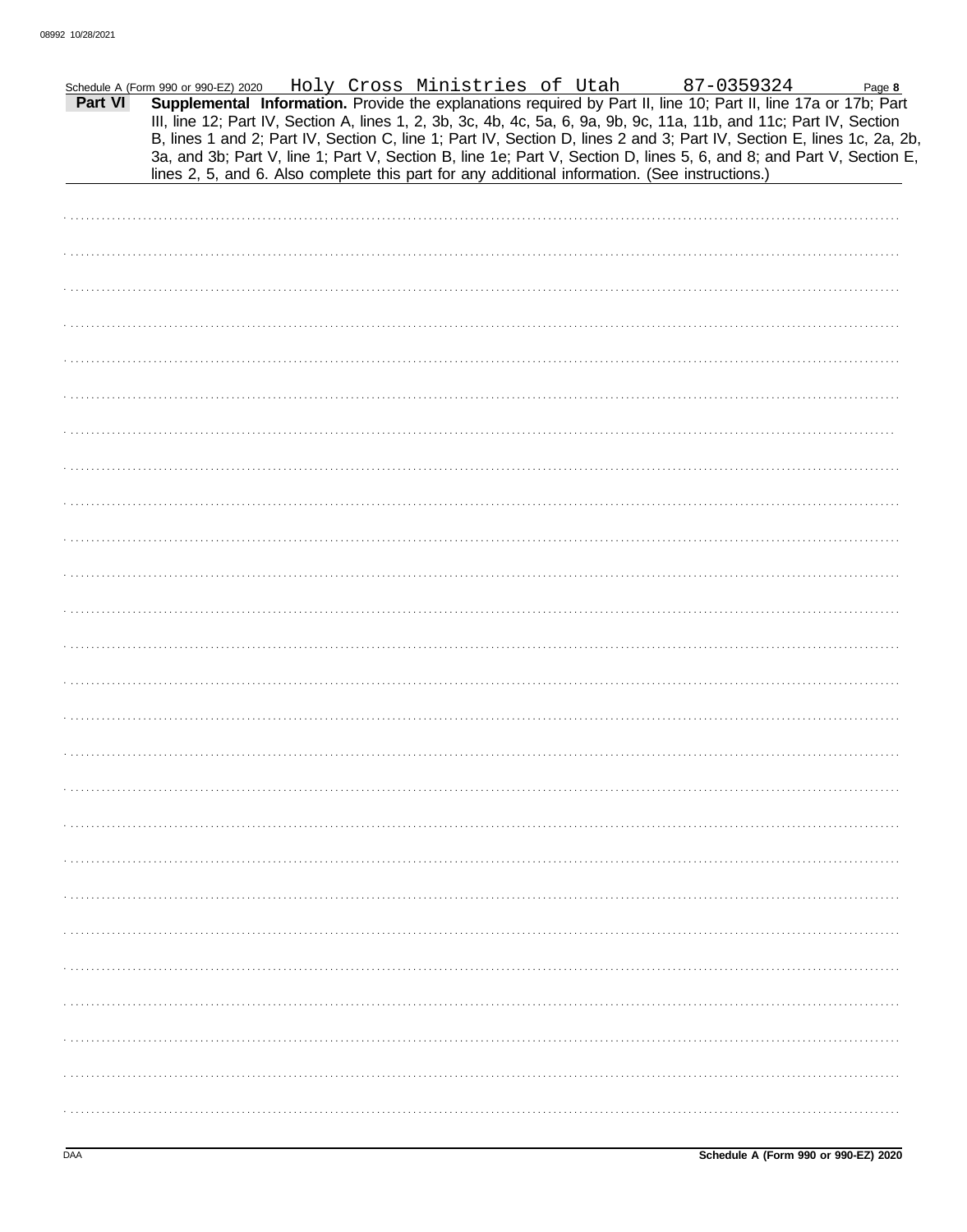|              | <b>SCHEDULE D</b><br>(Form 990)<br>Department of the Treasury | Supplemental Financial Statements<br>u Complete if the organization answered "Yes" on Form 990,<br>Part IV, line 6, 7, 8, 9, 10, 11a, 11b, 11c, 11d, 11e, 11f, 12a, or 12b.                                                                                                     | OMB No. 1545-0047<br><b>Open to Public</b>                                                        |            |                                 |
|--------------|---------------------------------------------------------------|---------------------------------------------------------------------------------------------------------------------------------------------------------------------------------------------------------------------------------------------------------------------------------|---------------------------------------------------------------------------------------------------|------------|---------------------------------|
|              | Internal Revenue Service                                      |                                                                                                                                                                                                                                                                                 | u Attach to Form 990.<br>u Go to www.irs.gov/Form990 for instructions and the latest information. |            | <b>Inspection</b>               |
|              | Name of the organization                                      |                                                                                                                                                                                                                                                                                 |                                                                                                   |            | Employer identification number  |
|              |                                                               |                                                                                                                                                                                                                                                                                 |                                                                                                   |            |                                 |
|              |                                                               | Holy Cross Ministries of Utah                                                                                                                                                                                                                                                   |                                                                                                   | 87-0359324 |                                 |
|              | Part I                                                        | Organizations Maintaining Donor Advised Funds or Other Similar Funds or Accounts.<br>Complete if the organization answered "Yes" on Form 990, Part IV, line 6.                                                                                                                  |                                                                                                   |            |                                 |
|              |                                                               |                                                                                                                                                                                                                                                                                 |                                                                                                   |            |                                 |
|              |                                                               |                                                                                                                                                                                                                                                                                 | (a) Donor advised funds                                                                           |            | (b) Funds and other accounts    |
| 1            |                                                               | Aggregate value of contributions to (during year)                                                                                                                                                                                                                               |                                                                                                   |            |                                 |
| 2<br>3       |                                                               |                                                                                                                                                                                                                                                                                 |                                                                                                   |            |                                 |
| 4            |                                                               |                                                                                                                                                                                                                                                                                 |                                                                                                   |            |                                 |
| 5            |                                                               | Did the organization inform all donors and donor advisors in writing that the assets held in donor advised                                                                                                                                                                      |                                                                                                   |            |                                 |
|              |                                                               |                                                                                                                                                                                                                                                                                 |                                                                                                   |            | Yes<br>No                       |
| 6            |                                                               | Did the organization inform all grantees, donors, and donor advisors in writing that grant funds can be used                                                                                                                                                                    |                                                                                                   |            |                                 |
|              |                                                               | only for charitable purposes and not for the benefit of the donor or donor advisor, or for any other purpose                                                                                                                                                                    |                                                                                                   |            |                                 |
|              |                                                               |                                                                                                                                                                                                                                                                                 |                                                                                                   |            | <b>Yes</b><br>No                |
|              | Part II                                                       | <b>Conservation Easements.</b>                                                                                                                                                                                                                                                  |                                                                                                   |            |                                 |
|              |                                                               | Complete if the organization answered "Yes" on Form 990, Part IV, line 7.                                                                                                                                                                                                       |                                                                                                   |            |                                 |
| 1.           |                                                               | Purpose(s) of conservation easements held by the organization (check all that apply).                                                                                                                                                                                           |                                                                                                   |            |                                 |
|              |                                                               | Preservation of land for public use (for example, recreation or education                                                                                                                                                                                                       | Preservation of a historically important land area                                                |            |                                 |
|              | Protection of natural habitat                                 |                                                                                                                                                                                                                                                                                 | Preservation of a certified historic structure                                                    |            |                                 |
|              | Preservation of open space                                    |                                                                                                                                                                                                                                                                                 |                                                                                                   |            |                                 |
| $\mathbf{2}$ |                                                               | Complete lines 2a through 2d if the organization held a qualified conservation contribution in the form of a conservation                                                                                                                                                       |                                                                                                   |            |                                 |
|              | easement on the last day of the tax year.                     |                                                                                                                                                                                                                                                                                 |                                                                                                   |            | Held at the End of the Tax Year |
|              |                                                               |                                                                                                                                                                                                                                                                                 |                                                                                                   | 2a         |                                 |
|              |                                                               |                                                                                                                                                                                                                                                                                 |                                                                                                   | 2b         |                                 |
| c            |                                                               | Number of conservation easements on a certified historic structure included in (a)                                                                                                                                                                                              |                                                                                                   | 2c         |                                 |
|              |                                                               | d Number of conservation easements included in (c) acquired after 7/25/06, and not on a                                                                                                                                                                                         |                                                                                                   |            |                                 |
|              |                                                               |                                                                                                                                                                                                                                                                                 |                                                                                                   | 2d         |                                 |
| 3            |                                                               | Number of conservation easements modified, transferred, released, extinguished, or terminated by the organization during the                                                                                                                                                    |                                                                                                   |            |                                 |
|              | tax year $\mathbf{u}$                                         | Number of states where property subject to conservation easement is located <b>u</b>                                                                                                                                                                                            |                                                                                                   |            |                                 |
| 5            |                                                               | Does the organization have a written policy regarding the periodic monitoring, inspection, handling of                                                                                                                                                                          |                                                                                                   |            |                                 |
|              |                                                               | violations, and enforcement of the conservation easements it holds?                                                                                                                                                                                                             |                                                                                                   |            | Yes<br>No                       |
| 6            |                                                               | Staff and volunteer hours devoted to monitoring, inspecting, handling of violations, and enforcing conservation easements during the year                                                                                                                                       |                                                                                                   |            |                                 |
|              | u <u>.</u>                                                    |                                                                                                                                                                                                                                                                                 |                                                                                                   |            |                                 |
| 7            |                                                               | Amount of expenses incurred in monitoring, inspecting, handling of violations, and enforcing conservation easements during the year                                                                                                                                             |                                                                                                   |            |                                 |
|              |                                                               |                                                                                                                                                                                                                                                                                 |                                                                                                   |            |                                 |
| 8            |                                                               | Does each conservation easement reported on line 2(d) above satisfy the requirements of section 170(h)(4)(B)(i)                                                                                                                                                                 |                                                                                                   |            |                                 |
|              |                                                               |                                                                                                                                                                                                                                                                                 |                                                                                                   |            | Yes $ $<br>No                   |
| 9            |                                                               | In Part XIII, describe how the organization reports conservation easements in its revenue and expense statement and                                                                                                                                                             |                                                                                                   |            |                                 |
|              |                                                               | balance sheet, and include, if applicable, the text of the footnote to the organization's financial statements that describes the                                                                                                                                               |                                                                                                   |            |                                 |
|              |                                                               | organization's accounting for conservation easements.                                                                                                                                                                                                                           |                                                                                                   |            |                                 |
|              | Part III                                                      | Organizations Maintaining Collections of Art, Historical Treasures, or Other Similar Assets.                                                                                                                                                                                    |                                                                                                   |            |                                 |
|              |                                                               | Complete if the organization answered "Yes" on Form 990, Part IV, line 8.                                                                                                                                                                                                       |                                                                                                   |            |                                 |
|              |                                                               | 1a If the organization elected, as permitted under FASB ASC 958, not to report in its revenue statement and balance sheet works                                                                                                                                                 |                                                                                                   |            |                                 |
|              |                                                               | of art, historical treasures, or other similar assets held for public exhibition, education, or research in furtherance of public                                                                                                                                               |                                                                                                   |            |                                 |
|              |                                                               | service, provide in Part XIII the text of the footnote to its financial statements that describes these items.                                                                                                                                                                  |                                                                                                   |            |                                 |
|              |                                                               | <b>b</b> If the organization elected, as permitted under FASB ASC 958, to report in its revenue statement and balance sheet works of<br>art, historical treasures, or other similar assets held for public exhibition, education, or research in furtherance of public service, |                                                                                                   |            |                                 |
|              |                                                               | provide the following amounts relating to these items:                                                                                                                                                                                                                          |                                                                                                   |            |                                 |
|              |                                                               |                                                                                                                                                                                                                                                                                 |                                                                                                   |            |                                 |
|              |                                                               |                                                                                                                                                                                                                                                                                 |                                                                                                   |            | $u \$                           |
| 2            |                                                               | If the organization received or held works of art, historical treasures, or other similar assets for financial gain, provide the                                                                                                                                                |                                                                                                   |            |                                 |
|              |                                                               | following amounts required to be reported under FASB ASC 958 relating to these items:                                                                                                                                                                                           |                                                                                                   |            |                                 |
| a            |                                                               |                                                                                                                                                                                                                                                                                 |                                                                                                   |            |                                 |
|              |                                                               |                                                                                                                                                                                                                                                                                 |                                                                                                   |            |                                 |
|              |                                                               | For Paperwork Reduction Act Notice, see the Instructions for Form 990.                                                                                                                                                                                                          |                                                                                                   |            | $$$ Schedule D (Form 990) 2020  |

DAA **For Paperwork Reduction Act Notice, see the Instructions for Form 990.**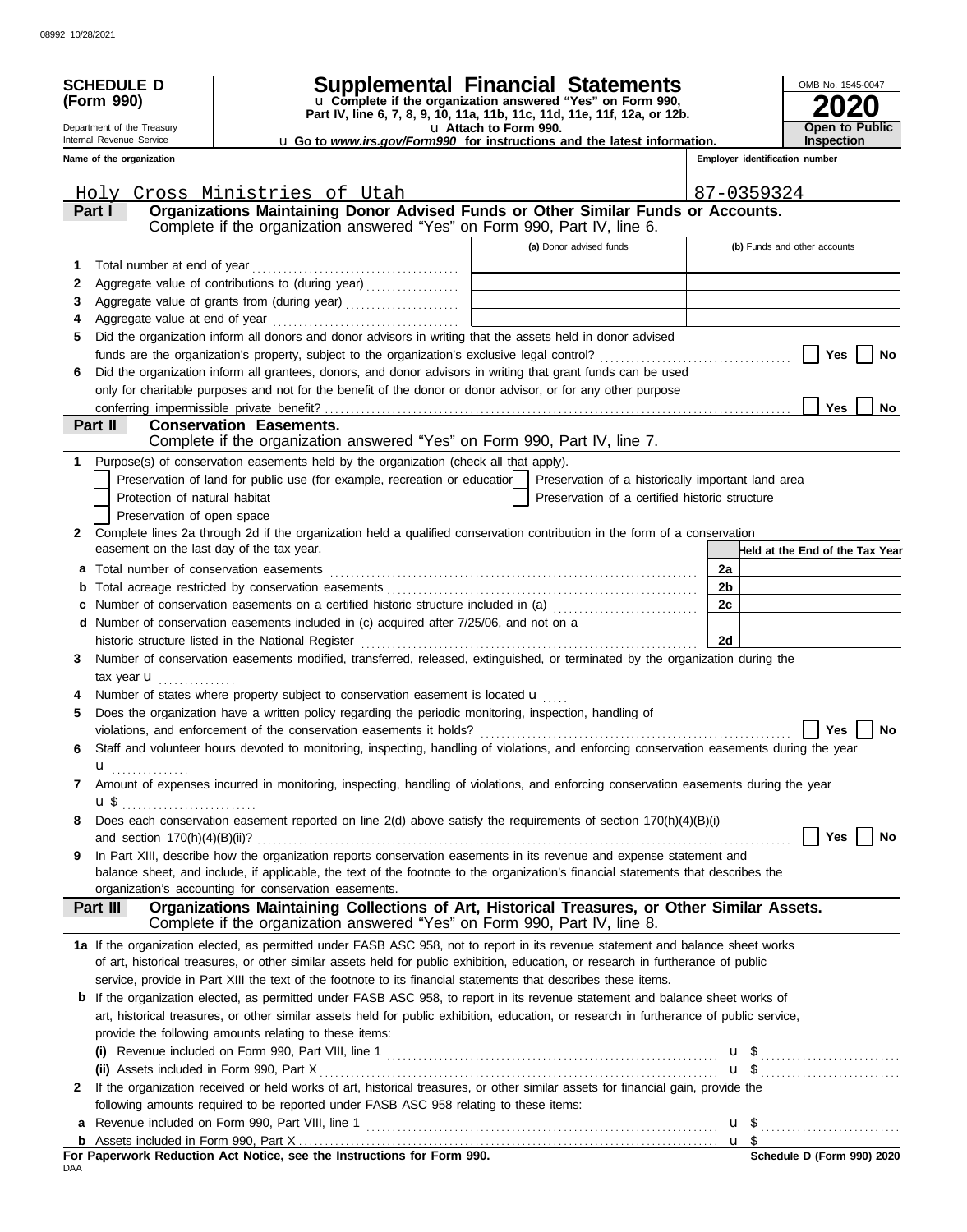|    | Schedule D (Form 990) 2020 Holy Cross Ministries of Utah                                                                                                                                                                                                 |                         |                          |                         | 87-0359324      |                      | Page 2              |
|----|----------------------------------------------------------------------------------------------------------------------------------------------------------------------------------------------------------------------------------------------------------|-------------------------|--------------------------|-------------------------|-----------------|----------------------|---------------------|
|    | Organizations Maintaining Collections of Art, Historical Treasures, or Other Similar Assets (continued)<br>Part III<br>3 Using the organization's acquisition, accession, and other records, check any of the following that make significant use of its |                         |                          |                         |                 |                      |                     |
|    | collection items (check all that apply):                                                                                                                                                                                                                 |                         |                          |                         |                 |                      |                     |
| а  | Public exhibition                                                                                                                                                                                                                                        | d                       | Loan or exchange program |                         |                 |                      |                     |
| b  | Scholarly research                                                                                                                                                                                                                                       | е                       |                          |                         |                 |                      |                     |
| c  | Preservation for future generations                                                                                                                                                                                                                      |                         |                          |                         |                 |                      |                     |
|    | Provide a description of the organization's collections and explain how they further the organization's exempt purpose in Part<br>XIII.                                                                                                                  |                         |                          |                         |                 |                      |                     |
| 5. | During the year, did the organization solicit or receive donations of art, historical treasures, or other similar                                                                                                                                        |                         |                          |                         |                 |                      |                     |
|    |                                                                                                                                                                                                                                                          |                         |                          |                         |                 |                      | Yes<br>No           |
|    | Part IV<br><b>Escrow and Custodial Arrangements.</b>                                                                                                                                                                                                     |                         |                          |                         |                 |                      |                     |
|    | Complete if the organization answered "Yes" on Form 990, Part IV, line 9, or reported an amount on Form                                                                                                                                                  |                         |                          |                         |                 |                      |                     |
|    | 990, Part X, line 21.                                                                                                                                                                                                                                    |                         |                          |                         |                 |                      |                     |
|    | 1a Is the organization an agent, trustee, custodian or other intermediary for contributions or other assets not                                                                                                                                          |                         |                          |                         |                 |                      |                     |
|    | included on Form 990, Part X?                                                                                                                                                                                                                            |                         |                          |                         |                 |                      | Yes<br>No           |
|    | <b>b</b> If "Yes," explain the arrangement in Part XIII and complete the following table:                                                                                                                                                                |                         |                          |                         |                 |                      |                     |
|    |                                                                                                                                                                                                                                                          |                         |                          |                         |                 |                      | Amount              |
|    | c Beginning balance                                                                                                                                                                                                                                      |                         |                          |                         |                 | 1c                   |                     |
|    |                                                                                                                                                                                                                                                          |                         |                          |                         |                 | 1d                   |                     |
|    |                                                                                                                                                                                                                                                          |                         |                          |                         |                 | 1е                   |                     |
|    |                                                                                                                                                                                                                                                          |                         |                          |                         |                 | 1f                   |                     |
|    | 2a Did the organization include an amount on Form 990, Part X, line 21, for escrow or custodial account liability?                                                                                                                                       |                         |                          |                         |                 |                      | Yes<br>No           |
|    | <b>Endowment Funds.</b><br>Part V                                                                                                                                                                                                                        |                         |                          |                         |                 |                      |                     |
|    | Complete if the organization answered "Yes" on Form 990, Part IV, line 10.                                                                                                                                                                               |                         |                          |                         |                 |                      |                     |
|    |                                                                                                                                                                                                                                                          | (a) Current year        | (b) Prior year           | (c) Two years back      |                 | (d) Three years back | (e) Four years back |
|    | 1a Beginning of year balance                                                                                                                                                                                                                             |                         |                          |                         |                 |                      |                     |
|    | <b>b</b> Contributions                                                                                                                                                                                                                                   |                         |                          |                         |                 |                      |                     |
|    | c Net investment earnings, gains, and                                                                                                                                                                                                                    |                         |                          |                         |                 |                      |                     |
|    | losses                                                                                                                                                                                                                                                   |                         |                          |                         |                 |                      |                     |
|    | d Grants or scholarships                                                                                                                                                                                                                                 |                         |                          |                         |                 |                      |                     |
|    | e Other expenditures for facilities and                                                                                                                                                                                                                  |                         |                          |                         |                 |                      |                     |
|    | programs                                                                                                                                                                                                                                                 |                         |                          |                         |                 |                      |                     |
|    | f Administrative expenses                                                                                                                                                                                                                                |                         |                          |                         |                 |                      |                     |
|    |                                                                                                                                                                                                                                                          |                         |                          |                         |                 |                      |                     |
|    | 2 Provide the estimated percentage of the current year end balance (line 1g, column (a)) held as:                                                                                                                                                        |                         |                          |                         |                 |                      |                     |
|    | a Board designated or quasi-endowment u                                                                                                                                                                                                                  |                         |                          |                         |                 |                      |                     |
|    | <b>b</b> Permanent endowment <b>u</b> %                                                                                                                                                                                                                  |                         |                          |                         |                 |                      |                     |
|    | <b>c</b> Term endowment $\mathbf{u}$                                                                                                                                                                                                                     |                         |                          |                         |                 |                      |                     |
|    | The percentages on lines 2a, 2b, and 2c should equal 100%.                                                                                                                                                                                               |                         |                          |                         |                 |                      |                     |
|    | 3a Are there endowment funds not in the possession of the organization that are held and administered for the                                                                                                                                            |                         |                          |                         |                 |                      |                     |
|    | organization by:                                                                                                                                                                                                                                         |                         |                          |                         |                 |                      | Yes<br>No           |
|    |                                                                                                                                                                                                                                                          |                         |                          |                         |                 |                      | 3a(i)               |
|    |                                                                                                                                                                                                                                                          |                         |                          |                         |                 |                      | 3a(ii)              |
|    |                                                                                                                                                                                                                                                          |                         |                          |                         |                 |                      | 3b                  |
|    | Describe in Part XIII the intended uses of the organization's endowment funds.<br>Part VI<br>Land, Buildings, and Equipment.                                                                                                                             |                         |                          |                         |                 |                      |                     |
|    | Complete if the organization answered "Yes" on Form 990, Part IV, line 11a. See Form 990, Part X, line 10.                                                                                                                                               |                         |                          |                         |                 |                      |                     |
|    | Description of property                                                                                                                                                                                                                                  | (a) Cost or other basis |                          | (b) Cost or other basis | (c) Accumulated |                      | (d) Book value      |
|    |                                                                                                                                                                                                                                                          | (investment)            |                          | (other)                 | depreciation    |                      |                     |
|    |                                                                                                                                                                                                                                                          |                         |                          |                         |                 |                      |                     |
|    | <b>b</b> Buildings                                                                                                                                                                                                                                       |                         |                          |                         |                 |                      |                     |
|    |                                                                                                                                                                                                                                                          |                         |                          |                         |                 |                      |                     |
|    |                                                                                                                                                                                                                                                          |                         |                          | 93,333                  |                 | 74,170               | 19,163              |
|    | e Other                                                                                                                                                                                                                                                  |                         |                          |                         |                 |                      |                     |
|    | Total. Add lines 1a through 1e. (Column (d) must equal Form 990, Part X, column (B), line 10c.)                                                                                                                                                          |                         |                          |                         |                 | u                    | 19,163              |

**Schedule D (Form 990) 2020**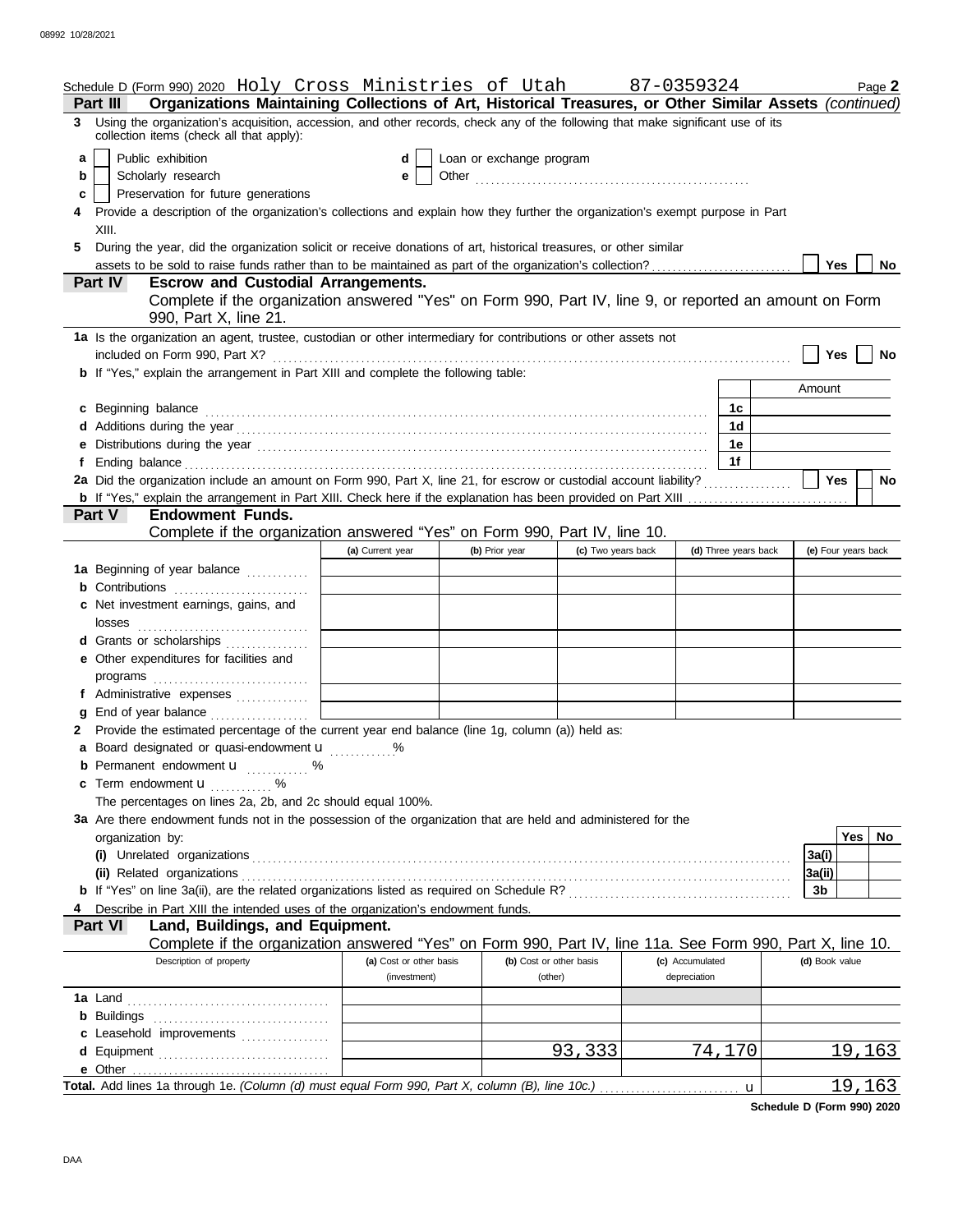|                 |                                        |  | Schedule D (Form 990) 2020 Holy Cross Ministries of Utah |  | 87-0359324                                                                                                 | Page $3$ |
|-----------------|----------------------------------------|--|----------------------------------------------------------|--|------------------------------------------------------------------------------------------------------------|----------|
| <b>Part VII</b> | <b>Investments – Other Securities.</b> |  |                                                          |  |                                                                                                            |          |
|                 |                                        |  |                                                          |  | Complete if the organization answered "Yes" on Form 990, Part IV, line 11b, See Form 990, Part X, line 12, |          |

|                           | Complete if the organization answered "Yes" on Form 990, Part IV, line 11b. See Form 990, Part X, line 12. |                |                                  |                |
|---------------------------|------------------------------------------------------------------------------------------------------------|----------------|----------------------------------|----------------|
|                           | (a) Description of security or category                                                                    | (b) Book value | (c) Method of valuation:         |                |
|                           | (including name of security)                                                                               |                | Cost or end-of-year market value |                |
| (1) Financial derivatives |                                                                                                            |                |                                  |                |
|                           | (2) Closely held equity interests                                                                          |                |                                  |                |
|                           | (3) Other Other Augusta Fund Holdings                                                                      | 13,876,593     | Market                           |                |
|                           | (A) Mutual Funds                                                                                           | 131,361        | Market                           |                |
| $\langle B \rangle$ .     |                                                                                                            |                |                                  |                |
|                           |                                                                                                            |                |                                  |                |
| $\Gamma$ (D) $\Gamma$     |                                                                                                            |                |                                  |                |
|                           |                                                                                                            |                |                                  |                |
| $(F)$ .                   |                                                                                                            |                |                                  |                |
| (G)                       |                                                                                                            |                |                                  |                |
| (H)                       |                                                                                                            |                |                                  |                |
|                           | Total. (Column (b) must equal Form 990, Part X, col. (B) line 12.)<br>u                                    | 14,007,954     |                                  |                |
| <b>Part VIII</b>          | Investments - Program Related.                                                                             |                |                                  |                |
|                           | Complete if the organization answered "Yes" on Form 990, Part IV, line 11c. See Form 990, Part X, line 13. |                |                                  |                |
|                           | (a) Description of investment                                                                              | (b) Book value | (c) Method of valuation:         |                |
|                           |                                                                                                            |                | Cost or end-of-year market value |                |
| (1)                       |                                                                                                            |                |                                  |                |
| (2)                       |                                                                                                            |                |                                  |                |
| (3)                       |                                                                                                            |                |                                  |                |
| (4)                       |                                                                                                            |                |                                  |                |
| (5)                       |                                                                                                            |                |                                  |                |
| (6)                       |                                                                                                            |                |                                  |                |
| (7)                       |                                                                                                            |                |                                  |                |
| (8)                       |                                                                                                            |                |                                  |                |
| (9)                       |                                                                                                            |                |                                  |                |
|                           | Total. (Column (b) must equal Form 990, Part X, col. (B) line 13.)<br>u                                    |                |                                  |                |
| Part IX                   | Other Assets.                                                                                              |                |                                  |                |
|                           | Complete if the organization answered "Yes" on Form 990, Part IV, line 11d. See Form 990, Part X, line 15. |                |                                  |                |
|                           | (a) Description                                                                                            |                |                                  | (b) Book value |
| (1)                       |                                                                                                            |                |                                  |                |
| (2)                       |                                                                                                            |                |                                  |                |
| (3)                       |                                                                                                            |                |                                  |                |
| (4)                       |                                                                                                            |                |                                  |                |
| (5)                       |                                                                                                            |                |                                  |                |
| (6)                       |                                                                                                            |                |                                  |                |
| (7)                       |                                                                                                            |                |                                  |                |
| (8)                       |                                                                                                            |                |                                  |                |
| (9)                       |                                                                                                            |                |                                  |                |
|                           | Total. (Column (b) must equal Form 990, Part X, col. (B) line 15.)                                         |                | u                                |                |
| Part X                    | Other Liabilities.                                                                                         |                |                                  |                |
|                           | Complete if the organization answered "Yes" on Form 990, Part IV, line 11e or 11f. See Form 990, Part X,   |                |                                  |                |
|                           | line $25$ .                                                                                                |                |                                  |                |
| 1.                        | (a) Description of liability                                                                               |                |                                  | (b) Book value |
| (1)                       | Federal income taxes                                                                                       |                |                                  |                |
| PPP Loan<br>(2)           |                                                                                                            |                |                                  | 183,500        |
|                           |                                                                                                            |                |                                  |                |
| (3)                       |                                                                                                            |                |                                  |                |
| (4)                       |                                                                                                            |                |                                  |                |
| (5)                       |                                                                                                            |                |                                  |                |
| (6)                       |                                                                                                            |                |                                  |                |

**Total.** *(Column (b) must equal Form 990, Part X, col. (B) line 25.)*  $\overline{(9)}$ 

Liability for uncertain tax positions. In Part XIII, provide the text of the footnote to the organization's financial statements that reports the **2.** organization's liability for uncertain tax positions under FASB ASC 740. Check here if the text of the footnote has been provided in Part XIII

183,500

 $\Box$ 

u

(8)  $(7)$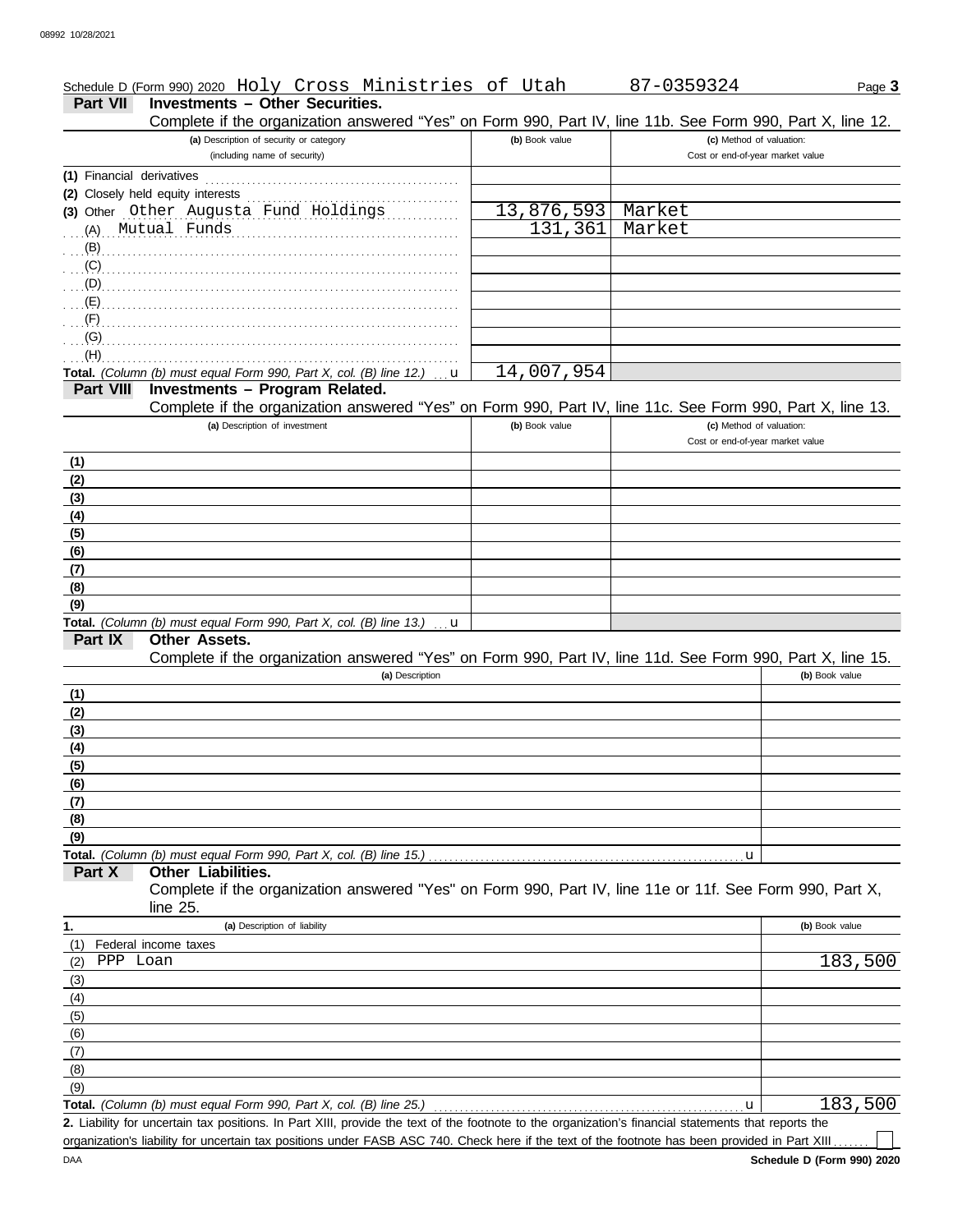|    | Schedule D (Form 990) 2020 Holy Cross Ministries of Utah 87-0359324                                                                                |                |           |              | Page 4              |
|----|----------------------------------------------------------------------------------------------------------------------------------------------------|----------------|-----------|--------------|---------------------|
|    | Reconciliation of Revenue per Audited Financial Statements With Revenue per Return.<br>Part XI                                                     |                |           |              |                     |
|    | Complete if the organization answered "Yes" on Form 990, Part IV, line 12a.                                                                        |                |           |              |                     |
| 1  | Total revenue, gains, and other support per audited financial statements [111][11][11][11][11][11][11][11][11]                                     |                |           |              | 4,026,359           |
| 2  | Amounts included on line 1 but not on Form 990, Part VIII, line 12:                                                                                |                |           |              |                     |
|    |                                                                                                                                                    | 2a             | 1,572,642 |              |                     |
|    |                                                                                                                                                    | 2 <sub>b</sub> |           |              |                     |
| c  |                                                                                                                                                    | 2c             |           |              |                     |
| d  |                                                                                                                                                    | 2d             | 4,747     |              |                     |
|    |                                                                                                                                                    |                |           | 2e           | 1,577,389           |
| 3  |                                                                                                                                                    |                |           | $\mathbf{3}$ | 2,448,970           |
| 4  | Amounts included on Form 990, Part VIII, line 12, but not on line 1:                                                                               |                |           |              |                     |
|    |                                                                                                                                                    | 4a             |           |              |                     |
| b  |                                                                                                                                                    | 4 <sub>b</sub> |           |              |                     |
|    | c Add lines 4a and 4b                                                                                                                              |                |           | 4c           |                     |
| 5. |                                                                                                                                                    |                |           | 5            | 2,448,970           |
|    | Reconciliation of Expenses per Audited Financial Statements With Expenses per Return.<br>Part XII                                                  |                |           |              |                     |
|    | Complete if the organization answered "Yes" on Form 990, Part IV, line 12a.                                                                        |                |           |              |                     |
|    |                                                                                                                                                    |                |           | 1            | 2,327,843           |
| 2  | Amounts included on line 1 but not on Form 990, Part IX, line 25:                                                                                  |                |           |              |                     |
|    |                                                                                                                                                    | 2a             |           |              |                     |
|    |                                                                                                                                                    | 2 <sub>b</sub> |           |              |                     |
|    |                                                                                                                                                    | 2c             |           |              |                     |
|    |                                                                                                                                                    | 2d             | 4,747     |              |                     |
|    |                                                                                                                                                    |                |           | 2e           | 4,747               |
| 3  |                                                                                                                                                    |                |           | $\mathbf{3}$ | 2,323,096           |
| 4  | Amounts included on Form 990, Part IX, line 25, but not on line 1:                                                                                 |                |           |              |                     |
|    | a Investment expenses not included on Form 990, Part VIII, line 7b                                                                                 | 4a             |           |              |                     |
|    |                                                                                                                                                    | 4 <sub>b</sub> |           |              |                     |
|    | c Add lines 4a and 4b                                                                                                                              |                |           | 4c           |                     |
|    |                                                                                                                                                    |                |           | 5            | 2,323,096           |
|    | Part XIII Supplemental Information.                                                                                                                |                |           |              |                     |
|    | Provide the descriptions required for Part II, lines 3, 5, and 9; Part III, lines 1a and 4; Part IV, lines 1b and 2b; Part V, line 4; Part X, line |                |           |              |                     |
|    | 2; Part XI, lines 2d and 4b; and Part XII, lines 2d and 4b. Also complete this part to provide any additional information.                         |                |           |              |                     |
|    | Part XI, Line 2d - Revenue Amounts Included in Financials - Other                                                                                  |                |           |              |                     |
|    |                                                                                                                                                    |                |           |              |                     |
|    | Fundraising Expenses                                                                                                                               |                |           |              | $S$<br>4,747        |
|    |                                                                                                                                                    |                |           |              |                     |
|    |                                                                                                                                                    |                |           |              |                     |
|    |                                                                                                                                                    |                |           |              |                     |
|    | Part XII, Line 2d - Expense Amounts Included in Financials - Other                                                                                 |                |           |              |                     |
|    |                                                                                                                                                    |                |           |              |                     |
|    | Fundraising Expenses                                                                                                                               |                |           |              | $\frac{5}{2}$ 4,747 |
|    |                                                                                                                                                    |                |           |              |                     |
|    |                                                                                                                                                    |                |           |              |                     |
|    |                                                                                                                                                    |                |           |              |                     |
|    |                                                                                                                                                    |                |           |              |                     |
|    |                                                                                                                                                    |                |           |              |                     |
|    |                                                                                                                                                    |                |           |              |                     |
|    |                                                                                                                                                    |                |           |              |                     |
|    |                                                                                                                                                    |                |           |              |                     |
|    |                                                                                                                                                    |                |           |              |                     |
|    |                                                                                                                                                    |                |           |              |                     |
|    |                                                                                                                                                    |                |           |              |                     |
|    |                                                                                                                                                    |                |           |              |                     |
|    |                                                                                                                                                    |                |           |              |                     |
|    |                                                                                                                                                    |                |           |              |                     |
|    |                                                                                                                                                    |                |           |              |                     |
|    |                                                                                                                                                    |                |           |              |                     |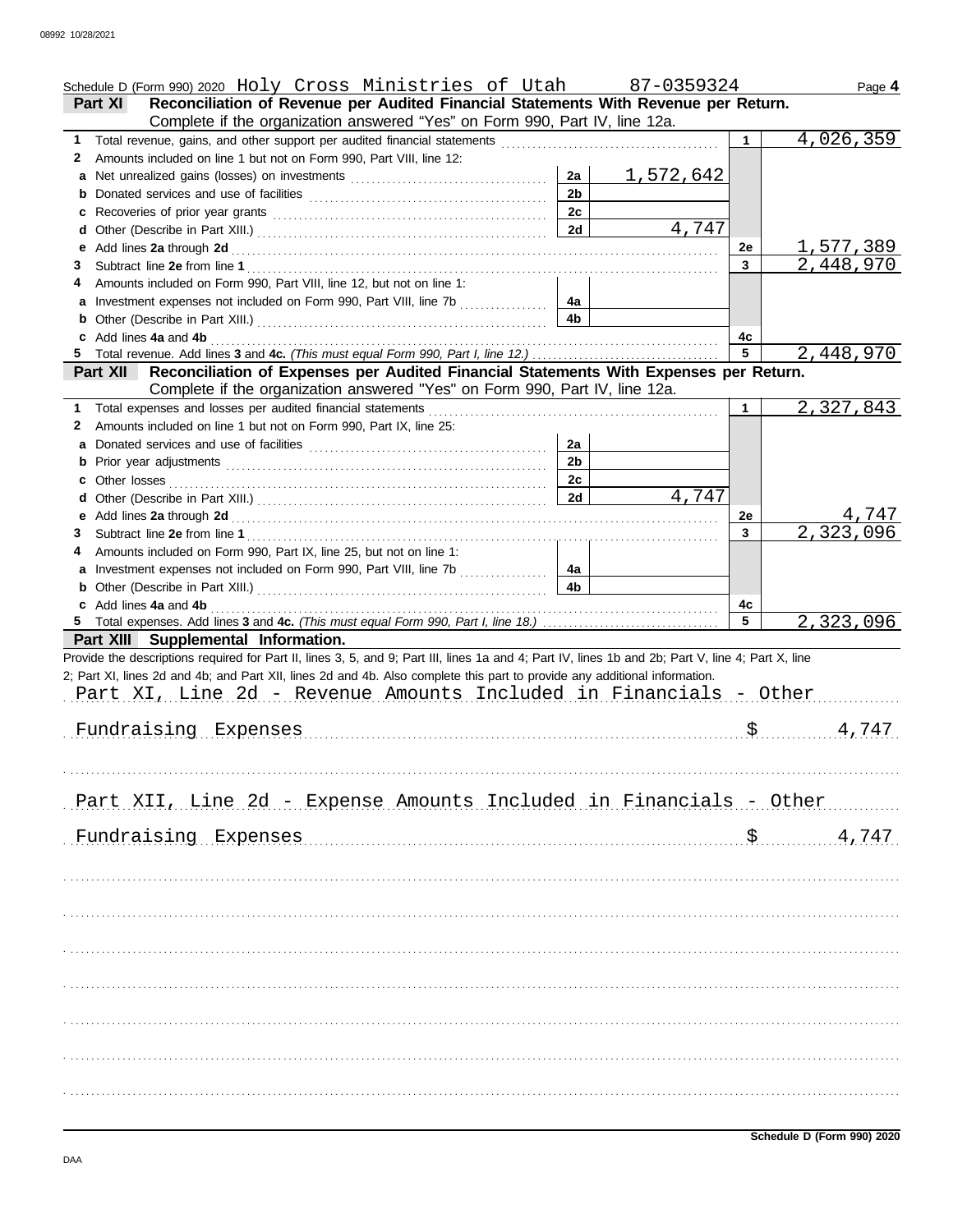| Schedule D (Form 990) 2020 Holy Cross Ministries of Utah<br>Part XIII Supplemental Information (continued) | 87-0359324 | Page 5 |
|------------------------------------------------------------------------------------------------------------|------------|--------|
|                                                                                                            |            |        |
|                                                                                                            |            |        |
|                                                                                                            |            |        |
|                                                                                                            |            |        |
|                                                                                                            |            |        |
|                                                                                                            |            |        |
|                                                                                                            |            |        |
|                                                                                                            |            |        |
|                                                                                                            |            |        |
|                                                                                                            |            |        |
|                                                                                                            |            |        |
|                                                                                                            |            |        |
|                                                                                                            |            |        |
|                                                                                                            |            |        |
|                                                                                                            |            |        |
|                                                                                                            |            |        |
|                                                                                                            |            |        |
|                                                                                                            |            |        |
|                                                                                                            |            |        |
|                                                                                                            |            |        |
|                                                                                                            |            |        |
|                                                                                                            |            |        |
|                                                                                                            |            |        |
|                                                                                                            |            |        |
|                                                                                                            |            |        |
|                                                                                                            |            |        |
|                                                                                                            |            |        |
|                                                                                                            |            |        |
|                                                                                                            |            |        |
|                                                                                                            |            |        |
|                                                                                                            |            |        |
|                                                                                                            |            |        |
|                                                                                                            |            |        |
|                                                                                                            |            | .      |
|                                                                                                            |            |        |
|                                                                                                            |            |        |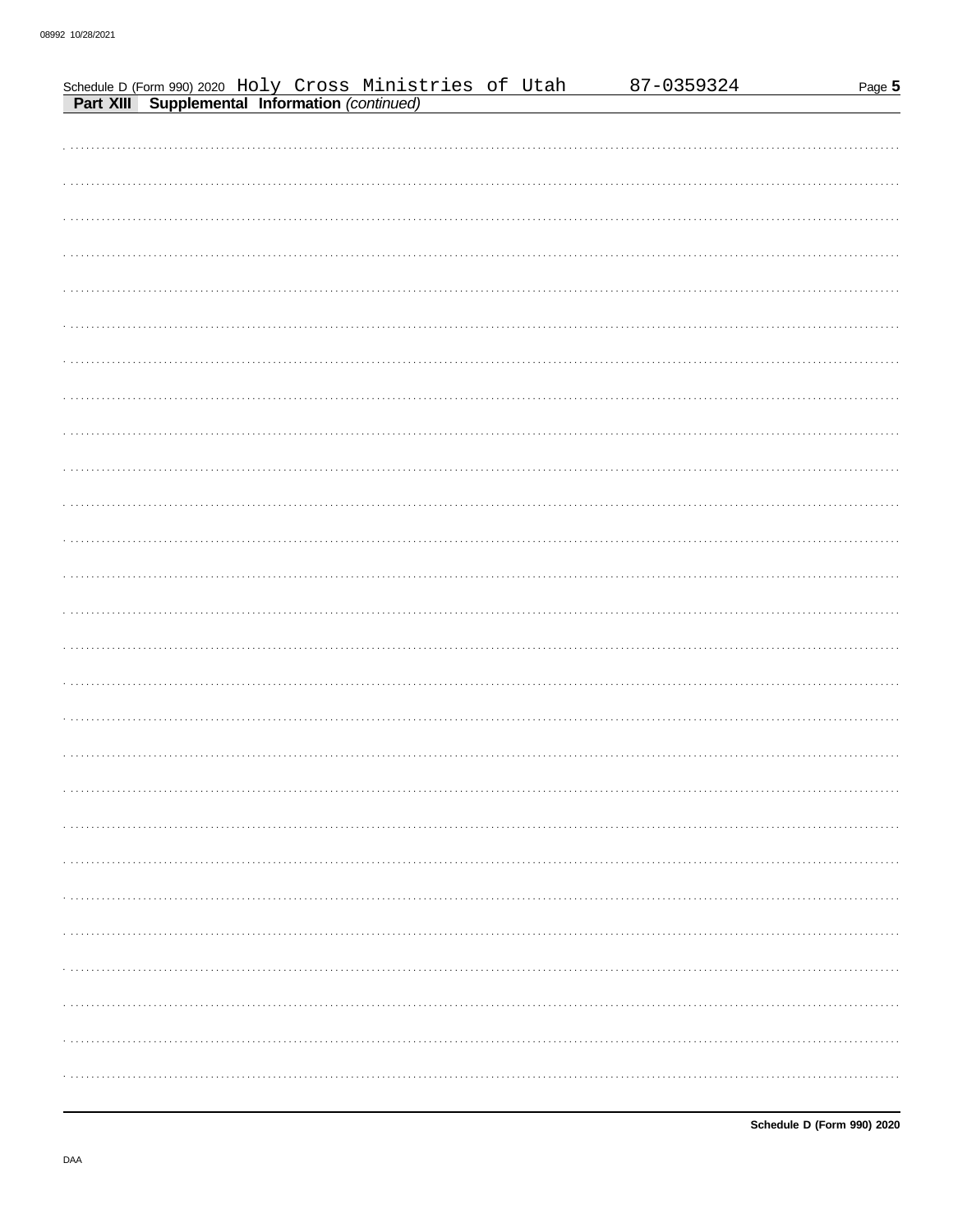| <b>SCHEDULE G</b><br>(Form 990 or 990-EZ) | Supplemental Information Regarding Fundraising or Gaming Activities<br>Complete if the organization answered "Yes" on Form 990, Part IV, line 17, 18, or 19, or if the                                                                                                                                                                                                                   |                                       |                                                           | organization entered more than \$15,000 on Form 990-EZ, line 6a.                       |                                                                | OMB No. 1545-0047                                       |
|-------------------------------------------|------------------------------------------------------------------------------------------------------------------------------------------------------------------------------------------------------------------------------------------------------------------------------------------------------------------------------------------------------------------------------------------|---------------------------------------|-----------------------------------------------------------|----------------------------------------------------------------------------------------|----------------------------------------------------------------|---------------------------------------------------------|
| Department of the Treasury                |                                                                                                                                                                                                                                                                                                                                                                                          | La Attach to Form 990 or Form 990-EZ. |                                                           |                                                                                        |                                                                | Open to Public                                          |
| Internal Revenue Service                  |                                                                                                                                                                                                                                                                                                                                                                                          |                                       |                                                           | <b>u</b> Go to <i>www.irs.gov/Form990</i> for instructions and the latest information. |                                                                | Inspection                                              |
| Name of the organization                  | Holy Cross Ministries of Utah                                                                                                                                                                                                                                                                                                                                                            |                                       |                                                           |                                                                                        | Employer identification number<br>87-0359324                   |                                                         |
| Part I                                    | Fundraising Activities. Complete if the organization answered "Yes" on Form 990, Part IV, line 17.<br>Form 990-EZ filers are not required to complete this part.                                                                                                                                                                                                                         |                                       |                                                           |                                                                                        |                                                                |                                                         |
|                                           | 1 Indicate whether the organization raised funds through any of the following activities. Check all that apply.                                                                                                                                                                                                                                                                          |                                       |                                                           |                                                                                        |                                                                |                                                         |
| Mail solicitations<br>a                   |                                                                                                                                                                                                                                                                                                                                                                                          | e                                     |                                                           | Solicitation of non-government grants                                                  |                                                                |                                                         |
| Internet and email solicitations<br>b     |                                                                                                                                                                                                                                                                                                                                                                                          | f                                     |                                                           | Solicitation of government grants                                                      |                                                                |                                                         |
| Phone solicitations                       |                                                                                                                                                                                                                                                                                                                                                                                          | Special fundraising events<br>g       |                                                           |                                                                                        |                                                                |                                                         |
| In-person solicitations<br>d              |                                                                                                                                                                                                                                                                                                                                                                                          |                                       |                                                           |                                                                                        |                                                                |                                                         |
|                                           | 2a Did the organization have a written or oral agreement with any individual (including officers, directors, trustees,<br>or key employees listed in Form 990, Part VII) or entity in connection with professional fundraising services?<br><b>b</b> If "Yes," list the 10 highest paid individuals or entities (fundraisers) pursuant to agreements under which the fundraiser is to be |                                       |                                                           |                                                                                        |                                                                | Yes<br>No                                               |
|                                           | compensated at least \$5,000 by the organization.                                                                                                                                                                                                                                                                                                                                        |                                       | (iii) Did fund-                                           |                                                                                        |                                                                |                                                         |
|                                           | (i) Name and address of individual<br>or entity (fundraiser)                                                                                                                                                                                                                                                                                                                             | (ii) Activity                         | raiser have<br>custody or<br>control of<br>contributions? | (iv) Gross receipts<br>from activity                                                   | (v) Amount paid to<br>(or retained by)<br>fundraiser listed in | (vi) Amount paid to<br>(or retained by)<br>organization |
|                                           |                                                                                                                                                                                                                                                                                                                                                                                          |                                       | Yes No                                                    |                                                                                        | col. (i)                                                       |                                                         |
| 1                                         |                                                                                                                                                                                                                                                                                                                                                                                          |                                       |                                                           |                                                                                        |                                                                |                                                         |
| $\mathbf{2}$                              |                                                                                                                                                                                                                                                                                                                                                                                          |                                       |                                                           |                                                                                        |                                                                |                                                         |
| 3                                         |                                                                                                                                                                                                                                                                                                                                                                                          |                                       |                                                           |                                                                                        |                                                                |                                                         |
|                                           |                                                                                                                                                                                                                                                                                                                                                                                          |                                       |                                                           |                                                                                        |                                                                |                                                         |
| 4                                         |                                                                                                                                                                                                                                                                                                                                                                                          |                                       |                                                           |                                                                                        |                                                                |                                                         |
| 5                                         |                                                                                                                                                                                                                                                                                                                                                                                          |                                       |                                                           |                                                                                        |                                                                |                                                         |
| 6                                         |                                                                                                                                                                                                                                                                                                                                                                                          |                                       |                                                           |                                                                                        |                                                                |                                                         |
| 7                                         |                                                                                                                                                                                                                                                                                                                                                                                          |                                       |                                                           |                                                                                        |                                                                |                                                         |
|                                           |                                                                                                                                                                                                                                                                                                                                                                                          |                                       |                                                           |                                                                                        |                                                                |                                                         |
| 8                                         |                                                                                                                                                                                                                                                                                                                                                                                          |                                       |                                                           |                                                                                        |                                                                |                                                         |
| 9                                         |                                                                                                                                                                                                                                                                                                                                                                                          |                                       |                                                           |                                                                                        |                                                                |                                                         |
| 10                                        |                                                                                                                                                                                                                                                                                                                                                                                          |                                       |                                                           |                                                                                        |                                                                |                                                         |
| Total                                     |                                                                                                                                                                                                                                                                                                                                                                                          |                                       |                                                           |                                                                                        |                                                                |                                                         |
| 3<br>registration or licensing.           | List all states in which the organization is registered or licensed to solicit contributions or has been notified it is exempt from                                                                                                                                                                                                                                                      |                                       |                                                           |                                                                                        |                                                                |                                                         |
|                                           |                                                                                                                                                                                                                                                                                                                                                                                          |                                       |                                                           |                                                                                        |                                                                |                                                         |
|                                           |                                                                                                                                                                                                                                                                                                                                                                                          |                                       |                                                           |                                                                                        |                                                                |                                                         |
|                                           |                                                                                                                                                                                                                                                                                                                                                                                          |                                       |                                                           |                                                                                        |                                                                |                                                         |
|                                           |                                                                                                                                                                                                                                                                                                                                                                                          |                                       |                                                           |                                                                                        |                                                                |                                                         |
|                                           | For Penerwork Reduction Act Notice, see the Instructions for Form 000 or 000-F7                                                                                                                                                                                                                                                                                                          |                                       |                                                           |                                                                                        |                                                                | Schodule G (Form 000 or 000-F7) 2020                    |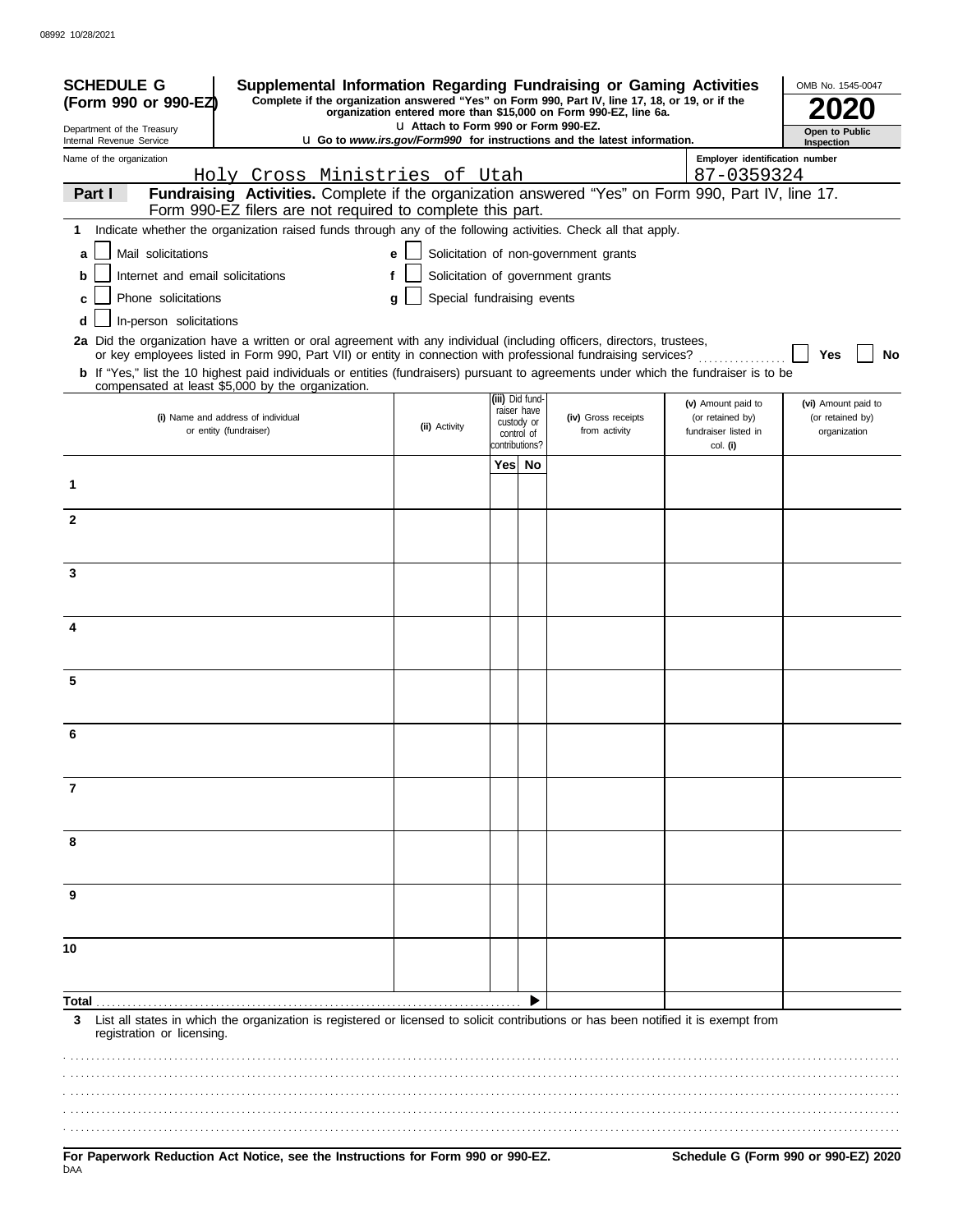|                 |                              | Schedule G (Form 990 or 990-EZ) 2020 Holy Cross Ministries of Utah 87-0359324                                                                                                                                                         |                                                  |                  | Page 2                                              |
|-----------------|------------------------------|---------------------------------------------------------------------------------------------------------------------------------------------------------------------------------------------------------------------------------------|--------------------------------------------------|------------------|-----------------------------------------------------|
|                 | Part II                      | Fundraising Events. Complete if the organization answered "Yes" on Form 990, Part IV, line 18, or reported more<br>than \$15,000 of fundraising event contributions and gross income on Form 990-EZ, lines 1 and 6b. List events with |                                                  |                  |                                                     |
|                 |                              | gross receipts greater than \$5,000.                                                                                                                                                                                                  |                                                  |                  |                                                     |
|                 |                              | (a) Event #1                                                                                                                                                                                                                          | (b) Event $#2$                                   | (c) Other events |                                                     |
|                 |                              | Autumn Harvest                                                                                                                                                                                                                        |                                                  | None             | (d) Total events<br>(add col. (a) through           |
|                 |                              | (event type)                                                                                                                                                                                                                          | (event type)                                     | (total number)   | $col.$ (c))                                         |
| Revenue         |                              |                                                                                                                                                                                                                                       |                                                  |                  |                                                     |
|                 | 1 Gross receipts             | <u>51,913</u>                                                                                                                                                                                                                         |                                                  |                  | <u>51,913</u>                                       |
|                 | 2 Less: Contributions        | <u>31,913</u>                                                                                                                                                                                                                         |                                                  |                  | <u>31,913</u>                                       |
|                 | 3 Gross income (line 1 minus |                                                                                                                                                                                                                                       |                                                  |                  |                                                     |
|                 |                              | 20,000                                                                                                                                                                                                                                |                                                  |                  | 20,000                                              |
|                 | 4 Cash prizes                |                                                                                                                                                                                                                                       |                                                  |                  |                                                     |
|                 |                              |                                                                                                                                                                                                                                       |                                                  |                  |                                                     |
|                 | 5 Noncash prizes             |                                                                                                                                                                                                                                       |                                                  |                  |                                                     |
|                 |                              |                                                                                                                                                                                                                                       |                                                  |                  |                                                     |
| Direct Expenses | 6 Rent/facility costs        |                                                                                                                                                                                                                                       |                                                  |                  |                                                     |
|                 | 7 Food and beverages         | the contract of the contract of the contract of                                                                                                                                                                                       |                                                  |                  |                                                     |
|                 |                              |                                                                                                                                                                                                                                       |                                                  |                  |                                                     |
|                 | 8 Entertainment              |                                                                                                                                                                                                                                       |                                                  |                  |                                                     |
|                 | 9 Other direct expenses      | 4,747                                                                                                                                                                                                                                 |                                                  |                  | 4,747                                               |
|                 |                              |                                                                                                                                                                                                                                       |                                                  |                  |                                                     |
|                 |                              |                                                                                                                                                                                                                                       |                                                  |                  | 4,747<br>15,253                                     |
|                 | Part III                     | Gaming. Complete if the organization answered "Yes" on Form 990, Part IV, line 19, or reported more than                                                                                                                              |                                                  |                  |                                                     |
|                 |                              | \$15,000 on Form 990-EZ, line 6a.                                                                                                                                                                                                     |                                                  |                  |                                                     |
|                 |                              | (a) Bingo                                                                                                                                                                                                                             | (b) Pull tabs/instant<br>bingo/progressive bingo | (c) Other gaming | (d) Total gaming (add<br>col. (a) through col. (c)) |
| Revenue         |                              |                                                                                                                                                                                                                                       |                                                  |                  |                                                     |
|                 | 1 Gross revenue              |                                                                                                                                                                                                                                       |                                                  |                  |                                                     |
|                 |                              |                                                                                                                                                                                                                                       |                                                  |                  |                                                     |
| ses             | 2 Cash prizes                |                                                                                                                                                                                                                                       |                                                  |                  |                                                     |
| Expen           | 3 Noncash prizes             |                                                                                                                                                                                                                                       |                                                  |                  |                                                     |
|                 |                              |                                                                                                                                                                                                                                       |                                                  |                  |                                                     |
| Direct          | 4 Rent/facility costs        |                                                                                                                                                                                                                                       |                                                  |                  |                                                     |
|                 | 5 Other direct expenses      |                                                                                                                                                                                                                                       |                                                  |                  |                                                     |
|                 |                              | Yes $\ldots \ldots \ldots$ %                                                                                                                                                                                                          |                                                  | Yes $\ldots$ %   |                                                     |
|                 | 6 Volunteer labor            | No                                                                                                                                                                                                                                    | No.                                              | No               |                                                     |
|                 |                              |                                                                                                                                                                                                                                       |                                                  | ▶                |                                                     |
|                 |                              |                                                                                                                                                                                                                                       |                                                  |                  |                                                     |
|                 |                              |                                                                                                                                                                                                                                       |                                                  |                  |                                                     |
| 9               |                              |                                                                                                                                                                                                                                       |                                                  |                  |                                                     |
|                 |                              |                                                                                                                                                                                                                                       |                                                  |                  | Yes  <br><b>No</b>                                  |
|                 | <b>b</b> If "No," explain:   |                                                                                                                                                                                                                                       |                                                  |                  |                                                     |
|                 |                              |                                                                                                                                                                                                                                       |                                                  |                  |                                                     |
|                 |                              | 10a Were any of the organization's gaming licenses revoked, suspended, or terminated during the tax year?                                                                                                                             |                                                  |                  | Yes     No                                          |
|                 | <b>b</b> If "Yes," explain:  |                                                                                                                                                                                                                                       |                                                  |                  |                                                     |
|                 |                              |                                                                                                                                                                                                                                       |                                                  |                  |                                                     |
|                 |                              |                                                                                                                                                                                                                                       |                                                  |                  |                                                     |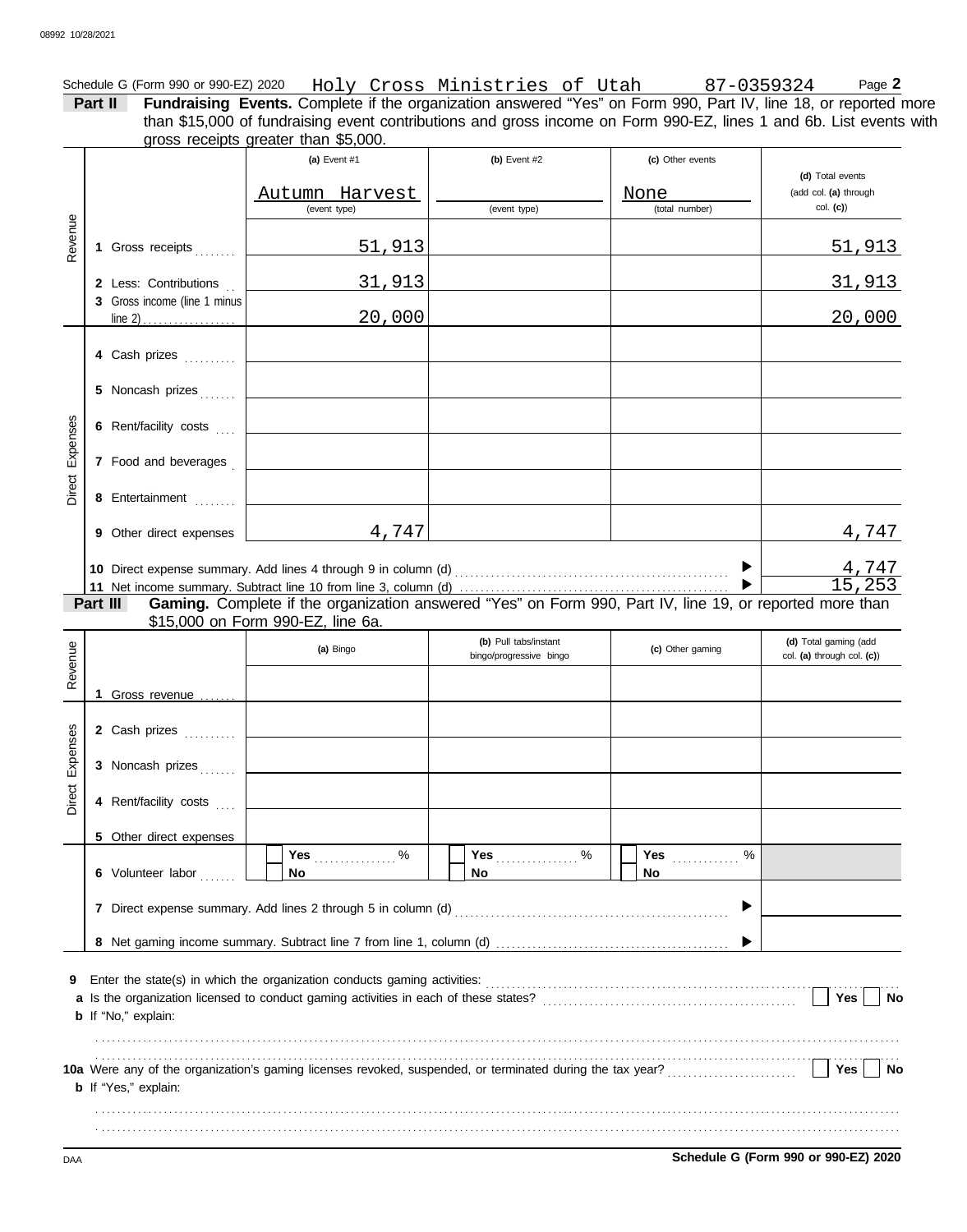|    | Schedule G (Form 990 or 990-EZ) 2020 Holy Cross Ministries of Utah 87-0359324                                                                                                                                                       |                                      |            | Page 3    |
|----|-------------------------------------------------------------------------------------------------------------------------------------------------------------------------------------------------------------------------------------|--------------------------------------|------------|-----------|
| 11 | Does the organization conduct gaming activities with nonmembers?                                                                                                                                                                    |                                      | <b>Yes</b> | No        |
| 12 | Is the organization a grantor, beneficiary or trustee of a trust, or a member of a partnership or other entity                                                                                                                      |                                      |            |           |
|    |                                                                                                                                                                                                                                     |                                      | <b>Yes</b> | <b>No</b> |
| 13 | Indicate the percentage of gaming activity conducted in:                                                                                                                                                                            |                                      |            |           |
| a  |                                                                                                                                                                                                                                     | 13а                                  |            | %         |
| b  |                                                                                                                                                                                                                                     | 13 <sub>b</sub>                      |            | %         |
| 14 | Enter the name and address of the person who prepares the organization's gaming/special events books and<br>records:                                                                                                                |                                      |            |           |
|    |                                                                                                                                                                                                                                     |                                      |            |           |
|    | Address <b>u</b> electron and the contract of the contract of the contract of the contract of the contract of the contract of the contract of the contract of the contract of the contract of the contract of the contract of the c |                                      |            |           |
|    | 15a Does the organization have a contract with a third party from whom the organization receives gaming                                                                                                                             |                                      |            |           |
|    |                                                                                                                                                                                                                                     |                                      | Yes        | No        |
| b  |                                                                                                                                                                                                                                     |                                      |            |           |
|    | If "Yes," enter name and address of the third party:                                                                                                                                                                                |                                      |            |           |
|    |                                                                                                                                                                                                                                     |                                      |            |           |
|    | Name <b>u</b> entre and the contract of the contract of the contract of the contract of the contract of the contract of the contract of the contract of the contract of the contract of the contract of the contract of the contrac |                                      |            |           |
|    | Address <b>u</b>                                                                                                                                                                                                                    |                                      |            |           |
| 16 | Gaming manager information:                                                                                                                                                                                                         |                                      |            |           |
|    |                                                                                                                                                                                                                                     |                                      |            |           |
|    |                                                                                                                                                                                                                                     |                                      |            |           |
|    | Description of services provided <b>u</b> electron contract the contract of the contract of the contract of the contract of the contract of the contract of the contract of the contract of the contract of the contract of the con |                                      |            |           |
|    | Director/officer<br>Employee<br>Independent contractor                                                                                                                                                                              |                                      |            |           |
|    |                                                                                                                                                                                                                                     |                                      |            |           |
| 17 | Mandatory distributions:                                                                                                                                                                                                            |                                      |            |           |
|    | Is the organization required under state law to make charitable distributions from the gaming proceeds to<br>retain the state gaming license?                                                                                       |                                      | Yes        | No        |
|    | Enter the amount of distributions required under state law to be distributed to other exempt organizations or                                                                                                                       |                                      |            |           |
|    | spent in the organization's own exempt activities during the tax year $\mathbf{u}^*$                                                                                                                                                |                                      |            |           |
|    | Supplemental Information. Provide the explanations required by Part I, line 2b, columns (iii) and (v); and<br>Part IV<br>Part III, lines 9, 9b, 10b, 15b, 15c, 16, and 17b, as applicable. Also provide any additional information. |                                      |            |           |
|    | See instructions.                                                                                                                                                                                                                   |                                      |            |           |
|    |                                                                                                                                                                                                                                     |                                      |            |           |
|    |                                                                                                                                                                                                                                     |                                      |            |           |
|    |                                                                                                                                                                                                                                     |                                      |            |           |
|    |                                                                                                                                                                                                                                     |                                      |            |           |
|    |                                                                                                                                                                                                                                     |                                      |            |           |
|    |                                                                                                                                                                                                                                     |                                      |            |           |
|    |                                                                                                                                                                                                                                     |                                      |            |           |
|    |                                                                                                                                                                                                                                     |                                      |            |           |
|    |                                                                                                                                                                                                                                     |                                      |            |           |
|    |                                                                                                                                                                                                                                     |                                      |            |           |
|    |                                                                                                                                                                                                                                     |                                      |            |           |
|    |                                                                                                                                                                                                                                     |                                      |            |           |
|    |                                                                                                                                                                                                                                     | Schedule G (Form 990 or 990-EZ) 2020 |            |           |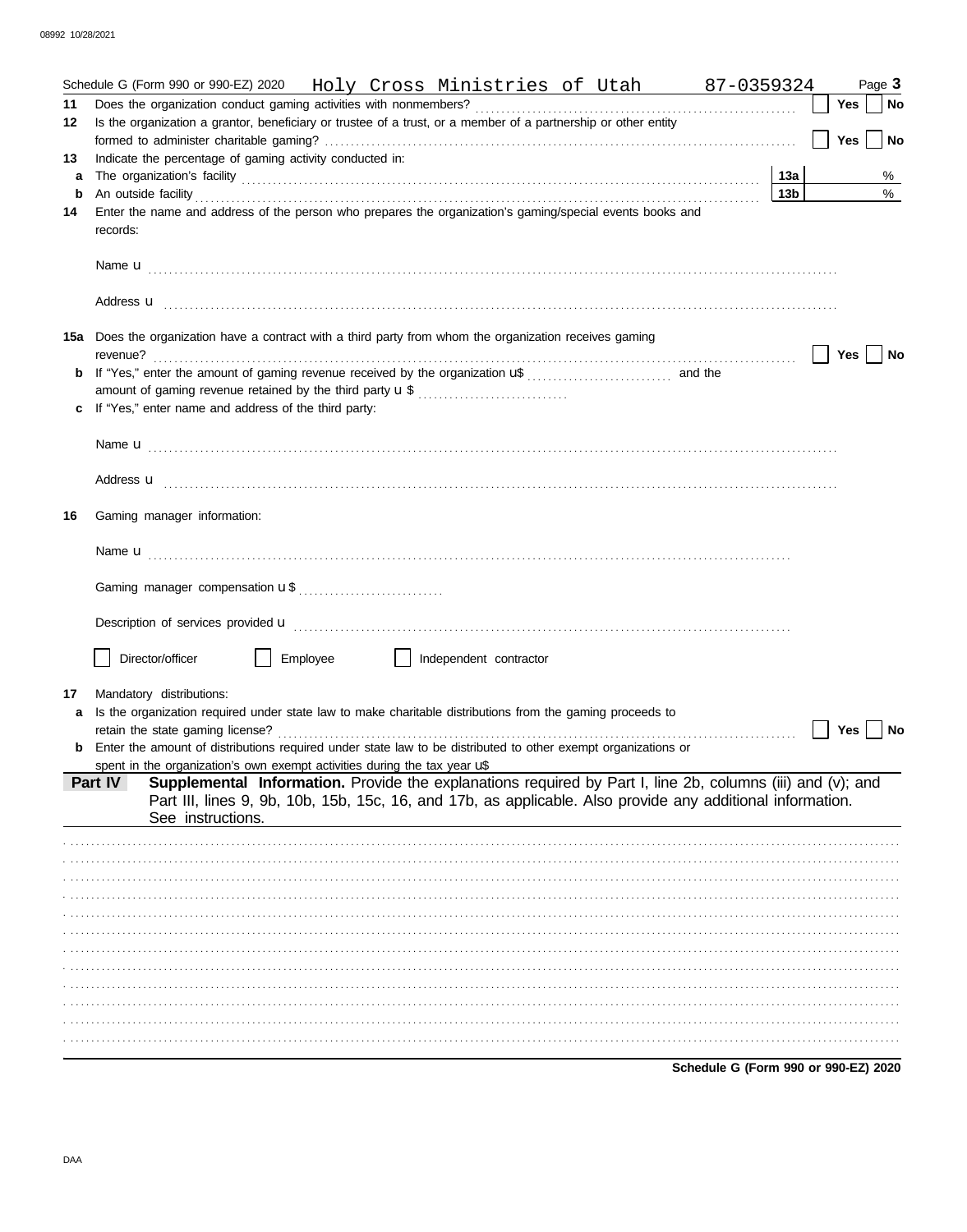| <b>Compensation Information</b><br><b>SCHEDULE J</b><br>For certain Officers, Directors, Trustees, Key Employees, and Highest<br>(Form 990)<br><b>Compensated Employees</b><br>u Complete if the organization answered "Yes" on Form 990, Part IV, line 23.<br>u Attach to Form 990. |                                                        | OMB No. 1545-0047<br>Open to Public                                                      |                                                                                                                                                                                                                                     |                                |                                 |            |                         |
|--------------------------------------------------------------------------------------------------------------------------------------------------------------------------------------------------------------------------------------------------------------------------------------|--------------------------------------------------------|------------------------------------------------------------------------------------------|-------------------------------------------------------------------------------------------------------------------------------------------------------------------------------------------------------------------------------------|--------------------------------|---------------------------------|------------|-------------------------|
|                                                                                                                                                                                                                                                                                      | Department of the Treasury<br>Internal Revenue Service |                                                                                          | uGo to www.irs.gov/Form990 for instructions and the latest information.                                                                                                                                                             |                                |                                 | Inspection |                         |
|                                                                                                                                                                                                                                                                                      | Name of the organization                               |                                                                                          |                                                                                                                                                                                                                                     | Employer identification number |                                 |            |                         |
|                                                                                                                                                                                                                                                                                      | Part I                                                 | <u>Holy Cross Ministries of Utah</u><br><b>Questions Regarding Compensation</b>          |                                                                                                                                                                                                                                     | 87-0359324                     |                                 |            |                         |
|                                                                                                                                                                                                                                                                                      |                                                        |                                                                                          |                                                                                                                                                                                                                                     |                                |                                 | Yes        | No                      |
|                                                                                                                                                                                                                                                                                      |                                                        |                                                                                          | 1a Check the appropriate box(es) if the organization provided any of the following to or for a person listed on Form                                                                                                                |                                |                                 |            |                         |
|                                                                                                                                                                                                                                                                                      |                                                        |                                                                                          | 990, Part VII, Section A, line 1a. Complete Part III to provide any relevant information regarding these items.                                                                                                                     |                                |                                 |            |                         |
|                                                                                                                                                                                                                                                                                      | First-class or charter travel                          |                                                                                          | Housing allowance or residence for personal use                                                                                                                                                                                     |                                |                                 |            |                         |
|                                                                                                                                                                                                                                                                                      | Travel for companions                                  |                                                                                          | Payments for business use of personal residence                                                                                                                                                                                     |                                |                                 |            |                         |
|                                                                                                                                                                                                                                                                                      |                                                        | Tax indemnification and gross-up payments                                                | Health or social club dues or initiation fees                                                                                                                                                                                       |                                |                                 |            |                         |
|                                                                                                                                                                                                                                                                                      | Discretionary spending account                         |                                                                                          | Personal services (such as maid, chauffeur, chef)                                                                                                                                                                                   |                                |                                 |            |                         |
|                                                                                                                                                                                                                                                                                      |                                                        |                                                                                          | <b>b</b> If any of the boxes on line 1a are checked, did the organization follow a written policy regarding payment                                                                                                                 |                                |                                 |            |                         |
|                                                                                                                                                                                                                                                                                      |                                                        |                                                                                          | or reimbursement or provision of all of the expenses described above? If "No," complete Part III to                                                                                                                                 |                                |                                 |            |                         |
|                                                                                                                                                                                                                                                                                      | explain                                                |                                                                                          |                                                                                                                                                                                                                                     |                                | 1b                              |            |                         |
|                                                                                                                                                                                                                                                                                      |                                                        |                                                                                          |                                                                                                                                                                                                                                     |                                |                                 |            |                         |
| 2                                                                                                                                                                                                                                                                                    |                                                        |                                                                                          | Did the organization require substantiation prior to reimbursing or allowing expenses incurred by all                                                                                                                               |                                |                                 |            |                         |
|                                                                                                                                                                                                                                                                                      |                                                        |                                                                                          | directors, trustees, and officers, including the CEO/Executive Director, regarding the items checked on line                                                                                                                        |                                |                                 |            |                         |
|                                                                                                                                                                                                                                                                                      | 1a?                                                    |                                                                                          |                                                                                                                                                                                                                                     |                                | $\mathbf{2}$                    |            |                         |
|                                                                                                                                                                                                                                                                                      |                                                        |                                                                                          |                                                                                                                                                                                                                                     |                                |                                 |            |                         |
| 3                                                                                                                                                                                                                                                                                    |                                                        |                                                                                          | Indicate which, if any, of the following the organization used to establish the compensation of the                                                                                                                                 |                                |                                 |            |                         |
|                                                                                                                                                                                                                                                                                      |                                                        |                                                                                          | organization's CEO/Executive Director. Check all that apply. Do not check any boxes for methods used by a<br>related organization to establish compensation of the CEO/Executive Director, but explain in Part III.                 |                                |                                 |            |                         |
|                                                                                                                                                                                                                                                                                      | Compensation committee<br>Χ                            |                                                                                          | Written employment contract                                                                                                                                                                                                         |                                |                                 |            |                         |
|                                                                                                                                                                                                                                                                                      |                                                        | Independent compensation consultant                                                      | lΧ<br>Compensation survey or study                                                                                                                                                                                                  |                                |                                 |            |                         |
|                                                                                                                                                                                                                                                                                      | lΧ<br>Form 990 of other organizations                  |                                                                                          | lΧ<br>Approval by the board or compensation committee                                                                                                                                                                               |                                |                                 |            |                         |
|                                                                                                                                                                                                                                                                                      |                                                        |                                                                                          |                                                                                                                                                                                                                                     |                                |                                 |            |                         |
|                                                                                                                                                                                                                                                                                      |                                                        |                                                                                          | During the year, did any person listed on Form 990, Part VII, Section A, line 1a, with respect to the filing                                                                                                                        |                                |                                 |            |                         |
|                                                                                                                                                                                                                                                                                      | organization or a related organization:                |                                                                                          |                                                                                                                                                                                                                                     |                                |                                 |            |                         |
|                                                                                                                                                                                                                                                                                      |                                                        | a Receive a severance payment or change-of-control payment?                              |                                                                                                                                                                                                                                     |                                | 4a<br>4b                        |            | <u>х</u><br>$\mathbf X$ |
|                                                                                                                                                                                                                                                                                      |                                                        |                                                                                          |                                                                                                                                                                                                                                     |                                | 4c                              |            | X                       |
|                                                                                                                                                                                                                                                                                      |                                                        |                                                                                          | If "Yes" to any of lines 4a-c, list the persons and provide the applicable amounts for each item in Part III.                                                                                                                       |                                |                                 |            |                         |
|                                                                                                                                                                                                                                                                                      |                                                        |                                                                                          |                                                                                                                                                                                                                                     |                                |                                 |            |                         |
|                                                                                                                                                                                                                                                                                      |                                                        | Only section 501(c)(3), 501(c)(4), and 501(c)(29) organizations must complete lines 5-9. |                                                                                                                                                                                                                                     |                                |                                 |            |                         |
| 5                                                                                                                                                                                                                                                                                    |                                                        |                                                                                          | For persons listed on Form 990, Part VII, Section A, line 1a, did the organization pay or accrue any                                                                                                                                |                                |                                 |            |                         |
|                                                                                                                                                                                                                                                                                      |                                                        | compensation contingent on the revenues of:                                              |                                                                                                                                                                                                                                     |                                |                                 |            |                         |
|                                                                                                                                                                                                                                                                                      |                                                        |                                                                                          | a The organization? <b>Example 20</b> in the contract of the contract of the contract of the contract of the contract of the contract of the contract of the contract of the contract of the contract of the contract of the contra |                                | 5a                              |            | <u>X</u><br>X           |
|                                                                                                                                                                                                                                                                                      |                                                        | If "Yes" on line 5a or 5b, describe in Part III.                                         |                                                                                                                                                                                                                                     |                                | 5b                              |            |                         |
|                                                                                                                                                                                                                                                                                      |                                                        |                                                                                          |                                                                                                                                                                                                                                     |                                |                                 |            |                         |
| 6                                                                                                                                                                                                                                                                                    |                                                        |                                                                                          | For persons listed on Form 990, Part VII, Section A, line 1a, did the organization pay or accrue any                                                                                                                                |                                |                                 |            |                         |
|                                                                                                                                                                                                                                                                                      |                                                        | compensation contingent on the net earnings of:                                          |                                                                                                                                                                                                                                     |                                |                                 |            |                         |
|                                                                                                                                                                                                                                                                                      | a The organization?                                    |                                                                                          |                                                                                                                                                                                                                                     |                                | 6a                              |            | <u>X</u>                |
|                                                                                                                                                                                                                                                                                      |                                                        |                                                                                          |                                                                                                                                                                                                                                     |                                | 6b                              |            | $\mathbf X$             |
|                                                                                                                                                                                                                                                                                      |                                                        | If "Yes" on line 6a or 6b, describe in Part III.                                         |                                                                                                                                                                                                                                     |                                |                                 |            |                         |
| 7                                                                                                                                                                                                                                                                                    |                                                        |                                                                                          | For persons listed on Form 990, Part VII, Section A, line 1a, did the organization provide any nonfixed                                                                                                                             |                                |                                 |            |                         |
|                                                                                                                                                                                                                                                                                      |                                                        |                                                                                          |                                                                                                                                                                                                                                     |                                | $\overline{7}$                  |            | X                       |
| 8                                                                                                                                                                                                                                                                                    |                                                        |                                                                                          | Were any amounts reported on Form 990, Part VII, paid or accrued pursuant to a contract that was subject                                                                                                                            |                                |                                 |            |                         |
|                                                                                                                                                                                                                                                                                      |                                                        |                                                                                          | to the initial contract exception described in Regulations section 53.4958-4(a)(3)? If "Yes," describe                                                                                                                              |                                |                                 |            |                         |
|                                                                                                                                                                                                                                                                                      |                                                        |                                                                                          |                                                                                                                                                                                                                                     |                                | 8                               |            | Χ                       |
|                                                                                                                                                                                                                                                                                      |                                                        |                                                                                          |                                                                                                                                                                                                                                     |                                |                                 |            |                         |
| 9                                                                                                                                                                                                                                                                                    |                                                        |                                                                                          | If "Yes" on line 8, did the organization also follow the rebuttable presumption procedure described in                                                                                                                              |                                |                                 |            |                         |
|                                                                                                                                                                                                                                                                                      |                                                        | For Paperwork Reduction Act Notice, see the Instructions for Form 990.                   |                                                                                                                                                                                                                                     |                                | 9<br>Schedule J (Form 990) 2020 |            |                         |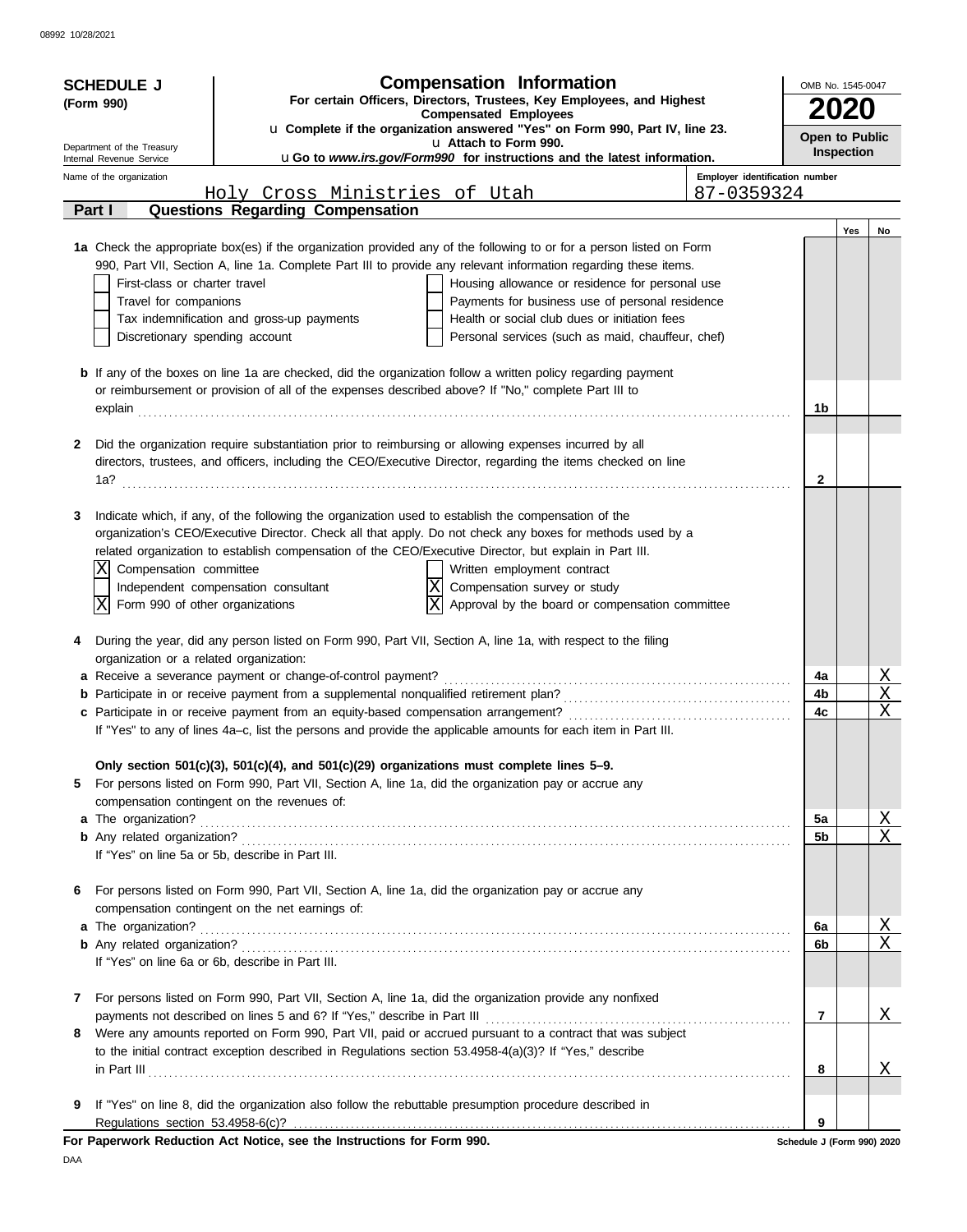### Holy Cross Ministries of Utah 87-0359324 Schedule J (Form 990) 2020

Officers, Directors, Trustees, Key Employees, and Highest Compensated Employees. Use duplicate copies if additional space is needed. Part II

For each individual whose compensation must be reported on Schedule J, report compensation from the organization on row (i) and from related organizations, described in the instructions, on row (ii). Do not list any individuals that aren't listed on Form 990, Part VII.

Note: The sum of columns (B)(i)-(iii) for each listed individual must equal the total amount of Form 990, Part VII, Section A, line 1a, applicable column (D) and (E) amounts for that individual.

|                       | (B) Breakdown of W-2 and/or 1099-MISC compensation |                                        |                                           | (C) Retirement and             | (D) Nontaxable       | (E) Total of columns | (F) Compensation                                           |
|-----------------------|----------------------------------------------------|----------------------------------------|-------------------------------------------|--------------------------------|----------------------|----------------------|------------------------------------------------------------|
| (A) Name and Title    | (i) Base<br>compensation                           | (ii) Bonus & incentive<br>compensation | (iii) Other<br>reportable<br>compensation | other deferred<br>compensation | benefits             | $(B)(i)$ – $(D)$     | in column (B) reported<br>as deferred on prior<br>Form 990 |
| Mary Gardner<br>(i)   | 131, 221                                           |                                        |                                           |                                | $\overline{.26,960}$ | 158, 181             | 0<br>$\cdots$                                              |
| $1$ CEO<br>(iii)      | 0                                                  |                                        |                                           |                                | 0                    |                      | $\Omega$                                                   |
| (i)                   |                                                    |                                        |                                           |                                |                      |                      |                                                            |
|                       |                                                    |                                        |                                           |                                |                      |                      |                                                            |
| (i)                   |                                                    |                                        |                                           |                                |                      |                      |                                                            |
| (i)                   |                                                    |                                        |                                           |                                |                      |                      |                                                            |
| (i)                   |                                                    |                                        |                                           |                                |                      |                      |                                                            |
|                       |                                                    |                                        |                                           |                                |                      |                      |                                                            |
| (i)<br>6              |                                                    |                                        |                                           |                                |                      |                      |                                                            |
| (i)<br>$\overline{7}$ |                                                    |                                        |                                           |                                |                      |                      |                                                            |
| (i)<br>8              |                                                    |                                        |                                           |                                |                      |                      |                                                            |
| (i)                   |                                                    |                                        |                                           |                                |                      |                      |                                                            |
| 9                     |                                                    |                                        |                                           |                                |                      |                      |                                                            |
| (i)<br>10             |                                                    |                                        |                                           |                                |                      |                      |                                                            |
| (i)<br>11             |                                                    |                                        |                                           |                                |                      |                      |                                                            |
| 12                    |                                                    |                                        |                                           |                                |                      |                      |                                                            |
| (i)                   |                                                    |                                        |                                           |                                |                      |                      |                                                            |
| 13                    |                                                    |                                        |                                           |                                |                      |                      |                                                            |
| (i)<br>14             |                                                    |                                        |                                           |                                |                      |                      |                                                            |
| (i)<br>15             |                                                    |                                        |                                           |                                |                      |                      |                                                            |
| (i)                   |                                                    |                                        |                                           |                                |                      |                      |                                                            |
| (ii)<br>16            |                                                    |                                        |                                           |                                |                      |                      |                                                            |

Schedule J (Form 990) 2020

Page 2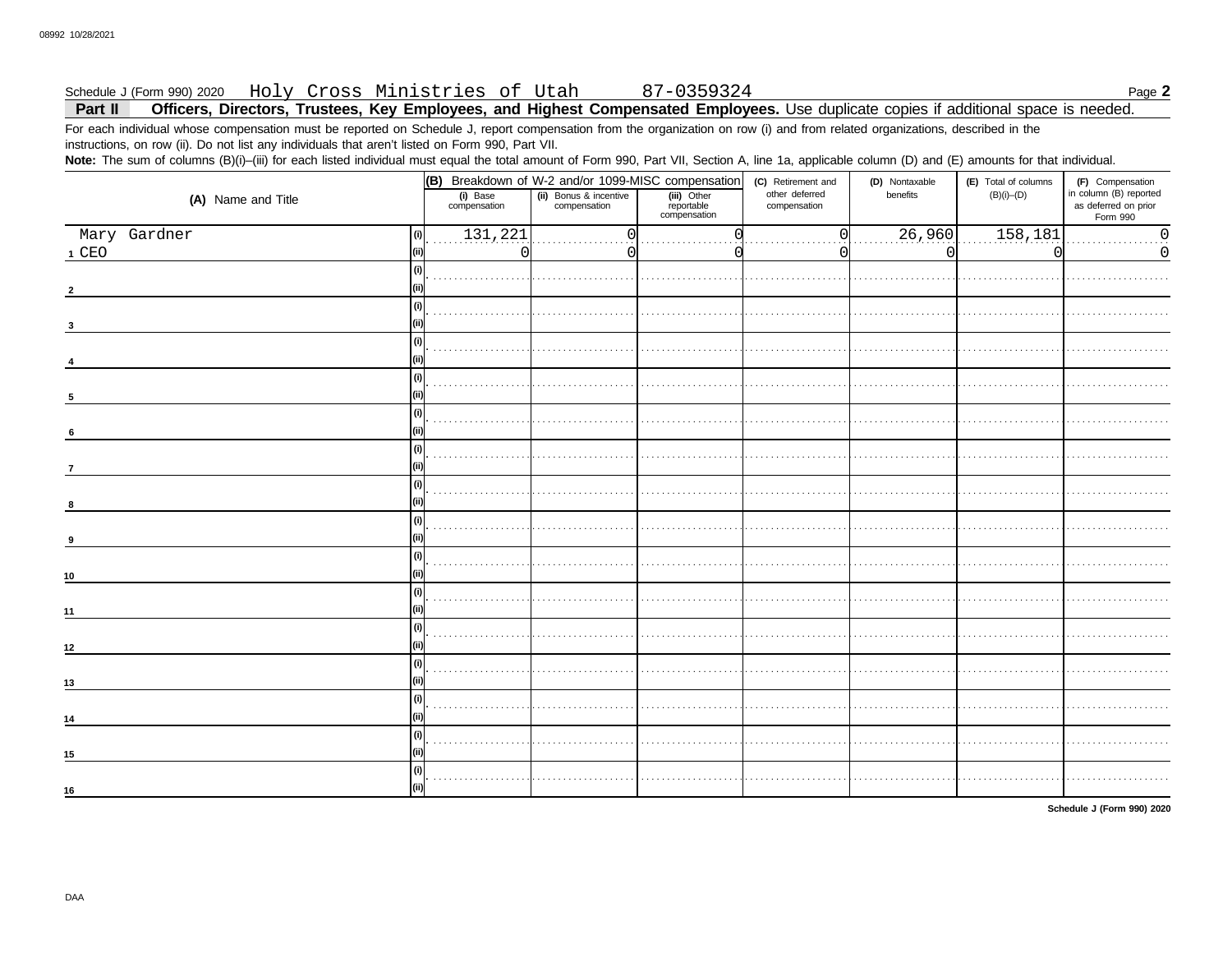| Schedule J (Form 990) 2020 Holy Cross Ministries of Utah<br>Part III Supplemental Information                                                                                                                 | 87-0359324 | Page 3                     |
|---------------------------------------------------------------------------------------------------------------------------------------------------------------------------------------------------------------|------------|----------------------------|
| Provide the information, explanation, or descriptions required for Part I, lines 1a, 1b, 3, 4a, 4b, 4c, 5a, 5b, 6a, 6b, 7, and 8, and for Part II. Also complete this part<br>for any additional information. |            |                            |
|                                                                                                                                                                                                               |            |                            |
|                                                                                                                                                                                                               |            |                            |
|                                                                                                                                                                                                               |            |                            |
|                                                                                                                                                                                                               |            |                            |
|                                                                                                                                                                                                               |            |                            |
|                                                                                                                                                                                                               |            |                            |
|                                                                                                                                                                                                               |            |                            |
|                                                                                                                                                                                                               |            |                            |
|                                                                                                                                                                                                               |            |                            |
|                                                                                                                                                                                                               |            |                            |
|                                                                                                                                                                                                               |            |                            |
|                                                                                                                                                                                                               |            |                            |
|                                                                                                                                                                                                               |            |                            |
|                                                                                                                                                                                                               |            |                            |
|                                                                                                                                                                                                               |            |                            |
|                                                                                                                                                                                                               |            |                            |
|                                                                                                                                                                                                               |            |                            |
|                                                                                                                                                                                                               |            |                            |
|                                                                                                                                                                                                               |            | Schedule J (Form 990) 2020 |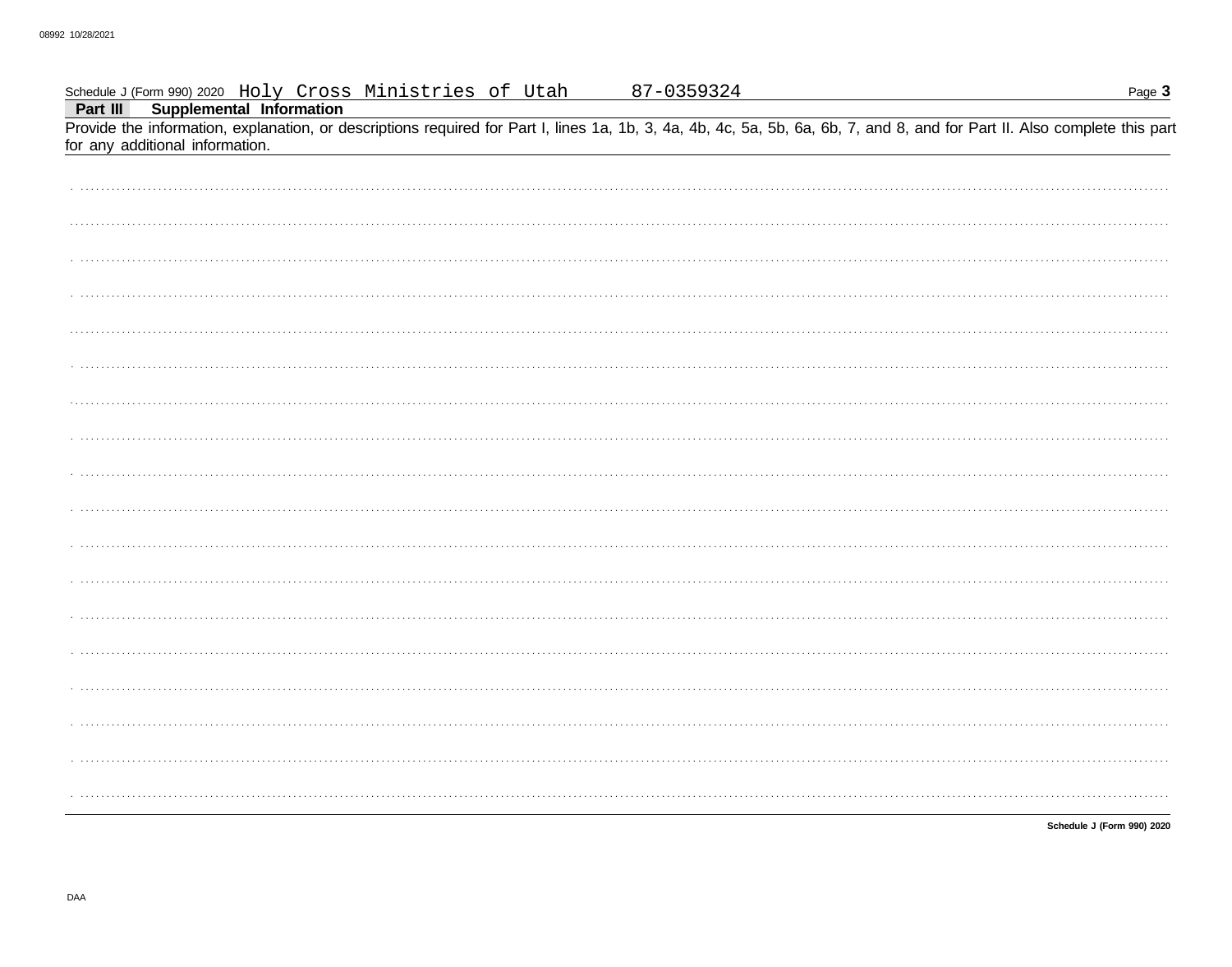| <b>SCHEDULE O</b>                                      | Supplemental Information to Form 990 or 990-EZ<br>Complete to provide information for responses to specific questions on |                                | OMB No. 1545-0047                   |
|--------------------------------------------------------|--------------------------------------------------------------------------------------------------------------------------|--------------------------------|-------------------------------------|
| (Form 990 or 990-EZ)                                   | 2020                                                                                                                     |                                |                                     |
| Department of the Treasury<br>Internal Revenue Service | La Attach to Form 990 or 990-EZ.<br>u Go to www.irs.gov/Form990 for the latest information.                              |                                | Open to Public<br><b>Inspection</b> |
| Name of the organization                               |                                                                                                                          | Employer identification number |                                     |
|                                                        | Holy Cross Ministries of Utah                                                                                            | 87-0359324                     |                                     |
|                                                        | Form 990 - Organization's Mission                                                                                        |                                |                                     |
|                                                        | We respond to the underserved community's need for health and well being.                                                |                                |                                     |
|                                                        | We share God-given resources, connect people to community services, and                                                  |                                |                                     |
|                                                        | assist individuals and families towards independence and full participation                                              |                                |                                     |
|                                                        | in the community. We do this to fulfill the mission of Jesus Christ and in                                               |                                |                                     |
|                                                        | the spirit of the Sisters of the Holy Cross.                                                                             |                                |                                     |
|                                                        |                                                                                                                          |                                |                                     |
|                                                        | In 2020, we served 2,904 individuals and families, teaching them to                                                      |                                |                                     |
|                                                        | navigate complex systems, achieve an education, and create safe and healthy                                              |                                |                                     |
|                                                        | environments. Of those served, 84% were women and children, 74% were                                                     |                                |                                     |
|                                                        | uninsured, and 50% were living in poverty.                                                                               |                                |                                     |
|                                                        |                                                                                                                          |                                |                                     |
|                                                        | Form 990, Part III, Line 4a - First Accomplishment                                                                       |                                |                                     |
| Education:                                             |                                                                                                                          |                                |                                     |
|                                                        | HCM's education programs serve low-income families by providing affordable,                                              |                                |                                     |
|                                                        | high-quality early childhood education options regardless of a family's                                                  |                                |                                     |
|                                                        | ability to pay. Currently, HCM offers two early childhood education                                                      |                                |                                     |
| programs:                                              |                                                                                                                          |                                |                                     |
|                                                        |                                                                                                                          |                                |                                     |
|                                                        | The School Readiness Program, a classroom-based preschool curriculum for                                                 |                                |                                     |
|                                                        |                                                                                                                          |                                |                                     |
|                                                        | three and four-year-olds.                                                                                                |                                |                                     |
|                                                        | The Parents as Teachers (PAT) Program, a home visiting service for families                                              |                                |                                     |
|                                                        | with children ages zero to three years old. This program provides                                                        |                                |                                     |
|                                                        |                                                                                                                          |                                |                                     |
|                                                        | educational programming for children and their parents regarding early                                                   |                                |                                     |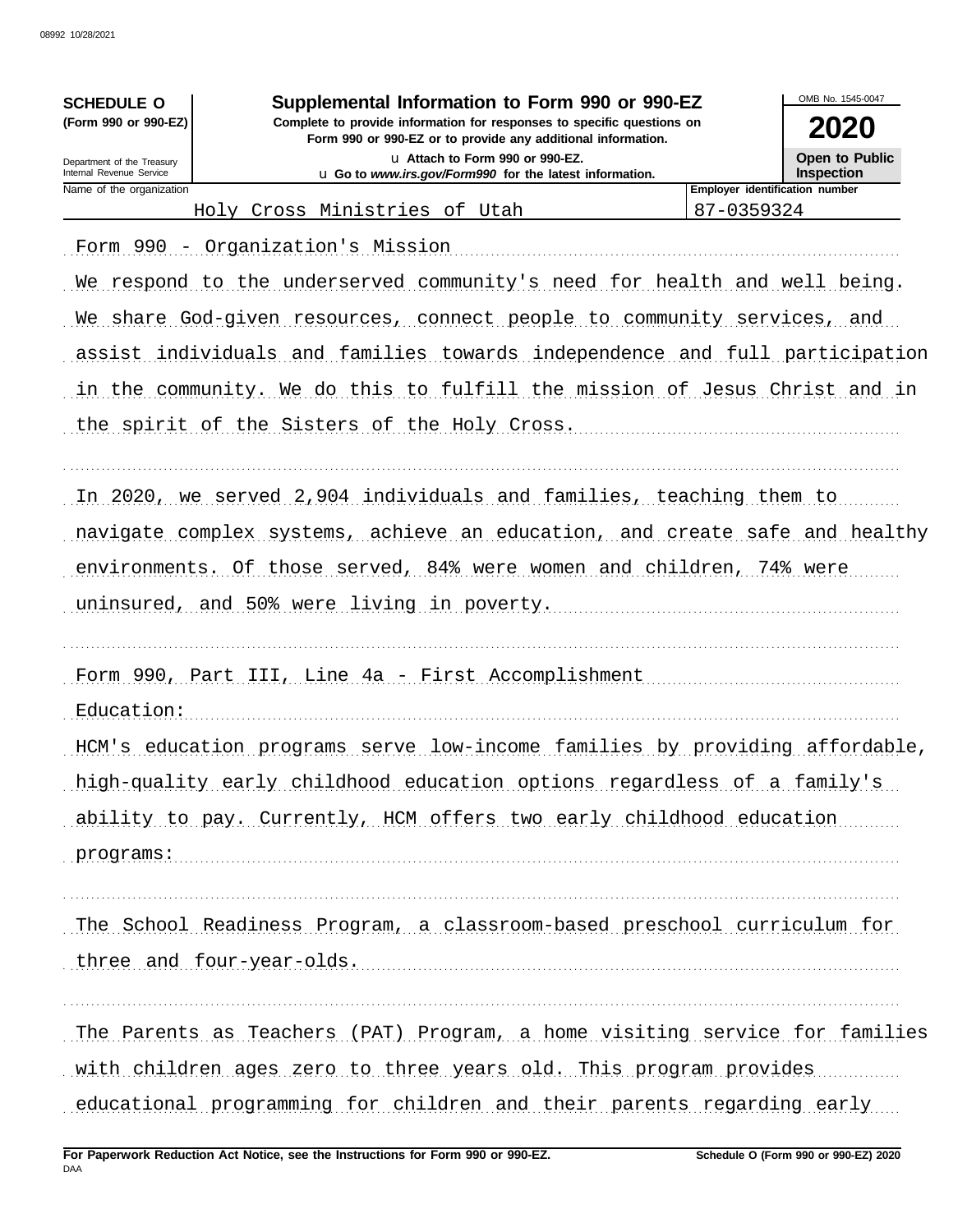| Employer identification number<br>87-0359324<br><u>Holy Cross Ministries of Utah</u><br>childhood development and academics.<br>In 2020, 82% of PAT students tested at or above benchmark, and 23% more<br>School Readiness Program Students tested at or above benchmark compared to<br>the previous school year.<br>Form 990, Part III, Line 4b - Second Accomplishment<br>Health Outreach:<br>HCM offers two health related programs, Promotora Outreach and Counseling.<br>HCM's Promotora Outreach program was one of the core programs the agency<br>offered when it was first established as a non-profit organization in<br>1995. HCM's promotoras are bilingual, bicultural community health workers<br>who help clients navigate the complexities of the healthcare system. They<br>also connect clients with available community resources to help meet their<br>basic needs.<br>HCM's bilingual, bicultural licensed clinical social workers (LCSWs)<br>provide trauma-informed, evidence-based individual, family and group<br>therapy for victims of crime, primarily immigrant women and children<br>fleeing domestic violence.<br>In 2020, HCM offered trauma-informed couseling services to 250 victims of<br>crime, and assisted 963 individuals with navigating the healthcare system. | Schedule O (Form 990 or 990-EZ) 2020<br>Name of the organization | Page 2 |
|-----------------------------------------------------------------------------------------------------------------------------------------------------------------------------------------------------------------------------------------------------------------------------------------------------------------------------------------------------------------------------------------------------------------------------------------------------------------------------------------------------------------------------------------------------------------------------------------------------------------------------------------------------------------------------------------------------------------------------------------------------------------------------------------------------------------------------------------------------------------------------------------------------------------------------------------------------------------------------------------------------------------------------------------------------------------------------------------------------------------------------------------------------------------------------------------------------------------------------------------------------------------------------------------------------------|------------------------------------------------------------------|--------|
|                                                                                                                                                                                                                                                                                                                                                                                                                                                                                                                                                                                                                                                                                                                                                                                                                                                                                                                                                                                                                                                                                                                                                                                                                                                                                                           |                                                                  |        |
|                                                                                                                                                                                                                                                                                                                                                                                                                                                                                                                                                                                                                                                                                                                                                                                                                                                                                                                                                                                                                                                                                                                                                                                                                                                                                                           |                                                                  |        |
|                                                                                                                                                                                                                                                                                                                                                                                                                                                                                                                                                                                                                                                                                                                                                                                                                                                                                                                                                                                                                                                                                                                                                                                                                                                                                                           |                                                                  |        |
|                                                                                                                                                                                                                                                                                                                                                                                                                                                                                                                                                                                                                                                                                                                                                                                                                                                                                                                                                                                                                                                                                                                                                                                                                                                                                                           |                                                                  |        |
|                                                                                                                                                                                                                                                                                                                                                                                                                                                                                                                                                                                                                                                                                                                                                                                                                                                                                                                                                                                                                                                                                                                                                                                                                                                                                                           |                                                                  |        |
|                                                                                                                                                                                                                                                                                                                                                                                                                                                                                                                                                                                                                                                                                                                                                                                                                                                                                                                                                                                                                                                                                                                                                                                                                                                                                                           |                                                                  |        |
|                                                                                                                                                                                                                                                                                                                                                                                                                                                                                                                                                                                                                                                                                                                                                                                                                                                                                                                                                                                                                                                                                                                                                                                                                                                                                                           |                                                                  |        |
|                                                                                                                                                                                                                                                                                                                                                                                                                                                                                                                                                                                                                                                                                                                                                                                                                                                                                                                                                                                                                                                                                                                                                                                                                                                                                                           |                                                                  |        |
|                                                                                                                                                                                                                                                                                                                                                                                                                                                                                                                                                                                                                                                                                                                                                                                                                                                                                                                                                                                                                                                                                                                                                                                                                                                                                                           |                                                                  |        |
|                                                                                                                                                                                                                                                                                                                                                                                                                                                                                                                                                                                                                                                                                                                                                                                                                                                                                                                                                                                                                                                                                                                                                                                                                                                                                                           |                                                                  |        |
|                                                                                                                                                                                                                                                                                                                                                                                                                                                                                                                                                                                                                                                                                                                                                                                                                                                                                                                                                                                                                                                                                                                                                                                                                                                                                                           |                                                                  |        |
|                                                                                                                                                                                                                                                                                                                                                                                                                                                                                                                                                                                                                                                                                                                                                                                                                                                                                                                                                                                                                                                                                                                                                                                                                                                                                                           |                                                                  |        |
|                                                                                                                                                                                                                                                                                                                                                                                                                                                                                                                                                                                                                                                                                                                                                                                                                                                                                                                                                                                                                                                                                                                                                                                                                                                                                                           |                                                                  |        |
|                                                                                                                                                                                                                                                                                                                                                                                                                                                                                                                                                                                                                                                                                                                                                                                                                                                                                                                                                                                                                                                                                                                                                                                                                                                                                                           |                                                                  |        |
|                                                                                                                                                                                                                                                                                                                                                                                                                                                                                                                                                                                                                                                                                                                                                                                                                                                                                                                                                                                                                                                                                                                                                                                                                                                                                                           |                                                                  |        |
|                                                                                                                                                                                                                                                                                                                                                                                                                                                                                                                                                                                                                                                                                                                                                                                                                                                                                                                                                                                                                                                                                                                                                                                                                                                                                                           |                                                                  |        |
|                                                                                                                                                                                                                                                                                                                                                                                                                                                                                                                                                                                                                                                                                                                                                                                                                                                                                                                                                                                                                                                                                                                                                                                                                                                                                                           |                                                                  |        |
|                                                                                                                                                                                                                                                                                                                                                                                                                                                                                                                                                                                                                                                                                                                                                                                                                                                                                                                                                                                                                                                                                                                                                                                                                                                                                                           |                                                                  |        |
|                                                                                                                                                                                                                                                                                                                                                                                                                                                                                                                                                                                                                                                                                                                                                                                                                                                                                                                                                                                                                                                                                                                                                                                                                                                                                                           |                                                                  |        |
|                                                                                                                                                                                                                                                                                                                                                                                                                                                                                                                                                                                                                                                                                                                                                                                                                                                                                                                                                                                                                                                                                                                                                                                                                                                                                                           |                                                                  |        |
|                                                                                                                                                                                                                                                                                                                                                                                                                                                                                                                                                                                                                                                                                                                                                                                                                                                                                                                                                                                                                                                                                                                                                                                                                                                                                                           |                                                                  |        |
|                                                                                                                                                                                                                                                                                                                                                                                                                                                                                                                                                                                                                                                                                                                                                                                                                                                                                                                                                                                                                                                                                                                                                                                                                                                                                                           |                                                                  |        |
|                                                                                                                                                                                                                                                                                                                                                                                                                                                                                                                                                                                                                                                                                                                                                                                                                                                                                                                                                                                                                                                                                                                                                                                                                                                                                                           |                                                                  |        |
|                                                                                                                                                                                                                                                                                                                                                                                                                                                                                                                                                                                                                                                                                                                                                                                                                                                                                                                                                                                                                                                                                                                                                                                                                                                                                                           |                                                                  |        |
|                                                                                                                                                                                                                                                                                                                                                                                                                                                                                                                                                                                                                                                                                                                                                                                                                                                                                                                                                                                                                                                                                                                                                                                                                                                                                                           |                                                                  |        |
|                                                                                                                                                                                                                                                                                                                                                                                                                                                                                                                                                                                                                                                                                                                                                                                                                                                                                                                                                                                                                                                                                                                                                                                                                                                                                                           |                                                                  |        |
|                                                                                                                                                                                                                                                                                                                                                                                                                                                                                                                                                                                                                                                                                                                                                                                                                                                                                                                                                                                                                                                                                                                                                                                                                                                                                                           |                                                                  |        |
|                                                                                                                                                                                                                                                                                                                                                                                                                                                                                                                                                                                                                                                                                                                                                                                                                                                                                                                                                                                                                                                                                                                                                                                                                                                                                                           |                                                                  |        |
|                                                                                                                                                                                                                                                                                                                                                                                                                                                                                                                                                                                                                                                                                                                                                                                                                                                                                                                                                                                                                                                                                                                                                                                                                                                                                                           |                                                                  |        |
|                                                                                                                                                                                                                                                                                                                                                                                                                                                                                                                                                                                                                                                                                                                                                                                                                                                                                                                                                                                                                                                                                                                                                                                                                                                                                                           |                                                                  |        |
| Form 990, Part III, Line 4d - All Other Accomplishments                                                                                                                                                                                                                                                                                                                                                                                                                                                                                                                                                                                                                                                                                                                                                                                                                                                                                                                                                                                                                                                                                                                                                                                                                                                   |                                                                  |        |
| Other charitable purposes supporting Holy Cross Ministries of Utah's                                                                                                                                                                                                                                                                                                                                                                                                                                                                                                                                                                                                                                                                                                                                                                                                                                                                                                                                                                                                                                                                                                                                                                                                                                      |                                                                  |        |

Page 1 of 3 Schedule O (Form 990 or 990-EZ) 2020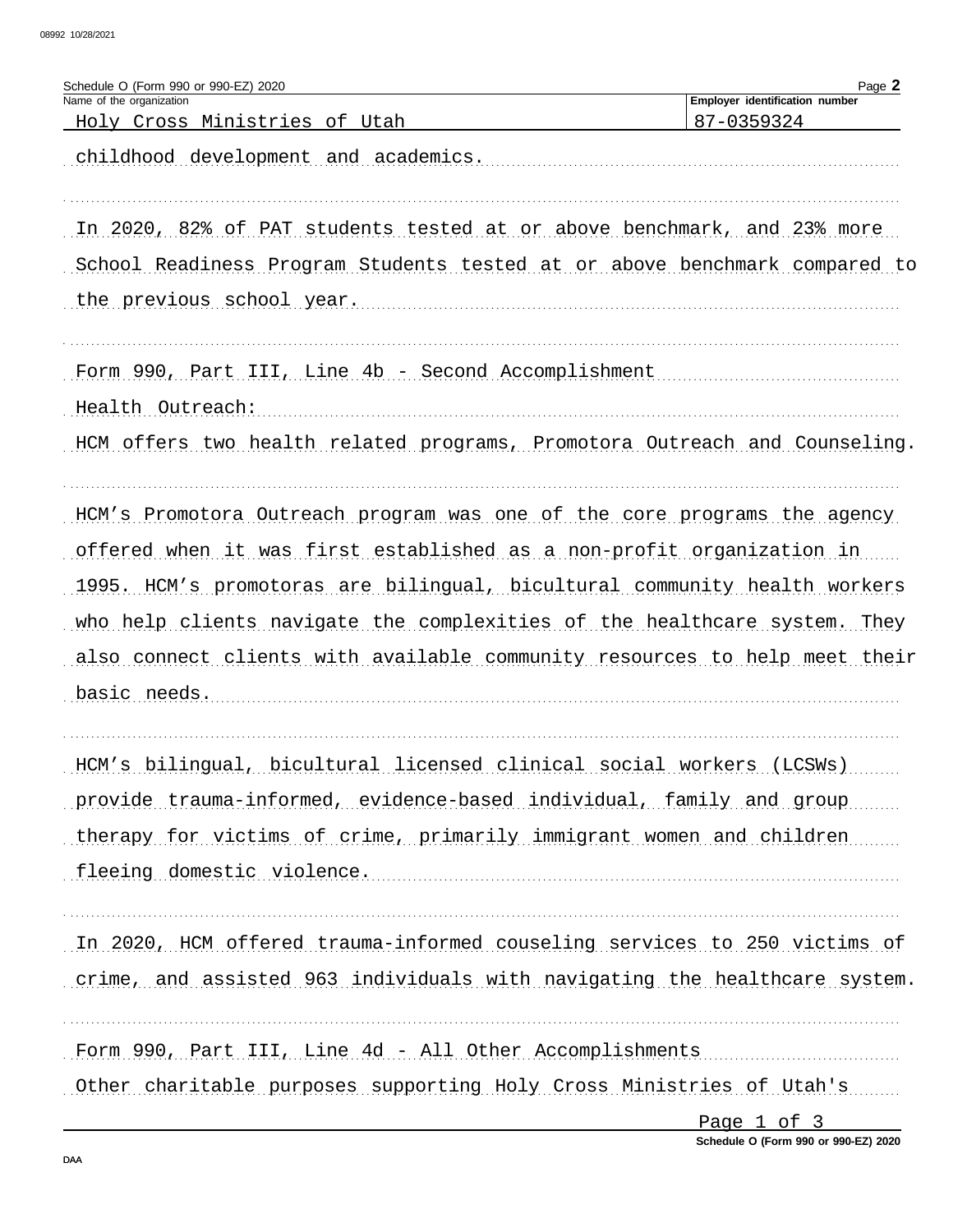| Schedule O (Form 990 or 990-EZ) 2020<br>Name of the organization           | Page 2<br>Employer identification number |
|----------------------------------------------------------------------------|------------------------------------------|
| <u>Holy Cross Ministries of Utah</u>                                       | 87-0359324                               |
| mission.                                                                   |                                          |
|                                                                            |                                          |
| Form 990, Part VI, Line 6 - Classes of Members or Stockholders             |                                          |
| The organization has members of the Board of Trustees, the organization    |                                          |
| is a sponsored ministry of the Sisters of the Holy Cross, Inc., the        |                                          |
| Corporate Member.                                                          |                                          |
| Form 990, Part VI, Line 7a - Election of Members and Their Rights          |                                          |
| The nominating Committee of the HCMU Board of Trustees nominates           |                                          |
| potential Board of Trustee members who are recommended to the Corporate    |                                          |
| Member for approval.                                                       |                                          |
| Form 990, Part VI, Line 7b - Decisions Subject to Approval of Members      |                                          |
| The Corporate Member has reserve powers that include approval of Board     |                                          |
| of Trustees members, the annual budget, and the strategic plan.            |                                          |
|                                                                            |                                          |
| Form 990, Part VI, Line 11b - Organization's Process to Review Form 990    |                                          |
| The full Board receives and reviews the Form 990 before it is filed.       |                                          |
| Each Board member is asked to review and is asked for comments/corrections |                                          |
| Form 990, Part VI, Line 12c - Enforcement of Conflicts Policy              |                                          |
| Annually the Board reviews the Conflict of Interest Policy and signs a     |                                          |
| Conflict of Interest Statement. If family or business relationships are    |                                          |
| identified, the relationship is documented and made known to the full      |                                          |
| Board. The agenda for each meeting includes the following: 1) Committee    |                                          |
| (Board) members are reminded that they are required to abstain from        |                                          |
| voting on any action items involving a potential conflict of interest.     |                                          |
|                                                                            |                                          |

Page 2 of 3 Schedule O (Form 990 or 990-EZ) 2020  $\ddot{\phantom{a}}$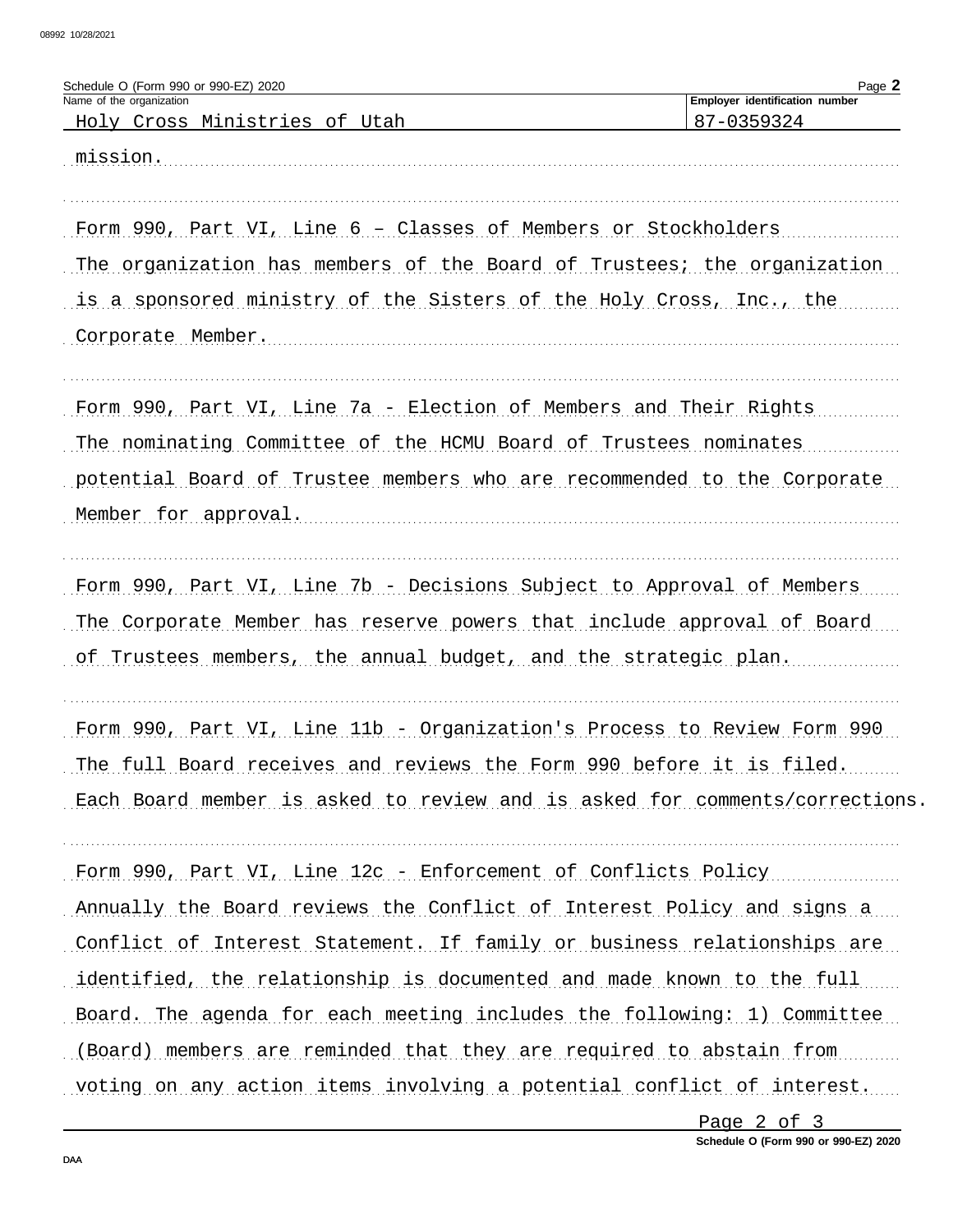| Schedule O (Form 990 or 990-EZ) 2020<br>Name of the organization         | Employer identification number | Page 2 |
|--------------------------------------------------------------------------|--------------------------------|--------|
| Holy Cross Ministries of Utah                                            | 87-0359324                     |        |
| We ask that members protect the confidentiality of all materials         |                                |        |
| distributed and issues discussed at the meeting; and 2) Call to order    |                                |        |
| and acknowledgement of any potential conflicts of interest.              |                                |        |
|                                                                          |                                |        |
| Form 990, Part VI, Line 15a - Compensation Process for Top Official      |                                |        |
| The President and Executive Director's compensation is reviewed annually |                                |        |
| by the Board of Trustees. The Board compares current compensation to     |                                |        |
| compensation data for similar organizations. They look at size, state,   |                                |        |
| and other trends to ensure compensation is aligned with similar          |                                |        |
| organizations. If there are any changes to the President and Executive   |                                |        |
| Director's compensation it is documented and approved by the Board of    |                                |        |
| Trustees.                                                                |                                |        |
|                                                                          |                                |        |
| Form 990, Part VI, Line 19 - Governing Documents Disclosure Explanation  |                                |        |
| Governing documents, conflict of interest policy and financial           |                                |        |
| statements are available to the public upon request, as indicated on the |                                |        |
| organization's website.                                                  |                                |        |
|                                                                          |                                |        |
| Form 990, Part XI, Line 9 - Other Changes in Net Assets Explanation      |                                |        |
| Fundraising Expenses                                                     |                                | 4,747  |
| Fundraising Expenses                                                     | $$ -4,747$                     |        |
|                                                                          |                                |        |
|                                                                          |                                |        |
|                                                                          |                                |        |
|                                                                          |                                |        |
|                                                                          |                                |        |
|                                                                          |                                |        |
|                                                                          | $P$ age $3$ of $3$             |        |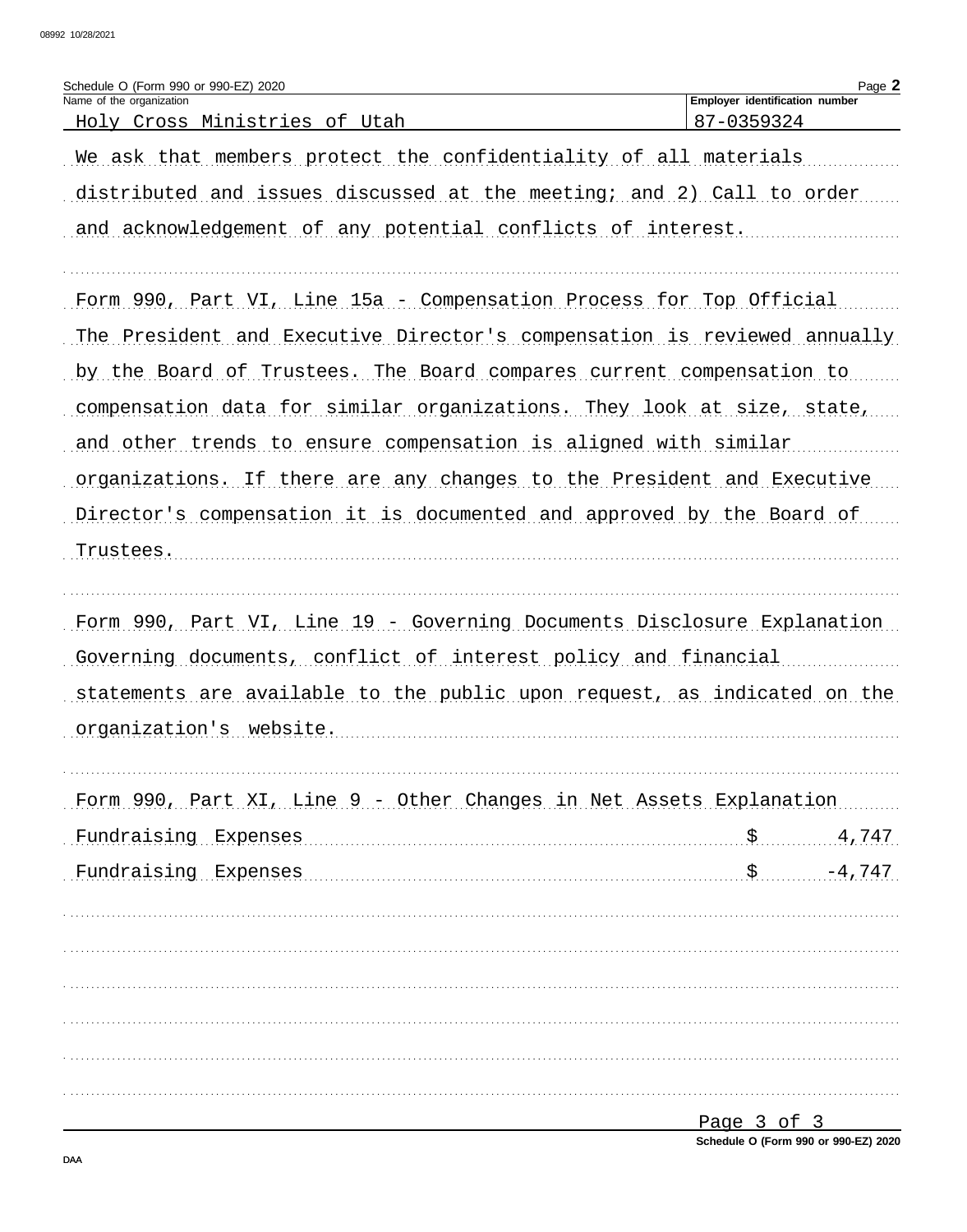|        | Form 4562                                                                                                                                                                                                  | Depreciation and Amortization<br>(Including Information on Listed Property)<br>u Attach to your tax return. |                                            |                                                                                                   |                              |                |                           |                  |                    |                                 | OMB No. 1545-0172 |  |
|--------|------------------------------------------------------------------------------------------------------------------------------------------------------------------------------------------------------------|-------------------------------------------------------------------------------------------------------------|--------------------------------------------|---------------------------------------------------------------------------------------------------|------------------------------|----------------|---------------------------|------------------|--------------------|---------------------------------|-------------------|--|
|        | Department of the Treasury<br>(99)<br>Internal Revenue Service                                                                                                                                             |                                                                                                             |                                            | u Go to www.irs.gov/Form4562 for instructions and the latest information.                         |                              |                |                           |                  |                    | Sequence No.                    | 179               |  |
|        | Name(s) shown on return                                                                                                                                                                                    |                                                                                                             |                                            |                                                                                                   |                              |                |                           |                  | Identifying number |                                 |                   |  |
|        |                                                                                                                                                                                                            |                                                                                                             |                                            | Holy Cross Ministries of Utah                                                                     |                              |                |                           |                  |                    | 87-0359324                      |                   |  |
|        | Business or activity to which this form relates                                                                                                                                                            |                                                                                                             |                                            |                                                                                                   |                              |                |                           |                  |                    |                                 |                   |  |
|        | Indirect Depreciation<br>Part I                                                                                                                                                                            |                                                                                                             |                                            | Election To Expense Certain Property Under Section 179                                            |                              |                |                           |                  |                    |                                 |                   |  |
|        |                                                                                                                                                                                                            |                                                                                                             |                                            | <b>Note:</b> If you have any listed property, complete Part V before you complete Part I.         |                              |                |                           |                  |                    |                                 |                   |  |
| 1      | Maximum amount (see instructions)                                                                                                                                                                          |                                                                                                             |                                            |                                                                                                   |                              |                |                           |                  | 1                  |                                 | 1,040,000         |  |
| 2      | Total cost of section 179 property placed in service (see instructions)                                                                                                                                    |                                                                                                             |                                            |                                                                                                   |                              |                |                           |                  | $\overline{2}$     |                                 |                   |  |
| 3      |                                                                                                                                                                                                            |                                                                                                             |                                            |                                                                                                   |                              |                |                           |                  | $\overline{3}$     |                                 | 2,590,000         |  |
| 4      | Reduction in limitation. Subtract line 3 from line 2. If zero or less, enter -0-                                                                                                                           |                                                                                                             |                                            |                                                                                                   |                              |                |                           |                  | 4                  |                                 |                   |  |
| 5      | Dollar limitation for tax year. Subtract line 4 from line 1. If zero or less, enter -0-. If married filing separately, see instructions                                                                    |                                                                                                             |                                            |                                                                                                   |                              |                |                           |                  | 5                  |                                 |                   |  |
| 6      |                                                                                                                                                                                                            | (a) Description of property                                                                                 |                                            |                                                                                                   | (b) Cost (business use only) |                |                           | (c) Elected cost |                    |                                 |                   |  |
|        |                                                                                                                                                                                                            |                                                                                                             |                                            |                                                                                                   |                              |                |                           |                  |                    |                                 |                   |  |
| 7      | Listed property. Enter the amount from line 29                                                                                                                                                             |                                                                                                             |                                            |                                                                                                   |                              | $\overline{7}$ |                           |                  |                    |                                 |                   |  |
| 8      | Total elected cost of section 179 property. Add amounts in column (c), lines 6 and 7 [[[[[[[[[[[[[[[[[[[[[[[[                                                                                              |                                                                                                             |                                            |                                                                                                   |                              |                |                           |                  | 8                  |                                 |                   |  |
| 9      | Tentative deduction. Enter the smaller of line 5 or line 8                                                                                                                                                 |                                                                                                             |                                            |                                                                                                   |                              |                |                           |                  | 9                  |                                 |                   |  |
| 10     | Carryover of disallowed deduction from line 13 of your 2019 Form 4562                                                                                                                                      |                                                                                                             |                                            |                                                                                                   |                              |                |                           |                  | 10                 |                                 |                   |  |
| 11     | Business income limitation. Enter the smaller of business income (not less than zero) or line 5. See instructions                                                                                          |                                                                                                             |                                            |                                                                                                   |                              |                |                           |                  | 11                 |                                 |                   |  |
| 12     | Section 179 expense deduction. Add lines 9 and 10, but don't enter more than line 11                                                                                                                       |                                                                                                             |                                            |                                                                                                   |                              |                |                           |                  | 12                 |                                 |                   |  |
| 13     | Carryover of disallowed deduction to 2021. Add lines 9 and 10, less line 12 $\ldots$                                                                                                                       |                                                                                                             |                                            |                                                                                                   |                              | 13             |                           |                  |                    |                                 |                   |  |
|        | Note: Don't use Part II or Part III below for listed property. Instead, use Part V.<br>Special Depreciation Allowance and Other Depreciation (Don't include listed property. See instructions.)<br>Part II |                                                                                                             |                                            |                                                                                                   |                              |                |                           |                  |                    |                                 |                   |  |
| 14     | Special depreciation allowance for qualified property (other than listed property) placed in service                                                                                                       |                                                                                                             |                                            |                                                                                                   |                              |                |                           |                  |                    |                                 |                   |  |
|        | during the tax year. See instructions<br>14                                                                                                                                                                |                                                                                                             |                                            |                                                                                                   |                              |                |                           |                  |                    |                                 |                   |  |
| 15     |                                                                                                                                                                                                            |                                                                                                             |                                            |                                                                                                   |                              |                |                           |                  | 15                 |                                 |                   |  |
| 16     |                                                                                                                                                                                                            |                                                                                                             |                                            |                                                                                                   |                              |                |                           |                  | 16                 |                                 | 3,395             |  |
|        | Part III                                                                                                                                                                                                   |                                                                                                             |                                            | <b>MACRS Depreciation (Don't include listed property. See instructions.)</b><br><b>Section A</b>  |                              |                |                           |                  |                    |                                 |                   |  |
| 17     | MACRS deductions for assets placed in service in tax years beginning before 2020                                                                                                                           |                                                                                                             |                                            |                                                                                                   |                              |                |                           |                  | 17                 |                                 | 0                 |  |
| 18     | If you are electing to group any assets placed in service during the tax year into one or more general asset accounts, check here                                                                          |                                                                                                             |                                            |                                                                                                   |                              |                |                           | $\mathbf{u}$     |                    |                                 |                   |  |
|        |                                                                                                                                                                                                            |                                                                                                             |                                            | Section B-Assets Placed in Service During 2020 Tax Year Using the General Depreciation System     |                              |                |                           |                  |                    |                                 |                   |  |
|        | (a) Classification of property                                                                                                                                                                             |                                                                                                             | (b) Month and year<br>placed in<br>service | (c) Basis for depreciation<br>(business/investment use<br>only-see instructions)                  | (d) Recovery<br>period       |                | (e) Convention (f) Method |                  |                    | (g) Depreciation deduction      |                   |  |
| 19a    | 3-year property                                                                                                                                                                                            |                                                                                                             |                                            |                                                                                                   |                              |                |                           |                  |                    |                                 |                   |  |
| b      | 5-year property                                                                                                                                                                                            |                                                                                                             |                                            |                                                                                                   |                              |                |                           |                  |                    |                                 |                   |  |
| c      | 7-year property                                                                                                                                                                                            |                                                                                                             |                                            |                                                                                                   |                              |                |                           |                  |                    |                                 |                   |  |
| d<br>е | 10-year property<br>15-year property                                                                                                                                                                       |                                                                                                             |                                            |                                                                                                   |                              |                |                           |                  |                    |                                 |                   |  |
| f      | 20-year property                                                                                                                                                                                           |                                                                                                             |                                            |                                                                                                   |                              |                |                           |                  |                    |                                 |                   |  |
| g      | 25-year property                                                                                                                                                                                           |                                                                                                             |                                            |                                                                                                   | 25 yrs.                      |                |                           | S/L              |                    |                                 |                   |  |
|        | h Residential rental                                                                                                                                                                                       |                                                                                                             |                                            |                                                                                                   | 27.5 yrs.                    |                | MМ                        | S/L              |                    |                                 |                   |  |
|        | property                                                                                                                                                                                                   |                                                                                                             |                                            |                                                                                                   | 27.5 yrs.                    |                | MМ                        | S/L              |                    |                                 |                   |  |
|        | <i>i</i> Nonresidential real                                                                                                                                                                               |                                                                                                             |                                            |                                                                                                   | 39 yrs.                      |                | MМ                        | S/L              |                    |                                 |                   |  |
|        | property                                                                                                                                                                                                   |                                                                                                             |                                            |                                                                                                   |                              |                | MМ                        | S/L              |                    |                                 |                   |  |
|        | 20a Class life                                                                                                                                                                                             |                                                                                                             |                                            | Section C-Assets Placed in Service During 2020 Tax Year Using the Alternative Depreciation System |                              |                |                           | S/L              |                    |                                 |                   |  |
|        | $b$ 12-year                                                                                                                                                                                                |                                                                                                             |                                            |                                                                                                   | 12 yrs.                      |                |                           | S/L              |                    |                                 |                   |  |
|        | c 30-year                                                                                                                                                                                                  |                                                                                                             |                                            |                                                                                                   | 30 yrs.                      |                | <b>MM</b>                 | S/L              |                    |                                 |                   |  |
|        | d 40-year                                                                                                                                                                                                  |                                                                                                             |                                            |                                                                                                   | 40 yrs.                      |                | MМ                        | S/L              |                    |                                 |                   |  |
|        | Part IV                                                                                                                                                                                                    | <b>Summary</b> (See instructions.)                                                                          |                                            |                                                                                                   |                              |                |                           |                  |                    |                                 |                   |  |
| 21     | Listed property. Enter amount from line 28                                                                                                                                                                 |                                                                                                             |                                            |                                                                                                   |                              |                |                           |                  | 21                 |                                 |                   |  |
| 22     | Total. Add amounts from line 12, lines 14 through 17, lines 19 and 20 in column (g), and line 21. Enter                                                                                                    |                                                                                                             |                                            |                                                                                                   |                              |                |                           |                  | 22                 |                                 | <u>3,395</u>      |  |
| 23     | here and on the appropriate lines of your return. Partnerships and S corporations—see instructions<br>For assets shown above and placed in service during the current year, enter the                      |                                                                                                             |                                            |                                                                                                   |                              |                |                           |                  |                    |                                 |                   |  |
|        |                                                                                                                                                                                                            |                                                                                                             |                                            |                                                                                                   |                              | 23             |                           |                  |                    |                                 |                   |  |
|        | For Paperwork Reduction Act Notice, see separate instructions.                                                                                                                                             |                                                                                                             |                                            |                                                                                                   |                              |                |                           |                  |                    |                                 | Form 4562 (2020)  |  |
| DAA    |                                                                                                                                                                                                            |                                                                                                             |                                            |                                                                                                   |                              |                |                           |                  |                    | There are no amounts for Page 2 |                   |  |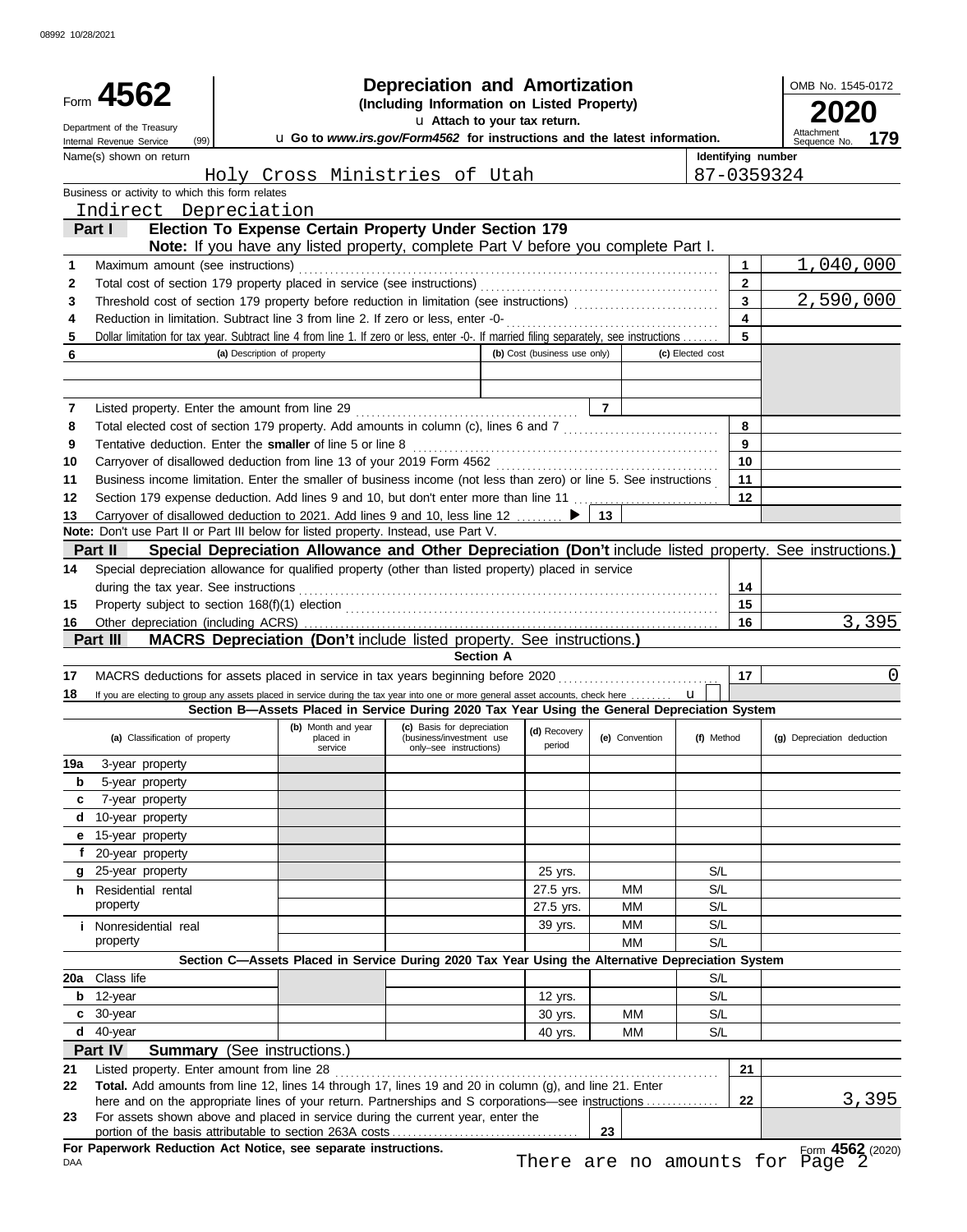## 08992 Holy Cross Ministries of Utah 10/28/2021 5:18 PM 87-0359324 **Tax Asset Detail 1/01/20 - 12/31/20** Page 1

FYE: 12/31/2020

| Asset           | d<br>$\mathbf{f}$ | Property Description             | Date In<br>Service  | Tax<br>Cost           | Sec 179 Exp<br>Current $= c$ | Tax<br>Bonus Amt | <b>Tax Prior</b><br>Depreciation | <b>Tax Current</b><br>Depreciation | Tax<br>End Depr       | Tax Net<br>Book Value       | Tax<br>Method | Tax<br>Period |
|-----------------|-------------------|----------------------------------|---------------------|-----------------------|------------------------------|------------------|----------------------------------|------------------------------------|-----------------------|-----------------------------|---------------|---------------|
| -1              |                   | Great Plains software            | 10/30/98            | 2,012.50              | 0.00                         | 0.00             | 2,012.50                         | 0.00                               | 2,012.50              | 0.00                        | S/L           | 5.00          |
| $\overline{2}$  |                   | Dynamics Software Install        | 6/30/99             | 6,898.43              | 0.00                         | 0.00             | 6,898.43                         | 0.00                               | 6,898.43              | 0.00                        | S/L           | 5.00          |
| 3               |                   | <b>UBS</b> Computer Server       | 5/29/01             | 14,306.00             | 0.00                         | 0.00             | 14,306.00                        | 0.00                               | 14,306.00             | 0.00 S/L                    |               | 5.00          |
| $\overline{4}$  |                   | Computer consulting              | 6/01/01             | 1.200.00              | 0.00                         | 0.00             | 1.200.00                         | 0.00                               | 1.200.00              | 0.00                        | S/L           | 5.00          |
| 5               |                   | <b>UBS</b> Software              | 6/01/01             | 3,490.00              | 0.00                         | 0.00             | 3,490.00                         | 0.00                               | 3,490.00              | 0.00                        | S/L           | 5.00          |
| 6               |                   | Microsoft Office Software        | 6/29/01             | 6,246.00              | 0.00                         | 0.00             | 6,246.00                         | 0.00                               | 6,246.00              | 0.00 S/L                    |               | 5.00          |
| 7               |                   | Sentio Pro 1 Computer            | 12/27/07            | 5,178.00              | 0.00                         | 0.00             | 5,178.00                         | 0.00                               | 5,178.00              | 0.00 S/L                    |               | 5.00          |
| 8               |                   | Sentio Pro 1 Computer            | 12/27/07            | 8,418.03              | 0.00                         | 0.00             | 8,418.03                         | 0.00                               | 8,418.03              | 0.00 S/L                    |               | 5.00          |
| 9               |                   | Computers                        | 7/01/08             | 8,495.00              | 0.00                         | 0.00             | 8,495.00                         | 0.00                               | 8,495.00              | 0.00 S/L                    |               | 5.00          |
| 10              |                   | Computers                        | 8/01/08             | 180.00                | 0.00                         | 0.00             | 180.00                           | 0.00                               | 180.00                | 0.00 S/L                    |               | 5.00          |
| 11              |                   | Computers                        | 9/01/08             | 180.00                | 0.00                         | 0.00             | 180.00                           | 0.00                               | 180.00                | 0.00 S/L                    |               | 5.00          |
| 12              |                   | Computers                        | 10/09/08            | 4,623.82              | 0.00                         | 0.00             | 4,623.82                         | 0.00                               | 4,623.82              | 0.00 S/L                    |               | 5.00          |
| 13              |                   | Computers                        | 2/05/09<br>2/19/10  | 3,172.50              | 0.00<br>0.00                 | 0.00             | 3,172.50                         | 0.00                               | 3,172.50              | 0.00 S/L<br>$0.00\quad S/L$ |               | 5.00          |
| 14<br>15        |                   | Laptop & Software                | 3/08/10             | 1,265.17<br>1,089.00  | 0.00                         | 0.00<br>0.00     | 1,265.17<br>1,089.00             | 0.00<br>0.00                       | 1,265.17<br>1,089.00  | $0.00\,$                    | S/L           | 5.00<br>5.00  |
| 16              |                   | Computer & Software<br>Computers | 6/02/10             | 1,139.00              | 0.00                         | 0.00             | 1,139.00                         | 0.00                               | 1,139.00              | $0.00\,$                    | S/L           | 5.00          |
| 17              |                   | Computers                        | 12/04/12            | 2,341.75              | 0.00                         | 0.00             | 2,341.75                         | 0.00                               | 2,341.75              | 0.00 S/L                    |               | 5.00          |
| 18              |                   | 4 Computers                      | 7/25/13             | 3,382.00              | 0.00                         | 0.00             | 3,382.00                         | 0.00                               | 3,382.00              | 0.00                        | S/L           | 5.00          |
| 19              |                   | Server                           | 7/25/13             | 6,407.75              | 0.00                         | 0.00             | 6,407.75                         | 0.00                               | 6,407.75              | 0.00 S/L                    |               | 5.00          |
| 20              |                   | Computers                        | 11/18/16            | 5,003.36              | 0.00                         | 0.00             | 3,085.40                         | 1,000.67                           | 4,086.07              | 917.29                      | S/L           | 5.00          |
| 21              |                   | Apple Computers                  | 12/01/05            | 4,558.65              | 0.00                         | 0.00             | 4,558.65                         | 0.00                               | 4,558.65              | $0.00\,$                    | S/L           | 5.00          |
| 22              |                   | Computer                         | 3/08/10             | 2,041.00              | 0.00                         | 0.00             | 2,041.00                         | 0.00                               | 2.041.00              | 0.00 S/L                    |               | 5.00          |
| $\overline{23}$ |                   | 8 Ipads                          | 1/04/13             | 5,592.57              | 0.00                         | 0.00             | 5,592.57                         | 0.00                               | 5,592.57              | 0.00 S/L                    |               | 5.00          |
| 24              |                   | Computer                         | 3/11/00             | 1.000.00              | 0.00                         | 0.00             | 1.000.00                         | 0.00                               | 1,000.00              | 0.00                        | S/L           | 5.00          |
| 25              |                   | Computer                         | 3/11/00             | 1,000.00              | 0.00                         | 0.00             | 1,000.00                         | 0.00                               | 1,000.00              | 0.00 S/L                    |               | 5.00          |
| 26              |                   | Computer                         | 6/01/00             | 1,111.00              | 0.00                         | 0.00             | 1,111.00                         | 0.00                               | 1,111.00              | $0.00\,$                    | S/L           | 5.00          |
| 27              |                   | Computer                         | 3/22/01             | 1,000.00              | 0.00                         | 0.00             | 1,000.00                         | 0.00                               | 1,000.00              | $0.00\,$                    | S/L           | 5.00          |
| $28\,$          |                   | Computer                         | 5/01/01             | 995.00                | 0.00                         | 0.00             | 995.00                           | 0.00                               | 995.00                | $0.00\quad S/L$             |               | 5.00          |
| 29              |                   | 1000 GHz Computer                | 5/18/01             | 945.00                | 0.00                         | 0.00             | 945.00                           | 0.00                               | 945.00                | $0.00\,$                    | S/L           | 5.00          |
| 30              |                   | Computer & Software              | 3/08/10             | 3,050.00              | 0.00                         | 0.00             | 3,050.00                         | 0.00                               | 3,050.00              | 0.00                        | S/L           | 5.00          |
| 31              |                   | 9 Computers                      | 1/18/10             | 10,061.00             | 0.00                         | 0.00             | 10,061.00                        | 0.00                               | 10,061.00             | 0.00 S/L                    |               | 5.00          |
| 32              |                   | Nortel 824 Phone System          | 4/10/00             | 1.303.00              | 0.00                         | 0.00             | 1,303.00                         | 0.00                               | 1.303.00              | $0.00\,$                    | S/L           | 5.00          |
| 33<br>34        |                   | Cabinets                         | 6/01/01             | 1,080.00              | 0.00                         | 0.00             | 1,080.00                         | 0.00                               | 1,080.00              | 0.00                        | S/L           | 5.00          |
| 35              |                   | Aubusson Carpet                  | 12/02/03<br>3/04/04 | 7,990.00              | 0.00                         | 0.00             | 7,990.00                         | 0.00                               | 7,990.00              | 0.00 S/L<br>0.00 S/L        |               | 5.00          |
| 36              |                   | Coffee & Water Maker<br>Cabinets | 8/31/06             | 2,000.72<br>24,090.00 | 0.00<br>0.00                 | 0.00<br>0.00     | 2,000.72<br>24,090.00            | 0.00<br>0.00                       | 2,000.72<br>24,090.00 | 0.00 S/L                    |               | 5.00<br>5.00  |
| 37              |                   | Conference Rm Chairs             | 3/04/11             | 8,940.00              | 0.00                         | 0.00             | 8,940.00                         | 0.00                               | 8,940.00              | 0.00 S/L                    |               | 5.00          |
| 38              |                   | Maple Desk                       | 11/11/11            | 1,544.00              | 0.00                         | 0.00             | 1,544.00                         | 0.00                               | 1.544.00              | 0.00 S/L                    |               | 5.00          |
| 39              |                   | Telephone Equipment              | 10/31/94            | 2,622.00              | 0.00                         | 0.00             | 2,622.00                         | 0.00                               | 2,622.00              | 0.00 S/L                    |               | 5.00          |
| 40              |                   | Various Equipment                | 6/30/95             | 2,167.90              | 0.00                         | 0.00             | 2,167.90                         | 0.00                               | 2,167.90              | 0.00 S/L                    |               | 5.00          |
| 41              |                   | Office Furniture                 | 3/31/96             | 1,459.50              | 0.00                         | 0.00             | 1,459.50                         | 0.00                               | 1,459.50              | 0.00 S/L                    |               | 7.00          |
| 42              |                   | Office Cabinets                  | 4/26/99             | 4,000.00              | 0.00                         | 0.00             | 4,000.00                         | 0.00                               | 4,000.00              | $0.00\quad S/L$             |               | 5.00          |
| 43              |                   | Telephones (4)                   | 3/13/96             | 1,380.00              | 0.00                         | 0.00             | 1,380.00                         | 0.00                               | 1,380.00              | 0.00 S/L                    |               | 5.00          |
| 44              |                   | Projector                        | 6/15/00             | 1,600.00              | 0.00                         | 0.00             | 1,600.00                         | 0.00                               | 1,600.00              | 0.00 S/L                    |               | 5.00          |
| 45              |                   | Office Equipment                 | 1/15/99             | 8,872.00              | 0.00                         | 0.00             | 8,872.00                         | 0.00                               | 8,872.00              | 0.00 S/L                    |               | 5.00          |
| 46              |                   | Furniture                        | 4/26/99             | 3,602.00              | 0.00                         | 0.00             | 3,602.00                         | 0.00                               | 3,602.00              | 0.00 S/L                    |               | 5.00          |
| 47              |                   | Office Furniture                 | 6/15/99             | 4,413.00              | 0.00                         | 0.00             | 4,413.00                         | 0.00                               | 4,413.00              | 0.00 S/L                    |               | 5.00          |
| 48              |                   | Office Furniture                 | 9/23/99             | 1,057.75              | 0.00                         | 0.00             | 1,057.75                         | 0.00                               | 1,057.75              | 0.00 S/L                    |               | 5.00          |
| 49              |                   | Office Furniture                 | 11/09/99            | 523.00                | 0.00                         | 0.00             | 523.00                           | 0.00                               | 523.00                | 0.00                        | S/L           | 5.00          |
| 50              |                   | Office Furniture                 | 1/15/00             | 842.00                | 0.00                         | 0.00             | 842.00                           | 0.00                               | 842.00                | 0.00                        | S/L           | 5.00          |
| 51              |                   | Office Furniture                 | 4/05/00             | 1,945.00              | 0.00                         | 0.00             | 1,945.00                         | 0.00                               | 1,945.00              | 0.00                        | S/L           | 5.00          |
|                 |                   |                                  |                     |                       |                              |                  |                                  |                                    |                       |                             |               |               |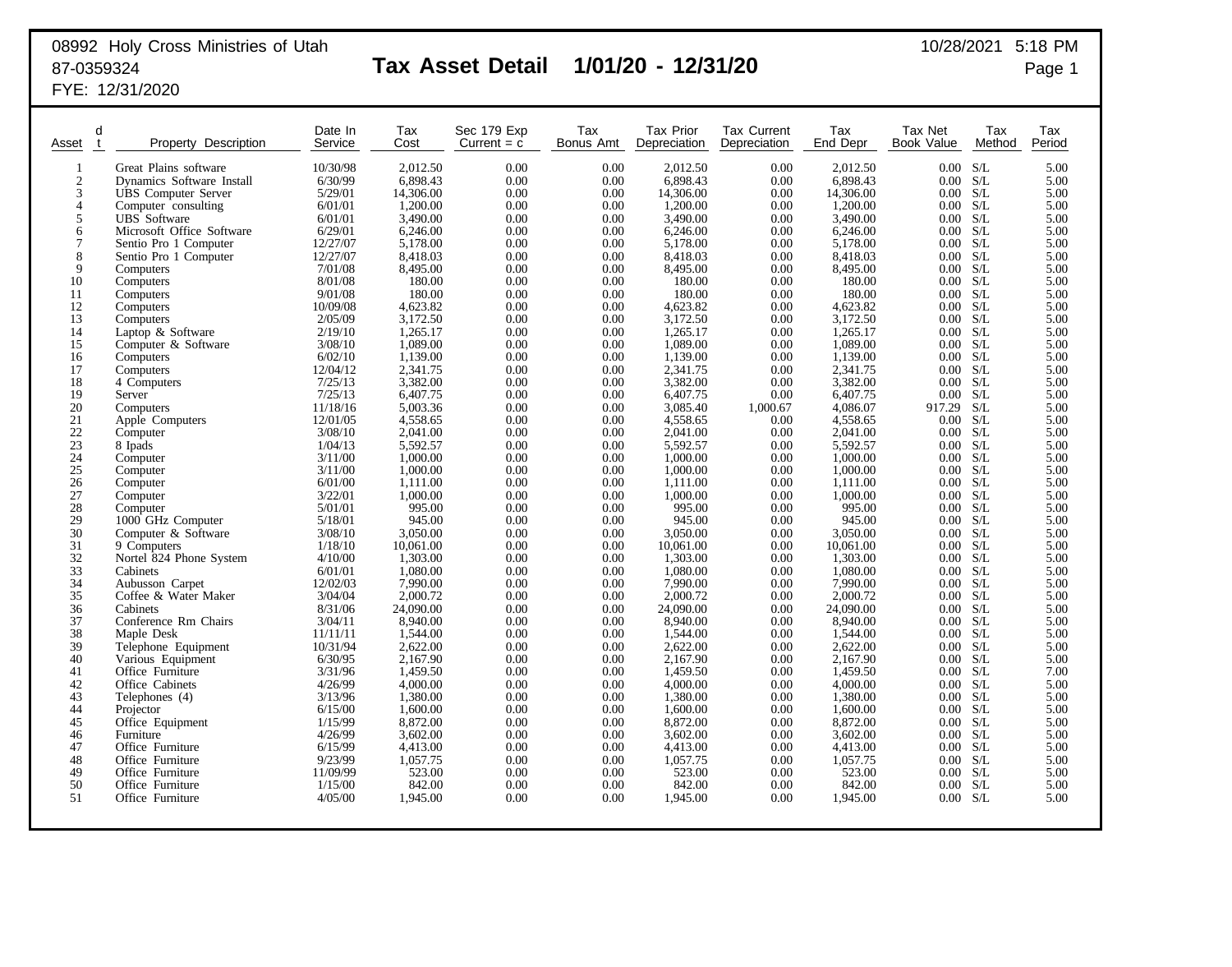### 08992 Holy Cross Ministries of Utah 10/28/2021 5:18 PM 87-0359324 **Tax Asset Detail 1/01/20 - 12/31/20** Page 2 FYE: 12/31/2020

| d<br>Asset | Description<br>Property        | Date In<br>Service | Tax<br>Cost | Sec 179 Exp<br>Current $= c$ | Tax<br>Bonus Amt | Tax Prior<br>Depreciation | <b>Tax Current</b><br>Depreciation | Tax<br>End Depr | Tax Net<br>Book Value | Tax<br>Method | Tax<br>Period |
|------------|--------------------------------|--------------------|-------------|------------------------------|------------------|---------------------------|------------------------------------|-----------------|-----------------------|---------------|---------------|
| 52         | File Cabinets                  | 5/01/01            | 1,221.98    | 0.00                         | 0.00             | 1,221.98                  | 0.00                               | 1,221.98        | 0.00                  | S/L           | 5.00          |
| 53         | Furniture                      | 5/30/98            | 2,811.90    | 0.00                         | 0.00             | 2,811.90                  | 0.00                               | 2,811.90        | 0.00                  | S/L           | 7.00          |
| 54         | Chairs                         | 7/05/11            | 1,515.84    | 0.00                         | 0.00             | 1,515.84                  | 0.00                               | 1,515.84        | 0.00                  | S/L           | 5.00          |
| 55         | Shoretel Telephone System      | 7/12/11            | 28,921.45   | 0.00                         | 0.00             | 28,921.45                 | 0.00                               | 28,921.45       | 0.00                  | S/L           | 5.00          |
| 56         | Furniture                      | 11/14/16           | 11,970.00   | 0.00                         | 0.00             | 7,581.00                  | 2,394.00                           | 9,975.00        | 1,995.00              | S/L           | 5.00          |
| 57         | Rack & Cable                   | 9/30/06            | 2,678.00    | 0.00                         | 0.00             | 2,678.00                  | 0.00                               | 2,678.00        | 0.00                  | S/L           | 5.00          |
| 58         | Leasehold Improvement          | 9/30/06            | 8,575.00    | 0.00                         | 0.00             | 8,575.00                  | 0.00                               | 8,575.00        | 0.00                  | S/L           | 5.00          |
| 59         | Technology Additions-Conf Room | 2/10/11            | 2,845.15    | 0.00                         | 0.00             | 2,845.15                  | 0.00                               | 2,845.15        | 0.00                  | S/L           | 5.00          |
| 60         | Cabinets-Conference Rm         | 6/15/11            | 4,380.00    | 0.00                         | 0.00             | 4,380.00                  | 0.00                               | 4,380.00        | 0.00                  | S/L           | 5.00          |
| 61         | Vehicle                        | 4/13/99            | 21,921.35   | 0.00                         | 0.00             | 21,921.35                 | 0.00                               | 21,921.35       | 0.00                  | S/L           | 5.00          |
| 62         | Vehicle                        | 5/02/05            | 42,318.50   | 0.00                         | 0.00             | 42,318.50                 | 0.00                               | 42,318.50       | 0.00                  | S/L           | 5.00          |
| 63         | Vehicle                        | 8/31/05            | 22,209.76   | 0.00                         | 0.00             | 22,209.76                 | 0.00                               | 22,209.76       | 0.00                  | S/L           | 5.00          |
| 64         | Vehicle-Saturn of Salt Lake    | 11/27/07           | 23,330.00   | 0.00                         | 0.00             | 23,330.00                 | 0.00                               | 23,330.00       | 0.00                  | S/L           | 5.00          |
| 65         | Vehicle-Mark Miller            | 1/06/12            | 21,220.00   | 0.00                         | 0.00             | 21,220.00                 | 0.00                               | 21,220.00       | 0.00                  | S/L           | 5.00          |
| 66         | Vehicle-Mark Miller            | 6/21/13            | 21,309.75   | 0.00                         | 0.00             | 21,309.75                 | 0.00                               | 21,309.75       | 0.00                  | S/L           | 5.00          |
| 67         | Vehicle-Murdock Chevrolet      | 5/14/14            | 34,313.66   | 0.00                         | 0.00             | 34,313.66                 | 0.00                               | 34,313.66       | 0.00                  | S/L           | 5.00          |
| 68         | Vehicle-ARI                    | 2/23/07            | 21,790.20   | 0.00                         | 0.00             | 21,790.20                 | 0.00                               | 21,790.20       | 0.00                  | S/L           | 5.00          |
| 69         | Vehicle-ARI                    | 6/14/07            | 35,214.48   | 0.00                         | 0.00             | 35,214.48                 | 0.00                               | 35,214.48       | 0.00                  | S/L           | 5.00          |
| 70         | Vehicle-Jerry Seiner           | 3/28/08            | 18,742.40   | 0.00                         | 0.00             | 18,742.40                 | 0.00                               | 18.742.40       | 0.00                  | S/L           | 5.00          |
| 200        | Computer Adj (TAX)             | 1/01/99            | 2,326.00    | 0.00                         | 0.00             | 2,326.00                  | 0.00                               | 2,326.00        | 0.00                  | S/L           | 5.00          |
|            |                                | <b>Grand Total</b> | 527,429.82  | 0.00c                        | 0.00             | 521,122.86                | 3,394.67                           | 524,517.53      | 2,912.29              |               |               |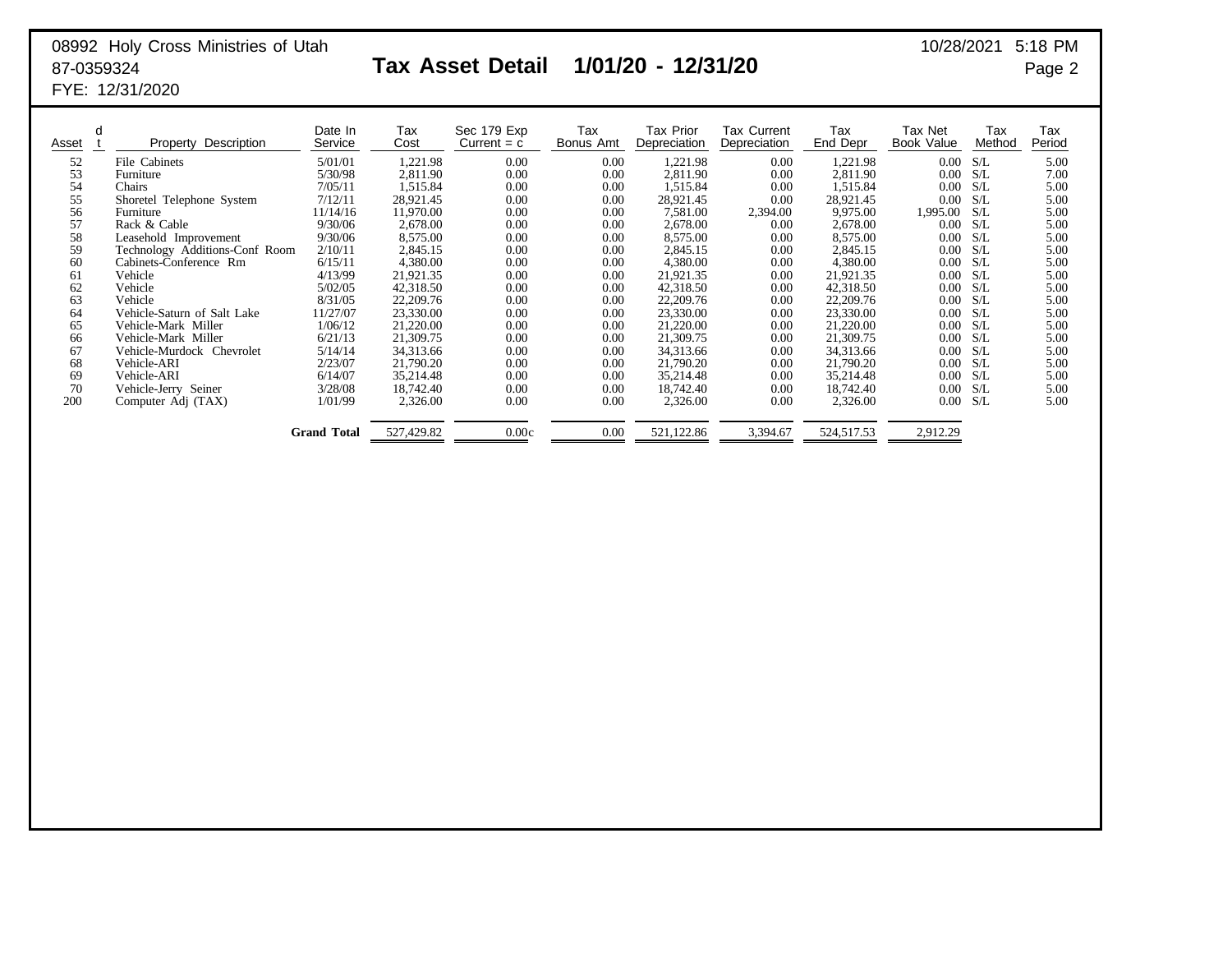# 08992 Holy Cross Ministries of Utah 10/28/2021 5:18 PM

## 87-0359324 **AMT Asset Detail 1/01/20 - 12/31/20** Page 1

FYE: 12/31/2020

| Asset           | d<br>$\mathbf{t}$ | Property Description                    | Date In<br>Service  | <b>AMT</b><br>Cost | AMT Sec<br>179 Exp<br>C | <b>AMT</b><br>Bonus Amt | <b>AMT Prior</b><br>Depreciation | <b>AMT Curr</b><br>Depreciation | <b>AMT</b><br>End Depr | <b>AMT Net</b><br>Book Value | <b>AMT</b><br>Method | <b>AMT</b><br>Period |
|-----------------|-------------------|-----------------------------------------|---------------------|--------------------|-------------------------|-------------------------|----------------------------------|---------------------------------|------------------------|------------------------------|----------------------|----------------------|
| 1               |                   | Great Plains software                   | 10/30/98            | 0.00               | 0.00                    | 0.00                    | 0.00                             | 0.00                            | 0.00                   | 0.00                         |                      | 0.0                  |
| $\overline{2}$  |                   | Dynamics Software Install               | 6/30/99             | 0.00               | 0.00                    | 0.00                    | 0.00                             | 0.00                            | 0.00                   | 0.00                         |                      | 0.0                  |
| 3               |                   | <b>UBS</b> Computer Server              | 5/29/01             | 0.00               | 0.00                    | 0.00                    | 0.00                             | 0.00                            | 0.00                   | 0.00                         |                      | 0.0                  |
| $\overline{4}$  |                   | Computer consulting                     | 6/01/01             | 0.00               | 0.00                    | 0.00                    | 0.00                             | 0.00                            | 0.00                   | 0.00                         |                      | 0.0                  |
| 5               |                   | <b>UBS</b> Software                     | 6/01/01             | 0.00               | 0.00                    | 0.00                    | 0.00                             | 0.00                            | 0.00                   | 0.00                         |                      | 0.0                  |
| 6               |                   | Microsoft Office Software               | 6/29/01             | 0.00               | 0.00                    | 0.00                    | 0.00                             | 0.00                            | 0.00                   | 0.00                         |                      | 0.0                  |
| 7               |                   | Sentio Pro 1 Computer                   | 12/27/07            | 0.00               | 0.00                    | 0.00                    | 0.00                             | 0.00                            | 0.00                   | 0.00                         |                      | 0.0                  |
| 8               |                   | Sentio Pro 1 Computer                   | 12/27/07            | 0.00               | 0.00                    | 0.00                    | 0.00                             | 0.00                            | 0.00                   | 0.00                         |                      | 0.0                  |
| 9               |                   | Computers                               | 7/01/08             | 0.00               | 0.00                    | 0.00                    | 0.00                             | 0.00                            | 0.00                   | 0.00                         |                      | 0.0                  |
| 10              |                   | Computers                               | 8/01/08             | 0.00               | 0.00                    | 0.00                    | 0.00                             | 0.00                            | 0.00                   | 0.00                         |                      | 0.0                  |
| 11              |                   | Computers                               | 9/01/08             | 0.00               | 0.00                    | 0.00                    | 0.00                             | 0.00                            | 0.00                   | 0.00                         |                      | 0.0                  |
| 12              |                   | Computers                               | 10/09/08            | 0.00               | 0.00                    | 0.00                    | 0.00                             | 0.00                            | 0.00                   | 0.00                         |                      | 0.0                  |
| 13              |                   | Computers                               | 2/05/09             | 0.00               | 0.00                    | 0.00                    | 0.00                             | 0.00                            | 0.00                   | 0.00                         |                      | 0.0                  |
| 14              |                   | Laptop & Software                       | 2/19/10             | 0.00               | 0.00                    | 0.00                    | 0.00                             | 0.00                            | 0.00                   | 0.00                         |                      | 0.0                  |
| 15              |                   | Computer & Software                     | 3/08/10             | 0.00               | 0.00                    | 0.00                    | 0.00                             | 0.00                            | 0.00                   | 0.00                         |                      | 0.0                  |
| 16<br>17        |                   | Computers                               | 6/02/10<br>12/04/12 | 0.00<br>0.00       | 0.00<br>0.00            | 0.00<br>0.00            | 0.00<br>0.00                     | 0.00<br>0.00                    | 0.00<br>0.00           | 0.00<br>0.00                 |                      | 0.0<br>0.0           |
| 18              |                   | Computers<br>4 Computers                | 7/25/13             | 0.00               | 0.00                    | 0.00                    | 0.00                             | 0.00                            | 0.00                   | 0.00                         |                      | 0.0                  |
| 19              |                   | Server                                  | 7/25/13             | 0.00               | 0.00                    | 0.00                    | 0.00                             | 0.00                            | 0.00                   | 0.00                         |                      | 0.0                  |
| 20              |                   | Computers                               | 11/18/16            | 0.00               | 0.00                    | 0.00                    | 0.00                             | 0.00                            | 0.00                   | 0.00                         |                      | 0.0                  |
| 21              |                   | Apple Computers                         | 12/01/05            | 0.00               | 0.00                    | 0.00                    | 0.00                             | 0.00                            | 0.00                   | 0.00                         |                      | 0.0                  |
| $22\,$          |                   | Computer                                | 3/08/10             | 0.00               | 0.00                    | 0.00                    | 0.00                             | 0.00                            | 0.00                   | 0.00                         |                      | 0.0                  |
| $\overline{23}$ |                   | 8 Ipads                                 | 1/04/13             | 0.00               | 0.00                    | 0.00                    | 0.00                             | 0.00                            | 0.00                   | 0.00                         |                      | 0.0                  |
|                 |                   | Computer                                | 3/11/00             | 0.00               | 0.00                    | 0.00                    | 0.00                             | 0.00                            | 0.00                   | 0.00                         |                      | 0.0                  |
| $\frac{24}{25}$ |                   | Computer                                | 3/11/00             | 0.00               | 0.00                    | 0.00                    | 0.00                             | 0.00                            | 0.00                   | 0.00                         |                      | 0.0                  |
| 26              |                   | Computer                                | 6/01/00             | 0.00               | 0.00                    | 0.00                    | 0.00                             | 0.00                            | 0.00                   | 0.00                         |                      | 0.0                  |
| $\overline{27}$ |                   | Computer                                | 3/22/01             | 0.00               | 0.00                    | 0.00                    | 0.00                             | 0.00                            | 0.00                   | 0.00                         |                      | 0.0                  |
| 28              |                   | Computer                                | 5/01/01             | 0.00               | 0.00                    | 0.00                    | 0.00                             | 0.00                            | 0.00                   | 0.00                         |                      | 0.0                  |
| 29              |                   | 1000 GHz Computer                       | 5/18/01             | 0.00               | 0.00                    | 0.00                    | 0.00                             | 0.00                            | 0.00                   | 0.00                         |                      | 0.0                  |
| 30              |                   | Computer & Software                     | 3/08/10             | 0.00               | 0.00                    | 0.00                    | 0.00                             | 0.00                            | 0.00                   | 0.00                         |                      | 0.0                  |
| 31              |                   | 9 Computers                             | 1/18/10             | 0.00               | 0.00                    | 0.00                    | 0.00                             | 0.00                            | 0.00                   | 0.00                         |                      | 0.0                  |
| 32<br>33        |                   | Nortel 824 Phone System                 | 4/10/00             | 0.00               | 0.00                    | 0.00                    | 0.00                             | 0.00<br>0.00                    | 0.00<br>0.00           | 0.00<br>0.00                 |                      | 0.0<br>0.0           |
| 34              |                   | Cabinets                                | 6/01/01<br>12/02/03 | 0.00<br>0.00       | 0.00<br>0.00            | 0.00<br>0.00            | 0.00<br>0.00                     | 0.00                            | 0.00                   | 0.00                         |                      | 0.0                  |
| $\overline{35}$ |                   | Aubusson Carpet<br>Coffee & Water Maker | 3/04/04             | 0.00               | 0.00                    | 0.00                    | 0.00                             | 0.00                            | 0.00                   | 0.00                         |                      | 0.0                  |
| 36              |                   | Cabinets                                | 8/31/06             | 0.00               | 0.00                    | 0.00                    | 0.00                             | 0.00                            | 0.00                   | 0.00                         |                      | 0.0                  |
| 37              |                   | Conference Rm Chairs                    | 3/04/11             | 0.00               | 0.00                    | 0.00                    | 0.00                             | 0.00                            | 0.00                   | 0.00                         |                      | 0.0                  |
| 38              |                   | Maple Desk                              | 11/11/11            | 0.00               | 0.00                    | 0.00                    | 0.00                             | 0.00                            | 0.00                   | 0.00                         |                      | 0.0                  |
| 39              |                   | Telephone Equipment                     | 10/31/94            | 0.00               | 0.00                    | 0.00                    | 0.00                             | 0.00                            | 0.00                   | 0.00                         |                      | 0.0                  |
| 40              |                   | Various Equipment                       | 6/30/95             | 0.00               | 0.00                    | 0.00                    | 0.00                             | 0.00                            | 0.00                   | 0.00                         |                      | 0.0                  |
| 41              |                   | Office Furniture                        | 3/31/96             | 0.00               | 0.00                    | 0.00                    | 0.00                             | 0.00                            | 0.00                   | 0.00                         |                      | 0.0                  |
| 42              |                   | Office Cabinets                         | 4/26/99             | 0.00               | 0.00                    | 0.00                    | 0.00                             | 0.00                            | 0.00                   | 0.00                         |                      | 0.0                  |
| 43              |                   | Telephones (4)                          | 3/13/96             | 0.00               | 0.00                    | 0.00                    | 0.00                             | 0.00                            | 0.00                   | 0.00                         |                      | 0.0                  |
| 44              |                   | Projector                               | 6/15/00             | 0.00               | 0.00                    | 0.00                    | 0.00                             | 0.00                            | 0.00                   | 0.00                         |                      | 0.0                  |
| 45              |                   | Office Equipment                        | 1/15/99             | 0.00               | 0.00                    | 0.00                    | 0.00                             | 0.00                            | 0.00                   | 0.00                         |                      | 0.0                  |
| 46              |                   | Furniture                               | 4/26/99             | 0.00               | 0.00                    | 0.00                    | 0.00                             | 0.00                            | 0.00                   | 0.00                         |                      | 0.0                  |
| 47              |                   | Office Furniture                        | 6/15/99             | 0.00               | 0.00                    | 0.00                    | 0.00                             | 0.00                            | 0.00                   | 0.00                         |                      | 0.0                  |
| 48              |                   | Office Furniture                        | 9/23/99             | 0.00<br>0.00       | 0.00<br>0.00            | 0.00                    | 0.00                             | 0.00                            | 0.00<br>0.00           | 0.00<br>0.00                 |                      | 0.0<br>0.0           |
| 49<br>50        |                   | Office Furniture<br>Office Furniture    | 11/09/99<br>1/15/00 | 0.00               | 0.00                    | 0.00<br>0.00            | 0.00<br>0.00                     | 0.00<br>0.00                    | 0.00                   | 0.00                         |                      | 0.0                  |
| 51              |                   | Office Furniture                        | 4/05/00             | 0.00               | 0.00                    | 0.00                    | 0.00                             | 0.00                            | 0.00                   | 0.00                         |                      | 0.0                  |
|                 |                   |                                         |                     |                    |                         |                         |                                  |                                 |                        |                              |                      |                      |
|                 |                   |                                         |                     |                    |                         |                         |                                  |                                 |                        |                              |                      |                      |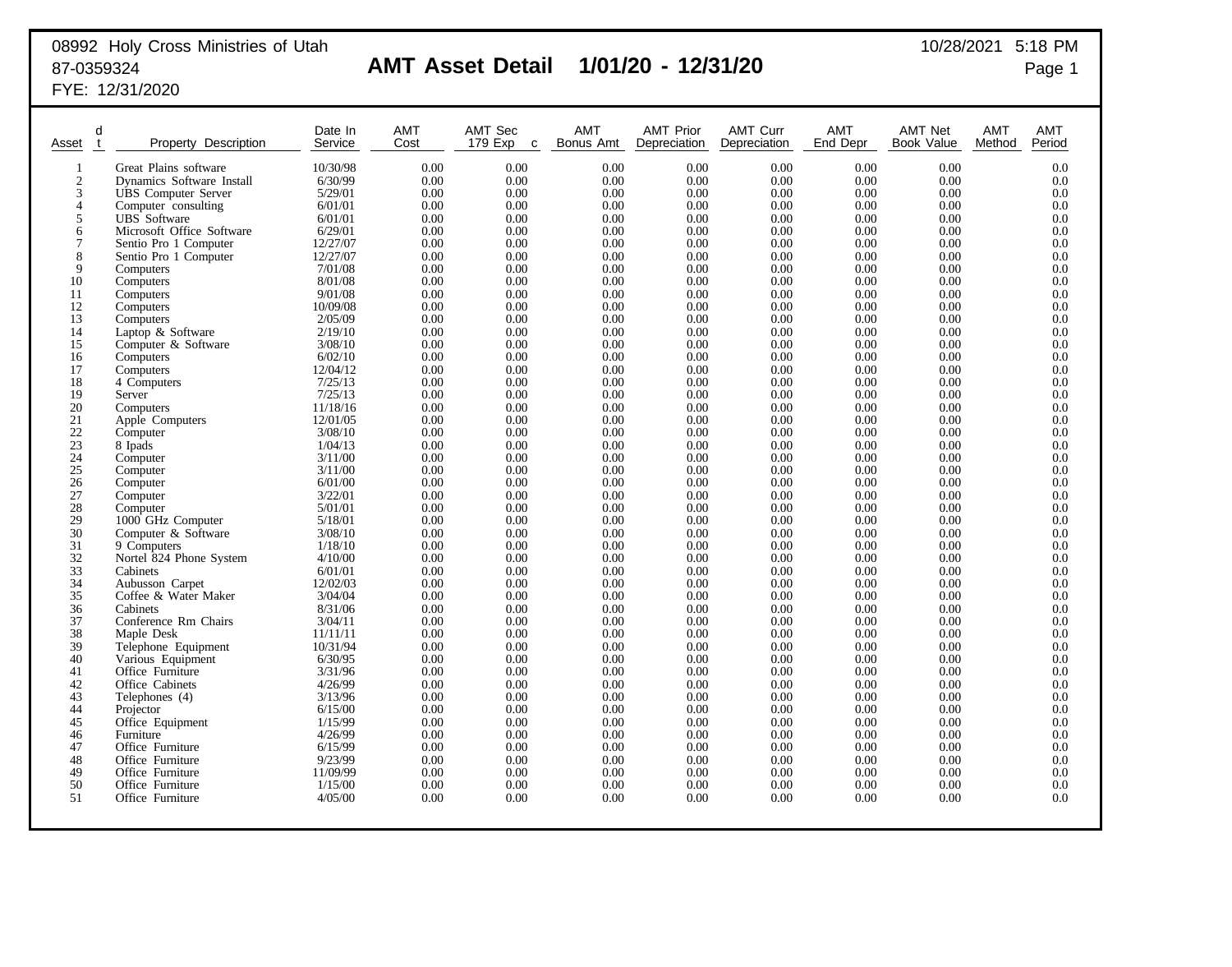## 08992 Holy Cross Ministries of Utah 10/28/2021 5:18 PM FYE: 12/31/2020

## 87-0359324 **AMT Asset Detail 1/01/20 - 12/31/20** Page 2

| Asset | Property Description           | Date In<br>Service | <b>AMT</b><br>Cost | AMT Sec<br>179 Exp<br>C | <b>AMT</b><br>Bonus Amt | <b>AMT Prior</b><br>Depreciation | <b>AMT Curr</b><br>Depreciation | <b>AMT</b><br>End Depr | <b>AMT Net</b><br>Book Value | AMT<br>Method | AMT<br>Period |
|-------|--------------------------------|--------------------|--------------------|-------------------------|-------------------------|----------------------------------|---------------------------------|------------------------|------------------------------|---------------|---------------|
| 52    | File Cabinets                  | 5/01/01            | 0.00               | 0.00                    | 0.00                    | 0.00                             | 0.00                            | 0.00                   | 0.00                         |               | 0.0           |
| 53    | Furniture                      | 5/30/98            | 0.00               | 0.00                    | 0.00                    | 0.00                             | 0.00                            | 0.00                   | 0.00                         |               | 0.0           |
| 54    | Chairs                         | 7/05/11            | 0.00               | 0.00                    | 0.00                    | 0.00                             | 0.00                            | 0.00                   | 0.00                         |               | 0.0           |
| 55    | Shoretel Telephone System      | 7/12/11            | 0.00               | 0.00                    | 0.00                    | 0.00                             | 0.00                            | 0.00                   | 0.00                         |               | 0.0           |
| 56    | Furniture                      | 11/14/16           | 0.00               | 0.00                    | 0.00                    | 0.00                             | 0.00                            | 0.00                   | 0.00                         |               | 0.0           |
| 57    | Rack & Cable                   | 9/30/06            | 0.00               | 0.00                    | 0.00                    | 0.00                             | 0.00                            | 0.00                   | 0.00                         |               | 0.0           |
| 58    | Leasehold Improvement          | 9/30/06            | 0.00               | 0.00                    | 0.00                    | 0.00                             | 0.00                            | 0.00                   | 0.00                         |               | 0.0           |
| 59    | Technology Additions-Conf Room | 2/10/11            | 0.00               | 0.00                    | 0.00                    | 0.00                             | 0.00                            | 0.00                   | 0.00                         |               | 0.0           |
| 60    | Cabinets-Conference Rm         | 6/15/11            | 0.00               | 0.00                    | 0.00                    | 0.00                             | 0.00                            | 0.00                   | 0.00                         |               | 0.0           |
| 61    | Vehicle                        | 4/13/99            | 0.00               | 0.00                    | 0.00                    | 0.00                             | 0.00                            | 0.00                   | 0.00                         |               | 0.0           |
| 62    | Vehicle                        | 5/02/05            | 0.00               | 0.00                    | 0.00                    | 0.00                             | 0.00                            | 0.00                   | 0.00                         |               | 0.0           |
| 63    | Vehicle                        | 8/31/05            | 0.00               | 0.00                    | 0.00                    | 0.00                             | 0.00                            | 0.00                   | 0.00                         |               | 0.0           |
| 64    | Vehicle-Saturn of Salt Lake    | 11/27/07           | 0.00               | 0.00                    | 0.00                    | 0.00                             | 0.00                            | 0.00                   | 0.00                         |               | 0.0           |
| 65    | Vehicle-Mark Miller            | 1/06/12            | 0.00               | 0.00                    | 0.00                    | 0.00                             | 0.00                            | 0.00                   | 0.00                         |               | 0.0           |
| 66    | Vehicle-Mark Miller            | 6/21/13            | 0.00               | 0.00                    | 0.00                    | 0.00                             | 0.00                            | 0.00                   | 0.00                         |               | 0.0           |
| 67    | Vehicle-Murdock Chevrolet      | 5/14/14            | 0.00               | 0.00                    | 0.00                    | 0.00                             | 0.00                            | 0.00                   | 0.00                         |               | 0.0           |
| 68    | Vehicle-ARI                    | 2/23/07            | 0.00               | 0.00                    | 0.00                    | 0.00                             | 0.00                            | 0.00                   | 0.00                         |               | 0.0           |
| 69    | Vehicle-ARI                    | 6/14/07            | 0.00               | 0.00                    | 0.00                    | 0.00                             | 0.00                            | 0.00                   | 0.00                         |               | 0.0           |
| 70    | Vehicle-Jerry Seiner           | 3/28/08            | 0.00               | 0.00                    | 0.00                    | 0.00                             | 0.00                            | 0.00                   | 0.00                         |               | 0.0           |
| 200   | Computer Adj (TAX)             | 1/01/99            | 0.00               | 0.00                    | 0.00                    | 0.00                             | 0.00                            | 0.00                   | 0.00                         |               | 0.0           |
|       |                                | <b>Grand Total</b> | 0.00               | 0.00c                   | 0.00                    | 0.00                             | 0.00                            | 0.00                   | 0.00                         |               |               |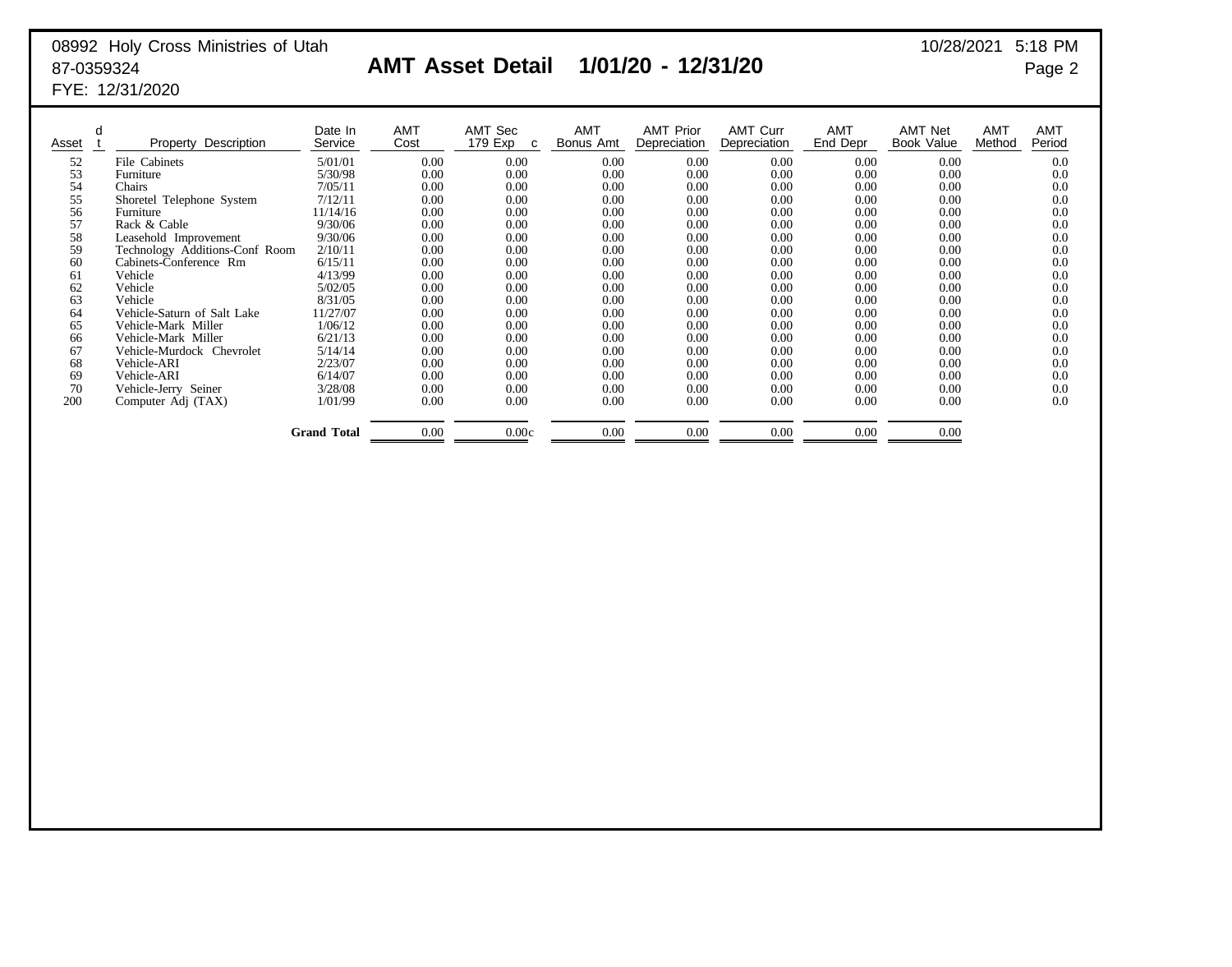## 08992 Holy Cross Ministries of Utah 10/28/2021 5:18 PM 87-0359324 **Book Asset Detail 1/01/20 - 12/31/20** Page 1

FYE: 12/31/2020

| Asset                                   | d<br>t | Property<br>Description    | Date In<br>Service | <b>Book</b><br>Cost  | Book Sec<br>179 Exp<br>$\mathbf c$ | Book Sal<br>Value | <b>Book Prior</b><br>Depreciation | <b>Book Current</b><br>Depreciation | Book<br>End Depr     | Book Net<br>Book Value | <b>Book</b><br>Method | <b>Book</b><br>Period |
|-----------------------------------------|--------|----------------------------|--------------------|----------------------|------------------------------------|-------------------|-----------------------------------|-------------------------------------|----------------------|------------------------|-----------------------|-----------------------|
| $\mathbf{1}$                            |        | Great Plains software      | 10/30/98           | 2.012.50             | 0.00                               | 0.00              | 2,012.50                          | 0.00                                | 2.012.50             | 0.00 S/L               |                       | 5.00                  |
| $\overline{2}$                          |        | Dynamics Software Install  | 6/30/99            | 6,898.43             | 0.00                               | 0.00              | 6,898.43                          | 0.00                                | 6,898.43             | 0.00 S/L               |                       | 5.00                  |
| 3                                       |        | <b>UBS</b> Computer Server | 5/29/01            | 14,306.00            | 0.00                               | 0.00              | 14,306.00                         | 0.00                                | 14,306.00            | 0.00 S/L               |                       | 5.00                  |
| $\overline{4}$                          |        | Computer consulting        | 6/01/01            | 1,200.00             | 0.00                               | 0.00              | 1,200.00                          | 0.00                                | 1,200.00             | 0.00 S/L               |                       | 5.00                  |
| 5                                       |        | <b>UBS</b> Software        | 6/01/01            | 3,490.00             | 0.00                               | 0.00              | 3,490.00                          | 0.00                                | 3,490.00             | 0.00 S/L               |                       | 5.00                  |
| 6                                       |        | Microsoft Office Software  | 6/29/01            | 6,246.00             | 0.00                               | 0.00              | 6,246.00                          | 0.00                                | 6,246.00             | 0.00 S/L               |                       | 5.00                  |
| 7                                       |        | Sentio Pro 1 Computer      | 12/27/07           | 5,178.00             | 0.00                               | 0.00              | 5,178.00                          | 0.00                                | 5,178.00             | 0.00 S/L               |                       | 5.00                  |
| 8                                       |        | Sentio Pro 1 Computer      | 12/27/07           | 8,418.03             | 0.00                               | 0.00              | 8,418.03                          | 0.00                                | 8,418.03             | 0.00 S/L               |                       | 5.00                  |
| 9                                       |        | Computers                  | 7/01/08            | 8,495.00             | 0.00                               | 0.00              | 8,495.00                          | 0.00                                | 8,495.00             | 0.00 S/L               |                       | 5.00                  |
| 10                                      |        | Computers                  | 8/01/08            | 180.00               | 0.00                               | 0.00              | 180.00                            | 0.00                                | 180.00               | 0.00 S/L               |                       | 5.00                  |
| 11                                      |        | Computers                  | 9/01/08            | 180.00               | 0.00                               | 0.00              | 180.00                            | 0.00                                | 180.00               | 0.00                   | S/L                   | 5.00                  |
| 12                                      |        | Computers                  | 10/09/08           | 4,623.82             | 0.00                               | 0.00              | 4,623.82                          | 0.00                                | 4,623.82             | 0.00 S/L               |                       | 5.00                  |
| 13                                      |        | Computers                  | 2/05/09            | 3,172.50             | 0.00                               | 0.00              | 3,172.50                          | 0.00                                | 3,172.50             | 0.00 S/L               |                       | 5.00                  |
| 14                                      |        | Laptop & Software          | 2/19/10            | 1.265.17             | 0.00                               | 0.00              | 1,265.17                          | 0.00                                | 1,265.17             | $0.00\,$               | S/L                   | 5.00                  |
| 15                                      |        | Computer & Software        | 3/08/10            | 1,089.00             | 0.00                               | 0.00              | 1,089.00                          | 0.00                                | 1,089.00             | $0.00\quad S/L$        |                       | 5.00                  |
| 16                                      |        | Computers                  | 6/02/10            | 1,139.00             | 0.00                               | 0.00              | 1,139.00                          | 0.00                                | 1,139.00             | 0.00 S/L               |                       | 5.00                  |
| 17                                      |        | Computers                  | 12/04/12           | 2,341.75             | 0.00                               | 0.00              | 2,341.75                          | 0.00                                | 2,341.75             | $0.00\,$               | S/L                   | 5.00                  |
| 18                                      |        | 4 Computers                | 7/25/13            | 3,382.00             | 0.00                               | 0.00              | 3,382.00                          | 0.00                                | 3,382.00             | 0.00 S/L               |                       | 5.00                  |
| 19                                      |        | Server                     | 7/25/13            | 6,407.75             | 0.00                               | 0.00              | 6,407.75                          | 0.00                                | 6,407.75             | 0.00 S/L               |                       | 5.00                  |
| 20                                      |        | Computers                  | 11/18/16           | 5,003.36             | 0.00                               | 0.00              | 3,085.40                          | 1,000.67                            | 4,086.07             | 917.29                 | S/L                   | 5.00                  |
| 21                                      |        | Apple Computers            | 12/01/05           | 4,558.65             | 0.00                               | 0.00              | 4,558.65                          | 0.00                                | 4,558.65             | 0.00 S/L               |                       | 5.00                  |
| $\begin{array}{c} 22 \\ 23 \end{array}$ |        | Computer                   | 3/08/10            | 2.041.00             | 0.00                               | 0.00              | 2.041.00                          | 0.00                                | 2,041.00             | 0.00 S/L               |                       | 5.00                  |
| 24                                      |        | 8 Ipads                    | 1/04/13            | 5,592.57<br>1.000.00 | 0.00                               | 0.00              | 5,592.57                          | 0.00                                | 5,592.57             | 0.00 S/L               |                       | 5.00                  |
| 25                                      |        | Computer                   | 3/11/00<br>3/11/00 | 1,000.00             | 0.00<br>0.00                       | 0.00<br>0.00      | 1,000.00<br>1,000.00              | 0.00<br>0.00                        | 1,000.00<br>1,000.00 | 0.00 S/L<br>0.00 S/L   |                       | 5.00<br>5.00          |
| 26                                      |        | Computer                   | 6/01/00            | 1,111.00             | 0.00                               | 0.00              | 1,111.00                          | 0.00                                | 1,111.00             | 0.00 S/L               |                       | 5.00                  |
| 27                                      |        | Computer<br>Computer       | 3/22/01            | 1,000.00             | 0.00                               | 0.00              | 1,000.00                          | 0.00                                | 1,000.00             | 0.00 S/L               |                       | 5.00                  |
| 28                                      |        | Computer                   | 5/01/01            | 995.00               | 0.00                               | 0.00              | 995.00                            | 0.00                                | 995.00               | 0.00 S/L               |                       | 5.00                  |
| 29                                      |        | 1000 GHz Computer          | 5/18/01            | 945.00               | 0.00                               | 0.00              | 945.00                            | 0.00                                | 945.00               | 0.00 S/L               |                       | 5.00                  |
| 30                                      |        | Computer & Software        | 3/08/10            | 3,050.00             | 0.00                               | 0.00              | 3,050.00                          | 0.00                                | 3,050.00             | 0.00 S/L               |                       | 5.00                  |
| 31                                      |        | 9 Computers                | 1/18/10            | 10,061.00            | 0.00                               | 0.00              | 10,061.00                         | 0.00                                | 10,061.00            | 0.00 S/L               |                       | 5.00                  |
| 32                                      |        | Nortel 824 Phone System    | 4/10/00            | 1,303.00             | 0.00                               | 0.00              | 1,303.00                          | 0.00                                | 1,303.00             | 0.00 S/L               |                       | 5.00                  |
| $\overline{33}$                         |        | Cabinets                   | 6/01/01            | 1,080.00             | 0.00                               | 0.00              | 1,080.00                          | 0.00                                | 1,080.00             | 0.00 S/L               |                       | 5.00                  |
| 34                                      |        | Aubusson Carpet            | 12/02/03           | 7.990.00             | 0.00                               | 0.00              | 7,990.00                          | 0.00                                | 7,990.00             | 0.00 S/L               |                       | 5.00                  |
| 35                                      |        | Coffee & Water Maker       | 3/04/04            | 2,000.72             | 0.00                               | 0.00              | 2,000.72                          | 0.00                                | 2,000.72             | 0.00 S/L               |                       | 5.00                  |
| 36                                      |        | Cabinets                   | 8/31/06            | 24,090.00            | 0.00                               | 0.00              | 24,090.00                         | 0.00                                | 24,090.00            | 0.00 S/L               |                       | 5.00                  |
| 37                                      |        | Conference Rm Chairs       | 3/04/11            | 8,940.00             | 0.00                               | 0.00              | 8,940.00                          | 0.00                                | 8,940.00             | 0.00 S/L               |                       | 5.00                  |
| 38                                      |        | Maple Desk                 | 11/11/11           | 1,544.00             | 0.00                               | 0.00              | 1,544.00                          | 0.00                                | 1,544.00             | 0.00 S/L               |                       | 5.00                  |
| 39                                      |        | Telephone Equipment        | 10/31/94           | 2,622.00             | 0.00                               | 0.00              | 2,622.00                          | 0.00                                | 2,622.00             | 0.00 S/L               |                       | 5.00                  |
| 40                                      |        | Various Equipment          | 6/30/95            | 2,167.90             | 0.00                               | 0.00              | 2,167.90                          | 0.00                                | 2,167.90             | 0.00 S/L               |                       | 5.00                  |
| 41                                      |        | Office Furniture           | 3/31/96            | 1,459.50             | 0.00                               | 0.00              | 1,459.50                          | 0.00                                | 1,459.50             | 0.00 S/L               |                       | 7.00                  |
| 42                                      |        | Office Cabinets            | 4/26/99            | 4,000.00             | 0.00                               | 0.00              | 4,000.00                          | 0.00                                | 4,000.00             | 0.00 S/L               |                       | 5.00                  |
| 43                                      |        | Telephones (4)             | 3/13/96            | 1.380.00             | 0.00                               | 0.00              | 1.380.00                          | 0.00                                | 1.380.00             | 0.00 S/L               |                       | 5.00                  |
| 44                                      |        | Projector                  | 6/15/00            | 1,600.00             | 0.00                               | 0.00              | 1,600.00                          | 0.00                                | 1,600.00             | 0.00 S/L               |                       | 5.00                  |
| 45                                      |        | Office Equipment           | 1/15/99            | 8,872.00             | 0.00                               | 0.00              | 8,872.00                          | 0.00                                | 8,872.00             | 0.00 S/L               |                       | 5.00                  |
| 46                                      |        | Furniture                  | 4/26/99            | 3.602.00             | 0.00                               | 0.00              | 3.602.00                          | 0.00                                | 3.602.00             | 0.00 S/L               |                       | 5.00                  |
| 47                                      |        | Office Furniture           | 6/15/99            | 4,413.00             | 0.00                               | 0.00              | 4,413.00                          | 0.00                                | 4,413.00             | 0.00 S/L               |                       | 5.00                  |
| 48                                      |        | Office Furniture           | 9/23/99            | 1,057.75             | 0.00                               | 0.00              | 1,057.75                          | 0.00                                | 1,057.75             | $0.00\,$               | S/L                   | 5.00                  |
| 49                                      |        | Office Furniture           | 11/09/99           | 523.00               | 0.00                               | 0.00              | 523.00                            | 0.00                                | 523.00               | $0.00\,$               | S/L                   | 5.00                  |
| 50<br>51                                |        | Office Furniture           | 1/15/00            | 842.00               | 0.00                               | 0.00              | 842.00                            | 0.00                                | 842.00               | $0.00 -$               | S/L                   | 5.00                  |
|                                         |        | Office Furniture           | 4/05/00            | 1,945.00             | 0.00                               | 0.00              | 1,945.00                          | 0.00                                | 1,945.00             | 0.00                   | S/L                   | 5.00                  |
|                                         |        |                            |                    |                      |                                    |                   |                                   |                                     |                      |                        |                       |                       |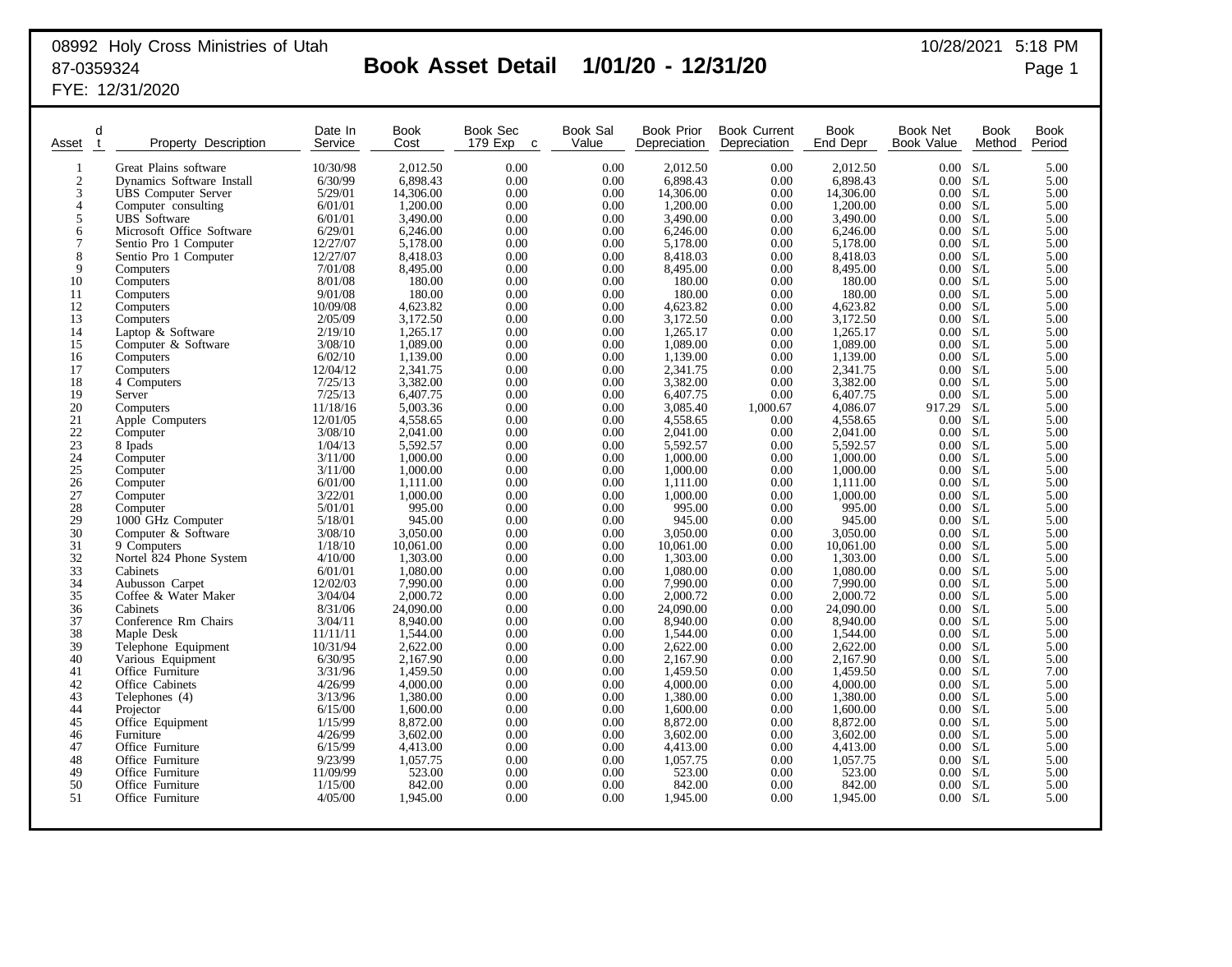## 08992 Holy Cross Ministries of Utah 87-0359324 **Book Asset Detail 1/01/20 - 12/31/20** Page 2 FYE: 12/31/2020

| 10/28/2021 |  | 5:18 PM |
|------------|--|---------|
|------------|--|---------|

| d<br>Asset | Property Description           | Date In<br>Service | Book<br>Cost | Book Sec<br>179 Ехр<br>C | Book Sal<br>Value | <b>Book Prior</b><br>Depreciation | <b>Book Current</b><br>Depreciation | Book<br>End Depr | Book Net<br>Book Value | <b>Book</b><br>Method | <b>Book</b><br>Period |
|------------|--------------------------------|--------------------|--------------|--------------------------|-------------------|-----------------------------------|-------------------------------------|------------------|------------------------|-----------------------|-----------------------|
| 52         | File Cabinets                  | 5/01/01            | 1,221.98     | 0.00                     | 0.00              | 1,221.98                          | 0.00                                | 1,221.98         | 0.00                   | S/L                   | 5.00                  |
| 53         | Furniture                      | 5/30/98            | 2,811.90     | 0.00                     | 0.00              | 2,811.90                          | 0.00                                | 2,811.90         | 0.00                   | -S/L                  | 7.00                  |
| 54         | Chairs                         | 7/05/11            | 1,515.84     | 0.00                     | 0.00              | 1,515.84                          | 0.00                                | 1,515.84         | 0.00                   | S/L                   | 5.00                  |
| 55         | Shoretel Telephone System      | 7/12/11            | 28,921.45    | 0.00                     | 0.00              | 28,921.45                         | 0.00                                | 28,921.45        | 0.00                   | S/L                   | 5.00                  |
| 56         | Furniture                      | 11/14/16           | 11,970.00    | 0.00                     | 0.00              | 7,581.00                          | 2,394.00                            | 9,975.00         | 1,995.00               | S/L                   | 5.00                  |
| 57         | Rack & Cable                   | 9/30/06            | 2,678.00     | 0.00                     | 0.00              | 2,678.00                          | 0.00                                | 2.678.00         | 0.00                   | S/L                   | 5.00                  |
| 58         | Leasehold Improvement          | 9/30/06            | 8,575.00     | 0.00                     | 0.00              | 8,575.00                          | 0.00                                | 8,575.00         | 0.00                   | S/L                   | 5.00                  |
| 59         | Technology Additions-Conf Room | 2/10/11            | 2,845.15     | 0.00                     | 0.00              | 2,845.15                          | 0.00                                | 2,845.15         | 0.00                   | S/L                   | 5.00                  |
| 60         | Cabinets-Conference Rm         | 6/15/11            | 4,380.00     | 0.00                     | 0.00              | 4,380.00                          | $0.00\,$                            | 4.380.00         | 0.00                   | S/L                   | 5.00                  |
| 61         | Vehicle                        | 4/13/99            | 21,921.35    | 0.00                     | 0.00              | 21,921.35                         | 0.00                                | 21,921.35        | 0.00                   | -S/L                  | 5.00                  |
| 62         | Vehicle                        | 5/02/05            | 42,318.50    | 0.00                     | 0.00              | 42,318.50                         | 0.00                                | 42,318.50        | 0.00                   | S/L                   | 5.00                  |
| 63         | Vehicle                        | 8/31/05            | 22,209.76    | 0.00                     | 0.00              | 22,209.76                         | 0.00                                | 22,209.76        | 0.00                   | S/L                   | 5.00                  |
| 64         | Vehicle-Saturn of Salt Lake    | 11/27/07           | 23,330.00    | 0.00                     | 0.00              | 23,330.00                         | 0.00                                | 23,330.00        | 0.00                   | S/L                   | 5.00                  |
| 65         | Vehicle-Mark Miller            | 1/06/12            | 21,220.00    | 0.00                     | 0.00              | 21,220.00                         | 0.00                                | 21,220.00        | 0.00                   | S/L                   | 5.00                  |
| 66         | Vehicle-Mark Miller            | 6/21/13            | 21,309.75    | 0.00                     | 0.00              | 21,309.75                         | 0.00                                | 21,309.75        | 0.00                   | S/L                   | 5.00                  |
| 67         | Vehicle-Murdock Chevrolet      | 5/14/14            | 34,313.66    | 0.00                     | 0.00              | 34,313.66                         | 0.00                                | 34,313.66        | 0.00                   | S/L                   | 5.00                  |
| 68         | Vehicle-ARI                    | 2/23/07            | 21,790.20    | 0.00                     | 0.00              | 21,790.20                         | 0.00                                | 21,790.20        | 0.00                   | S/L                   | 5.00                  |
| 69         | Vehicle-ARI                    | 6/14/07            | 35,214.48    | 0.00                     | 0.00              | 35,214.48                         | 0.00                                | 35,214.48        | 0.00                   | S/L                   | 5.00                  |
| 70         | Vehicle-Jerry Seiner           | 3/28/08            | 18,742.40    | 0.00                     | 0.00              | 18,742.40                         | 0.00                                | 18,742.40        | 0.00                   | S/L                   | 5.00                  |
| 200        | Computer Adj (TAX)             | 1/01/99            | 2,326.00     | 0.00                     | 0.00              | 2,326.00                          | 0.00                                | 2,326.00         | 0.00                   | S/L                   | 5.00                  |
|            |                                | <b>Grand Total</b> | 527,429.82   | 0.00c                    | 0.00              | 521,122.86                        | 3,394.67                            | 524,517.53       | 2,912.29               |                       |                       |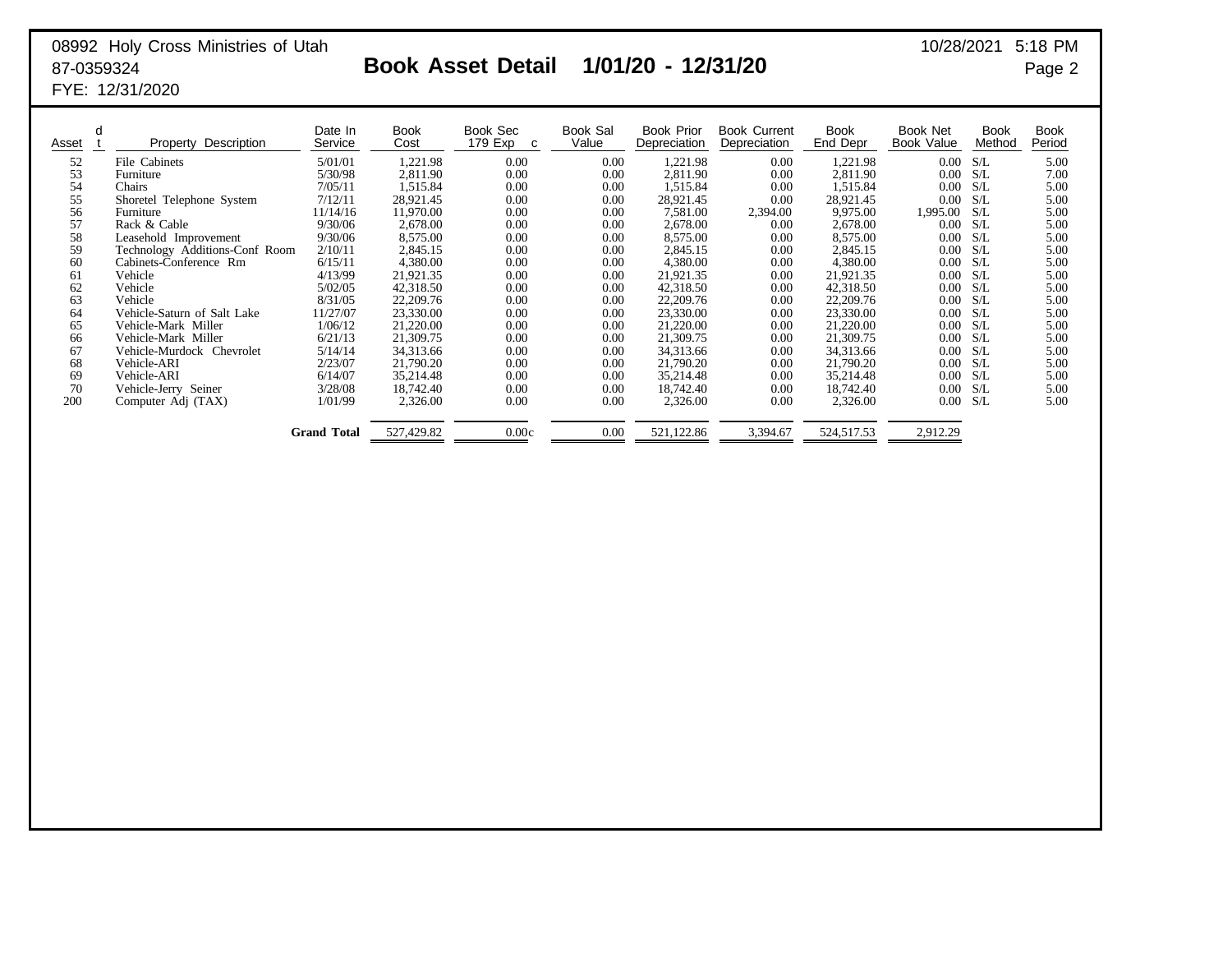Tax Current Book Current

| Asset          | Property Description                    | Depreciation | Depreciation | Difference   |
|----------------|-----------------------------------------|--------------|--------------|--------------|
|                | <b>Group: Computers</b>                 |              |              |              |
|                | Great Plains software                   |              |              |              |
| 1<br>2         | Dynamics Software Install               | 0.00<br>0.00 | 0.00<br>0.00 | 0.00<br>0.00 |
| 3              | <b>UBS</b> Computer Server              | 0.00         | 0.00         | 0.00         |
| $\overline{4}$ | Computer consulting                     | 0.00         | 0.00         | 0.00         |
| 5              | <b>UBS</b> Software                     | 0.00         | 0.00         | 0.00         |
| 6              | Microsoft Office Software               | 0.00         | 0.00         | 0.00         |
| 7              | Sentio Pro 1 Computer                   | 0.00         | 0.00         | 0.00         |
| 8<br>9         | Sentio Pro 1 Computer<br>Computers      | 0.00<br>0.00 | 0.00<br>0.00 | 0.00<br>0.00 |
|                | 10 Computers                            | 0.00         | 0.00         | 0.00         |
|                | 11 Computers                            | 0.00         | 0.00         | 0.00         |
|                | 12 Computers                            | 0.00         | 0.00         | 0.00         |
| 13             | Computers                               | 0.00         | 0.00         | 0.00         |
|                | 14 Laptop & Software                    | 0.00         | 0.00         | 0.00         |
|                | 15 Computer & Software                  | 0.00         | 0.00         | 0.00         |
| 17             | 16 Computers<br>Computers               | 0.00<br>0.00 | 0.00<br>0.00 | 0.00<br>0.00 |
| 18             | 4 Computers                             | 0.00         | 0.00         | 0.00         |
| 19             | Server                                  | 0.00         | 0.00         | 0.00         |
| 20             | Computers                               | 1,000.67     | 1,000.67     | 0.00         |
| 21             | Apple Computers                         | 0.00         | 0.00         | 0.00         |
| 22             | Computer                                | 0.00         | 0.00         | 0.00         |
| 23             | 8 Ipads                                 | 0.00         | 0.00         | 0.00         |
|                | 24 Computer<br>25 Computer              | 0.00<br>0.00 | 0.00<br>0.00 | 0.00<br>0.00 |
|                | 26 Computer                             | 0.00         | 0.00         | 0.00         |
| 27             | Computer                                | 0.00         | 0.00         | 0.00         |
|                | 28 Computer                             | 0.00         | 0.00         | 0.00         |
| 29             | 1000 GHz Computer                       | 0.00         | 0.00         | 0.00         |
|                | 30 Computer & Software                  | 0.00         | 0.00         | 0.00         |
| 31<br>200      | 9 Computers<br>Computer Adj (TAX)       | 0.00<br>0.00 | 0.00<br>0.00 | 0.00<br>0.00 |
|                | <b>Computers</b>                        | 1,000.67     | 1,000.67     | 0.00         |
|                |                                         |              |              |              |
|                | <b>Group: Furniture &amp; Equipment</b> |              |              |              |
|                | 32 Nortel 824 Phone System              | 0.00         | 0.00         | 0.00         |
|                | 33 Cabinets                             | 0.00         | 0.00         | 0.00         |
|                | 34 Aubusson Carpet                      | 0.00         | 0.00         | 0.00         |
|                | 35 Coffee & Water Maker<br>36 Cabinets  | 0.00<br>0.00 | 0.00<br>0.00 | 0.00<br>0.00 |
| 37             | Conference Rm Chairs                    | 0.00         | 0.00         | 0.00         |
|                | 38 Maple Desk                           | 0.00         | 0.00         | 0.00         |
| 39             | Telephone Equipment                     | 0.00         | 0.00         | 0.00         |
| 40             | Various Equipment                       | 0.00         | 0.00         | 0.00         |
| 41             | Office Furniture                        | 0.00         | 0.00         | 0.00         |
| 42             | Office Cabinets                         | 0.00         | 0.00         | 0.00         |
|                | 43 Telephones (4)<br>44 Projector       | 0.00<br>0.00 | 0.00<br>0.00 | 0.00<br>0.00 |
|                | 45 Office Equipment                     | 0.00         | 0.00         | $0.00\,$     |
|                | 46 Furniture                            | 0.00         | 0.00         | 0.00         |
|                | 47 Office Furniture                     | 0.00         | 0.00         | 0.00         |
|                | 48 Office Furniture                     | 0.00         | 0.00         | 0.00         |
|                | 49 Office Furniture                     | 0.00         | 0.00         | 0.00         |
| 51             | 50 Office Furniture<br>Office Furniture | 0.00<br>0.00 | 0.00         | 0.00<br>0.00 |
|                | 52 File Cabinets                        | 0.00         | 0.00<br>0.00 | 0.00         |
|                | 53 Furniture                            | 0.00         | 0.00         | 0.00         |
|                | 54 Chairs                               | 0.00         | 0.00         | 0.00         |
|                | 55 Shoretel Telephone System            | 0.00         | 0.00         | 0.00         |
|                | 56 Furniture                            | 2,394.00     | 2,394.00     | 0.00         |
|                | Furniture & Equipment                   | 2,394.00     | 2,394.00     | 0.00         |
|                | <b>Group: Leasehold Improvements</b>    |              |              |              |
|                | 57 Rack & Cable                         | 0.00         | 0.00         | 0.00         |
|                | 58 Leasehold Improvement                | 0.00         | 0.00         | 0.00         |
|                |                                         |              |              |              |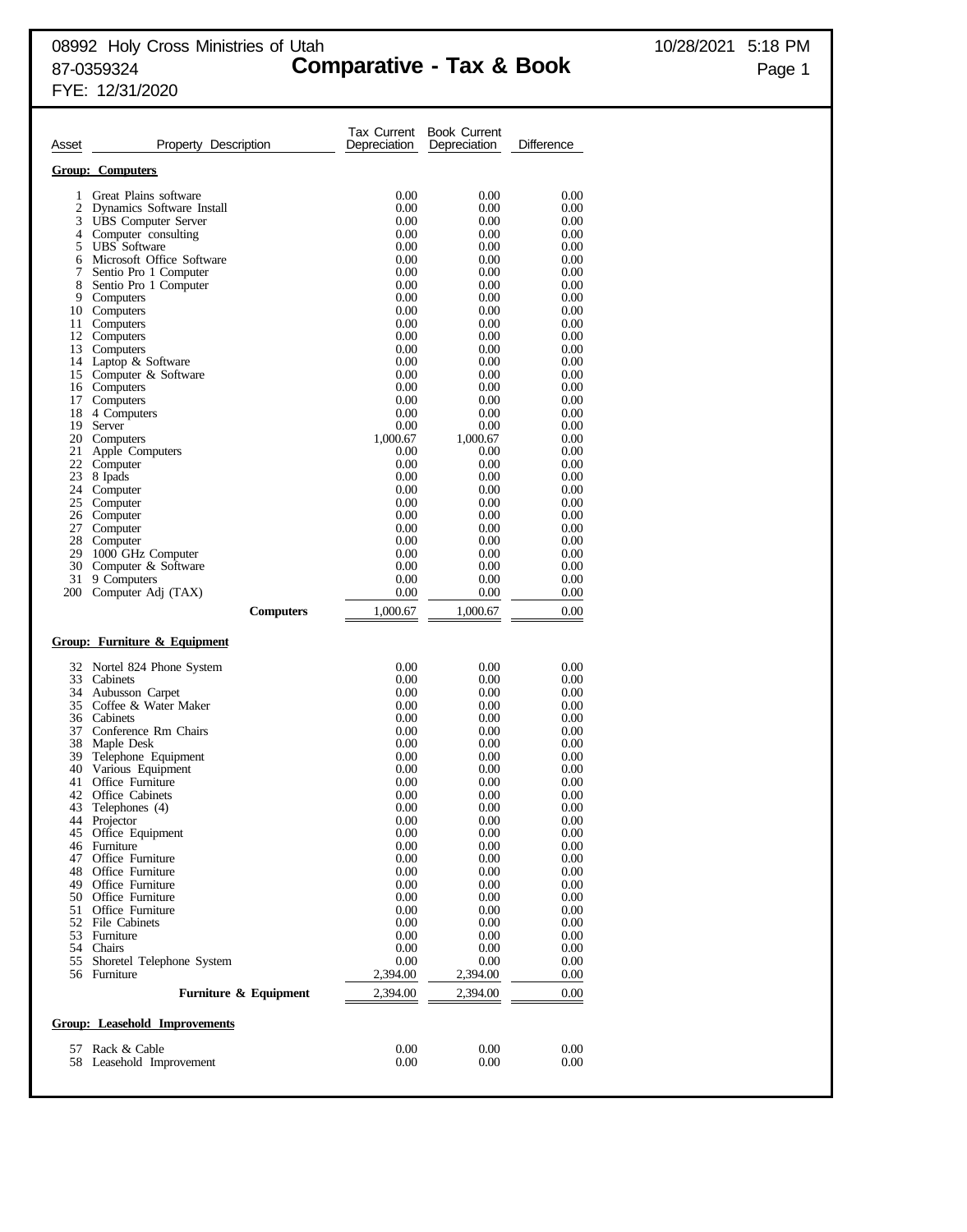Tax Current Book Current<br>Depreciation Depreciation Asset **Property Description** Depreciation Depreciation Difference **Group: Leasehold Improvements (continued)** 59 Technology Additions-Conf Room 0.00 0.00 0.00 0.00 60 Cabinets-Conference Rm 0.00 0.00 0.00 **Leasehold Improvements** 0.00 0.00 0.00 0.00 **Group: Vehicles**  $\begin{array}{cccc} 61 & \text{Vehicle} & & & & 0.00 & & 0.00 \\ 62 & \text{Vehicle} & & & 0.00 & & 0.00 & & 0.00 \\ \end{array}$ 62 Vehicle 0.00 0.00 0.00 63 Vehicle 0.00 0.00 0.00 0.00 64 Vehicle-Saturn of Salt Lake 0.00 0.00 0.00 0.00 65 Vehicle-Mark Miller 2000 0.00 0.00 0.00 66 Vehicle-Mark Miller 0.00 0.00 0.00 67 Vehicle-Murdock Chevrolet  $\begin{array}{ccc} 67 & \text{Vehicle-Murdock} & \text{Cheviolet} & 0.00 & 0.00 & 0.00 \\ 68 & \text{Vehicle-ARI} & 0.00 & 0.00 & 0.00 \\ 69 & \text{Vehicle-ARI} & 0.00 & 0.00 & 0.00 \\ \end{array}$ 68 Vehicle-ARI 0.00 0.00 0.00 0.00 69 Vehicle-ARI 0.00 0.00 0.00 0.00 70 Vehicle-Jerry Seiner 2000 0.00 0.00 0.00 0.00 **Vehicles** 0.00 0.00 0.00 0.00 Grand Total 3,394.67 3,394.67 0.00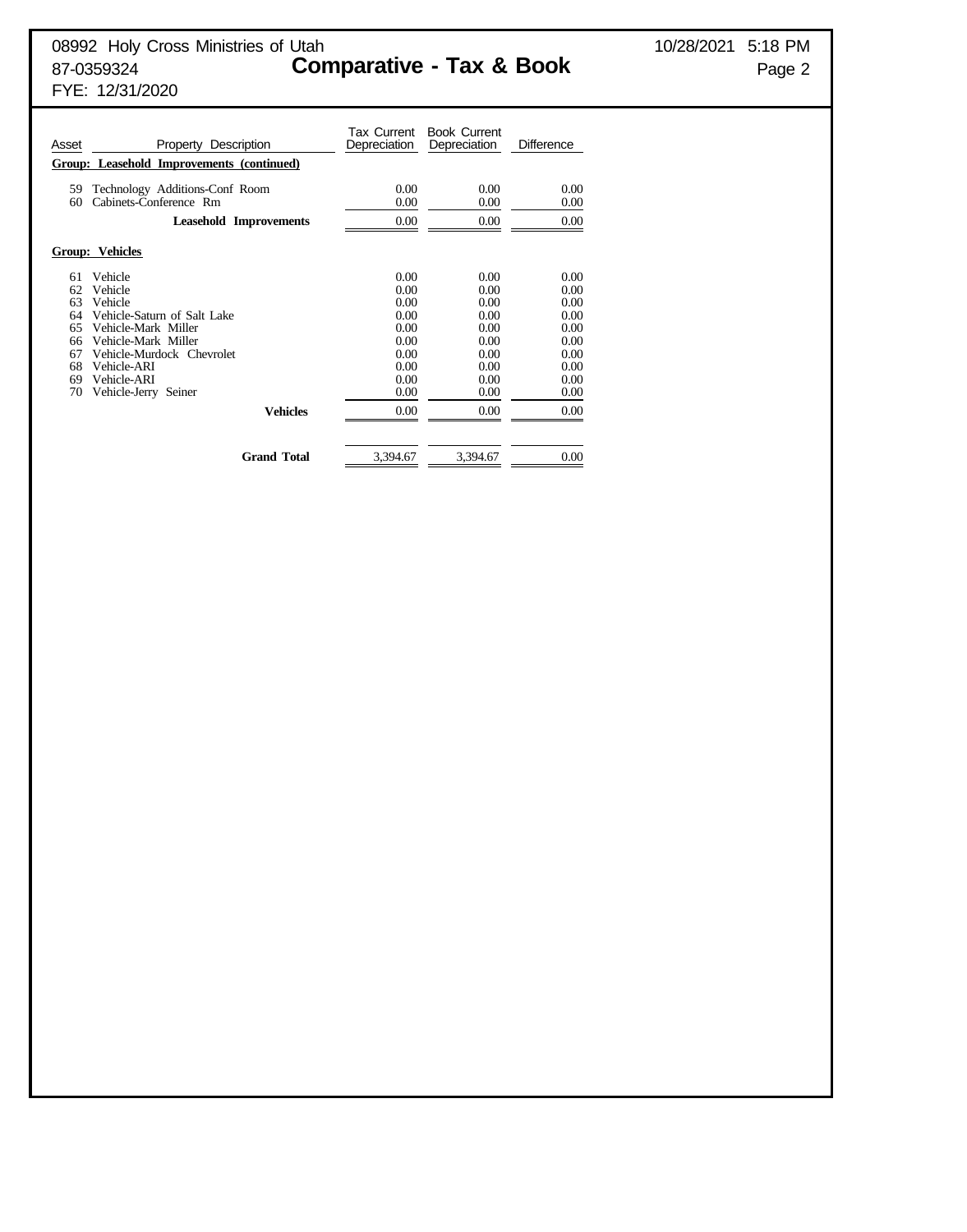| Form 990 | <b>Event Income and Deduction Worksheet</b> |            | 2020                           |
|----------|---------------------------------------------|------------|--------------------------------|
|          | Description Autumn Harvest Festival         |            |                                |
| Name     |                                             |            | Taxpayer Identification Number |
|          | Holy Cross Ministries of Utah               | 87-0359324 |                                |

Use this worksheet to verify data entered for a specific activity on your form 990/990EZ

**Expense Details - Indirect Expense:**

### **Income & Expense Summary:**

|                                                   |     | 20.    |
|---------------------------------------------------|-----|--------|
|                                                   |     |        |
| 3. Circulation income 3. __                       |     |        |
|                                                   |     |        |
| 5. Returns and allowances $\ldots$ , $\ldots$     |     |        |
| 6. Contributions received                         | 6.  | 31,91  |
| <b>7. Total revenue.</b> Add lines 1 through 6 7. |     | 51,913 |
|                                                   |     |        |
| 9. Employment Expense 9.                          |     |        |
|                                                   |     |        |
| 11. Indirect Expense                              | 11. |        |
| 12. Depreciation Expense  12.                     |     |        |
|                                                   |     |        |
| 14. Fundraising Expense 14.                       |     | 4.747  |
| 15. Total expenses. Add lines 8 through 145.      |     | 4.747  |
| 16. Net Income/Loss. Line 7 minus Line 156.       |     | 47,166 |

### **Expense Details - Cost of Goods Sold:**

| Beginning inventory             |  |
|---------------------------------|--|
| Purchases                       |  |
| Labor                           |  |
| Section 263A costs              |  |
| Other costs                     |  |
|                                 |  |
| <b>Total Cost of Goods Sold</b> |  |
|                                 |  |

### **Expense Details - Employment Expense:**

| Compensation of officers                                                                                                                    |  |
|---------------------------------------------------------------------------------------------------------------------------------------------|--|
| Other salaries and wages<br>the contract of the contract of the contract of the contract of the contract of the contract of the contract of |  |
| Pension plan contributions<br>. <del>.</del>                                                                                                |  |
| Other employee benefits                                                                                                                     |  |
| Payroll taxes                                                                                                                               |  |
| <b>Total Employment Expense</b>                                                                                                             |  |

### **Expense Details - Fees for Services:**

| Other                          |
|--------------------------------|
| <b>Total Fees for Services</b> |
|                                |

**Information is indicated for use on Form 990-T, Schedule A:**

Part V, Debt Financing<br>Part VI, Controlled Org<br>Part VII, Investments fo Part VI, Controlled Org Income

Part VIII, Exploited Activities Part VII, Investments for C(7)(9)(17)

Part IX, Advertising Income

| Total Indirect Expense <b>container and the contact of the contact of the contact of the contact of the contact of the contact of the contact of the contact of the contact of the contact of the contact of the contact of the </b> |  |
|--------------------------------------------------------------------------------------------------------------------------------------------------------------------------------------------------------------------------------------|--|
|                                                                                                                                                                                                                                      |  |
| <b>Expense Details - Depreciation Expense:</b>                                                                                                                                                                                       |  |
|                                                                                                                                                                                                                                      |  |
|                                                                                                                                                                                                                                      |  |
|                                                                                                                                                                                                                                      |  |
|                                                                                                                                                                                                                                      |  |
|                                                                                                                                                                                                                                      |  |
|                                                                                                                                                                                                                                      |  |
|                                                                                                                                                                                                                                      |  |
| <b>Expense Details - Exempt Activity Expense:</b>                                                                                                                                                                                    |  |
|                                                                                                                                                                                                                                      |  |
|                                                                                                                                                                                                                                      |  |
|                                                                                                                                                                                                                                      |  |
|                                                                                                                                                                                                                                      |  |
|                                                                                                                                                                                                                                      |  |
|                                                                                                                                                                                                                                      |  |
|                                                                                                                                                                                                                                      |  |
|                                                                                                                                                                                                                                      |  |
|                                                                                                                                                                                                                                      |  |
| <b>Expense Details - Fundraising Expense:</b>                                                                                                                                                                                        |  |
|                                                                                                                                                                                                                                      |  |
|                                                                                                                                                                                                                                      |  |
|                                                                                                                                                                                                                                      |  |
|                                                                                                                                                                                                                                      |  |

### **Allocation of Expense to Program Service Accomplishments:** First

 $\frac{4,747}{4,747}$ 4,747

**Total Fundraising Expense** . . . . . . . . . . .

Other direct expenses . . . . . . . . . . . . . . . . . . .

| ו טוו     |  |
|-----------|--|
| Second    |  |
| Third     |  |
| All other |  |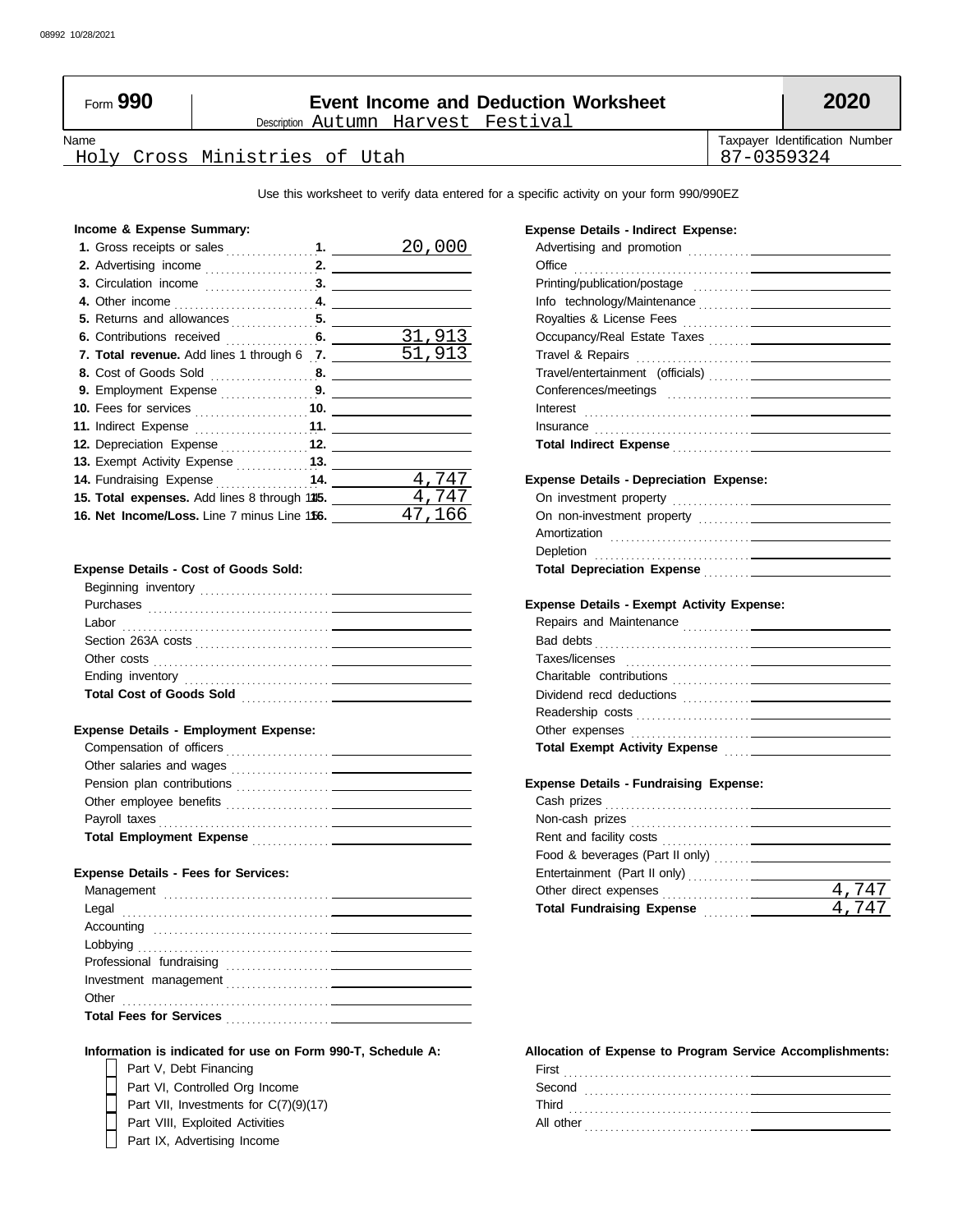| Name                                                                                                                                                                                                                                                                                                                                                                                                                                                                                                                                                                         |                             | Taxpayer Identification Number |
|------------------------------------------------------------------------------------------------------------------------------------------------------------------------------------------------------------------------------------------------------------------------------------------------------------------------------------------------------------------------------------------------------------------------------------------------------------------------------------------------------------------------------------------------------------------------------|-----------------------------|--------------------------------|
| Holy Cross Ministries of Utah                                                                                                                                                                                                                                                                                                                                                                                                                                                                                                                                                | 87-0359324                  |                                |
| Use this summary worksheet to verify data entered for a specific activity for your rental information                                                                                                                                                                                                                                                                                                                                                                                                                                                                        |                             |                                |
|                                                                                                                                                                                                                                                                                                                                                                                                                                                                                                                                                                              |                             |                                |
| Expenses (see details on worksheets below):                                                                                                                                                                                                                                                                                                                                                                                                                                                                                                                                  | $1.$ 2008 $\sim$ 300 $\sim$ | 625                            |
|                                                                                                                                                                                                                                                                                                                                                                                                                                                                                                                                                                              |                             |                                |
| 2. Fees for services <b>contract and the contract of the service of the service of the services</b>                                                                                                                                                                                                                                                                                                                                                                                                                                                                          |                             | 2. $\qquad \qquad$             |
| 3. Depreciation Expense entertainment and all the contract of the contract of the contract of the contract of                                                                                                                                                                                                                                                                                                                                                                                                                                                                |                             |                                |
|                                                                                                                                                                                                                                                                                                                                                                                                                                                                                                                                                                              |                             |                                |
|                                                                                                                                                                                                                                                                                                                                                                                                                                                                                                                                                                              |                             | 625                            |
|                                                                                                                                                                                                                                                                                                                                                                                                                                                                                                                                                                              |                             |                                |
|                                                                                                                                                                                                                                                                                                                                                                                                                                                                                                                                                                              |                             |                                |
| <b>Expense Details - Fees for Services:</b>                                                                                                                                                                                                                                                                                                                                                                                                                                                                                                                                  |                             |                                |
|                                                                                                                                                                                                                                                                                                                                                                                                                                                                                                                                                                              |                             |                                |
| Accounting 2000 contains a contact the contact of the contact of the contact of the contact of the contact of the contact of the contact of the contact of the contact of the contact of the contact of the contact of the con<br>Legal                                                                                                                                                                                                                                                                                                                                      |                             |                                |
|                                                                                                                                                                                                                                                                                                                                                                                                                                                                                                                                                                              |                             |                                |
| Commissions <b>commissions commissions</b>                                                                                                                                                                                                                                                                                                                                                                                                                                                                                                                                   |                             |                                |
| Management <b>construction and the construction of the construction</b> and the construction of the construction of the construction of the construction of the construction of the construction of the construction of the constru                                                                                                                                                                                                                                                                                                                                          |                             |                                |
| Other Professional Fees <b>contained a contained a contained a contained a contained a contained a contained a contained a contact of the contact of the contact of the contact of the contact of the contact of the contact of </b><br>Total Fees for Services <b>Figure 2018 CONSERVICES CONSERVICES CONSERVICES CONSERVICES CONSERVICES CONSERVICES</b>                                                                                                                                                                                                                   |                             |                                |
|                                                                                                                                                                                                                                                                                                                                                                                                                                                                                                                                                                              |                             |                                |
| <b>Expense Details - Depreciation Expense:</b>                                                                                                                                                                                                                                                                                                                                                                                                                                                                                                                               |                             |                                |
|                                                                                                                                                                                                                                                                                                                                                                                                                                                                                                                                                                              |                             |                                |
|                                                                                                                                                                                                                                                                                                                                                                                                                                                                                                                                                                              |                             |                                |
|                                                                                                                                                                                                                                                                                                                                                                                                                                                                                                                                                                              |                             |                                |
| Depletion with a construction of the construction of the construction of the construction of the construction of the construction of the construction of the construction of the construction of the construction of the const                                                                                                                                                                                                                                                                                                                                               |                             |                                |
| Total Depreciation Expense <b>contract to the Contract Contract Contract Contract Contract Contract Contract Contract Contract Contract Contract Contract Contract Contract Contract Contract Contract Contract Contract Contrac</b>                                                                                                                                                                                                                                                                                                                                         |                             |                                |
|                                                                                                                                                                                                                                                                                                                                                                                                                                                                                                                                                                              |                             |                                |
| <b>Expense Details - Direct Expense:</b>                                                                                                                                                                                                                                                                                                                                                                                                                                                                                                                                     |                             |                                |
| Interest                                                                                                                                                                                                                                                                                                                                                                                                                                                                                                                                                                     |                             |                                |
| Taxes/licenses examples and the contract of the contract of the contract of the contract of the contract of the contract of the contract of the contract of the contract of the contract of the contract of the contract of th                                                                                                                                                                                                                                                                                                                                               |                             |                                |
| Occupancy Expenses <b>contract to the contract of the contract of the contract of the contract of the contract of the contract of the contract of the contract of the contract of the contract of the contract of the contract o</b>                                                                                                                                                                                                                                                                                                                                         |                             |                                |
| Repairs & Maintenance                                                                                                                                                                                                                                                                                                                                                                                                                                                                                                                                                        |                             |                                |
| Travel/conferences/meetings                                                                                                                                                                                                                                                                                                                                                                                                                                                                                                                                                  |                             |                                |
| Printing & Publication contains and contains a series of the contact of the contact of the contact of the contact of the contact of the contact of the contact of the contact of the contact of the contact of the contact of                                                                                                                                                                                                                                                                                                                                                |                             |                                |
| Advertising <b>contract to the contract of the contract of the contract of the contract of the contract of the contract of the contract of the contract of the contract of the contract of the contract of the contract of the c</b>                                                                                                                                                                                                                                                                                                                                         |                             |                                |
| $In surface \begin{equation} \begin{equation} \begin{bmatrix} \text{in} \end{bmatrix} \end{equation} \begin{bmatrix} \text{in} \end{bmatrix} \end{equation} \begin{equation} \begin{bmatrix} \text{in} \end{bmatrix} \end{equation} \begin{equation} \begin{bmatrix} \text{in} \end{bmatrix} \end{equation} \begin{equation} \begin{bmatrix} \text{in} \end{bmatrix} \end{equation} \begin{equation} \begin{bmatrix} \text{in} \end{bmatrix} \end{equation} \begin{equation} \begin{bmatrix} \text{in} \end{bmatrix} \end{equation} \begin{equation} \begin{bmatrix} \text{$ |                             |                                |
| Utilities                                                                                                                                                                                                                                                                                                                                                                                                                                                                                                                                                                    |                             |                                |
|                                                                                                                                                                                                                                                                                                                                                                                                                                                                                                                                                                              |                             |                                |
|                                                                                                                                                                                                                                                                                                                                                                                                                                                                                                                                                                              |                             |                                |
|                                                                                                                                                                                                                                                                                                                                                                                                                                                                                                                                                                              |                             |                                |
| Total Direct Expense <b>contract Expense</b> and the contract of the contract of the contract of the contract of the contract of the contract of the contract of the contract of the contract of the contract of the contract of th                                                                                                                                                                                                                                                                                                                                          |                             |                                |

| Information is indicated for use on Form 990-T, Schedule A: | <b>Expense Allocation to Program Servi</b> |  |  |
|-------------------------------------------------------------|--------------------------------------------|--|--|
| Part IV. Rent Income                                        | First                                      |  |  |
| Part V. Debt Financing                                      | Second                                     |  |  |
| Part VI, Controlled Org Income                              | Third                                      |  |  |

Part VII, Investments for  $C(7)(9)(17)$ 

| xpense Allocation to Program Service Accomplishments for 990/990EZ: |  |
|---------------------------------------------------------------------|--|
| First                                                               |  |
| Second                                                              |  |
| Third                                                               |  |
| All other                                                           |  |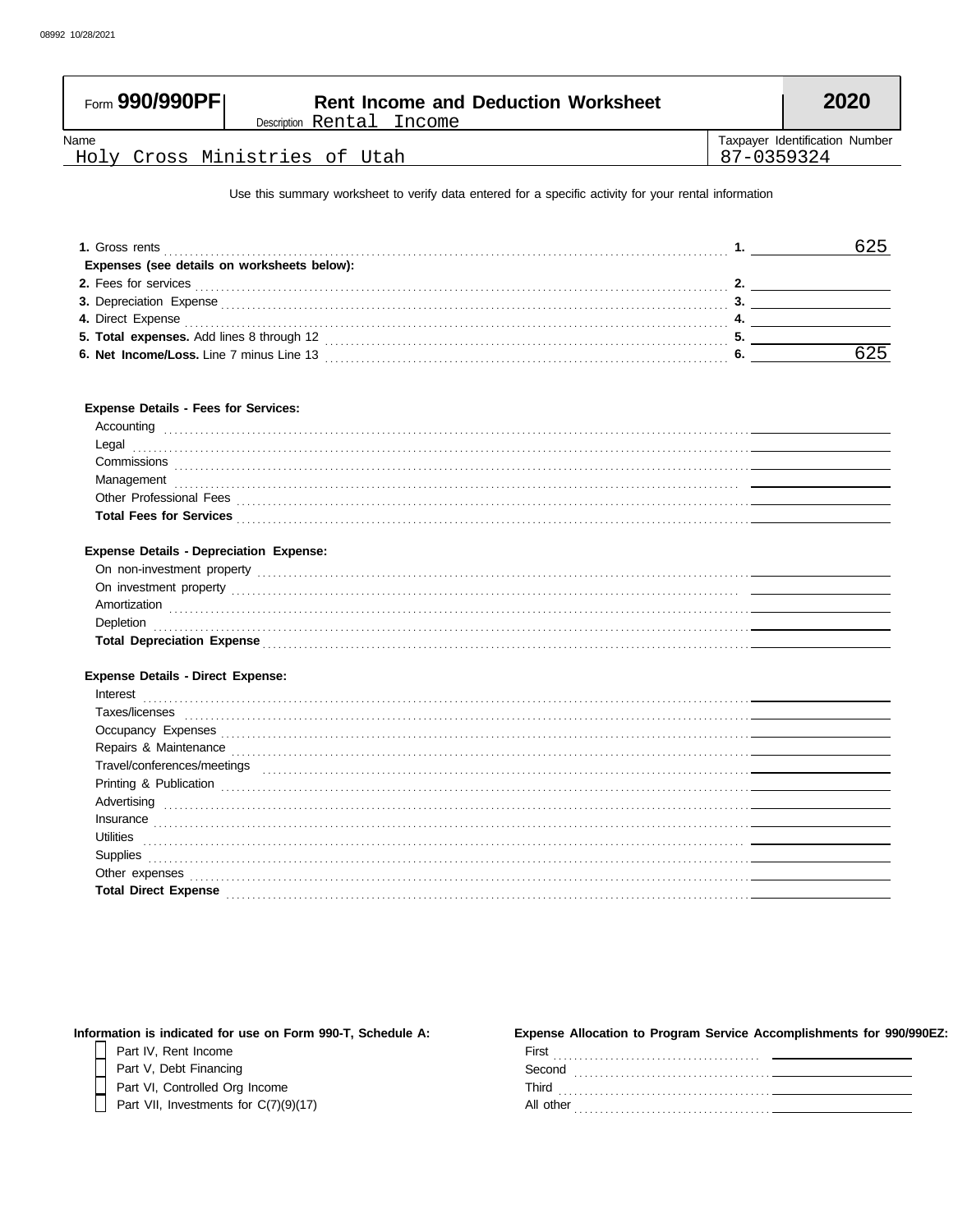| Form $990/$<br>For calendar year 2020, or tax year beginning<br>, and ending<br>Taxpayer Identification Number<br>Name<br>Holy Cross Ministries of Utah<br>87-0359324                               | 2020     |
|-----------------------------------------------------------------------------------------------------------------------------------------------------------------------------------------------------|----------|
|                                                                                                                                                                                                     |          |
|                                                                                                                                                                                                     |          |
|                                                                                                                                                                                                     |          |
|                                                                                                                                                                                                     |          |
| <b>Title</b><br><b>Attachment Source</b><br>MANUALLY ATTACHED TO RETURN<br>S:\Clients\08992 - Holy Cross Ministries\2020 Tax\HCM FiNo<br>Audited Financial Statements<br>nal Audited Financials.pdf | Proforma |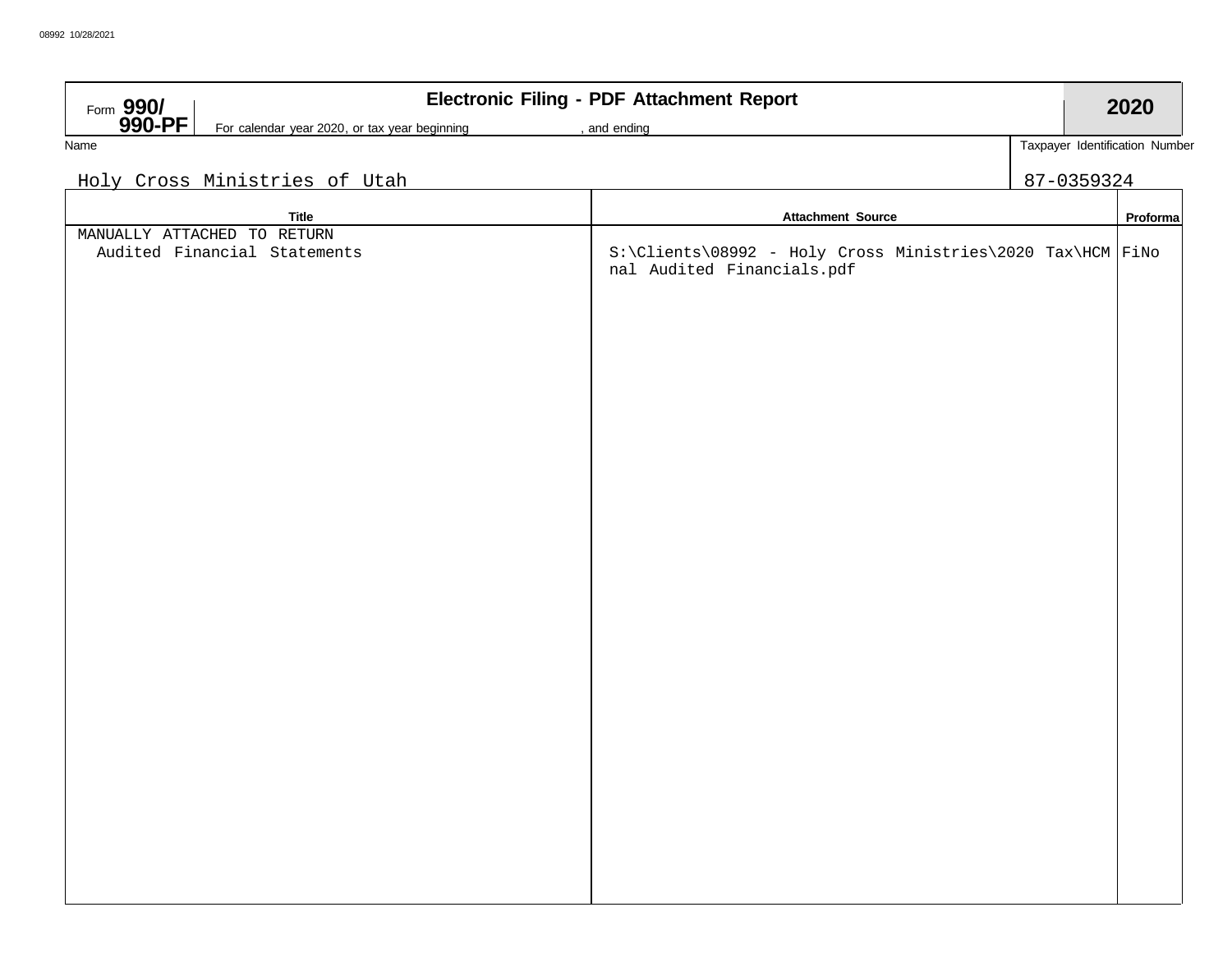| Form 990                  |                                     |                                                                         |     | <b>Two Year Comparison Report</b> |               | 2019 & 2020                    |
|---------------------------|-------------------------------------|-------------------------------------------------------------------------|-----|-----------------------------------|---------------|--------------------------------|
|                           |                                     | For calendar year 2020, or tax year beginning                           |     |                                   | endina        |                                |
| Name                      |                                     |                                                                         |     |                                   |               | Taxpayer Identification Number |
|                           |                                     |                                                                         |     |                                   |               |                                |
|                           |                                     | Holy Cross Ministries of Utah                                           |     |                                   |               | 87-0359324                     |
|                           |                                     |                                                                         |     | 2019                              | 2020          | <b>Differences</b>             |
|                           |                                     |                                                                         | 1.  | 509,547                           | 916,988       | 407,441                        |
|                           |                                     | 2. Membership dues and assessments                                      | 2.  |                                   |               |                                |
| $\mathbf{Q}$              |                                     | 3. Government contributions and grants                                  | 3.  | 310,621                           | 675,623       | 365,002                        |
| $\Rightarrow$             |                                     |                                                                         | 4.  | 900                               | <u>76,839</u> | 75,939                         |
| $\mathbf{C}$<br>$\bullet$ |                                     |                                                                         | 5.  | 70,716                            | 26,278        | $-44, 438$                     |
| ><br>$\mathbf{Q}$         |                                     | 6. Proceeds from tax exempt bonds                                       | 6.  |                                   |               |                                |
| œ                         |                                     | 7. Net gain or (loss) from sale of assets other than inventory          | 7.  | 369,837                           | 737,364       | 367,527                        |
|                           |                                     | 8. Net income or (loss) from fundraising events                         | 8.  | 48,191                            | 15,253        | $-32,938$                      |
|                           |                                     |                                                                         | 9.  |                                   |               |                                |
|                           |                                     | 10. Net gain or (loss) on sales of inventory <i>containal containal</i> | 10. |                                   |               |                                |
|                           |                                     |                                                                         | 11. | 7,500                             | 625           | $-6,875$                       |
|                           |                                     | 12. Total revenue. Add lines 1 through 11                               | 12. | 1,317,312                         | 2,448,970     | $\overline{1}$ , 131, 658      |
|                           |                                     | 13. Grants and similar amounts paid                                     | 13. |                                   |               |                                |
|                           | 14. Benefits paid to or for members |                                                                         | 14. |                                   |               |                                |
|                           |                                     | 15. Compensation of officers, directors, trustees, etc.                 | 15. | 146,028                           | 158,181       | 12,153                         |
| c                         |                                     | 16. Salaries, other compensation, and employee benefits                 | 16. | 464,517<br>1.                     | 745,036<br>1. | 280,519                        |
| $\pmb{\omega}$            |                                     |                                                                         | 17. |                                   |               |                                |
| ௨<br>$\times$             | 18. Other professional fees         |                                                                         | 18. | 113,954                           | 120,112       | 6,158                          |
| ш                         |                                     | 19. Occupancy, rent, utilities, and maintenance                         | 19. | 127,887                           | 100,079       | $-27,808$                      |
|                           |                                     |                                                                         | 20. | 16,219                            | 11,001        | $-5,218$                       |
|                           |                                     |                                                                         | 21. | 212,433                           | 188,687       | $-23,746$                      |
|                           |                                     | 22. Total expenses. Add lines 13 through 21                             | 22. | 2,081,038                         | 2,323,096     | 242,058                        |
|                           |                                     | 23. Excess or (Deficit). Subtract line 22 from line 12                  | 23. | -763,726                          | 125,874       | 889,600                        |
|                           |                                     |                                                                         | 24. | 1,317,312                         | 2,448,970     | ,131,658                       |
|                           | 25. Total unrelated revenue         |                                                                         | 25. |                                   |               |                                |
|                           |                                     |                                                                         | 26. | 448,953                           | 841,106       | 392,153                        |
|                           |                                     |                                                                         | 27. | 12,305,356                        | 14,516,643    | $\overline{2,211,287}$         |
| Information               |                                     |                                                                         | 28. | 122,035                           | 634,806       | 512,771                        |
|                           |                                     |                                                                         | 29. | 12,183,321                        | 13,881,837    | 1,698,516                      |
| Other                     |                                     | 30. Number of voting members of governing body                          | 30. | 13                                | 12            |                                |
|                           |                                     | 31. Number of independent voting members of governing body              | 31. | 12                                | 11            |                                |
|                           | 32. Number of employees             |                                                                         | 32. | 36                                | 33            |                                |
|                           | 33. Number of volunteers            |                                                                         | 33. | 64                                | 77            |                                |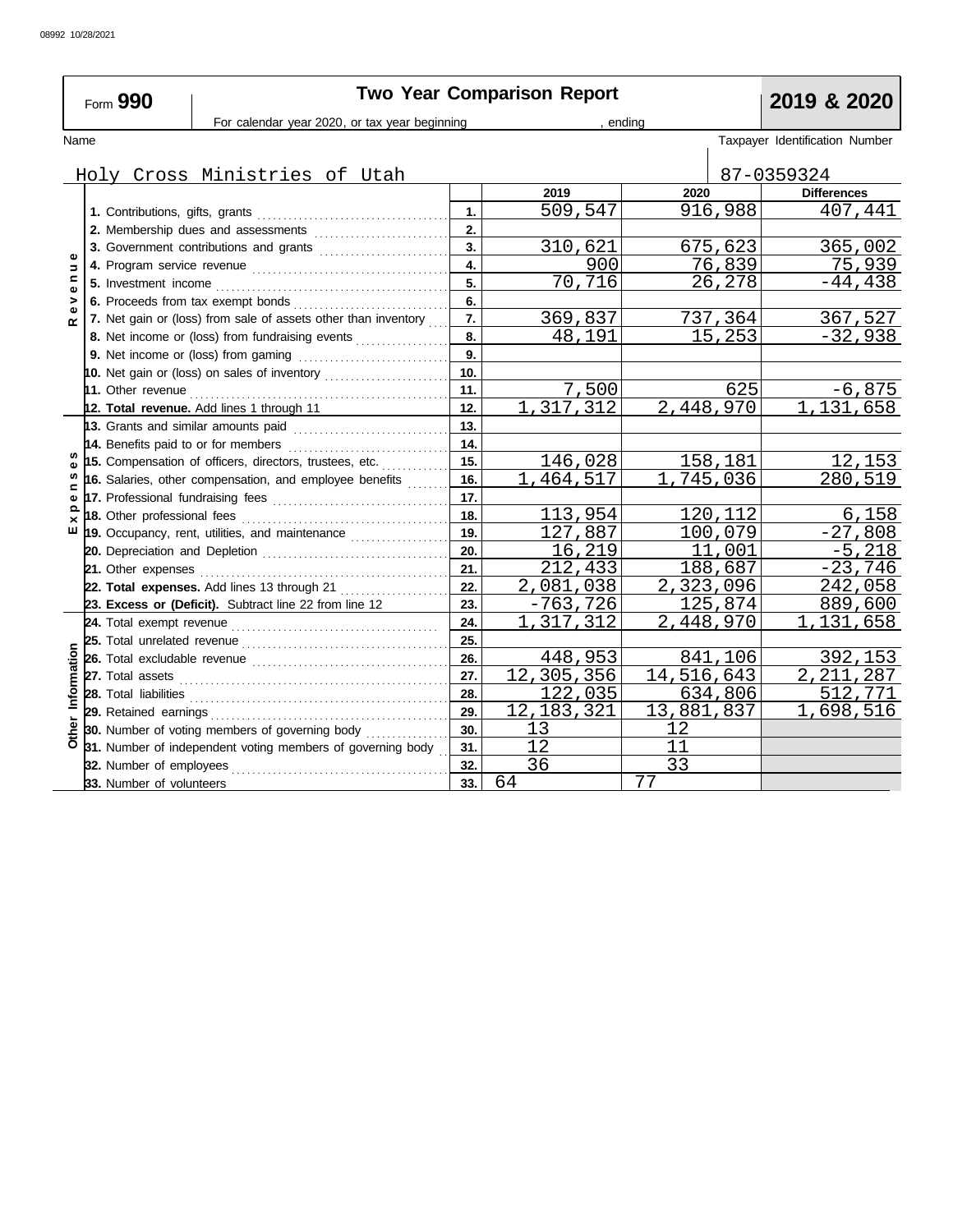| Form 990                                                                                      | <b>Tax Return History</b>     |            |            |              |            |                                              |  |
|-----------------------------------------------------------------------------------------------|-------------------------------|------------|------------|--------------|------------|----------------------------------------------|--|
| Name                                                                                          | Holy Cross Ministries of Utah |            |            |              |            | Employer Identification Number<br>87-0359324 |  |
|                                                                                               |                               |            |            |              |            |                                              |  |
|                                                                                               | 2016                          | 2017       | 2018       | 2019         | 2020       | 2021                                         |  |
| Contributions, gifts, grants                                                                  | 883,095                       | 876,560    | 815,694    | 820,168      | 1,592,611  |                                              |  |
|                                                                                               |                               |            |            |              |            |                                              |  |
| Program service revenue                                                                       | 366,870                       | 222,651    | 185,369    | 900          | 76,839     |                                              |  |
|                                                                                               |                               | 426,735    | 436,942    | 369,837      | 737,364    |                                              |  |
|                                                                                               |                               | 61,738     | 52,978     | 70,716       | 26,278     |                                              |  |
| Fundraising revenue (income/loss) ___________11,180                                           |                               | 24,534     | 39,714     | 48,191       | 15,253     |                                              |  |
|                                                                                               |                               |            |            |              |            |                                              |  |
|                                                                                               |                               | 8,250      | 9,000      | 7,500        | 625        |                                              |  |
| Other revenue $\frac{1,648,446}{21,548,446}$                                                  |                               | 1,620,468  | 1,539,697  | 1,317,312    | 2,448,970  |                                              |  |
|                                                                                               |                               | 3,686      |            |              |            |                                              |  |
| Benefits paid to or for members  ________                                                     |                               |            |            |              |            |                                              |  |
| Benefits pain to be results.<br>Compensation of officers, etc.<br>$\frac{115,205}{1,505,803}$ |                               | 139,665    | 58,276     | 146,028      | 158,181    |                                              |  |
|                                                                                               |                               | 1,243,900  | 1,418,700  | 1,464,517    | ,745,036   |                                              |  |
|                                                                                               |                               | 35,093     | 28,489     | 113,954      | 120,112    |                                              |  |
|                                                                                               | 110,727                       | 97,900     | 146,358    | 127,887      | 100,079    |                                              |  |
|                                                                                               | 21,252                        | 20,077     | 19,131     | 16,219       | 11,001     |                                              |  |
|                                                                                               | 119,451                       | 129,538    | 105, 103   | 212,433      | 188,687    |                                              |  |
| Total expenses <b>contract to the CO</b> 1,930,409                                            |                               | 1,669,859  | 1,776,057  | 2,081,038    | 2,323,096  |                                              |  |
| Excess or (Deficit)                                                                           | $-281,963$                    | $-49,391$  | $-236,360$ | $-763, 726$  | 125,874    |                                              |  |
|                                                                                               |                               |            |            |              |            |                                              |  |
| Total exempt revenue  ____                                                                    | 1,648,446                     | 1,620,468  | 1,539,697  | 1,317,312    | 2,448,970  |                                              |  |
|                                                                                               |                               |            |            |              |            |                                              |  |
|                                                                                               | 754, 171                      | 719,374    | 684,289    | 448,953      | 841,106    |                                              |  |
|                                                                                               | 11, 594, 515                  | 12,645,088 | 11,862,885 | 12,305,356   | 14,516,643 |                                              |  |
|                                                                                               | 90,869                        | 87,900     | 250,454    | 122,035      | 634,806    |                                              |  |
|                                                                                               | 11,503,646                    | 12,557,188 | 11,612,431 | 12, 183, 321 | 13,881,837 |                                              |  |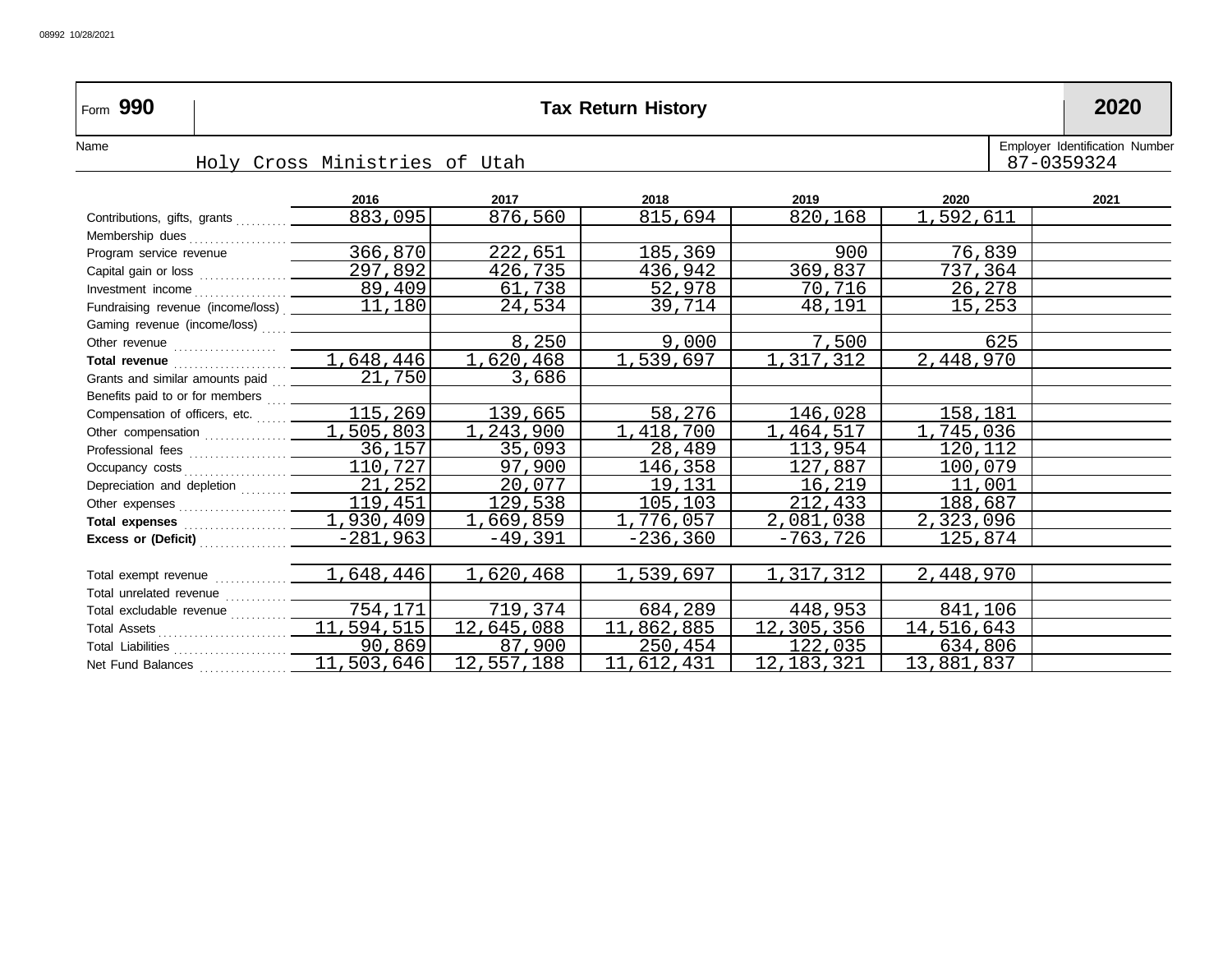| 08992 Holy Cross Ministries of Utah<br>87-0359324<br>FYE: 12/31/2020 |              | <b>Federal Statements</b>                                            |                 | 10/28/2021             |
|----------------------------------------------------------------------|--------------|----------------------------------------------------------------------|-----------------|------------------------|
|                                                                      |              | <b>Taxable Dividends from Securities</b>                             |                 |                        |
| <b>Description</b>                                                   |              |                                                                      |                 |                        |
|                                                                      | Amount       | Unrelated Exclusion Postal Acquired after<br>Code<br><b>Business</b> | 6/30/75<br>Code | US<br>Obs $(\$$ or $%$ |
| Investment<br>Income                                                 | \$<br>26,278 | 25                                                                   |                 |                        |
| Total                                                                | 26,278<br>Ś  |                                                                      |                 |                        |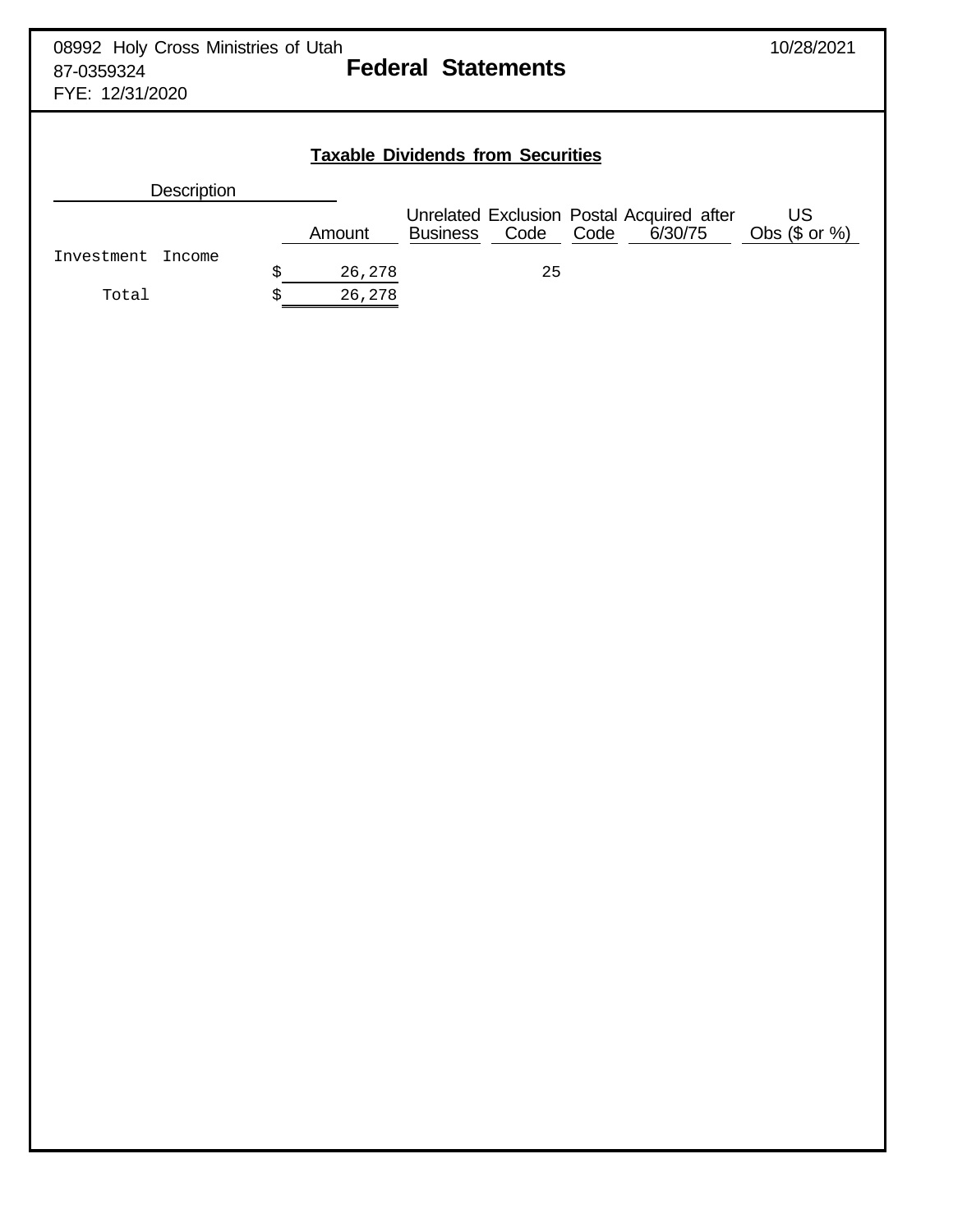| Form 990, Part IX, Line 11g - Other Fees for Service (Non-employee) |  |                          |  |                    |  |                         |  |                 |
|---------------------------------------------------------------------|--|--------------------------|--|--------------------|--|-------------------------|--|-----------------|
| Description                                                         |  | Total<br><b>Expenses</b> |  | Program<br>Service |  | Management &<br>General |  | Fund<br>Raising |
| Direct Client Assistance<br>Direct Client Assistance                |  | 29,334<br>14,666         |  | 29,334<br>14,666   |  |                         |  |                 |
| Total                                                               |  | 44,000                   |  | 44,000             |  |                         |  |                 |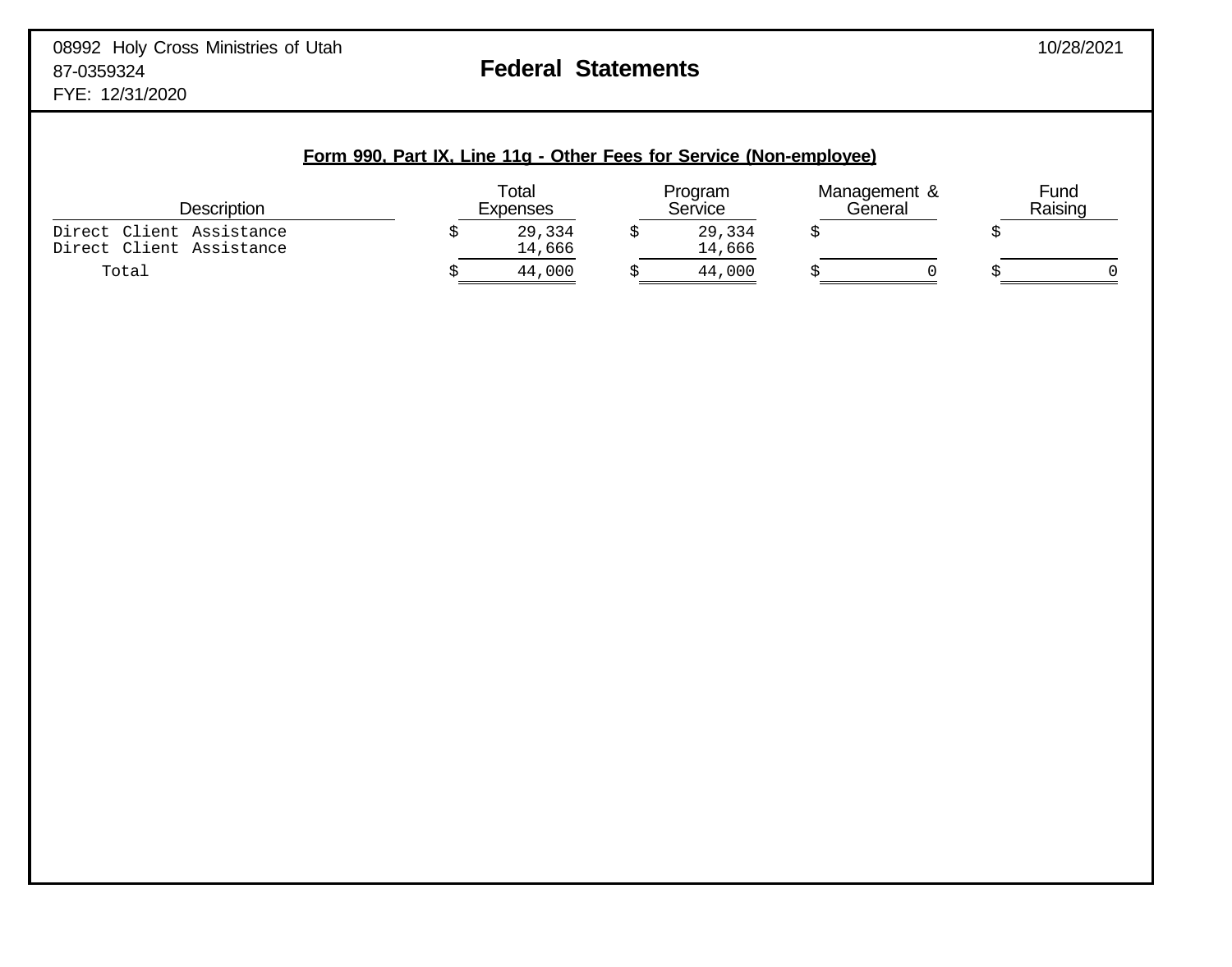## 08992 Holy Cross Ministries of Utah 10/28/2021 87-0359324 **Federal Statements**

FYE: 12/31/2020

## **Schedule A, Part II, Line 1(e)**

| <b>Description</b>              |  | Amount    |  |
|---------------------------------|--|-----------|--|
| Park City Municipal Corporation |  | 10,000    |  |
| State of Utah                   |  | 571,992   |  |
| Salt Lake County                |  | 93,631    |  |
| Other                           |  | 885,075   |  |
| Autumn Harvest Festival         |  |           |  |
| Cash Contribution               |  | 31,913    |  |
| Total                           |  | 1,592,611 |  |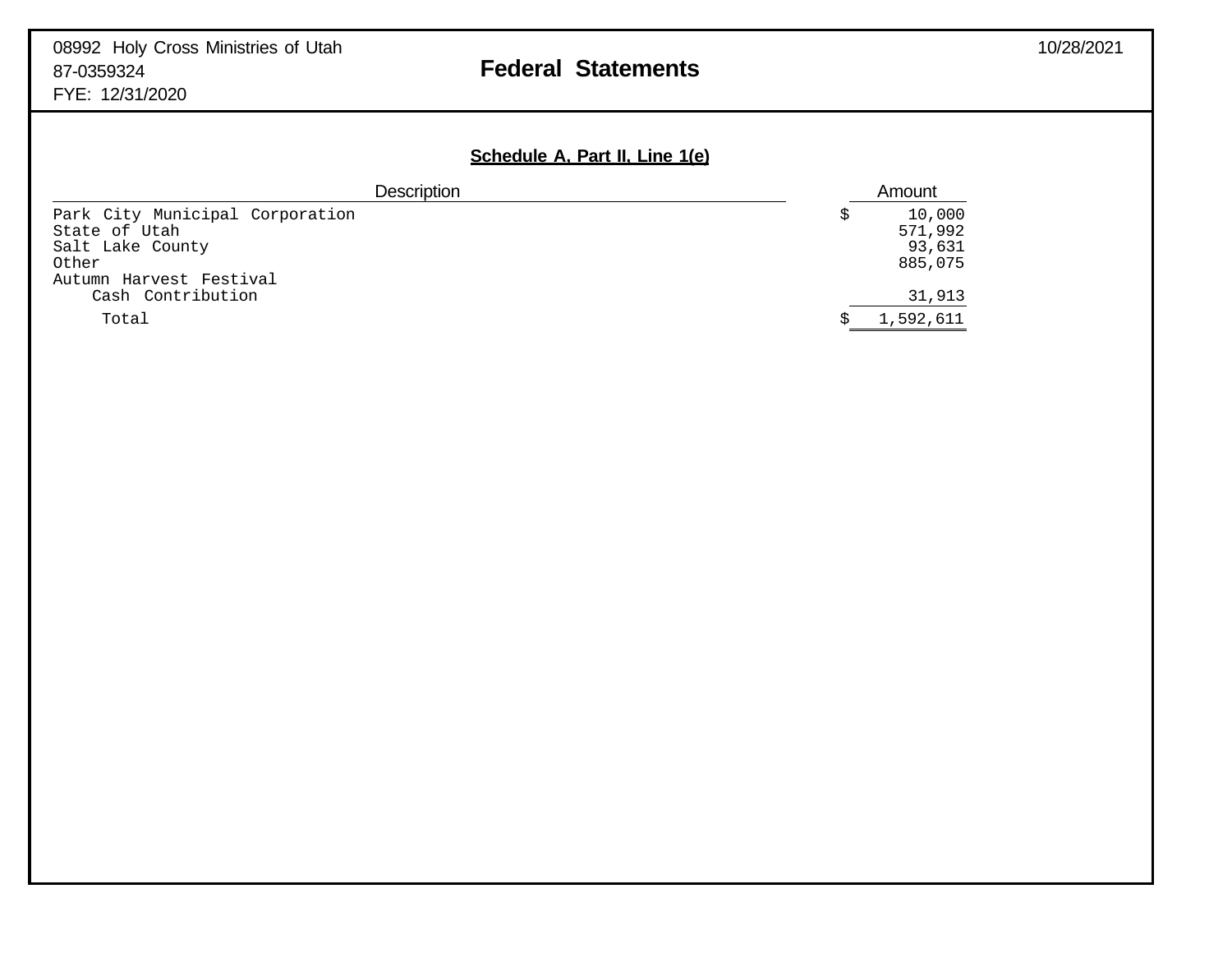## **Schedule A, Part II, Line 5 - Excess Gifts**

| Donor Name                  |   | Total   | <b>Excess</b> |         |  |
|-----------------------------|---|---------|---------------|---------|--|
| McCarthey Family Foundation |   | 80,000  |               |         |  |
| Whitney Foundation          |   | 238,580 |               | 132,795 |  |
| Timothy Patton              |   | 100,000 |               |         |  |
| Harriman Foundation Group   |   | 70,000  |               |         |  |
| ALSAM Foundation            |   | 150,000 |               | 44,215  |  |
| Total                       | S | 638,580 |               | 177,010 |  |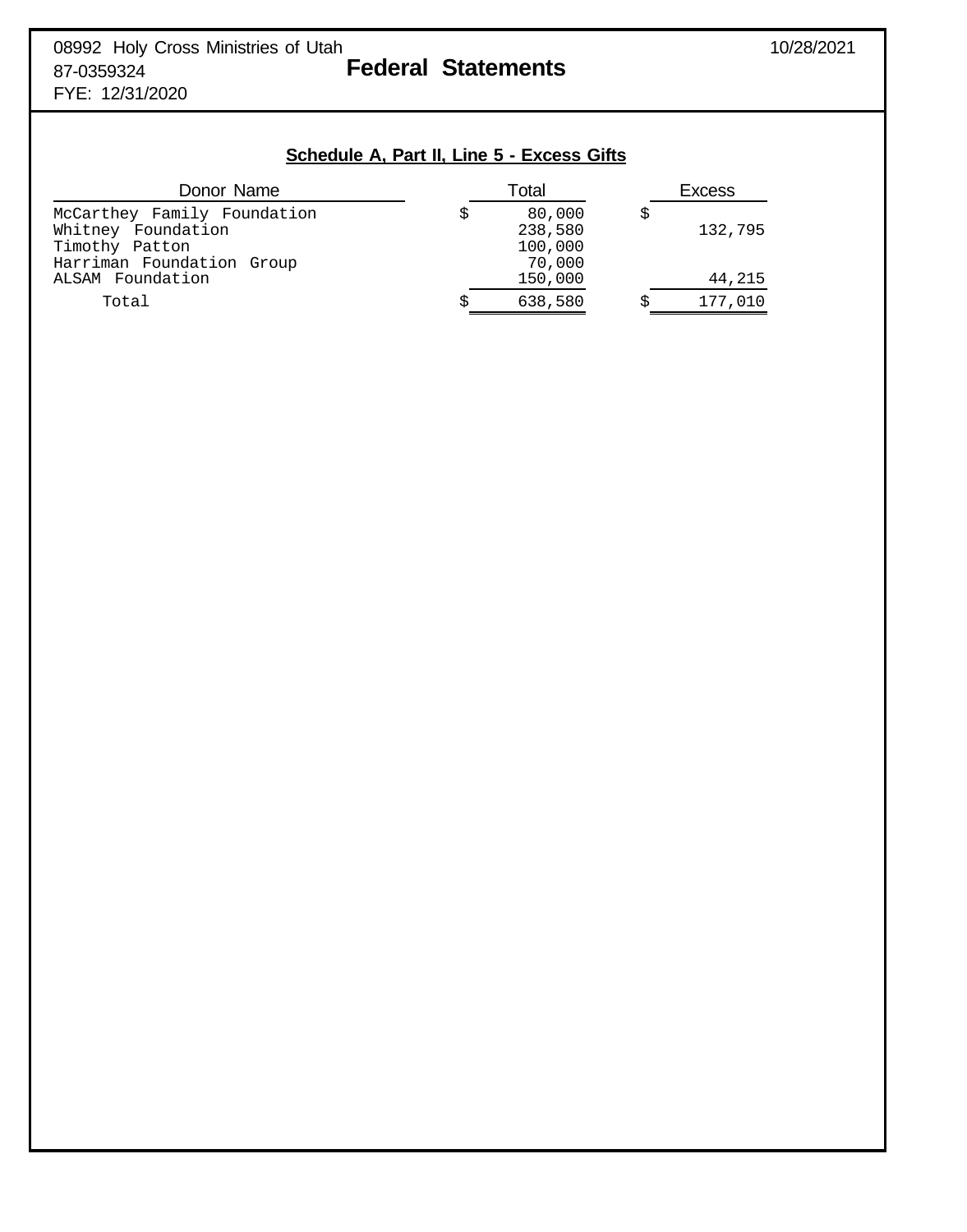| 08992 Holy Cross Ministries of Utah<br>87-0359324<br>FYE: 12/31/2020 |             | <b>Federal Statements</b>                   |                               | 10/28/2021 |
|----------------------------------------------------------------------|-------------|---------------------------------------------|-------------------------------|------------|
|                                                                      |             | Schedule A, Part II, Line 8(e)              |                               |            |
|                                                                      | Description |                                             | Amount                        |            |
| Investment<br>Income                                                 |             |                                             | 26,278                        |            |
| Total                                                                |             |                                             | 26,278                        |            |
|                                                                      | Description | Schedule A, Part II, Line 12 - Current year | Amount                        |            |
| Program Service Revenue<br>Autumn Harvest Festival<br>Rental Income  |             |                                             | \$<br>76,839<br>20,000<br>625 |            |
| Total                                                                |             |                                             | 97,464                        |            |
|                                                                      |             |                                             |                               |            |